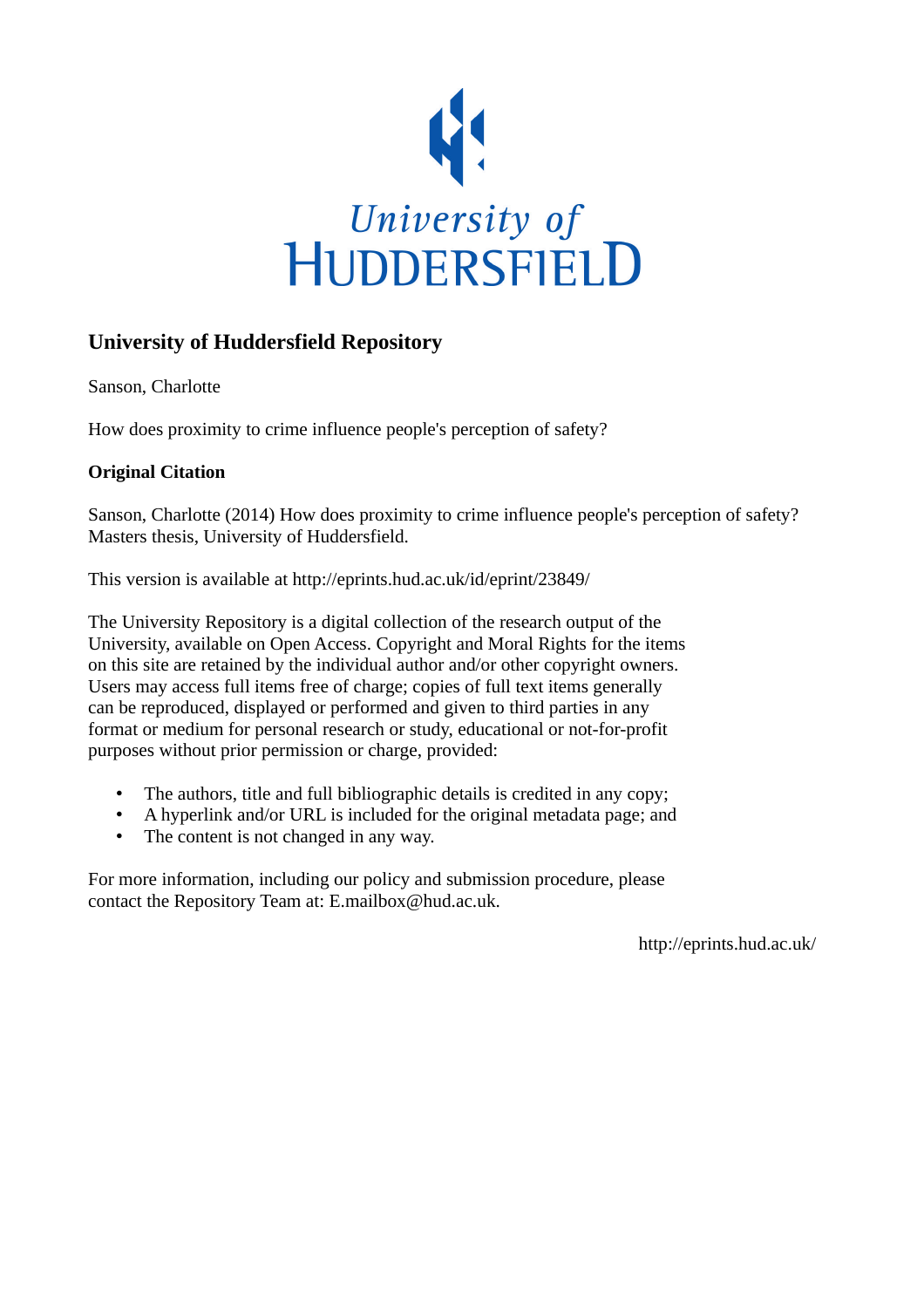



School of Human and Health Sciences

# **HOW DOES PROXIMITY TO CRIME INFLUENCE PEOPLE'S PERCEPTIONS OF SAFETY?**

**Charlotte Emily Sanson**

A thesis submitted to the University of Huddersfield in partial fulfilment of the requirements for the degree of Master of Science by Research

The University of Huddersfield

November 2014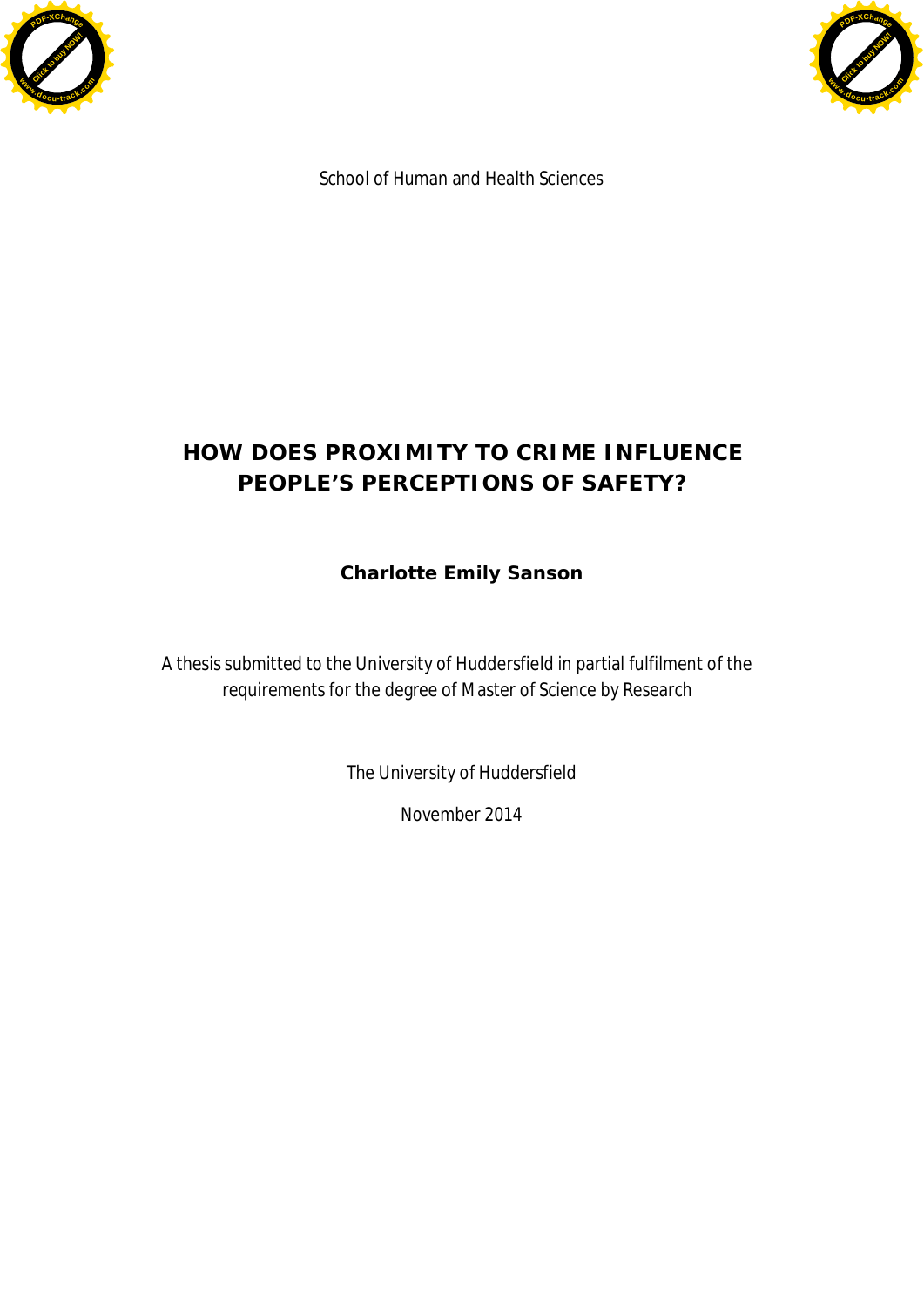



### Copyright statement

- i. The author of this thesis (including any appendices and/or schedules to this thesis) owns any copyright in it (the "Copyright") and s/he has given The University of Huddersfield the right to use such copyright for any administrative, promotional, educational and/or teaching purposes.
- ii. Copies of this thesis, either in full or in extracts, may be made only in accordance with the regulations of the University Library. Details of these regulations may be obtained from the Librarian. This page must form part of any such copies made.
- iii. The ownership of any patents, designs, trademarks and any and all other intellectual property rights except for the Copyright (the "Intellectual Property Rights") and any reproductions of copyright works, for example graphs and tables ("Reproductions"), which may be described in this thesis, may not be owned by the author and may be owned by third parties. Such Intellectual Property Rights and Reproductions cannot and must not be made available for use without the prior written permission of the owner(s) of the relevant Intellectual Property Rights and/or Reproductions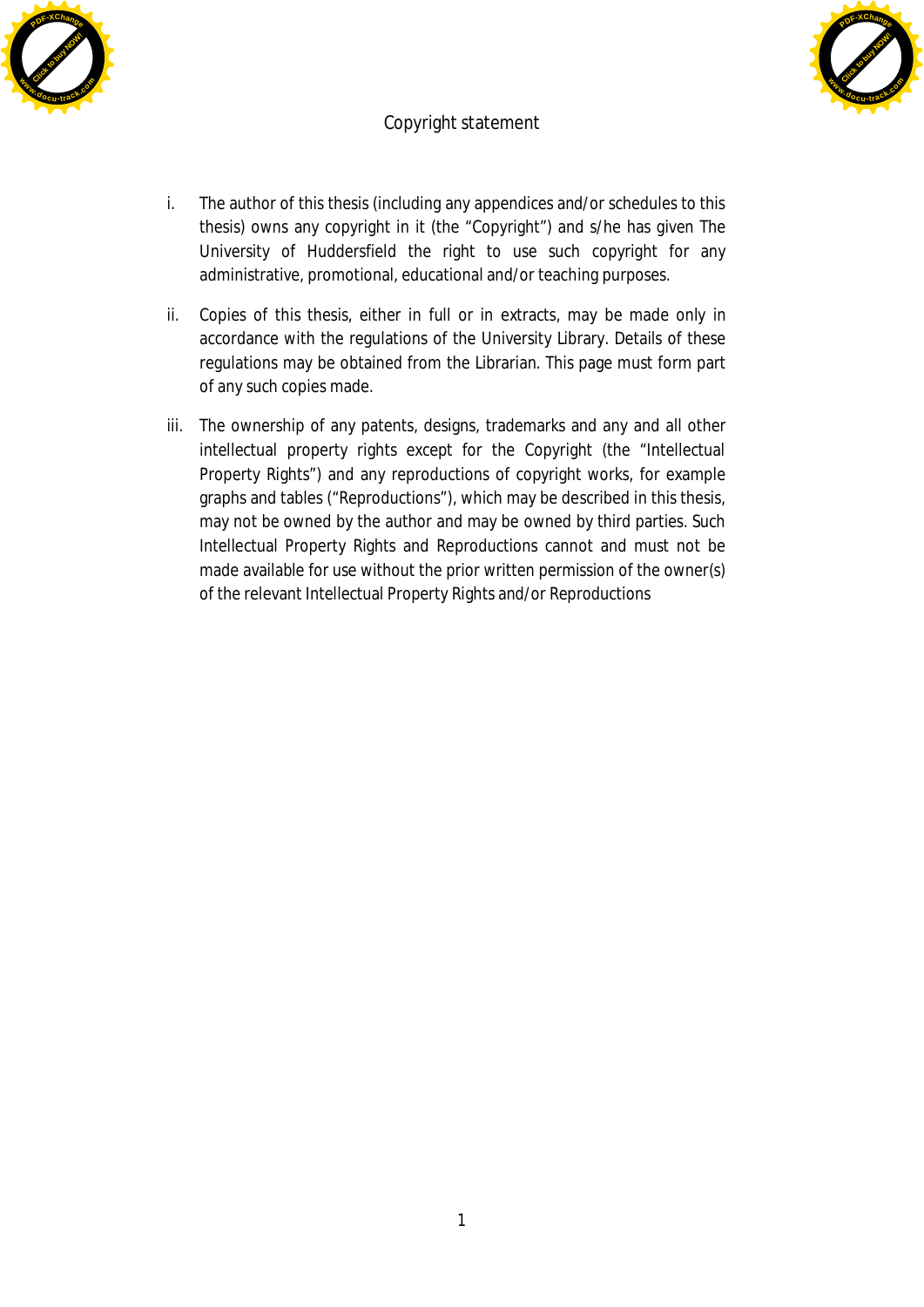



# Abstract

Individuals may put themselves at risk of criminal victimisation through a misguided sense of safety born from the optimistic notion that crime happens "elsewhere". Despite the analogous nature of fear and perceived safety, the latter has received far less research attention within the criminological literature. As perceptions of safety are guided by cognitive appraisals of the threat a danger poses, the present study aimed to investigate whether crimes that occur in nearby locations affect perceptions of safety more so than those that occur further away, due to the proximity of the danger or threat thereof.

Respondents were given a number of fictitious scenarios within which a crime was presented as having occurred at one of four locations, ranging in distance from the respondents' hometown (i.e. the independent variable). The respondents rated each scenario in terms of its seriousness, how safe they would perceive themselves to be following the news of the crimes and how likely they would be to engage in precautionary measures following the crimes (i.e. the dependent variables). The relationship between crime seriousness, perceived safety and a number of prominent sociodemographic factors that have emerged from the fear of crime literature were also examined.

Proximate crimes were found to produce lower perceptions of safety; higher crime seriousness ratings; and greater likelihood of engaging in reactive behaviours than distant crimes, as hypothesised. It was found that young people, females and those who get most of their crime information from local news sources tended to report lower safety perceptions, although several findings were inconsistent with previous research. Possible explanations and implications of the findings are discussed and an argument is made for the importance of increasing individuals' knowledge and awareness of victimisation risks, rather than attempting to reduce fear of crime as has been a major research focus to date.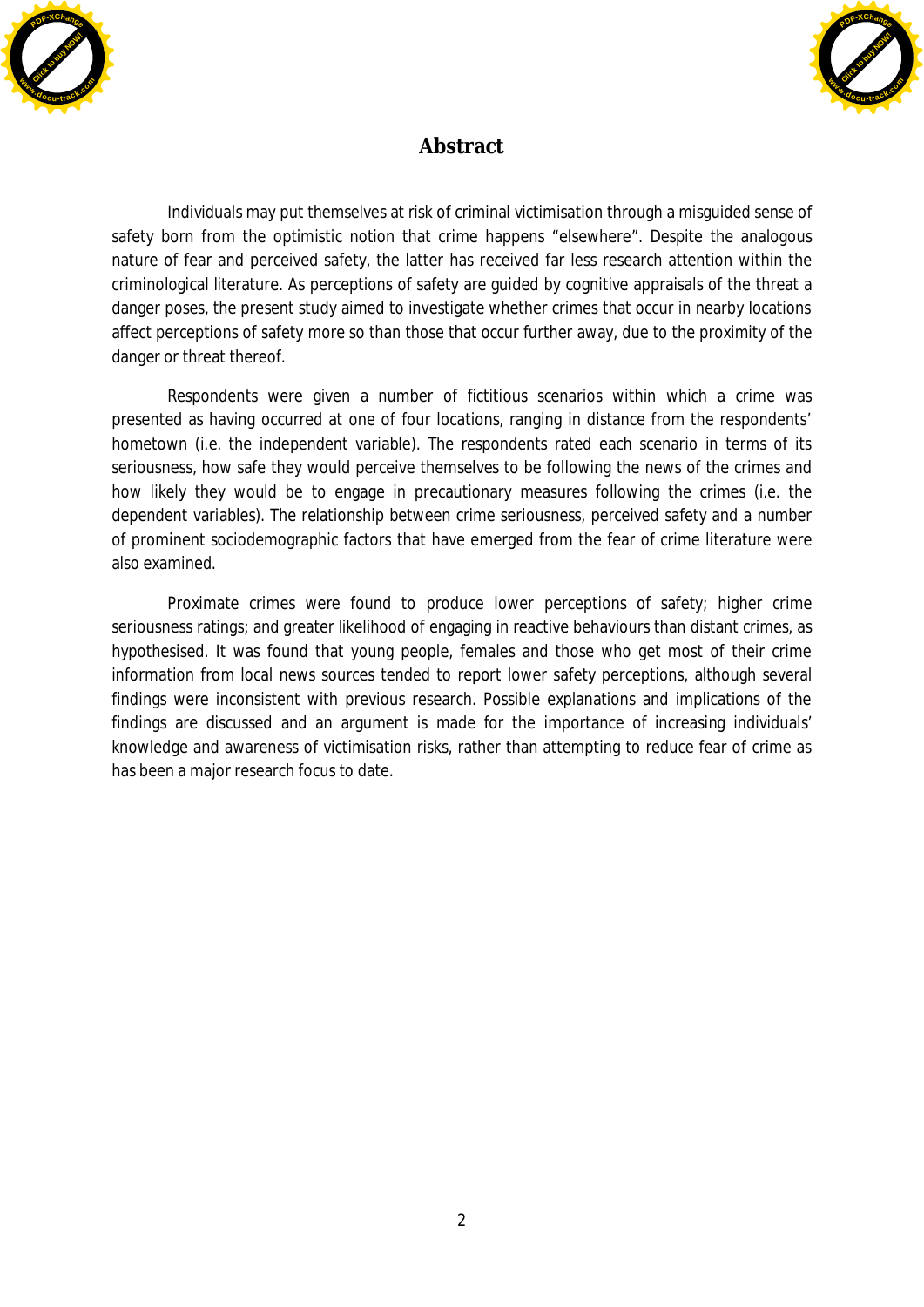



# Table of Contents

| 35 |
|----|
|    |
|    |
|    |
|    |
|    |
|    |
|    |
|    |
|    |
|    |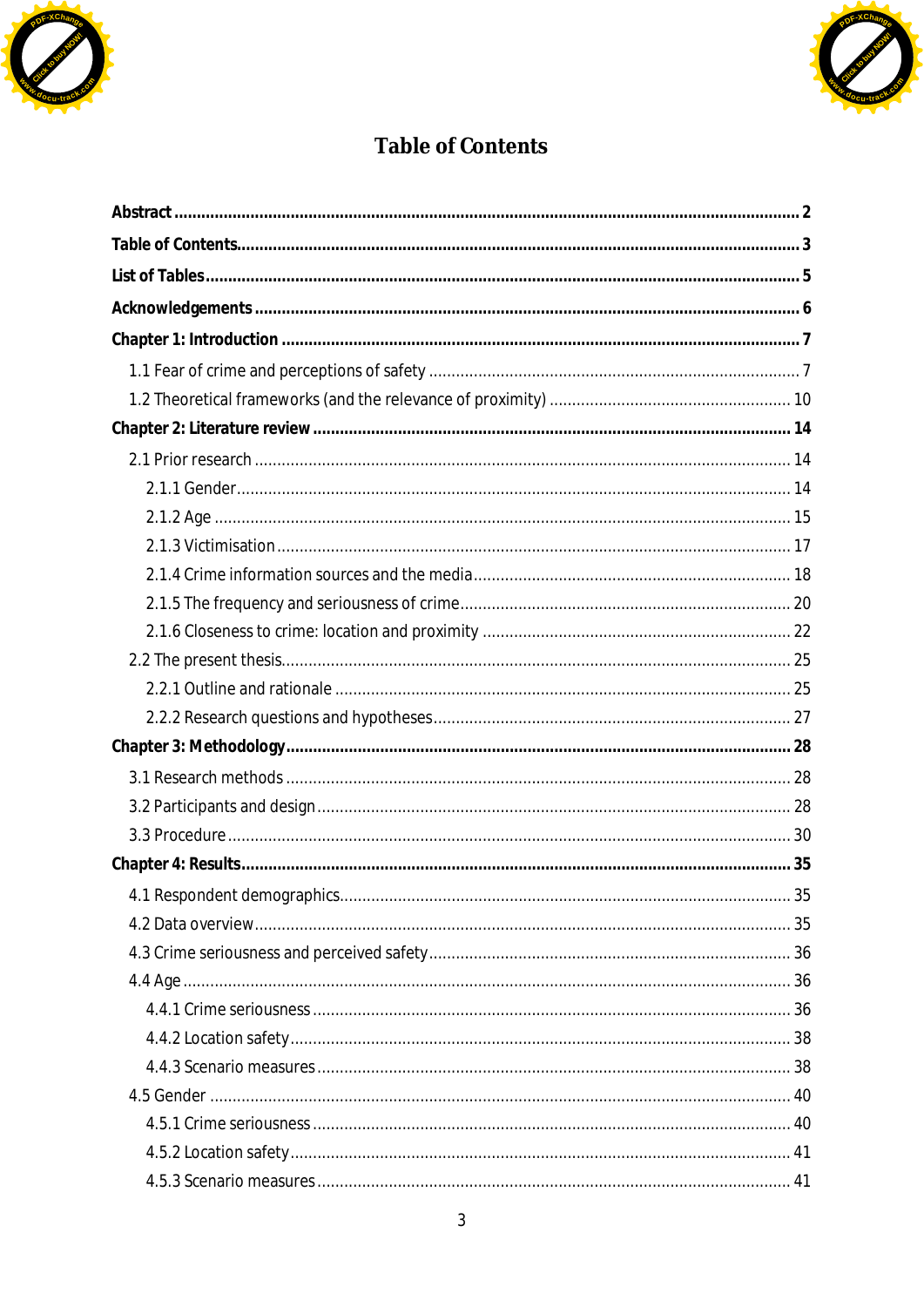

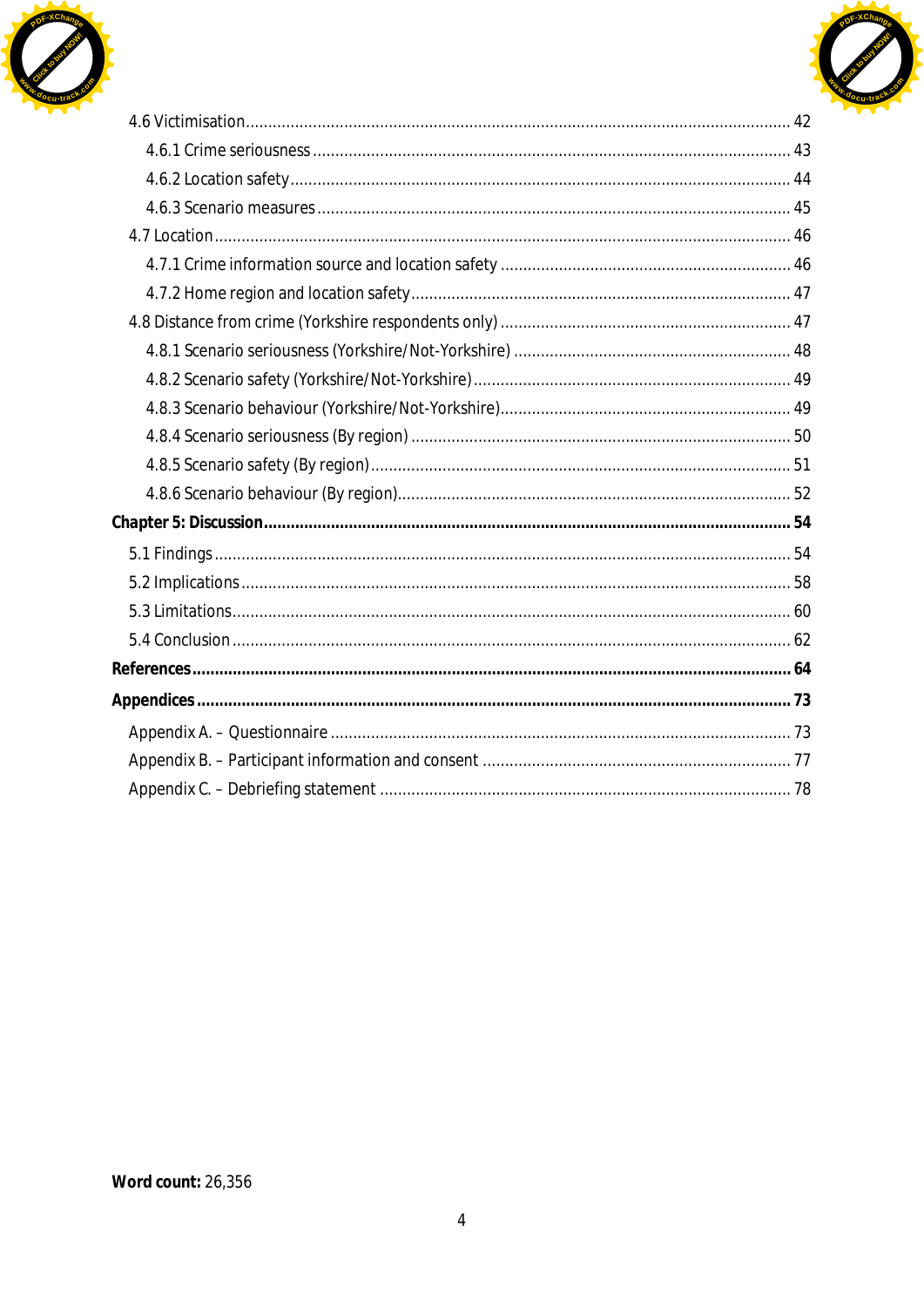



# List of Tables

| TABLE 3 MEDIANS AND IQRS OF SCENARIO SERIOUSNESS, SAFETY AND BEHAVIOUR SCORES BY AGE GROUP 39         |  |
|-------------------------------------------------------------------------------------------------------|--|
|                                                                                                       |  |
| TABLE 5 MEDIANS AND IQRS OF SCENARIO SERIOUSNESS, SAFETY AND BEHAVIOUR SCORES BY GENDER  42           |  |
|                                                                                                       |  |
|                                                                                                       |  |
| TABLE 8 MEDIANS AND IQRS OF SCENARIO SERIOUSNESS, SAFETY AND BEHAVIOUR SCORES BY VICTIMISATION45      |  |
| TABLE 9 MANN-WHITNEY U TEST RESULTS FOR DIFFERENCES IN SCENARIO SCORES BY VICTIMISATION  45           |  |
|                                                                                                       |  |
|                                                                                                       |  |
| TABLE 12 MEDIANS AND IQRS OF YORKSHIRE RESPONDENTS' SCORES FOR YORKSHIRE/NON-YORKSHIRE SCENARIOS 48   |  |
| TABLE 13 YORKSHIRE RESPONDENTS' LIKELIHOOD OF BEHAVIOUR CHANGE BY YORKSHIRE/NON-YORKSHIRE SCENARIO 49 |  |
| TABLE 14 MEDIANS AND IQRS OF YORKSHIRE RESPONDENTS' SCENARIO SERIOUSNESS SCORES BY LOCATION50         |  |
| TABLE 15 MEDIANS AND IQRS OF YORKSHIRE RESPONDENTS' SCENARIO SAFETY SCORES BY LOCATION 51             |  |
| TABLE 16 MEDIANS AND IQRS OF YORKSHIRE RESPONDENTS' SCENARIO BEHAVIOUR SCORES BY LOCATION52           |  |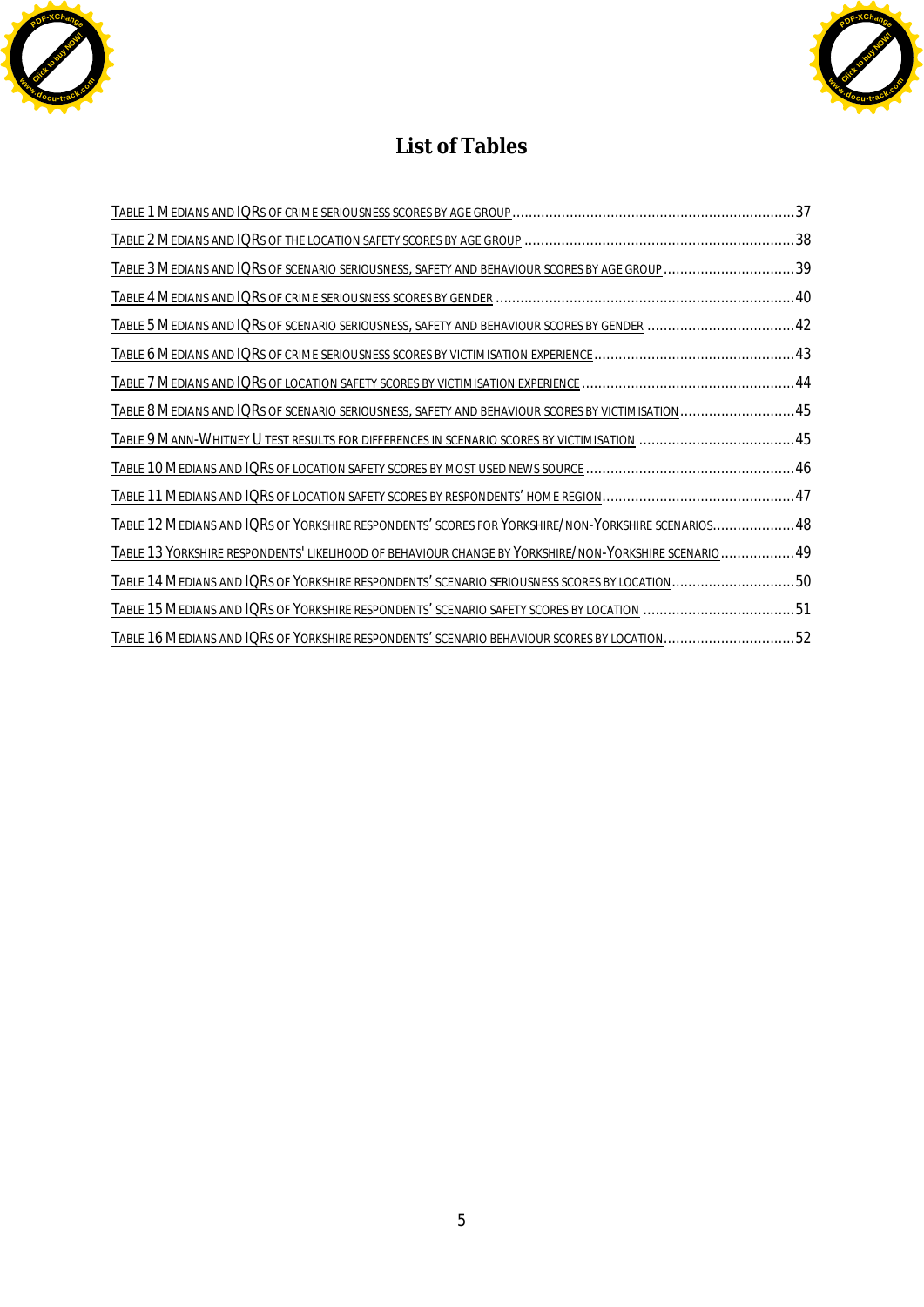



# **Acknowledgements**

I would like to thank my supervisors Dr Jason Roach and Professor Rachel Armitage for their encouragement, guidance, enthusiasm, patience and support. Their suggestions, feedback and positivity have been greatly appreciated.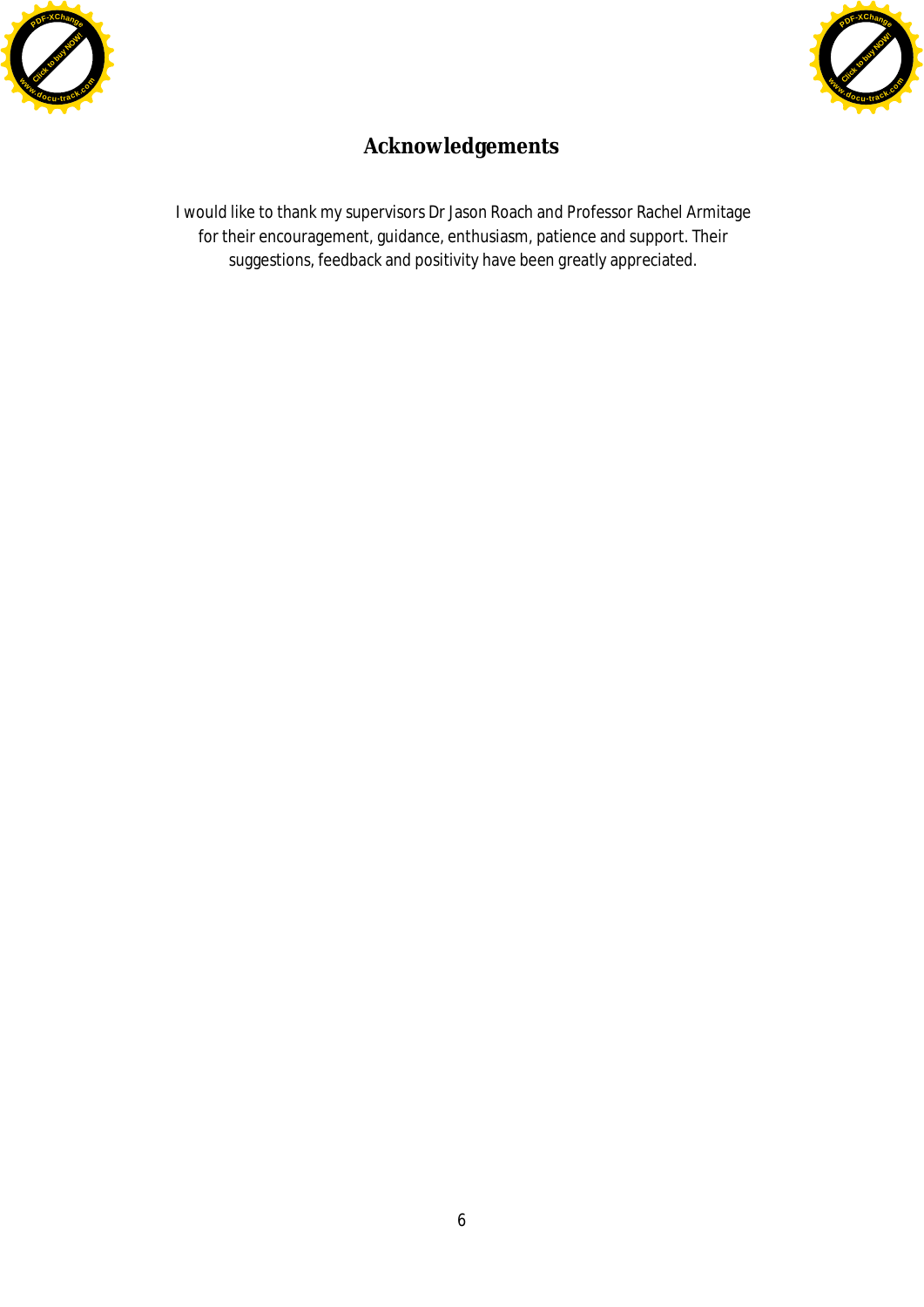

# **Chapter 1: Introduction**



### 1.1 Fear of crime and perceptions of safety

It is common for people to use the terms fear of crime and feelings of safety interchangeably, but are they synonymous? Being afraid of crime does not necessarily reflect the actual risk of becoming a victim as it is about perceptions and not necessarily about realities and so it cannot be reliably employed to predict changes in individual levels of personal safety. Although high levels of fear may ultimately lead to conditions which interfere with everyday life such as agoraphobia or acute paranoia, or at least to the feeling that one is' unsafe', the more rational response is that feeling fearful of crime will not in itself be enough to increase the likelihood of crime victimisation; it is not a self-fulfilling prophecy. If we are fearful of something, such as being afraid of becoming a victim of a crime, then we tend to avoid it at all costs (e.g. by staying at home after dark) thereby reducing the risk substantially and restoring our feelings of personal safety to manageable levels. When one perceives themselves to be at relative risk of victimisation (i.e. unsafe from crime), however, this is likely to have a more predictable and stable knock-on effect of increasing feelings of fear; as heightened emotional arousal and awareness (in the form of fear) have long been identified as biological and psychological responses to threats to one's safety (Gabriel & Greve, 2003) shaped by evolution (Roach & Pease, 2013).

Fear of crime does not simply impact on lives at an individual level, such as avoidance behaviours, restriction of activities, and a decline in mental or physical health; it is also represents a social malaise which if left untreated can lead to a wider range of problems, such as a lack of social integration, diminished community cohesion and an increase in security costs (Ferraro 1995). Although undoubtedly fear of crime and perceptions of personal safety are two sides of the same coin, they cannot be considered synonymous and so should not be used interchangeably. Perceptions of safety follow a cognitive assessment of the dangers *of the situation* whereas fear is triggered *by the situation* itself as an emotional response to potential danger (Warr, 2000). According to Ferraro fear is "…*a fundamentally different psychological experience than perceived risk (safety). While risk entails a cognitive judgement, fear is far more emotive in character. Fear activates a series of complex bodily changes alerting the actor to the possibility of danger*" (1995, p.24). Gabriel and Greve (2003) maintain that although fear and safety are indeed separate constructs, fear cannot exist without the cognitive appraisal of one's own safety. Moreover, they suggest that in order for 'fear' to be correctly labelled so, three main components must be present; a cognitive (appraisal) component, an emotive (or affective) component, and a behavioural (reactive) component. The cognitive component comprises of a risk assessment of the perceived threat or danger associated with a situation such as the risk of being the victim of a crime. The emotive component is characterised by the emotional 'feeling' of fear that is generated by a situation such as anxiety, dread or a sense of foreboding. The final component refers to the resulting behavioural reaction caused by the perceived threatening (or fear-inducing) situation such as avoiding such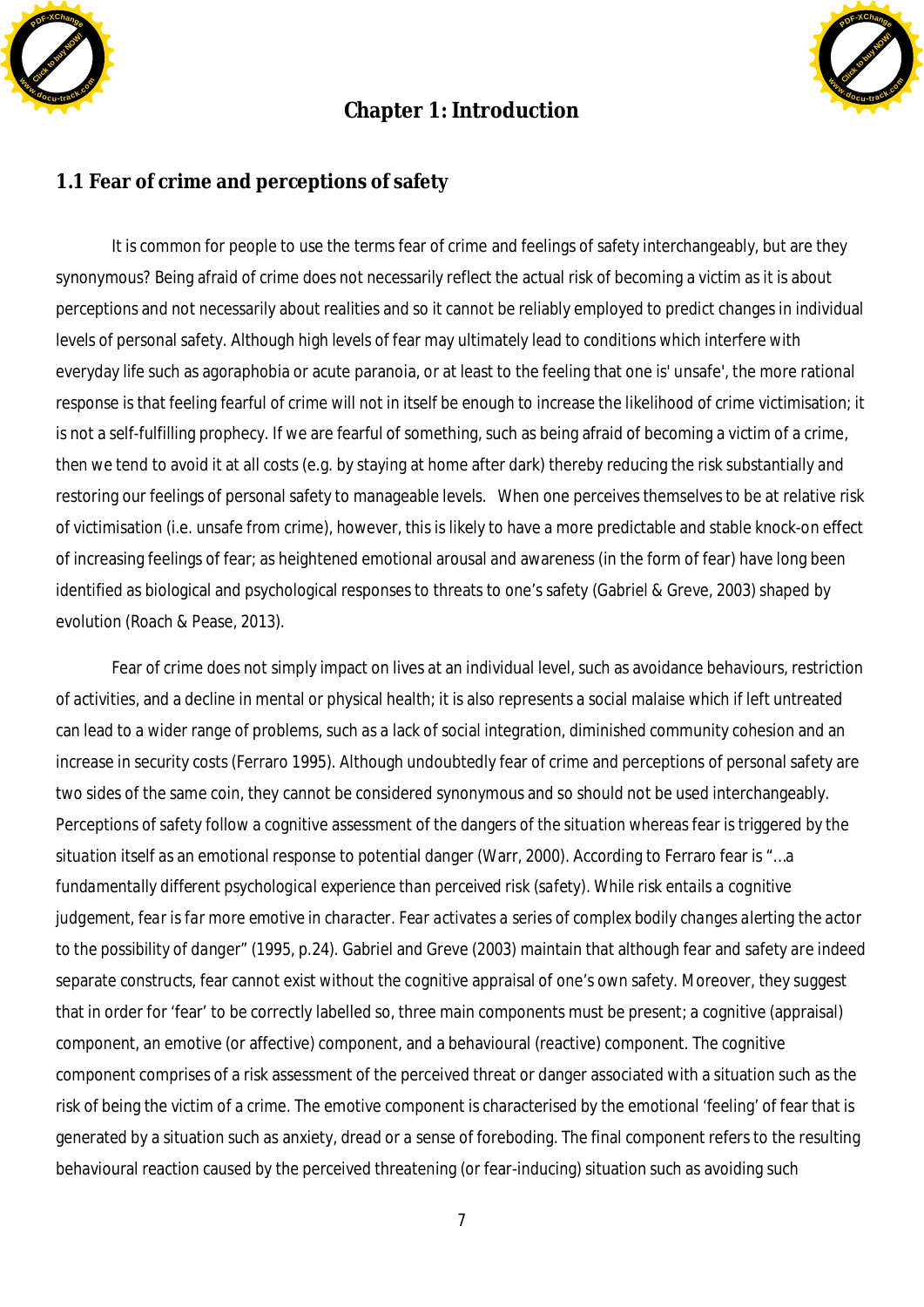ons and contexts (e.g. avoiding dark alleys) or taking defensive precautions (e.g. arranging for a lift home at night). Through a process of cognitive appraisal an individual may consider a particular situation to be dangerous (i.e. unsafe), however Gabriel and Greve (2003) argue it does not necessarily follow that the individual will experience fear as it is impossible for a state to be determined as 'fear' unless all three of the aforementioned components are present. Feeling at least a little unsafe is therefore a necessary component in the experience of fear even if the experience of fear does not necessarily have to be present for one to feel unsafe (or at risk/in danger). Warr (2000, p.454) supports this notion by claiming that fear is a "consequence" of perceived risk and relative unsafety. If something is perceived to be dangerous, by definition it must present some potential danger and therefore it is unsafe. If something is unsafe, there must be a relative risk of harm or some level of danger associated with the situation/stimuli (in order to justify the situation's lack of safety); therefore the 'dangerousness' and 'safety' elements of a situation are best regarded as separate measures of the same construct. Contrary to popular opinion, the relationship between fear and safety, therefore, is not straight forward. For example, if an individual perceives themselves to be in a dangerous situation (i.e. they feel unsafe to some degree) it does not necessarily follow that they will go on to experience fear in that situation. If we think of extreme sports, combat sports or other activities with questionable, limited or non-existent safety measures, those that do them do not commonly experience fear as a result. On a similar note, when an individual experiences fear in a particular situation it does not necessarily mean that the situation is a dangerous one, or that the individual is immediately unsafe, as with the viewing of horror films. Looked at logically, the relative danger or risk of harm in a given situation is often equal for anyone who finds themselves in it. For example, when flying in an aeroplane the relative danger or risk of harm posed to the individual is very low as it has been proved time and time again that this mode of travel is far safer than driving on the roads (see National Safety Council, 2014). Levels of fear in such situations will, however, vary greatly between individuals due to factors associated with both a person's previous experiences of fear and their related individual cognitive appraisals of their personal safety (see Gabriel & Greve, 2003). For example, in the aftermath of the September 11th attacks many US citizens avoided travelling by plane due to the exaggerated fear and perceived risk of flying. This resulted however in a sharp increase in the number of road traffic accidents (Gigerenzer, 2006) as people (wrongly) believed that they were safer travelling by car. Click to buy Now! **<sup>w</sup>ww.docu-track.co<sup>m</sup>** [Click to buy NOW!](http://www.docu-track.com/buy/) **<sup>w</sup>ww.docu-track.co<sup>m</sup>**

**<sup>P</sup>DF-XChang<sup>e</sup>**

**<sup>P</sup>DF-XChang<sup>e</sup>**

From an evolutionary perspective fear is best explained as an instinctive emotional reaction to stimuli that are perceived as representing a threat to one's survival and/or offspring. As such, despite the potential danger or lack of safety associated with a situation, fear is unlikely to be experienced if there is little or no perceived threat of such kind (Andrews & Gatersleben, 2010). As an illustrative example, it is posited that higher levels of fear of crime (and so lower levels of personal safety) are common among older people in society for evolutionary reasons, as aged members of a species are more likely to be the targets of predatory animals (or conspecifics). Seen in this light, fear of crime can be viewed instead as a natural, survival default of the more vulnerable members of society (Sidebottom & Tilley, 2008) rather than as the result of irrational risk assessment.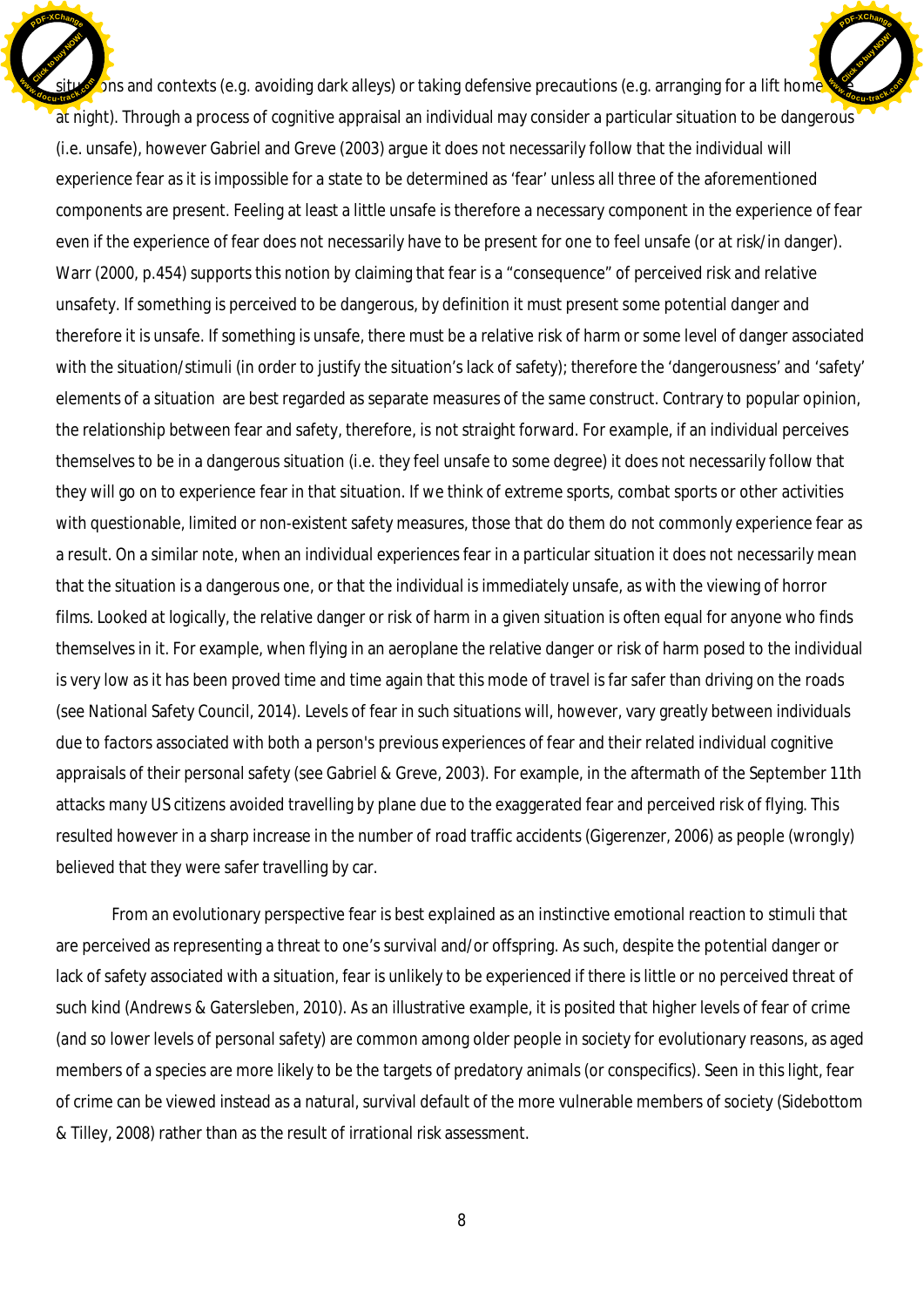To reiterate, the experience of fear and perception of safety although undoubtedly connected, are diff constructs. Within the context of crime Ferraro writes that fear is "*an emotional response of dread or anxiety to crime or symbols a person associates with crime*" (1995, p.4), whereas perceptions of safety in the context of crime are determined by a conscious risk assessment of the likelihood of victimisation. Feeling safe is a 'non-feeling' as people do not go around proclaiming how very safe they feel. Feeling unsafe, however, is simply a reduction in, or deviation from, feeling safe. Therefore although fear of crime and perceived likelihood of victimisation have an influence on the degree to which someone feels unsafe, perceptions of safety comprise of much more than just fear of crime. Click to buy Now! **<sup>w</sup>ww.docu-track.co<sup>m</sup>** [Click to buy NOW!](http://www.docu-track.com/buy/) **<sup>w</sup>ww.docu-track.co<sup>m</sup>**

**<sup>P</sup>DF-XChang<sup>e</sup>**

In their review of the effectiveness of environmental interventions in reducing fear of crime, Lorenc et al. (2013) highlight the issue of heterogeneity between the outcome measures and tools used to assess fear and safety from crime. The authors separated the outcome measures used across the 47 studies into eight distinct categories<sup>1</sup>, however further differences were found even between those studies that used measures from the same category, as they did not necessarily use the same measures. They found that of the 47 studies, all purporting to measure the construct 'fear of crime'; 31 made use of items regarding 'feelings of safety' whereas less than half (n=22) included 'fear of specific crime types' items and only eight studies measured 'fear of crime in general'. In further support of the authors' concerns regarding the wide variance in outcome measures used, no single measure was collectively employed by all 47 studies. This has huge implications for the interpretation of literature purporting to measure one construct or the other, as the heterogeneity of outcome measures used in fear and safety from crime research hinders, if not prevents, the comparability of study results. The authors posit that differences and contradictions between research results may be due to the variety of subjective definitions of fear and safety, and the subsequent measures employed in order to assess these constructs (Lorenc et al., 2013). As the experience of fear and feelings of safety in a situation regarding crime in general, or relating to a specific criminal event, are defined as separate conditions they should be discussed and measured as such (Ferraro, 1995; Hardyns & Pauwels, 2010; Rountree & Land, 1996). Warr (2000, p.454) writes that "…*fear is not perceived risk; by all indications, it is its consequence*." and as such it is as important, if not more so, to address issues surrounding perceptions of safety as it is feelings of fear. Having acknowledged these distinctions the construct of interest driving the present research is that of safety from, rather than fear of, crime.

**<sup>P</sup>DF-XChang<sup>e</sup>**

<sup>1</sup>

<sup>•</sup> Affective measures of fear (e.g. *How afraid / concerned / worried are you..?*) about crime in general;

<sup>•</sup> Affective measures of fear (e.g. *How afraid / concerned / worried are you..?*) about specific types of crime;

<sup>•</sup> Cognitive measures of perceived risk, safety or likelihood of victimisation about crime in general;

<sup>•</sup> Cognitive measures of perceived risk, safety or likelihood of victimisation about specific types of crime;

<sup>•</sup> The effects of fear (e.g. *How much is your quality of life affected by fear of crime?*);

<sup>•</sup> Avoidance behaviours (e.g. avoiding certain areas), either explicitly due to fear of crime or more generally;

<sup>•</sup> Feelings of safety (e.g. *How safe do you feel..?*) or unsafety;

<sup>•</sup> Perceptions of the fear or risk experienced by others (e.g. *How risky is it for women to go out alone after dark?*).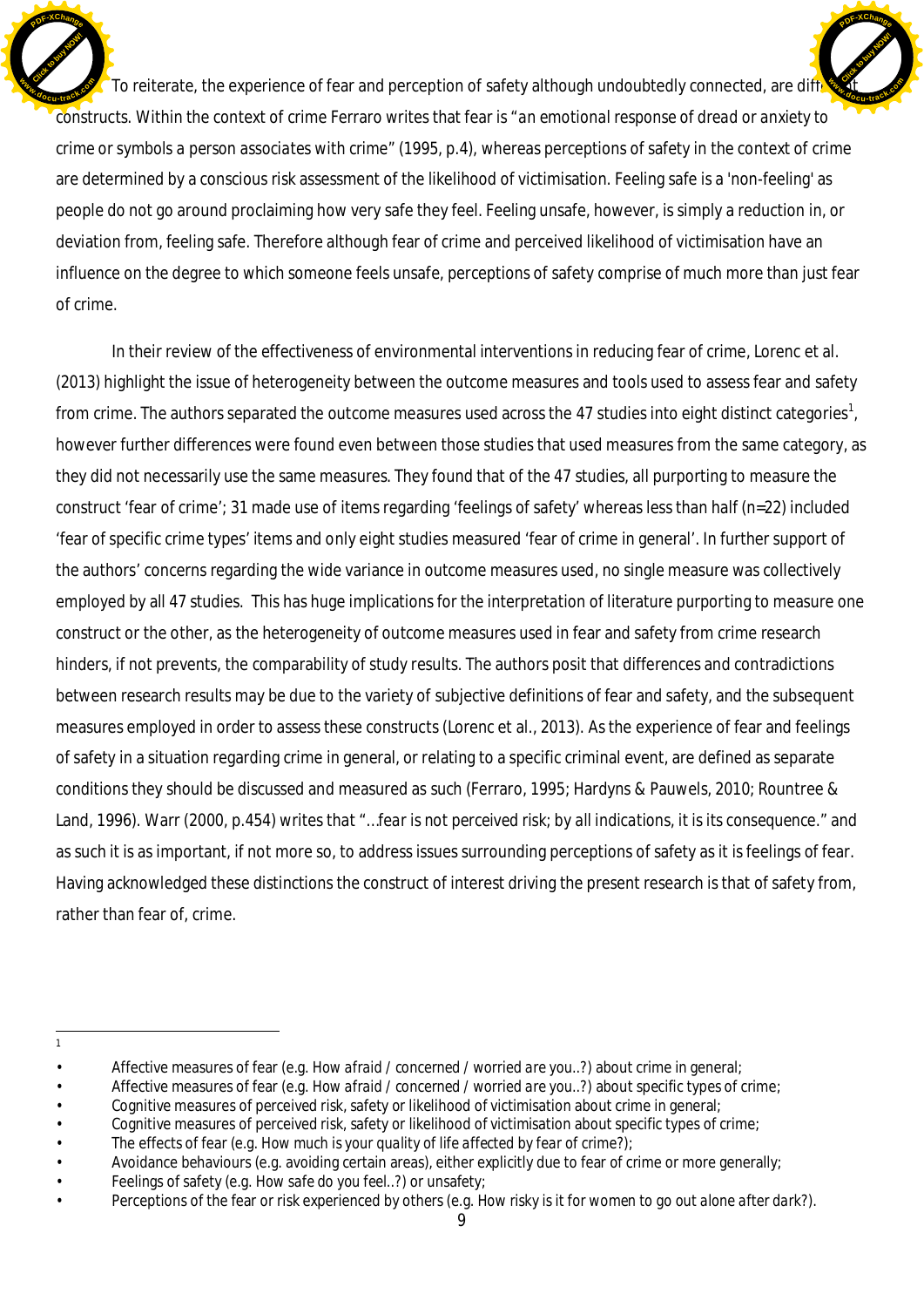

# **heoretical frameworks (and the relevance of proximity)**



Within environmental criminology several similar theoretical frameworks exist for understanding, explaining, predicting and preventing criminal behaviour in terms of criminal opportunities and situational contexts (i.e. the spatial distribution of crime and offender behaviour, geographical proximity of victims to crime). These 'opportunity' theories include Lifestyle Exposure theory (Hindelang, Gottfredson, & Garofalo, 1978), Routine Activities theory (Cohen & Felson, 1979), Rational Choice perspective (Cornish & Clarke, 1986) and Crime Pattern theory (Brantingham & Brantingham, 1993; 2008).

Lifestyle theories posit that individuals' lifestyle choices influence the extent to which they put themselves at risk of victimisation from crime, as these specific choices often dictate the locations that individuals frequent, the activities they engage in, and the people that they are exposed to. Individuals' lifestyles can inadvertently create opportunities for crime, particularly when individuals engage in risky behaviours such as being out late at night, consuming alcohol (and/or drugs), or being involved with large male-only peer groups (Gover, 2004; Siegel, 2013). These behaviours often occur in close proximity to potential offenders and in the absence of capable guardians (i.e. when out at drinking late at night or taking recreational drugs). Furthermore certain risky lifestyle choices (i.e. alcohol/drug consumption) make individuals vulnerable targets, unable to effectively defend themselves, in potentially dangerous situations (Gover, 2004).

The importance of lifestyle and day-to-day actions is also at the heart of routine activities theory although the focus is shifted toward the environments, shaped by daily routines, which facilitate the convergence of offenders and victims in time and space, thus creating criminal opportunities. These opportunities arise when an individual, motivated to offend, becomes aware of an attractive target in the absence of capable guardians (Felson & Boba, 2010, p.28; Spano & Freilich, 2009). Descriptions of the characteristics needed for a target to be seen as suitable or 'attractive' can be found in the VIVA model (value, inertia, visibility and access: Cohen & Felson, 1979) and Clarke's (1999) CRAVED model (concealable, removable, available, valuable, enjoyable and disposable). Guardians refer to anybody (or thing) whose presence (or proximity) deters criminal behaviour; these can be formal guardians (i.e. police, security guards, CCTV) or informal guardians (i.e. neighbours, friends, parents).

 The rational choice perspective explains criminal behaviour as being the result of systematic and rational (albeit often 'bounded'<sup>2</sup>) decision-making processes, in which crime will occur if the benefits and rewards are considered to be greater than, or worth, the effort and potential risks involved with committing the crime (Cornish & Clarke, 1986; 2003). Consideration is given to factors such as the potential value of the crime, the immediacy of

 $\overline{2}$ 

Bounded rationality in decision-making (Simon, 1979) refers to the idea that individuals' decisions are limited by the information available to them (about the alternative actions that could be taken), their cognitive capabilities (required to process and evaluate information), and the time constraints surrounding decision-making. As decision-makers often lack the resources, ability or time to consider the utility of each and every alternative course of action, they tend to make satisficing choices (i.e. they seek satisfactory rather than optimal solutions) through rational consideration of their limited options.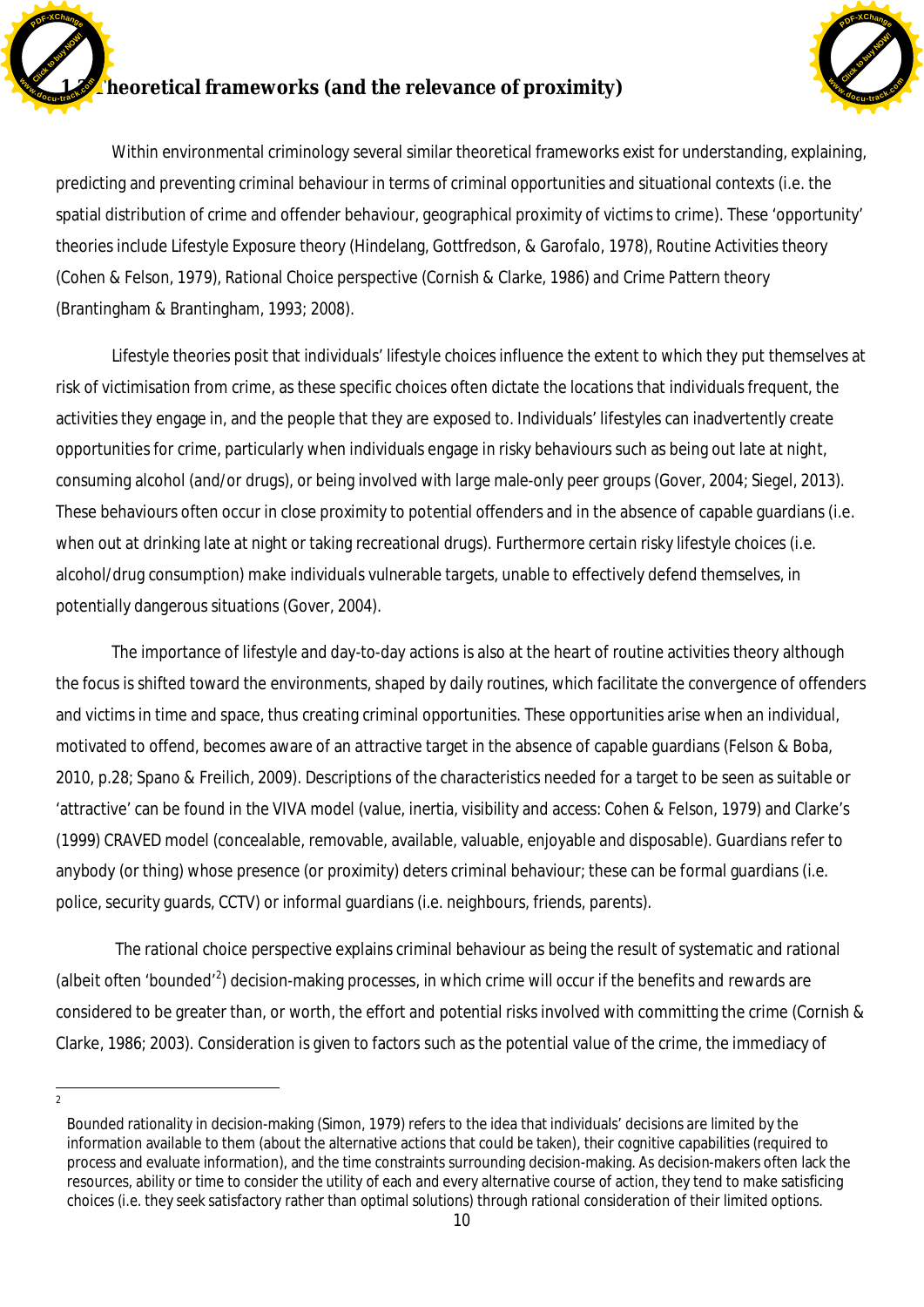$\mathbf{F}_1$ , the risk of apprehension and the severity of the punishment if apprehended (Aronowitz, Theuermann, Tyurykanova, 2010, p.29). In addition, the offender must decide which will be the best course of action to take with regard to carrying out the crime in terms of minimising cost and effort (Potchak, McGloin, & Zgoba, 2002). In terms of crime-site location and target selection this decision-making process usually results in decisions to offend locally due to the low effort and travel costs involved. The rational choice perspective provides the theoretical underpinning for crime reduction methods such as situational crime prevention (SCP) (Clarke, 1997; 2009). SCP utilises measures such as 'target hardening' whereby the risks and effort associated with specific crime types are increased and the rewards of committing the offence are decreased, thus reducing criminal opportunities (Clarke, 1997; 2009). Click to buy Now! **<sup>w</sup>ww.docu-track.co<sup>m</sup>** [Click to buy NOW!](http://www.docu-track.com/buy/) **<sup>w</sup>ww.docu-track.co<sup>m</sup>**

**<sup>P</sup>DF-XChang<sup>e</sup>**

**<sup>P</sup>DF-XChang<sup>e</sup>**

Crime pattern theory integrates these frameworks to provide an overarching explanation of how and why crime occurs and how patterns develop that can be used to explain and predict criminal behaviour (see Brantingham & Brantingham, 1993; 2008). Crime pattern theory posits that the processes through which an offender interacts with their environment are important in understanding the spatial distribution of crime. The spatial distribution of individuals' routine activities (offenders and non-offender alike) are described in terms of 'activity nodes' and 'paths'; 'nodes' are the activity centres that people spend most of their time at such as their home, place of work, shops and leisure facilities or recreational areas, 'paths' refer to the routes that individuals travel in order to move between these nodes. The areas around and between nodes and paths are referred to as 'activity spaces' and areas within sight of these spaces make up an individual's 'awareness space'. It is around offenders' activity spaces (and within their awareness space) that crimes are most often committed; the rational offender would generally consider committing crime within the nodes themselves as being too risky due to the high risk of being recognised at frequently visited areas. As non-offenders often share nodes with offenders (a place of work or shopping centre for example) victimisation is also most likely to occur within innocent individuals' activity spaces. As with routine activities theory, crime pattern theory assumes the presence of a motivated offender. As motivated individuals move around their activity spaces and travel along the paths between their various activity nodes, they create cognitive maps of their surrounding environment (their awareness space). Increased exposure to an environment through engaging in routine activities strengthens these maps and increases confidence in decision-making due to familiarity with the area (Brantingham & Brantingham, 1993; 2008). Cognitive maps for areas outside of an individual's awareness space are poor, and so as distance from the nodes and paths developed through routine activities increases, knowledge and familiarity of the environment decreases and along with it, the likelihood of criminal action. Thus motivated individuals are more likely to search for targets and offend within areas that are well-known to them (i.e. cognitively-mapped). Criminal opportunities may present themselves through cues in the environment indicating that an area provides high opportunity and low risk of apprehension for committing crime (i.e. low guardianship, lack of place managers). Using these positively-reinforcing environmental cues (in terms of likelihood of crime success), offenders are able to search for and locate a potential target, the suitability of which is assessed through a series of decision-making processes (Brantingham & Brantingham, 1993; 2008). If the effort and possible risks associated with the particular target are low, and the potential benefits or rewards are high then a motivated individual will offend. Target-specific cognitive 'templates' are developed in the same manner as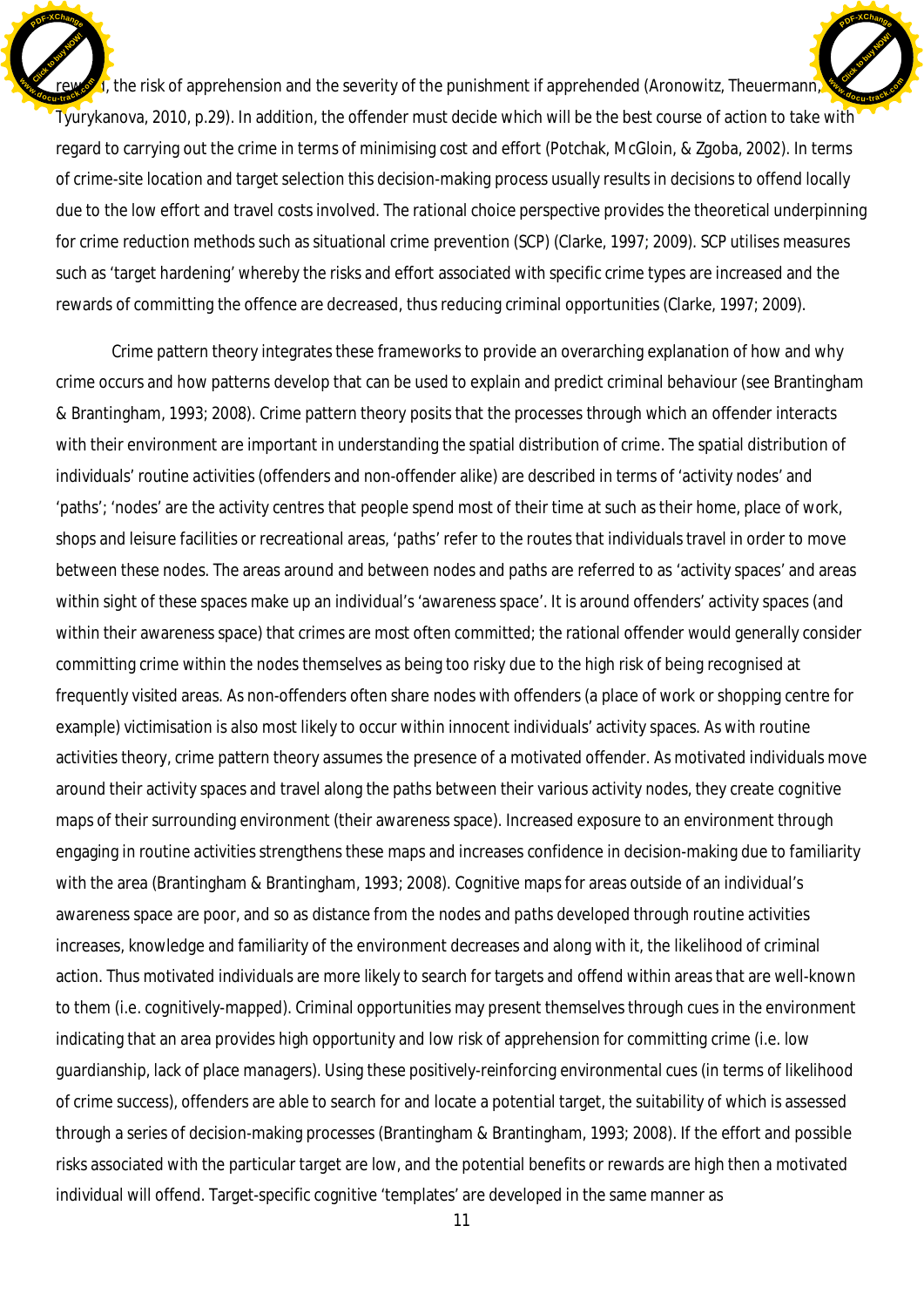$\gamma$ environmental cognitive maps; following the successful completion of criminal offences, motivated offention learn which characteristics and environmental cues are associated with 'good' targets. Subsequent potential targets' are then compared against these templates in order to quickly assess suitability based on knowledge and prior experience. Click to buy Now! **SD**. **cc***cccc<b><i>c* **[Click to buy NOW!](http://www.docu-track.com/buy/) Extra**<br> **COCU-track**<br>
COCU-track

**<sup>P</sup>DF-XChang<sup>e</sup>**

**<sup>P</sup>DF-XChang<sup>e</sup>**

Thus, opportunity theories of crime suggest that an offender is most likely to commit crime near to their own home, as choosing targets within a close proximity increases the frequency of target exposure, availability and opportunity (lifestyle theory, routine activities) and reduces the time, cost and effort involved with travelling further afield in order to find suitable targets (rational choice, crime pattern theory). Together these provide an explanation for offenders' consistently short-distance journey-to-crime patterns and the equally consistent patterns of distancedecay in offender behaviour (e.g. Kinney 2010; Wiles & Costello, 2000). As offenders' preferred targets will therefore be within close proximity to their own home, the risk of victimisation increases as proximity to a potential, or motivated, offender decreases. Furthermore, with all of the above considered it would be logical to assume that local crimes will most likely be committed by local offenders; and so to be within close proximity to a crime-site is to be within close proximity to an offender's activity space (and certainly within their awareness space). Thus, geographical proximity to the location of a crime increases an individual's chance of offender-interaction, either directly or indirectly through frequent exposure, this in turn increases the opportunity for crime to occur and thus increases the risk of victimisation (Brown, Esbensen, & Geis, 2010; Fisher, Cullen, & Turner, 2002). If one is aware that the risk of crime victimisation in a particular area is statistically higher than in others, it is likely to have a negative effect on the perceived safety felt by those living in that area. For example during the late 1970s when serial killer Peter Sutcliffe (aka the Yorkshire Ripper) was murdering women in Yorkshire, many women in the region stopped going out after dark or at the least ensured that they were accompanied by their husbands, boyfriends or friends for safety reasons.

Given the supporting literature and theoretical frameworks, it is hypothesised that individuals' perceptions of personal safety from crime will be influenced by their geographical proximity to crime locations, or high-crime areas, due to the increased risk of subsequent personal victimisation. Although proximity to crime has been established and researched in relation to likelihood of offending and victimisation, few studies thus far have investigated this hypothesis specifically. Research to date has tended to place greater emphasis on the existence, explanations and social implications of *fear of crime* as opposed to perceived *safety from crime*. The present study will therefore focus on the impact that proximity to the location of crime has on individuals' perceptions of personal safety. To clarify, the present research discusses subjective safety in terms of *perceptions* rather than *feelings*. As previously discussed, feelings are largely emotive and unconscious, in that 'feeling unsafe' is likely to reflect a gut reaction to a situation (in a similar manner to feeling fearful); however perceiving oneself to be unsafe requires a conscious (albeit brief) assessment of risk and danger. It is therefore argued that subjective safety is determined following conscious consideration of the relative threat a danger poses. That people have at least a vague awareness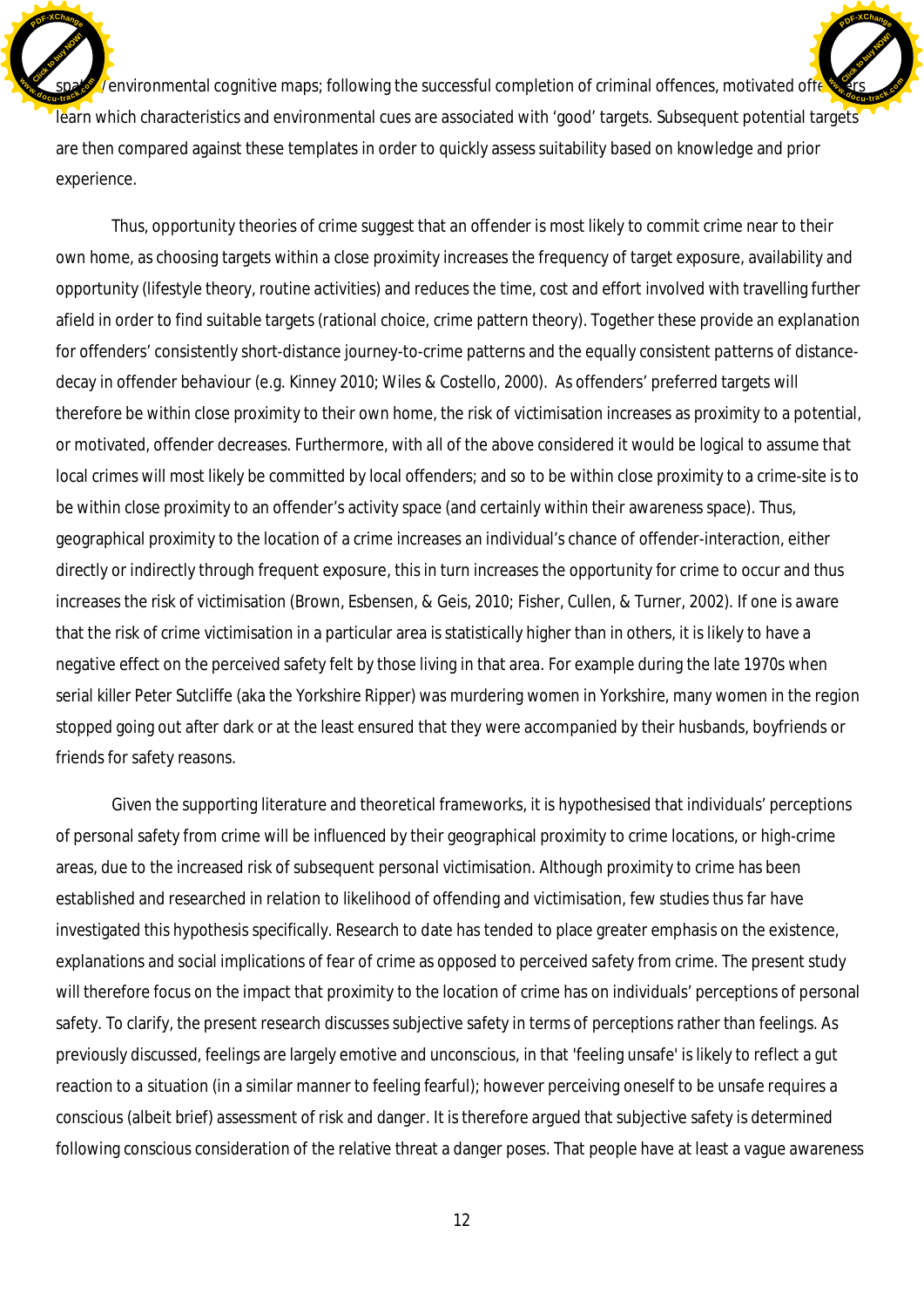their relative location and the distance between themselves and the 'danger' is an underpinning assump Click to buy Now! **<sup>w</sup>ww.docu-track.co<sup>m</sup>**

[Click to buy NOW!](http://www.docu-track.com/buy/)

**<sup>w</sup>ww.docu-track.co<sup>m</sup>**

**<sup>P</sup>DF-XChang<sup>e</sup>**

of the hypothesis that judgements of one's safety are influenced by proximity to crime.

**<sup>P</sup>DF-XChang<sup>e</sup>**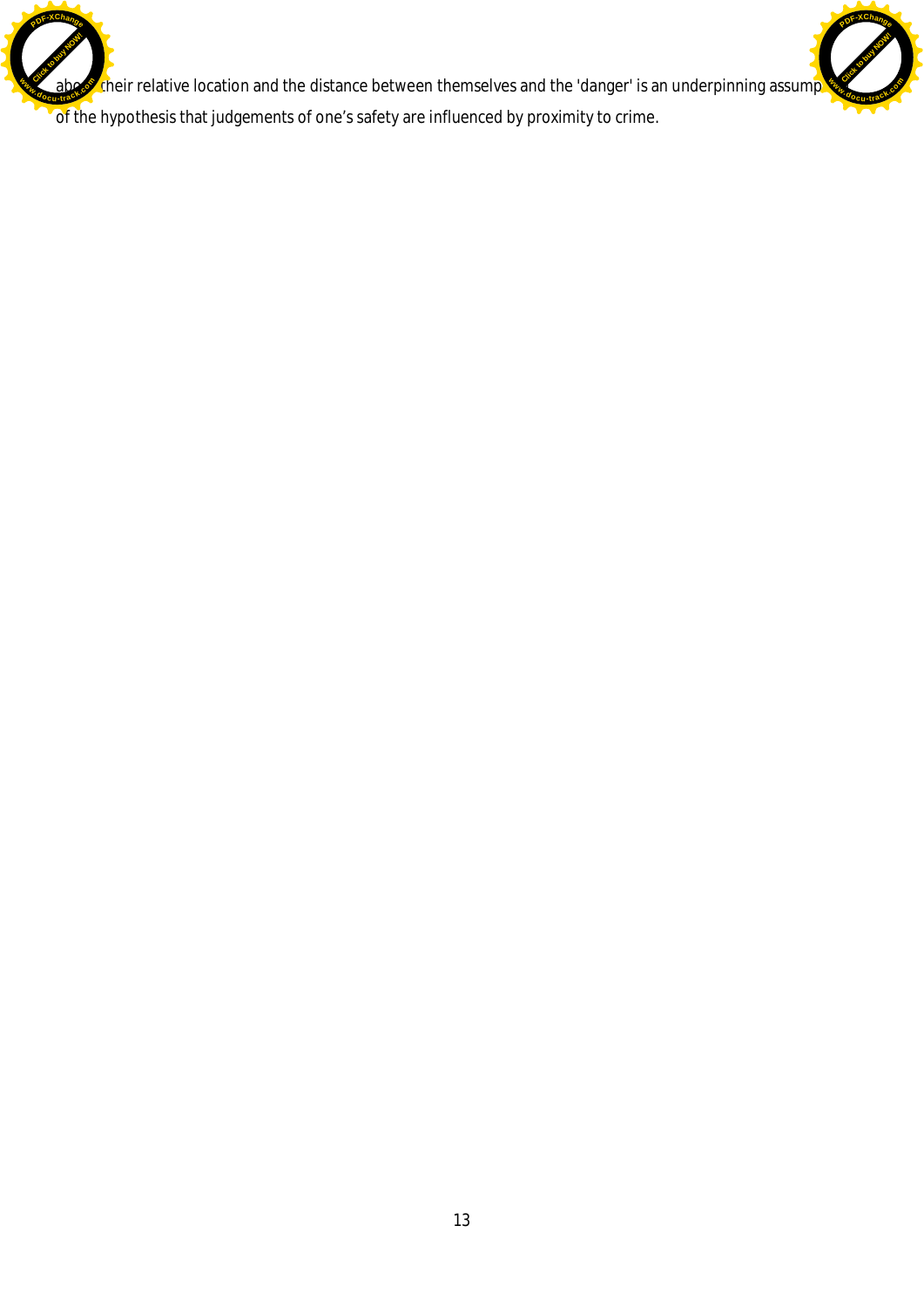

## **Chapter 2: Literature review**



2.1 Prior research

### **2.1.1 Gender**

The general consensus within the extant literature is that women report feeling less safe and more fearful about becoming a victim of crime than men (e.g. Brennan, 2011; Longdill, 2012; Shafer, Huebner, & Bynum, 2006; Truman, 2007). Several theoretical explanations for the gender difference observed in levels of fear and safety have been suggested including the theory of physical vulnerability which is based around the assumption that women are generally smaller, weaker, and therefore more vulnerable than men (Skogan & Maxfield, 1981). The theory of differential socialisation posits that men and women behave according to how they are labelled in society, whereby women are seen as fragile and submissive and men are supposed to be strong and dominant (Hollander, 2001). Finally, the shadow of sexual assault hypothesis (Ferraro, 1995;1996) posits that the high levels of fear of crime displayed by women are actually reflective of their fear of sexual assault; particularly their fear of being raped and the potential physical and emotional consequences that would follow. Fear of sexual assault has been found to strongly predict fear of property, violent, and gang related crime among women (e.g. Lane, Gover, & Dahod, 2009; Lane & Fox, 2013; Schafer et al., 2006; Truman, 2007), lending support for the shadow of sexual assault hypothesis. Some research suggests that the risk of crime-victimisation is higher for women than men throughout their entire lifespan, particularly for sexually-motivated offences (e.g. Wittebrood & Nieuwbeerta, 2000). From an evolutionary perspective the inflated risk of sexually-motivated attacks against women could be explained in terms of males' (somewhat aggressive) determination to pass on their genes through sexual reproduction, while preventing their competition from doing the same. Through coercion and rape, ancestral men were able to increase their number of mates, thus leading to greater chances of reproductive success (Thornhill & Palmer, 2000). Research has found that rapists are often of poor socioeconomic status (Thornhill & Thornhill, 1983; Vaughan, 2001) and exhibit visible indicators of poor genetic quality, such as low facial symmetry, which reduces their attractiveness as a potential mate (Thornhill & Palmer, 2000). The 'disadvantaged male', or 'mate deprivation', hypothesis posits that men may resort to sexual coercion and rape if they are otherwise unable to secure a mate. For these men it is particularly important, in terms of maximising the chance for reproductive success, that the woman is likely or able to become pregnant. The fact that young women in their 20s (the most fertile period of a woman's life) are over-represented in rape cases (Greenfeld, 1997; Thornhill & Palmer, 2000; Thornhill & Thornhill, 1983) supports the hypothesis that rapists are more likely to target fertile women. The 'shadow' theory reflects this risk and posits that women are acutely aware that any crime in which they are the victim has the possibility to become a sexual crime (Ferraro, 1995; Lane & Fox, 2013) and it is this possibility that women fear most. Furthermore, a study conducted by Hilinski (2009) found that once fear of sexual assault had been controlled for, men were actually more fearful than women of several crime types; supporting the theory that it is the overarching fear of sexual assault among women that causes the observed gender differences in fear of non-sexual crime.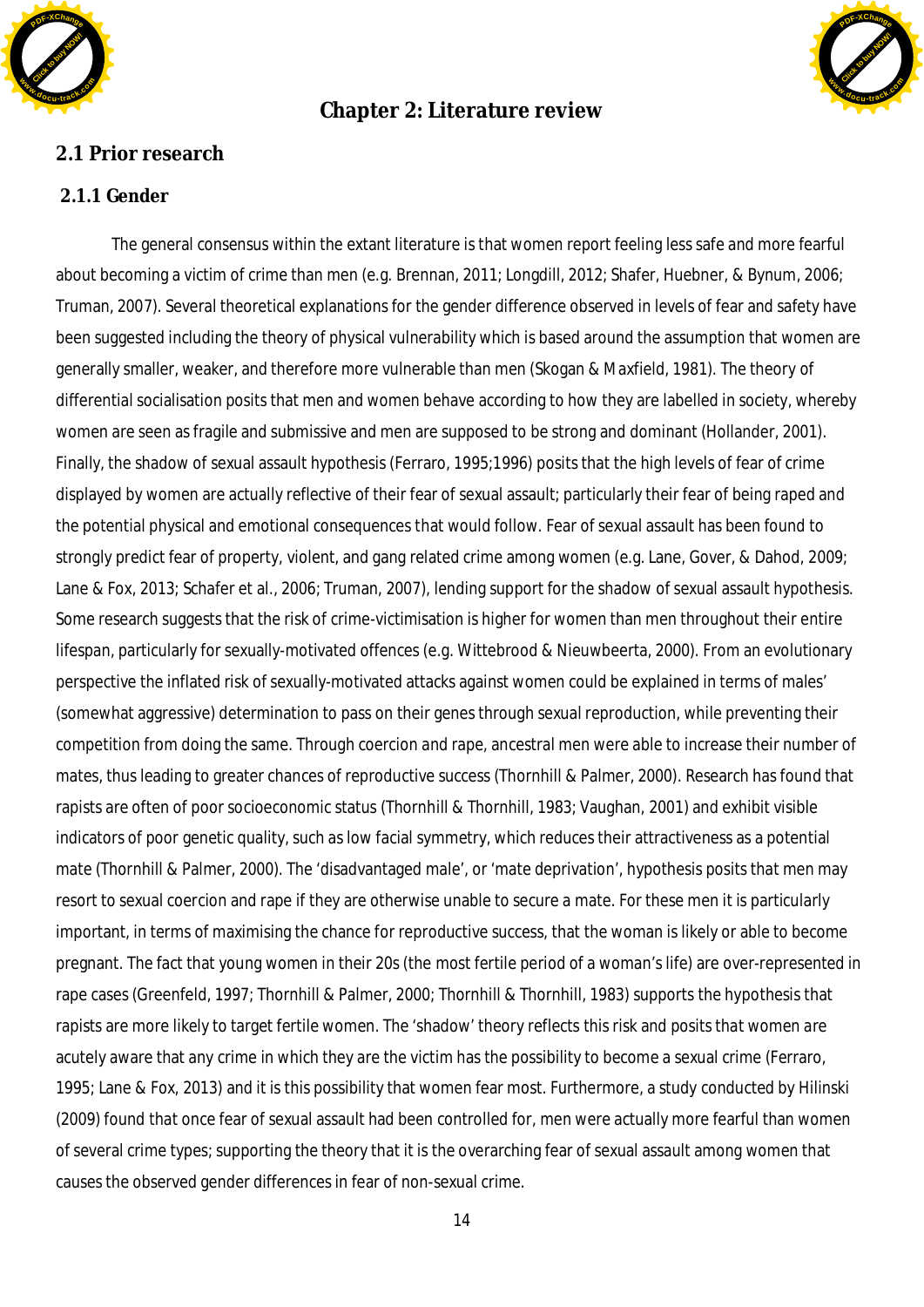It has also been suggested that gender differences in the crime literature may not be due to women experiencing high levels of victimisation, fear and unsafety, but rather men 'discounting' or underreporting victimisation, feelings of fear and feeling unsafe (e.g. Maxfield, 1984; Mayhew & Reilly, 2007; Smith & Torstensson, 1997). Indeed several studies and official reports have found that men are statistically more likely to become victims of crime than women (see Cooper & Smith, 2011; Hall & Innes, 2010; Truman & Langton, 2014) but this is not reflected in self-reported fear and safety measures. However, as the theory of differential socialisation (Hollander, 2001) posits; the stereotypical masculine role discourages demonstrations of emotion or vulnerability, such as fear or lack of safety, whereas the females' role in society actively encourages such emotions to be felt, admitted and discussed. Self-report measures of attitudes and feelings are likely (and have indeed been found) to be influenced by gender-specific social desirability biases (Goodey, 1997; Hardyns & Pauwels, 2010; Sutton & Farrall, 2005). Asking men directly if they feel fearful or unsafe is therefore likely to result in inaccurate reflections of true feelings due to the male tendency to answer such questions in a 'socially desirable' (i.e. masculine) manner (Sutton & Farrall, 2005). However, indirect questions (such as asking about precautionary safety measures or reactive behaviours) may provoke more accurate responses in the absence of perceived gender-specific socially desirable response behaviour in a similar way to the observed increase in response-accuracy for sexual assault questionnaires that ask behaviourally-specific questions rather than using the 'stigmatising' label of "rape" (see Kolivas & Gross, 2007). Research findings have been less consistent when 'indirect' questions and methodologies that control for social desirability bias have been employed in order to assess feelings of fear and safety, finding that gender differences become far less pronounced through use of these methods (e.g. Hardyns & Pauwels, 2010; Kolivas & Gross, 2007; Sutton & Farrall, 2005). This raises the fundamental issue of whether using direct questions about personal safety is the most appropriate means by which to obtain objective data from men (particularly young men). To this end, a review of the existing research and methods of data collection is needed before a definitive conclusion regarding gender differences in safety perceptions can be drawn. It is hypothesised that gender differences will be less pronounced when individuals are asked about their perceived personal safety through indirect questions (i.e. likelihood of behaviour change) as opposed to using direct questions (i.e. "*How safe would you feel..?*"). Additionally it is predicted that a relationship will exist between perceived safety and likelihood of behaviour change in that the likelihood will be greater when perceived safety is lower. Click to buy Now! **<sup>w</sup>ww.docu-track.co<sup>m</sup>** [Click to buy NOW!](http://www.docu-track.com/buy/) **<sup>w</sup>ww.docu-track.co<sup>m</sup>**

**<sup>P</sup>DF-XChang<sup>e</sup>**

#### **2.1.2 Age**

**<sup>P</sup>DF-XChang<sup>e</sup>**

Wittebrood and Nieuwbeerta (2000) found that for all types of crime the risk of victimisation is highest for younger people, particularly students, supporting much previous research that has found a negative relationship between age and risk of victimisation. Rountree (1998) suggests that this is due to the increased likelihood of younger people having risky lifestyles or patterns of routine activities that put them at greater risk of victimization, therefore despite being less physically vulnerable than older people, younger people are exposed to greater opportunities for crime-victimisation (Brown et al, 2010; Gover, 2004). In line with victimisation trends among the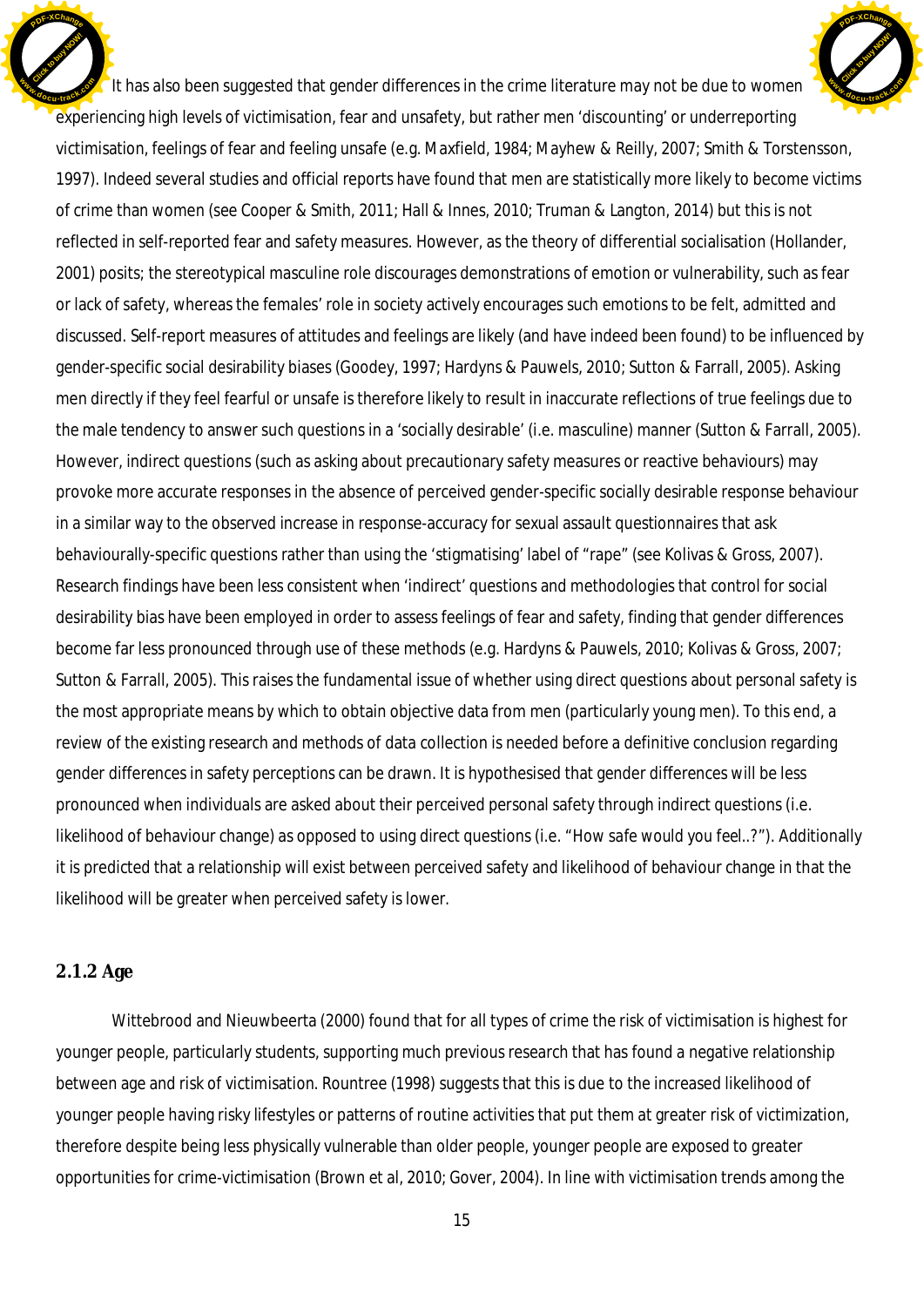oups several studies have found that younger individuals report the lowest perceptions of safety, possible to their increased risk of becoming a victim of crime, than do older respondents. For example Truman (2007) and Ziegler and Mitchell (2010) found that older respondents reported higher feelings of safety and lower levels of fear regarding crime than did younger respondents. However the research findings have been less than consistent as more often than not research has found older adults to report higher levels of crime-related fear than younger people (e.g. Shafer et al., 2006; Weinrath & Gartrell, 1996), despite being less at risk of victimisation; a paradox which has become a prominent feature in the literature (see Ziegler & Mitchell, 2010). Click to buy Now! **<sup>w</sup>ww.docu-track.co<sup>m</sup> [Click to buy NOW!](http://www.docu-track.com/buy/) <sup>w</sup>ww.docu-track.co<sup>m</sup>**

**<sup>P</sup>DF-XChang<sup>e</sup>**

**<sup>P</sup>DF-XChang<sup>e</sup>**

The exaggerated prevalence of 'temporal discounting' (tendency to place higher value on instant rather than delayed benefits) among the young may help in explaining such age differences, as younger people are more present-minded and less concerned with future events than what is happening in the here-and-now (Wilke, 2006). This discounting of the future can be explained in evolutionary terms as young people (particularly men) are less certain of the world around them and so in a bid to ensure reproductive success they are more likely to make impulsive decisions, engage in risky behaviours, and concentrate on what is happening at present (Daly & Wilson, 1997; Rogers, 1994), rather than wasting resources thinking or worrying about what *may* happen. As people grow older, however, and become surer of the world they begin to discount the future less due to the diminishing uncertainty present in earlier life (Sozou & Seymour, 2003), allowing them to consider future events, and the consequences thereof, more comprehensively . Accordingly, with greater certainty and investment in the future, and thus more to lose, older adults are likely to worry more about the consequences of events, such as becoming a victim of crime.

Another explanation for the high fear-levels reported among the elderly is that of vulnerability (e.g. Park et al., 2011). Physical vulnerability arises from age-related illnesses and health problems as well as decreased physical strength and stamina, thus reducing the capability to defend oneself, fight back, or run away in dangerous situations. Vulnerability may also refer to social vulnerability. Park et al. (2011) found that the presence of 'normal' (i.e. nonsuspicious or threatening) people was the most frequently stated reason among elderly men and women for feeling safe while navigating around streets in a virtual environment; that is, elderly people felt safest when they were around others. The authors note, however, that elderly people are likely to live alone (possibly due to being widowed or their family moving away) and so may feel more vulnerable, less safe and more fearful of crime due to reduced social interaction and possible isolation.

Lane and Fox (2013) suggest that early studies which made use of poor measurement techniques were most often the ones that found older people to be more fearful, whereas recent findings of higher fear among younger respondents are reflective of more appropriate measures being employed. For instance crime-specific measures employed in recent years are more sensitive to variations among demographic populations than the older, more general, measures of 'fear of crime'. They claim that specific types of crime may elicit higher fear and lower perceived safety among different age groups. The results of Lane and Fox's (2013) study indicate that fear is highest among younger people for violent crimes (i.e. physical and sexual assault) but highest among older people for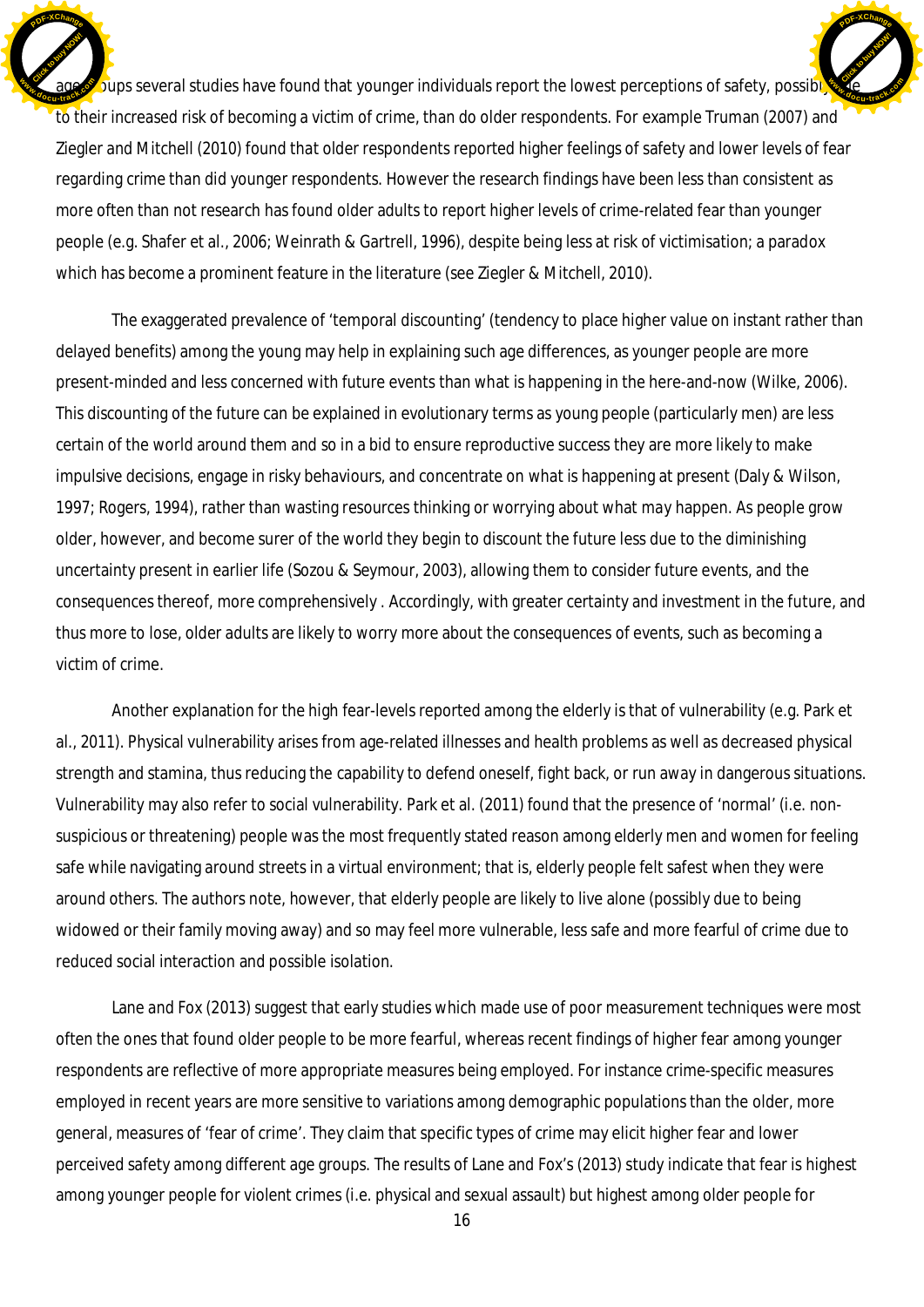$\zeta$ ty crimes (i.e. burglary). The authors suggest that this could be due to younger people's lifestyle choices put them at greater risk of violent crime victimisation, and older people's likelihood of owning more, or better, things than younger people (and therefore having more property to be concerned about). Ferraro (1995) found a curvilinear relationship between age and crime-related fear; whereby fear was found to be highest among younger people (possibly due to the increased perceived risk of victimisation) before decreasing throughout adulthood and finally increasing again for older people (possibly due to perceived vulnerability and having more to lose). Due to their increased risk of victimisation across all crime types, it is hypothesised that younger respondents will generally report lower feelings of safety than older respondents; older respondents will report feeling less safe following news of property-related crime and younger respondents will feel less safe following news of crimes against the person. Click to buy Now! **<sup>w</sup>ww.docu-track.co<sup>m</sup>** [Click to buy NOW!](http://www.docu-track.com/buy/) **<sup>w</sup>ww.docu-track.co<sup>m</sup>**

**<sup>P</sup>DF-XChang<sup>e</sup>**

#### **2.1.3 Victimisation**

**<sup>P</sup>DF-XChang<sup>e</sup>**

As the majority of research regarding risk of victimisation has found that those who have been victimised in the past are significantly more likely to experience repeat victimisation (e.g. Farrell, Phillips, & Pease, 1995; Weisel, 2005; Wittebrood & Nieuwbeerta, 2000) it is perhaps unsurprising that prior victimisation has been found to have a negative effect on perceived safety and fear of crime (e.g. Brennan, 2011). Longdill (2012) found significantly lower perceptions of personal safety within a variety of locations and situations among those who had recently experienced victimisation compared to those who had not. It should be noted, however, that the effect of prior victimisation may not be that straight forward as some research has failed to find any significant effect of prior victimisation on fear of crime or perceived safety. For example Cook and Fox (2011) found that neither personal victimisation nor indirect victimisation were significant predictors of fear of property crime, although perceived risk of future victimisation was a significant predictor. Also, Truman (2007) reported no significant differences in fear of crime or perceived risk of victimisation between those who had been a victim of violent crime, non-violent crime and those who had not been victimised at all. Weinrath and Gartrell (1996) found that age had a mediating effect on the influence of prior victimisation when assessing fear of crime, in that younger victims displayed increased levels of fear yet older victims reported less fear. A possible explanation for this finding was that the younger victims became sensitised to crime whereas older victims became desensitised following their experiences.

Truman (2007) found that indirect victimisation (through knowing a friend or relative that had been victimised) leads to lower scores of perceived personal safety from crime. Repeated exposure to crime (either through personal victimisation or indirectly through awareness of crime being committed locally) may cause victims, and indirect victims, to feel unsafe as they perceive the frequency with which crime is being committed as being indicative of an increase in the number of individuals disregarding social norms. This common, or frequent, disregard for social and moral norms may be perceived as an erosion of values within a community which in turn threatens the normative systems that govern and regulate social conduct (Tyler & Boeckmann, 1997). The consequences of crime, therefore, can extend beyond the victim(s) as mere awareness of local crime has been found to be sufficient for perceived safety to be compromised within a community. It is hypothesised that prior victimisation (both direct and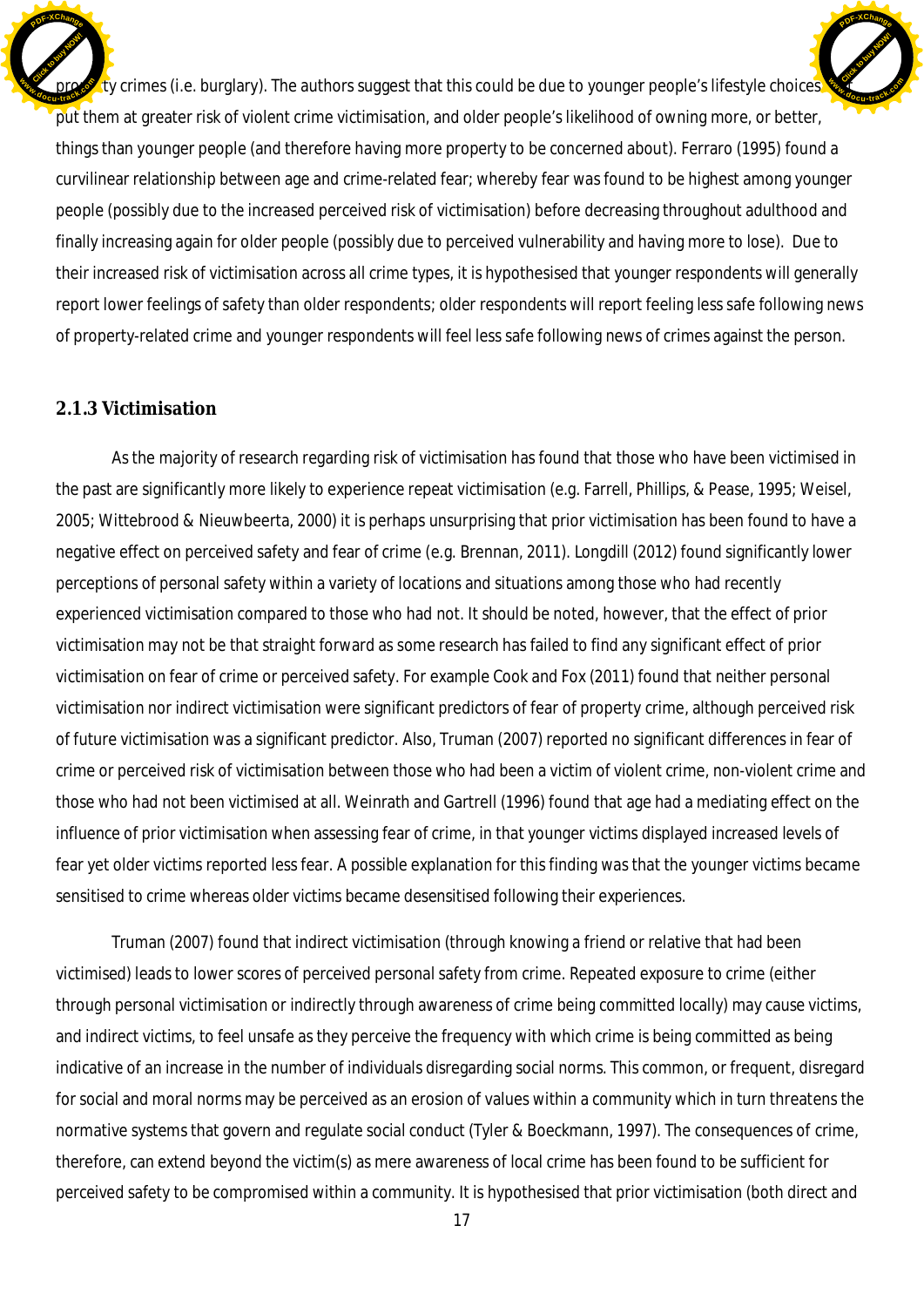$\cdot$ t) will be associated with a decrease in perception of personal safety from crime. Furthermore, the close relationship between non-victim and victim, the greater the impact indirect victimisation is expected to have in terms of decreasing non-victims' perceptions of safety. Click to buy Now! **E** [Click to buy NOW!](http://www.docu-track.com/buy/) **<sup>w</sup>ww.docu-track.co<sup>m</sup>**

**<sup>P</sup>DF-XChang<sup>e</sup>**

### **2.1.4 Crime information sources and the media**

**<sup>P</sup>DF-XChang<sup>e</sup>**

Many studies have revealed a paradox whereby people tend to report unjustifiably high levels of fear of crime and lack of safety despite the actual crime rates and risk of victimisation being relatively low. The fear of becoming a victim of crime appears to be disproportionately high in comparison with actual likelihood of experiencing or becoming a victim of said crime. For instance a report into crime and safety perceptions in West Mercia (see Boarer, Lee, Shakeshaft, Small and Champion, 2011) found that over 20% of respondents reported feeling fearful of house burglary in the previous three months even though within the same time frame less than 2% had actually experienced house burglary. Overall experience of any type of crime was calculated at just over 8% of the sample population, while almost half (47.6%) felt fearful about crime in their neighbourhood. As previously discussed, indirect victimisation, as experienced through news of local crime, can have a significant impact on community-wide perceptions of safety (Fitzgerald, 2008). Chadee (1999) suggests that experience of indirect victimisation within a community, characterised by elevated fear and reduced perceptions of safety following news of a local crime, is influenced by exposure to both internal (e.g. word of mouth) and external (e.g. media) sources of crime information.

The influence that media coverage of crime has on public perception has been demonstrated throughout the literature, for example; Romer, Jamieson and Aday (2003) found that exposure to news reports of local crime on television lead to a decrease in perceived personal safety and an increase in perceptions of crime frequency and severity within the local area. Heath (1984) reported higher levels of fear among readers of newspapers that emphasised local crime, while Truman (2007) found that increased media exposure was related to lower feelings of safety, higher levels of fear of crime and increased use of precautionary safety measures. Similarly, through the use of a crime safety survey conducted in the Auckland region of New Zealand, Longdill (2012) found that almost a quarter of respondents (24%) reported that their perceptions of location safety were influenced by the locations' reputations as described by news reports and crime statistics. Several theories within the criminology, media and communications literature have been proposed in order to explain and understand the powerful effect the media has in terms of shaping the public's perceptions. These include strain theory, the *hypodermic-needle model* and the *two-step flow of communication model*, to name a few. Strain theory suggests that criminal, or deviant, behaviour results from the desire to achieve culturally-endorsed goals (conveyed by society and the media) and the lack of legitimate means of doing so. Merton (1938) writes: "*The equilibrium between culturally designated means and ends becomes highly unstable with the progressive emphasis on attaining the prestige-laden ends by any means whatsoever*" (1938, p.679). The theory posits that society (through the media) puts greater emphasis on the importance, benefits and desirability of wealth, possession of material goods and fame, for example, than on the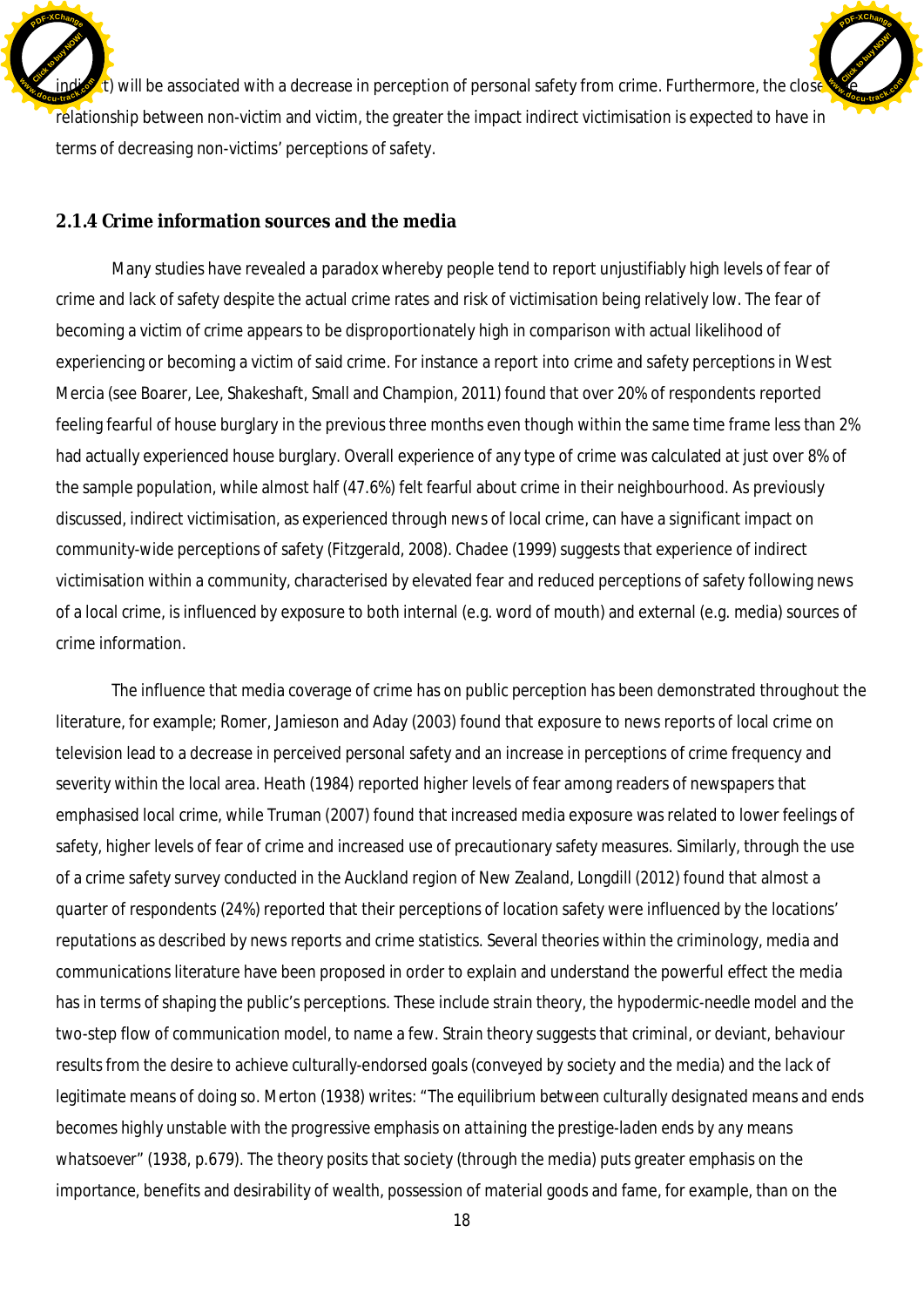$\Omega$  is at paths needed to achieve these things which may encourage some to pursue such goals through illegitimate means (Jewkes, 2011; Merton, 1938; 1957/1968). Although not directly applicable to non-criminals, the underlying assumption of the theory (that the media has great influence over the knowledge, beliefs and desires of its audience) can be generalised to the wider public. The *hypodermic-needle model* asserts that the media "injects" messages and values directly into their audiences who, according to the theory, are passive recipients of information; unquestioning and accepting of the information and values that are presented to them (see Jewkes, 2011). The two-step flow of communication model claims not to assume passiveness among media audiences, rather it suggests that 'opinion leaders' (popular or respected members of social groups/societies) receive and interpret media messages in line with their own beliefs and values which are then shared with, and accepted by, others within their social group (Katz, 1957). Similarly to the hypodermic-needle model, however, it is assumed that individuals accept and absorb the information and values presented to them (albeit by opinion leaders rather than the media directly) and so a degree of passiveness among the audience remains. Click to buy Now! **<sup>w</sup>ww.docu-track.co<sup>m</sup>** [Click to buy NOW!](http://www.docu-track.com/buy/) **<sup>w</sup>ww.docu-track.co<sup>m</sup>**

**<sup>P</sup>DF-XChang<sup>e</sup>**

**<sup>P</sup>DF-XChang<sup>e</sup>**

Keeping in mind, then, the influence that media reports and news coverage have on public perceptions (and the fact that the overwhelming majority of the public rely on the mass media for obtaining information about crime; see Warr, 2000), one explanation for the aforementioned fear-risk paradox is the way in which the media portrays crime. Misrepresentation (or overrepresentation of specific types) of crime in the news may lead to disproportionately high levels of fear and low perceptions of safety based on distorted perceptions of actual crime rates. It tends to be the case that (in reality) the most serious crimes occur the least frequently (e.g. murder) while less serious crimes (e.g. burglary) occur more often; however, in terms of presenting crimes as news stories it is the more serious crimes that make better headlines and are seen as 'newsworthy' and thus are most likely to be reported (Chadee & Ditton, 2005; Warr, 2000). For example, Dorfman, Thorson and Stevens (2001) found that 80% of all murders in Los Angeles were reported in the LA Times newspaper compared to just 2% of the physical and sexual assaults that occurred locally; this overrepresentation of murder in the news could understandably cause an increase in fear of murder despite the occurrence of such cases being far lower than that of physical and sexual assault (which was hugely underrepresented). Warr (2000) argues that due to the media's tendency to favour more serious crimes in terms of 'newsworthiness' and the subsequent distribution/allocation of news coverage "…*the media are most likely to report precisely those crimes that are least likely to occur*" (p.467). He further claims that such biased reporting of crime is mirrored by public perceptions; whereby people overestimate the occurrences of the most serious and rare crime types and underestimate the frequency of less serious, more common offences (see also Jewkes, 2011).

Biased news coverage of crime type, perpetrator and victim characteristics and relative crime rates can influence perceptions of local crime and the relative risk of victimisation (Warr, 2000). While the majority of the relevant literature discusses the consequences of this reporting bias in terms of increased fear and perceived risk of victimisation, a separate outcome with potentially dangerous consequences is a misinformed increase in perceived safety from crime. For example if news reports frequently highlight the shared characteristics of otherwise unrelated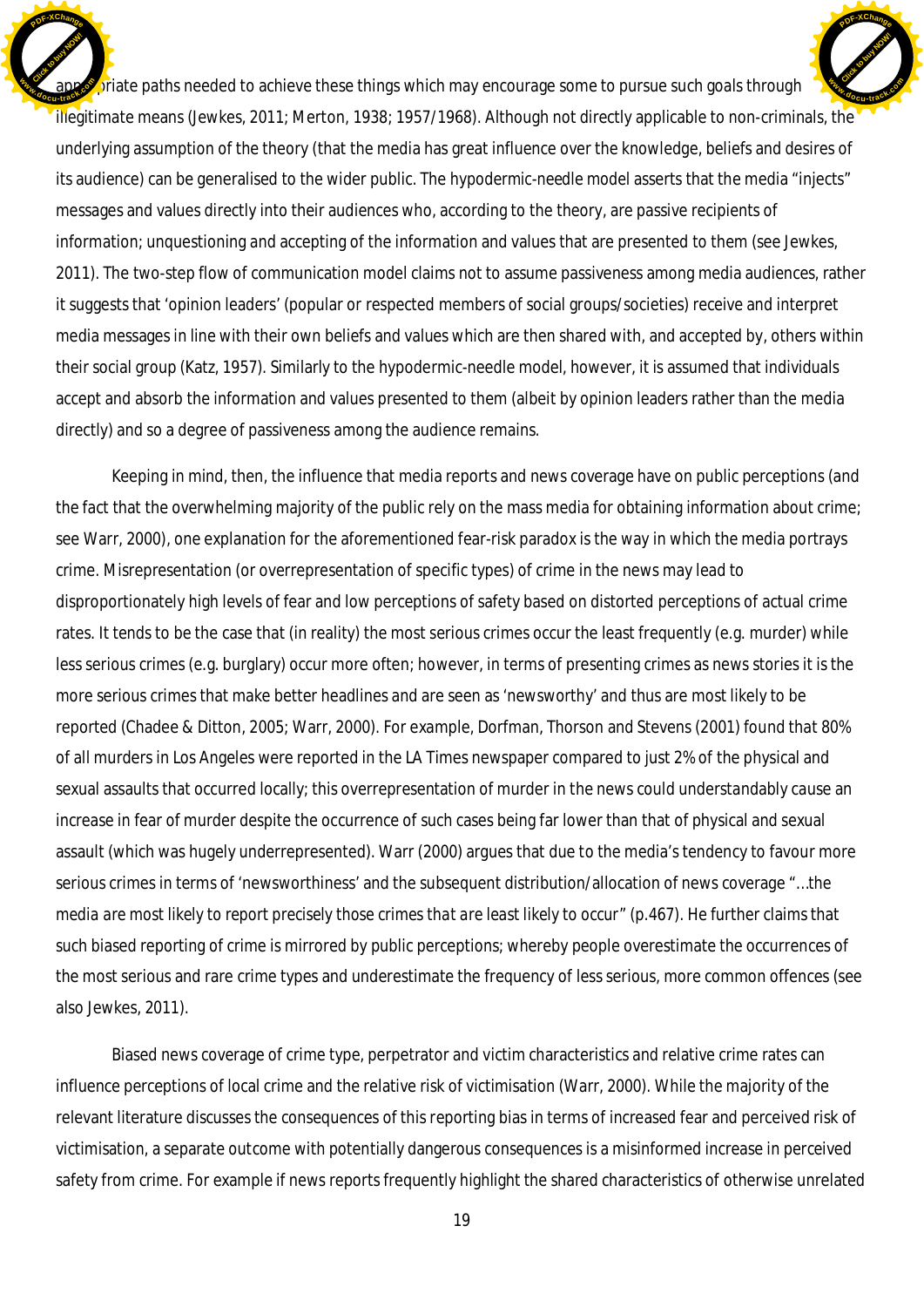$\zeta_i$  a victim stereotype begins to emerge that individuals may compare themselves to so as to assess their personal risk of victimisation. However such news reports may focus on certain shared characteristics between the victims (e.g. age, gender or ethnicity) while ignoring other factors that may have played a larger role in their victimisation. For example if a series of muggings were to occur locally over the course of a week in which all of the victims were reported as being young white females, the coverage could suggest that these characteristics contributed to, or even caused, those particular individuals being victimised (when in fact it could have been that the perpetrator had seen the women withdraw money from the same cash machine in each case and the fact they were all young and white was merely coincidental). Victims of muggings are most likely to be young people being relieved of their mobile phones, yet a 'stereotypical street mugging' may elicit images of old ladies having their handbags stolen, as is often the case in the media (see Leishman & Mason, 2003). Also, despite marital rape being more common than stranger rape (see Martin, Taft, & Resick, 2007) it is the latter which receives the most news coverage, suggesting to the public that rape is a predominantly stranger-perpetrated offence (Edwards, Turchik, Dardis, Reynolds, & Gidycz, 2011). Similarly a review of the coverage of child sexual abuse cases in UK newspapers revealed that more than 80% of reported cases were those involving abuse by a stranger, and almost all placed emphasis on the threat and danger of strangers (96%) compared to persons known to the child (Kitzinger, 2004), despite the fact that the majority of sexual abuse incidents involving children are actually perpetrated by somebody who is known to the family (see also Cheit, 2003). This biased reporting may lead to an increased perception of personal safety among groups who believe that they do not fit the victim stereotype and are therefore safe, which in turn could result in a number of individuals ignoring the warnings (or following inappropriate advice) and inadvertently putting themselves at risk. For instance those who frequently see, read or hear news reports of crime occurring in other neighbourhoods, towns or regions are likely to feel safer and be less vigilant about their safety behaviours within their own local area as their belief that crime happens "elsewhere" and to "other people" is reinforced (Heath, 1984). Click to buy Now! **<sup>w</sup>ww.docu-track.co<sup>m</sup>** [Click to buy NOW!](http://www.docu-track.com/buy/) **<sup>w</sup>ww.docu-track.co<sup>m</sup>**

**<sup>P</sup>DF-XChang<sup>e</sup>**

The manner and method in which news of crime is reported can influence the recipients' perceptions of fear and safety, on both a local and national level, and so identifying the sources most often accessed for crime news and information (i.e. local news/national news/social network) may help to explain some of the existing variance in selfreported safety by determining whether individuals are drawing on their knowledge of local or national crime when discussing their perceptions of personal safety. It is therefore hypothesised that those who most often use local news sources (including social network and word of mouth) in order to obtain crime information will demonstrate lower perceived safety than those who more often use national-level news sources, due to increased awareness of local crimes and subsequently higher perception of victimisation risk.

#### 2.1.5 The frequency and seriousness of crime

**<sup>P</sup>DF-XChang<sup>e</sup>**

The complex relationship between crime seriousness, crime frequency, fear and safety extends far beyond the scope of the present study, however the relationship is briefly considered here. The more serious the crime, the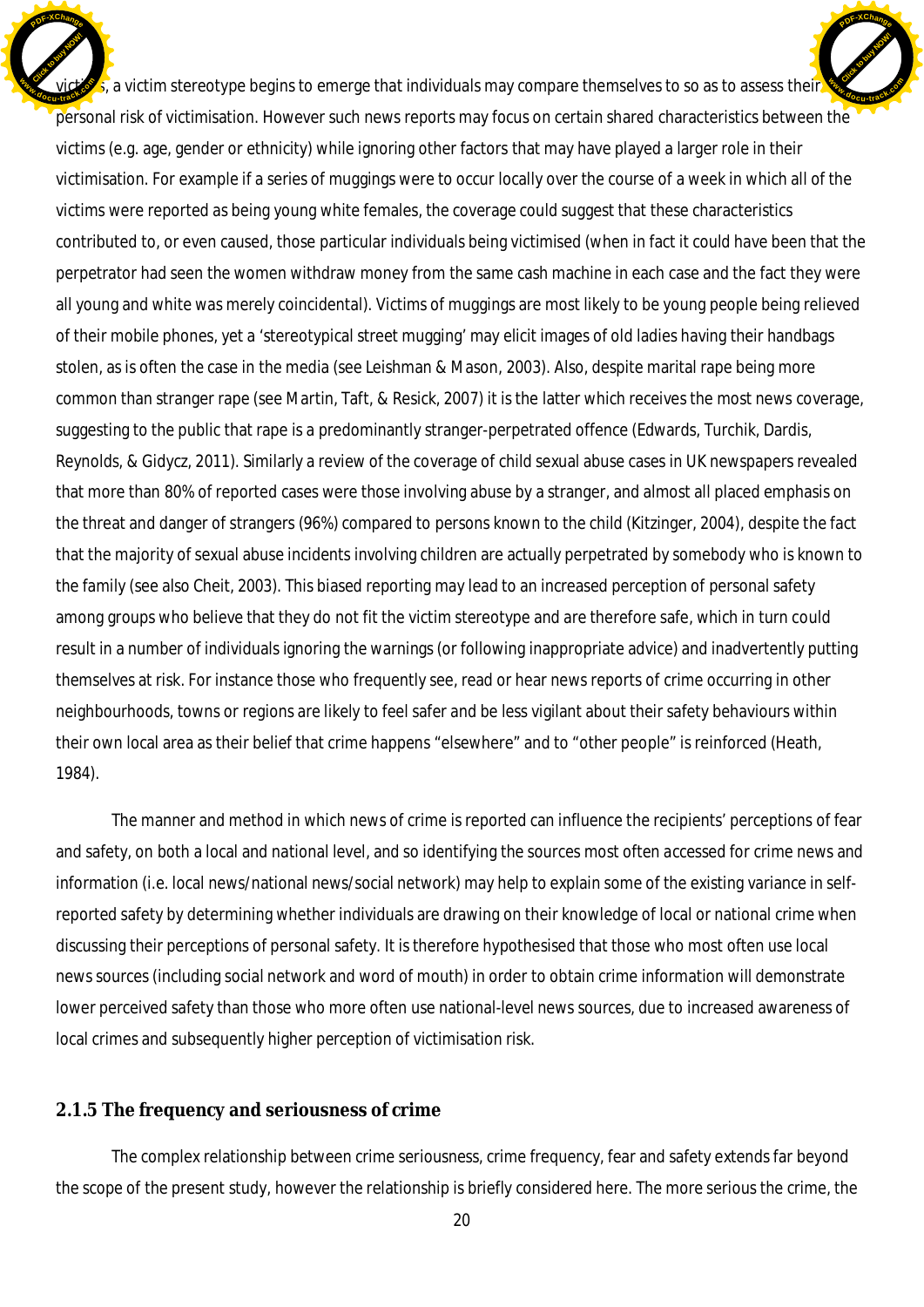earful individuals will be of it as 'serious' crimes are generally those characterised by the most severe outcomes (i.e. murder results in death of the victim, sexual assault can have devastating physical and mental consequences) (e.g. Victoria Sentencing Advisory Council, 2012). However, crime seriousness alone should not affect individuals' perceptions of *safety* as such. For instance, murder may be considered as being the most serious offence that can be committed yet most people would consider themselves to be safe from the risk of it happening to them due to the relative infrequency of murder and other 'serious' crimes. Despite the public's exaggerated perception of the frequency with which serious crimes are committed (due to mass media exposure as discussed previously), it has been found that people have an impressively accurate knowledge of the frequency of crime *relative* to other crime types (e.g. Warr, 2000). Many studies have also found significant levels of agreement both within and between various social groups with regards to ratings of crime seriousness. That is, the perceived seriousness of a broad range of criminal offences appears to have remained surprisingly stable over time, cross-culturally, and throughout different social and demographic groups (see Roberts & Stalans, 1998; Victoria Sentencing Advisory Council, 2012). Findings from early research concerning the development of publically-informed crime-seriousness hierarchies (e.g. Pease, 1988; Sellin & Wolfgang, 1964; Wolfgang, Figlio, Tracy, & Singer, 1985) have been consistently replicated within a vast array of participant samples (e.g. Indermaur, 1990; Victoria Sentencing Advisory Council, 2012), indicating that individuals' perceptions of crime seriousness are reasonably similar. Click to buy Now! **<sup>w</sup>ww.docu-track.co<sup>m</sup>** [Click to buy NOW!](http://www.docu-track.com/buy/) **<sup>w</sup>ww.docu-track.co<sup>m</sup>**

**<sup>P</sup>DF-XChang<sup>e</sup>**

**<sup>P</sup>DF-XChang<sup>e</sup>**

A negative relationship exists between crime severity and frequency (i.e. the most serious crimes are the least frequent and vice versa; Warr, 2000). Individuals may therefore feel less safe from crimes perceived as being less serious (i.e. theft from a garden shed) than more serious crimes (i.e. murder) due to the relatively high frequency with which less serious crimes are committed. Warr (2000) states that crimes must be perceived as being serious *and* likely to occur in order to elicit feelings of fear or threat. Thus, theft from a garden shed may not be deemed by an individual as being very serious (as the outcome of a lawnmower being stolen, for example, pales into insignificance compared with the outcome of murder); however that same individual may also perceive themselves to be at a much higher risk of victimisation (and therefore less safe) from lawnmower theft than murder.

 To summarise, serious crimes elicit higher levels of fear than less serious crimes, and frequently-committed crimes prompt higher perceptions of risk and consequently lower perceived safety than low-frequency crimes. However, the most serious crimes are often also the least frequent types of offence, and low-frequency crimes pose the least personal risk, so perceptions of safety can be high even if feelings of fear are also high. This paradox could account for the discrepancies found between research using measures of fear and safety interchangeably, as they evidently do not measure the same construct. The more serious a crime is rated as being, the less frequent it (presumably) is and so the safer respondents should feel from the threat of victimisation.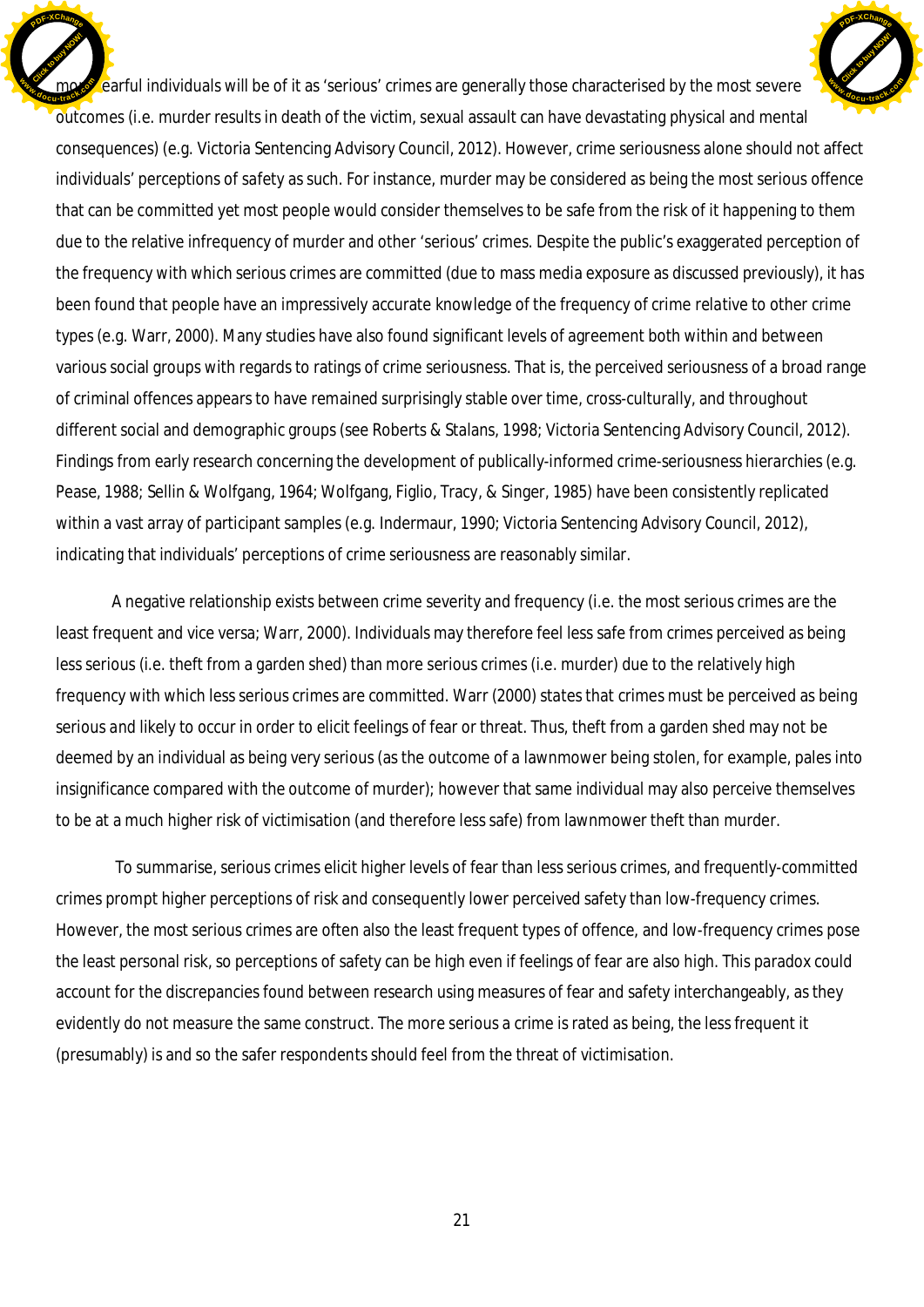

### **2.1.6** Closeness to crime: location and proximity **<sup>w</sup>ww.docu-track.co<sup>m</sup>**

Click to buy Now!

**<sup>P</sup>DF-XChang<sup>e</sup>**

It is a well-established fact that offender journey-to-crime patterns are relatively short as offenders are most likely to offend nearby to where they live (Hodgkinson & Tilley, 2007; Rossmo, 1995; Wiles & Costello, 2000) or within their 'awareness space' (Brantingham & Brantingham, 2003). The spatial behaviour of offenders is in fact so consistent that it has inspired and underpinned an entire investigative approach. Geographic profiling utilises the spatial patterns of connected criminal incidents to focus the search area in police investigations to the most likely locations of offender residence and has successfully aided offender apprehension in cases involving murder, rape, arson and other linked crimes (see Rossmo, 2000). Furthermore, the rate of offending decreases dramatically with increased distance from the offender's home, this is known as the pattern of distance-decay (Brantingham & Brantingham, 1995; Capone & Nichols, 1976; Kinney, 2010). It is also well-established that prior victimisation is one of the strongest predictors of victimisation, as previously discussed. Taking the two together, therefore, it is logical to conclude that once an offender has 'successfully' committed a crime they are likely to return to the same target (be that an area, building or person) in order to reoffend, based on the perceived low risk of being caught/reported and the increased likelihood of reward (evaluations of risk and reward here are influenced by the success of the initial offence). The risk of victimisation for those living within a close proximity of the offender is higher, therefore, due to the availability and accessibility of potential targets (facilitated by the low level of effort required in order to reach the targets) and the increased likelihood of repeat offending following a successful offence (Brantingham & Brantingham, 1993; Farrell et al., 1995). Shafer et al. (2006) found higher perceived rates of neighbourhood crime and disorder to be associated with greater fear of crime and lower feelings of safety, reflecting the increased risk of victimisation, suggesting that proximity to crime increases fear and unsafety.

As Gabriel and Greve (2003) discuss, the cognitive facet of fear of crime (i.e. appraisal of the risks or threat to one's personal safety) is influenced by factors specific to the individual such as the relevance and consequences associated with a specific crime. As such a crime committed within close proximity of an individual's home or other frequently visited location, or living within or near to a high-crime area (i.e. close proximity to potential offenders), is likely to provoke feelings of anxiety and fear, as well as an increased perception of personal risk and decreased perception of personal safety. Indeed, ongoing research indicates that the closer a crime is perceived to be the more unsafe individuals are likely to feel due to the spatial relevance of the crime (Huddy, Feldman, Taber, & Lahav, 2005; Roach, Pease, & Sanson, in press). In the precursory study to the present research Roach et al. (in press) examined the effect that manipulating distance from a hypothetical terrorist attack had on perceived safety from a repeat attack; the researchers found, as hypothesised, that shorter geographical distances from the bomb locations were associated with lower safety perceptions regarding subsequent threats. The results supported prior research concerning the spatial patterns of adverse psychological reactions to the September 11th terrorist attacks in which perceived threat, anxiety and fear were found to be highest among those living within close proximity to the attack locations (e.g. Holman & Silver, 2005; Huddy et al., 2005). Conversely if a crime is committed some distance away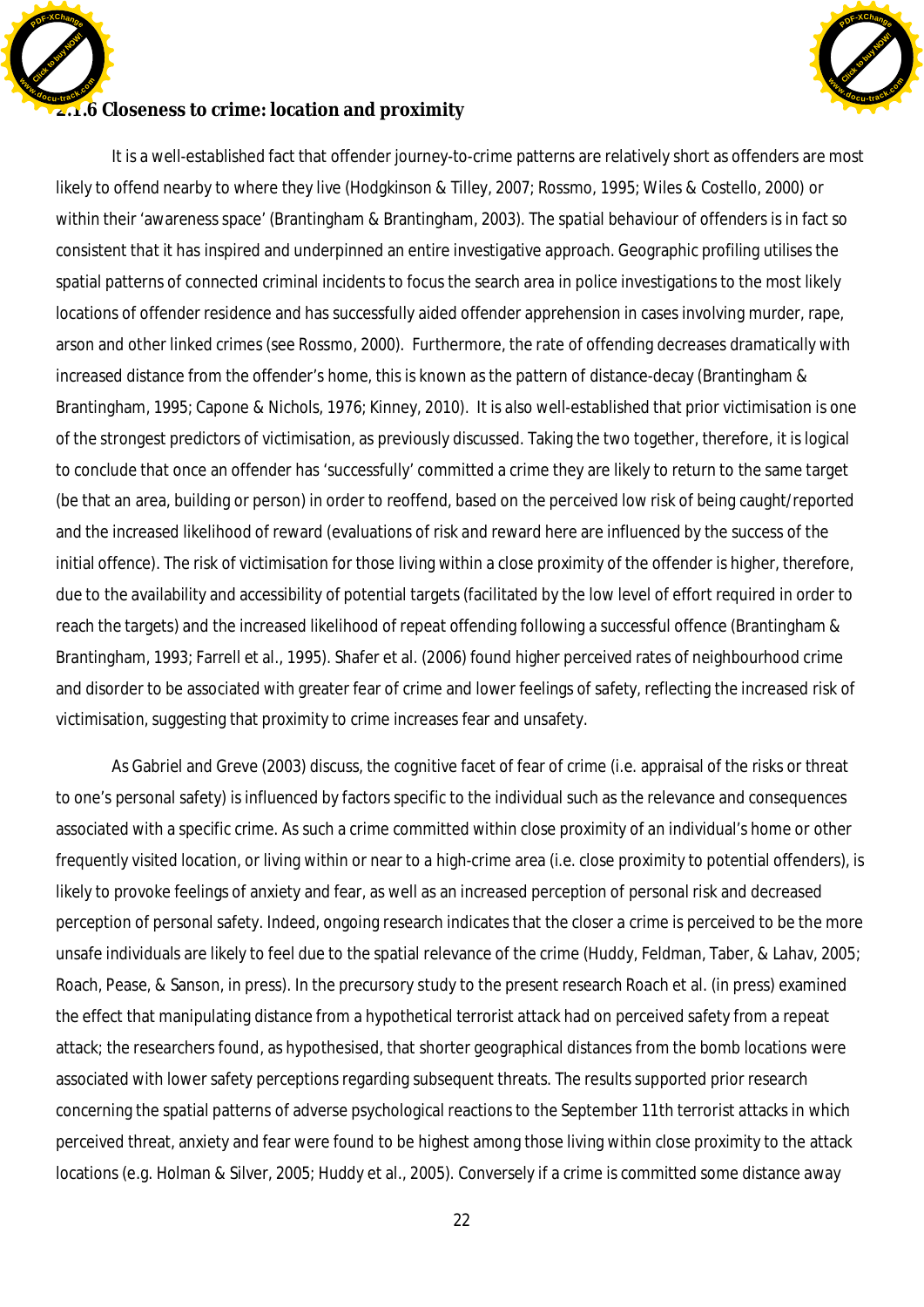$\Gamma$ n individual it is not as likely to elicit anxiety or fear as the personal risk is low and as such perceptions of safety are likely to be unaffected. Click to buy Now! **fra**<br> **d***<b>c* 

[Click to buy NOW!](http://www.docu-track.com/buy/)

**<sup>w</sup>ww.docu-track.co<sup>m</sup>**

**<sup>P</sup>DF-XChang<sup>e</sup>**

**<sup>P</sup>DF-XChang<sup>e</sup>**

Individuals also have a tendency to perceive their own location (i.e. their street, town or county) as being safer than "elsewhere". For example Brennan (2011) found that just over 60% of Canadians in their study believed crime to be lower in their own neighbourhood than in others; around 30% thought it was comparable; and only 8% believed their own neighbourhood to be less safe in terms of crime than other neighbourhoods in Canada. Chapin and Coleman (2006) found that the majority of high school students believed that violence was less likely to occur in their own school than in other schools in the country, displaying a bias for the safety of their own area and an exaggerated view of the dangers "elsewhere". Similarly, Longdill (2012) reports that 57% of their respondents named specific locations that were 'some distance' outside of their own neighbourhood, but within the same region, as being unsafe while 81% perceived their region to be a safe or very safe place. This bias may contribute to the heightened responses of fear and lack of safety following a local crime/event as it violates individuals' assumptions of safety within their local area, whereas crimes/events occurring elsewhere are almost expected and so do not provoke the same reactions.

Heath (1984) found that fear of crime victimisation was highest among readers of newspapers that put emphasis on local crimes and crimes of a bizarre, violent or random nature; however fear was dramatically reduced if such 'sensational' or random crimes had been committed elsewhere (i.e. not local), suggesting that perceptions of fear and safety in terms of crime victimisation are influenced by the proximity or distance between the event and the observer/reader/listener. This may lead to an optimistically biased (although misguided) perception of one's own safety. Optimistic bias refers to individuals' unrealistically optimistic view of the likelihood of positive events happening to them compared with other people, and negative events being perceived as more likely to happen to others than to themselves (Weinstein, 1980). In a crime and victimisation context, optimistic bias is the belief that other people are more likely to become victims of crime, or that crime happens "elsewhere". For example in the days following the September 11th terrorist attacks 80% of Americans believed more terrorist attacks were very, or somewhat, likely (compared to just 36% who had worried about terrorist attacks prior to 9/11), yet only 24% believed that it was likely to happen near where they lived (Gray & Ropeik, 2002). This tendency to believe that crime and risks (even those we are most afraid of) happen "elsewhere" can create a misguided and potentially dangerous sense of safety.

As mentioned previously, cognitive appraisal of the risk(s) a situation poses influences perceptions of danger and safety. These appraisals of safety in turn affect the level of precautions one takes before engaging in risky behaviours. Thus if one has an unrealistically optimistic view regarding the likelihood of experiencing negative events (i.e. becoming a victim of crime), this is likely to affect their attitudes and behaviours towards personal safety and engaging in risky behaviours. The consequence, therefore, is that if an event is perceived as happening 'far enough away' this could impact evaluations of the events' seriousness and consequent behaviours and/or attitudes, specifically those regarding personal safety. If one associates certain events as occurring "elsewhere" (and therefore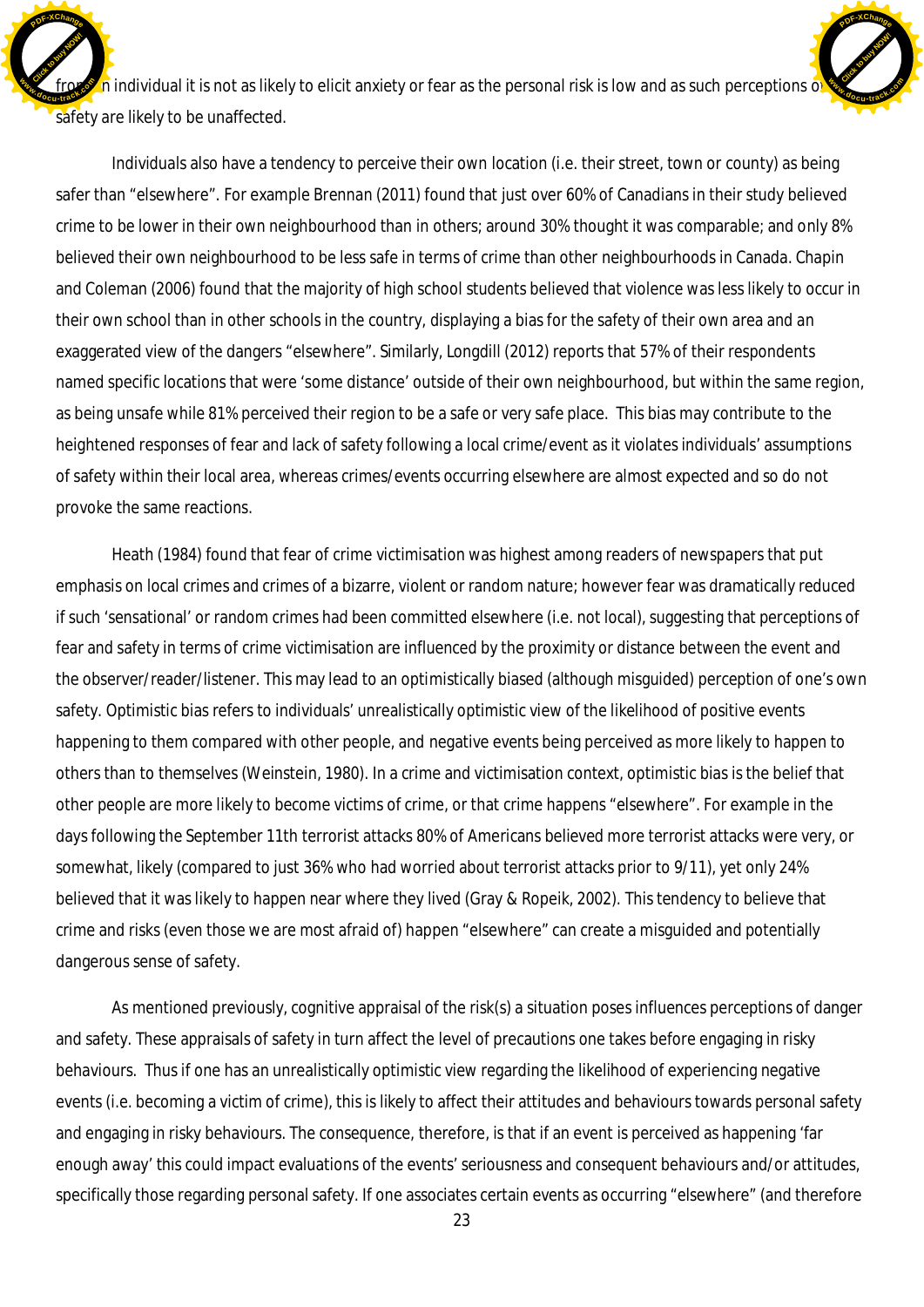I little or no threat to one's safety) they may fail to take appropriate precautionary measures to ensure the personal safety should a similar situation occur in the future. This of course assumes that judgements of crime seriousness and personal safety are in fact influenced by proximity to the event, an assumption that the present study aims to investigate. The effect of distance from crime on such perceptions has thus far received little research attention, indeed Warr (2000, p.459) states the need for research on the geographic variation in perceptions and reactions to crime, posing the question "*How far does the fear inspired by a particular incident spread, and how does it vary with the nature of the offense?*" The present study aims to serve as a basis for answering such questions. It is hypothesised that news of proximate crimes will elicit stronger negative reactions than distant crimes in terms of perceived safety and crime seriousness. Click to buy Now! **<sup>w</sup>ww.docu-track.co<sup>m</sup>** [Click to buy NOW!](http://www.docu-track.com/buy/) **<sup>w</sup>ww.docu-track.co<sup>m</sup>**

**<sup>P</sup>DF-XChang<sup>e</sup>**

**<sup>P</sup>DF-XChang<sup>e</sup>**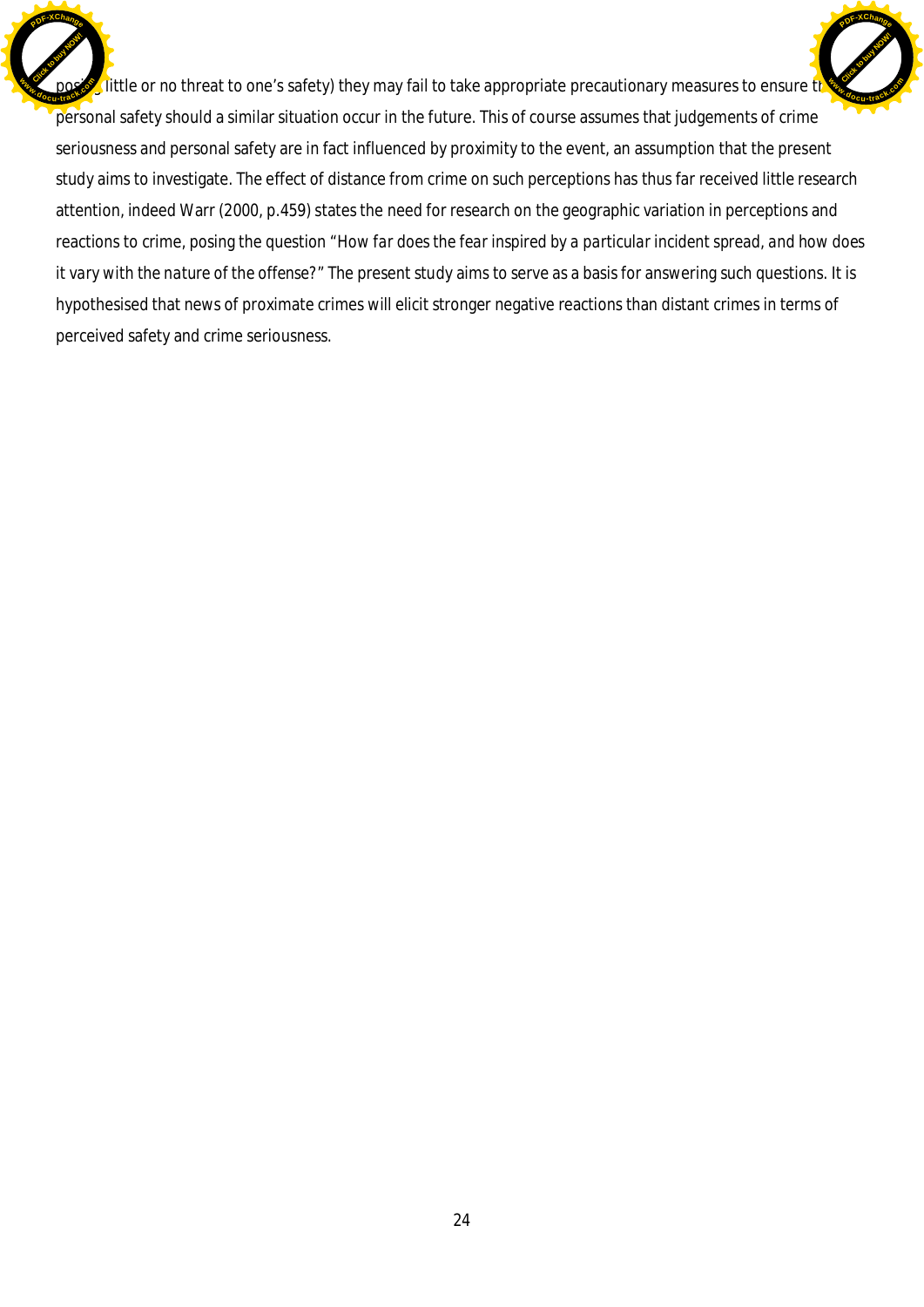



**2.2.1 Outline and rationale** 

Precautionary measures or 'constrained behaviours' that are carried out in order to reduce the probability of, or the opportunity for, victimisation are at least partly driven by fear of crime, or more specifically fear of becoming a victim of crime (Hickman & Meuhlenhard, 1997). Fear is (at least partly) influenced by cognitive appraisal of danger (Gabriel & Greve, 2003). Danger is a key indicator of safety in that the perceived dangerousness of a situation in turn dictates how safe that situation is perceived to be. Therefore if a situation is perceived as being safe or if one feels that they are safe in or from a particular situation, and the relative danger is perceived as being low, it logically follows that the relative fear experienced within the situation will also be low. This lack of fear may then reduce the likelihood of, or even prevent, the individual taking appropriate precautionary measures, thus increasing the probability of, or opportunity for, victimisation. If we think about people in those countries which regularly experience heavy snow; they take precautionary measures (i.e. stocking up on rock salt, investing in a shovel, keeping a blanket in the boot of the car) so that if it happens they are better prepared and are more able to effectively handle the situation; whereas other countries where it *could* happen but rarely does are not prepared at all and so if/when it does then happen they find themselves overwhelmed by the situation and not able to cope. If you take the previous example and change 'countries' to 'neighbourhoods', 'heavy snow' to 'house burglaries' and 'rock salt, shovels and blankets' to 'burglar alarms, security lights and locking the windows and doors' it is easy to see how this precautionary mentality can be applied to crime prevention and victimisation reduction. Just because it never *has* happened to you there is no guarantee that it never *will*, similarly just because it *could* does not mean that it *will*; but to be naïve and assume that it *will not* only means that you are not going to be prepared if it *does*. In short, one should prepare for the worst and hope for the best.

It is ironic, but those who are least at risk and have greater perceptions of safety may be inadvertently putting themselves at greater risk through complacency and the optimistic bias that crime happens "elsewhere" and to "other people" (Weinstein, 1980). The aim is not to scare those who believe themselves to be safe, rather to draw attention to the fact that anybody can become a victim of crime if they are not vigilant and mindful of their own behaviours and attitudes towards personal safety. For example Jennings, Gover, and Pudrzynska (2007) found that males were more likely to be victimised for personal crime, property crime and overall crime than females, yet males perceived themselves to be safer, less fearful, less likely to be victimised and less likely to use precautionary safety measures than their female counterparts. The authors argue that more needs to be done to educate individuals on group-specific risks and rates of victimisation (i.e. closing the gap between perceived risk and actual risk by making males aware of their *actual* risk of victimisation and how much more likely it is to happen than they currently believe). The majority of the extant literature is concerned with the disproportionate or unjustifiably high levels of fear and unsafety with an aim to reduce these exaggerated perceptions. However, less research has looked at raising the awareness of those whose positive perceptions of safety are furthest from reality; those who arguably should be given more attention (Jennings et al., 2007). One study which has attempted to address this issue focused on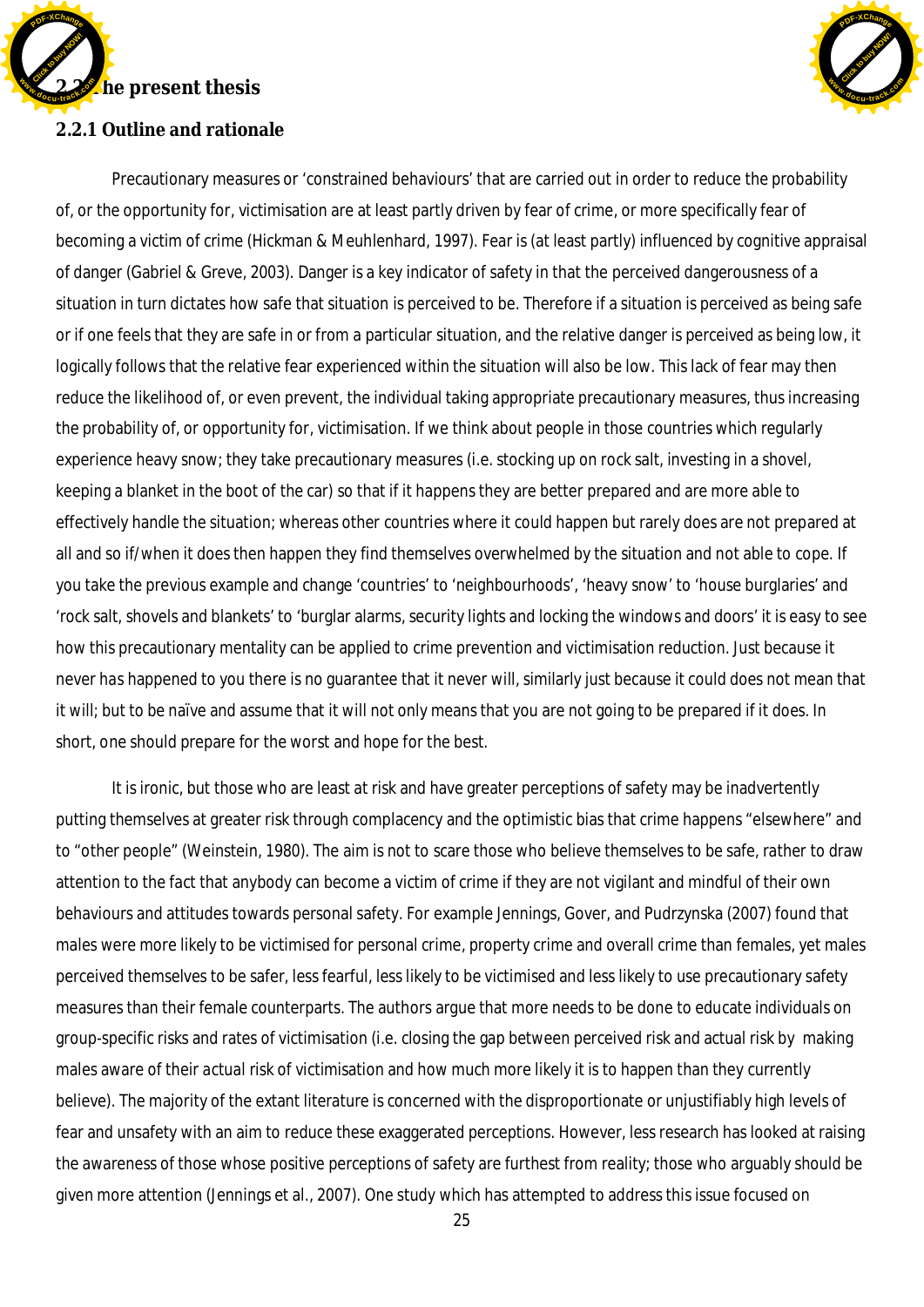$\log$  optimistic bias in middle- and high-school students regarding their risk of experiencing school violence Chapin & Coleman, 2006). The authors report a successful reduction in optimistic bias through educational programmes designed to increase knowledge, and suggest that this may encourage students to engage in precautionary behaviours thus decreasing their risk of future victimisation. It is important, therefore, to investigate factors that influence individuals' perceptions of safety, or lack thereof, with regard to crime so as to identify those who may be putting themselves at higher risk of victimisation due to the belief that they are 'safe' from crime. Click to buy Now! **<sup>w</sup>ww.docu-track.co<sup>m</sup> [Click to buy NOW!](http://www.docu-track.com/buy/) <sup>w</sup>ww.docu-track.co<sup>m</sup>**

**<sup>P</sup>DF-XChang<sup>e</sup>**

**<sup>P</sup>DF-XChang<sup>e</sup>**

It should also be kept in mind that numerous studies purporting to investigate feelings of fear or perceptions of safety from crime have employed ill-defined concepts and invalid measurement tools (see Farrall, Bannister, Ditton, & Gilchrist, 1997; Hardyns & Pauwels, 2010; Lorenc et al., 2013), such as the use of questions referring to crime *in general* (often without even mentioning the word crime; i.e. "*How safe do you (or would you) feel walking alone in the evening?*") rather than specific offences. Although useful for examining differences in safety perceptions regarding crime generally, such items may not be sensitive enough for use in the investigation of all variables and so should not be used as a blanket measure (Ferraro, 1995). One factor that cannot be properly investigated through general measures of safety is distance as it requires the manipulation of a specific event's location so as to examine differences in perceived safety dependent upon proximity to the location of the crime. In order to examine the perceived distance effect (Roach et al., in press) whereby perceptions of safety is reduced as proximity to the location of a crime increases; perceived safety in response to specific criminal events in set locations of varying distance should be investigated through the use of appropriate measures. The present study aims to fill the gap in the existing literature through the controlled investigation of whether or not proximity to the location of a crime affects perceptions of safety. Research has identified certain 'crime hot spot' locations that are perceived as being less safe than others (including parks, alleyways and bus stops; see Loukaitou-Sideris, 2005; Valentine, 1990) due to the high likelihood of victimisation while in these locations (Sherman, 1995); however the present study is interested in whether individuals' perceived personal safety is influenced by *proximity* to locations where crimes are committed, not by the characteristics of the crime site environment. In addition to the primary research aim, the present study also examines the influence of several demographic variables on the perceived seriousness of, and safety from, specific crime situations as well as the likelihood of engaging in precautionary safety measures.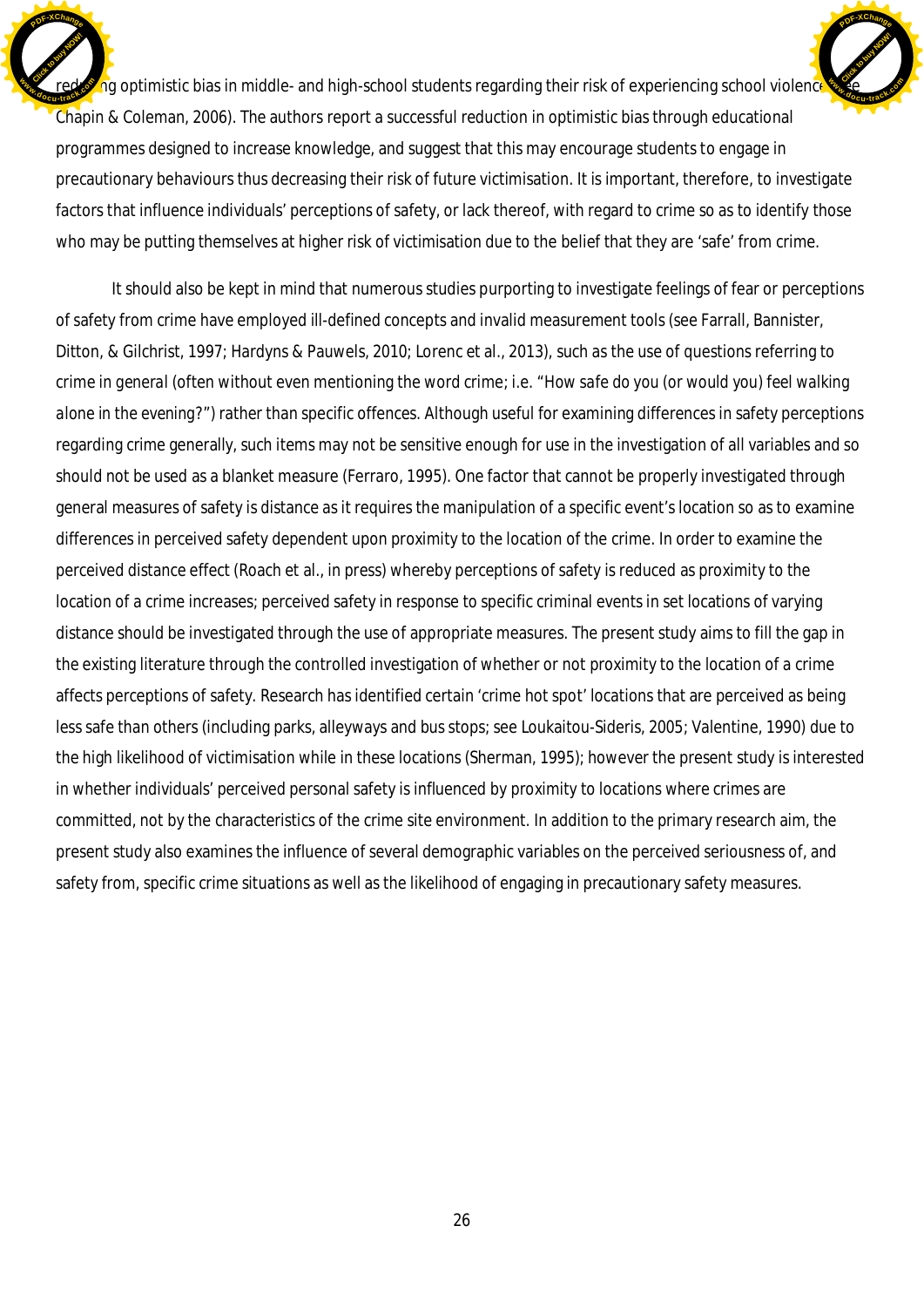

## **2.2.2 Research questions and hypotheses**



**Research question 1:**

How does proximity to the location of the crime affect perceived safety from repeat incidents, the perceived seriousness of the crime and the likelihood of engaging in reactive behaviour $3$ ?

**Research question 2:**

Is perceived safety from repeat incidents influenced by the perceived seriousness of the crime?

**Research question 3:**

Are gender differences in perceptions of safety less pronounced when indirect questions are used?

**Research question 4:**

How do perceptions of safety from crime vary with age?

**Research question 5:**

Does the relationship between victim and non-victim influence the impact that indirect victimisation has on nonvictims' perceptions of safety?

### **Hypothesis 1:**

As the distance between a respondent's hometown and the crime location decreases; perceptions of safety will decrease, crime seriousness ratings will increase and the likelihood of engaging in reactive behaviour will increase.

**Hypothesis 2:**

Overall, females will report lower perceptions of safety, higher likelihood of engaging in reactive behaviour and higher crime seriousness ratings than males.

#### **Hypothesis 3:**

Older respondents will report lower perceptions of safety than younger respondents following news of propertyrelated crime, but younger respondents will report lower perceived safety following news of crimes against the person.

### **Hypothesis 4:**

Respondents who have recently (<12 months) experienced direct or indirect victimisation will report lower perceptions of safety, higher likelihood of engaging in reactive behaviour and higher crime seriousness ratings than those with no recent victimisation experience.

### **Hypothesis 5:**

Respondents who most often use local news sources (including social network and word of mouth) to obtain crime information will report lower perceptions of safety than those who use national-level news sources.

 $^3$  For the purpose of the present study 'reactive behaviour' is assessed in terms of individuals evaluating their attitudes towards personal safety, altering their behaviour or taking precautionary measures following news of a crime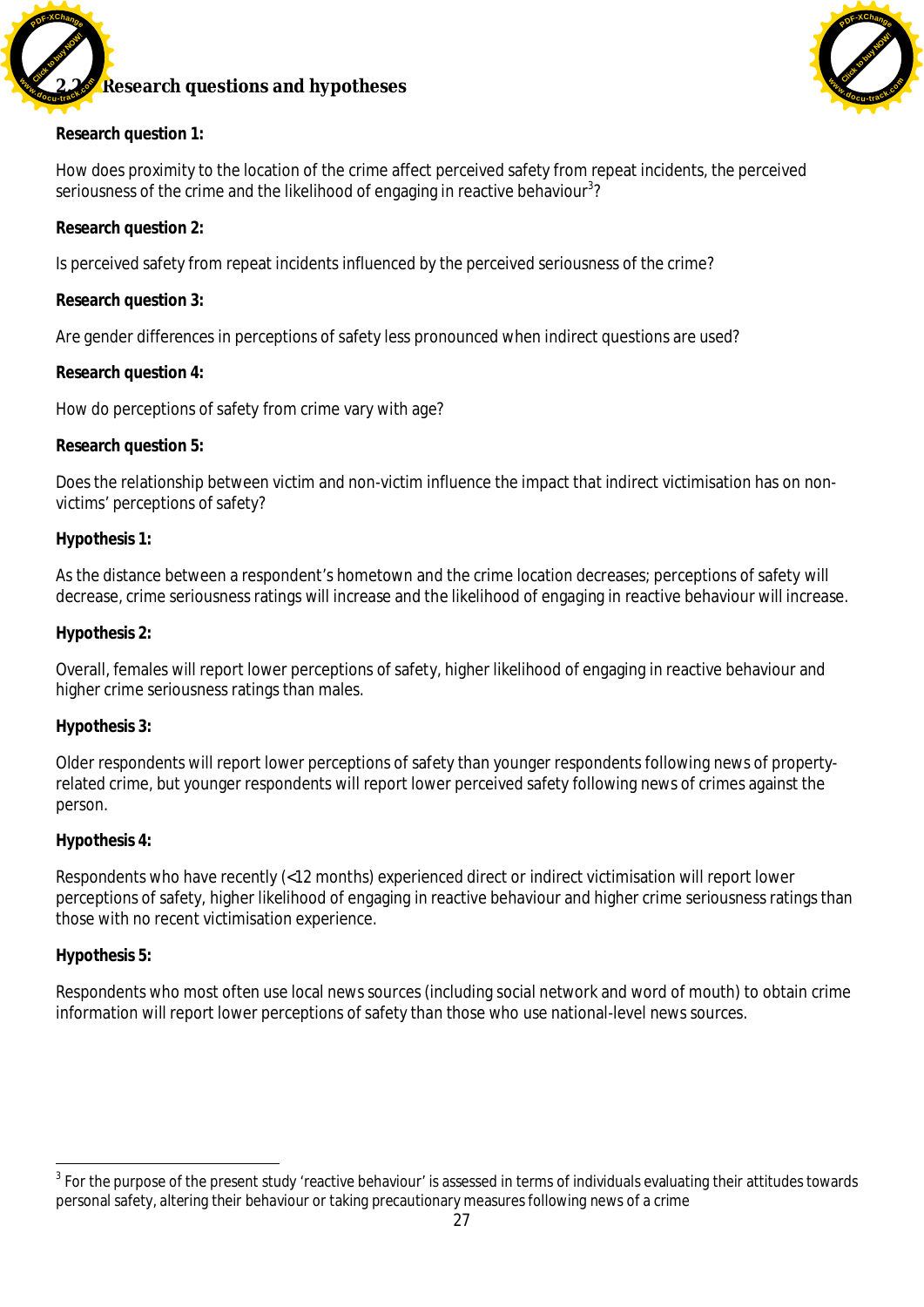

# **Chapter 3: Methodology**



### **3.1 Research methods**

The present study aimed to determine whether or not distance, or geographical proximity, to a criminal event affected individuals' perceptions of the seriousness of said event and the extent to which their subsequent perceptions of safety would be affected upon manipulation of the event's location (i.e. distance from the crime). In order to explore these research questions, it was first necessary to consider the two main epistemological positions in social science research so as to determine an appropriate research methodology. Interpretivist research is concerned with trying to *understand* human behaviour while positivist research strives to *explain* behaviour. An interpretivist approach involves subjective interpretation of the meanings and motives behind behaviour, whereas the positivist epistemological position is concerned with establishing cause and effect relationships through the collection and statistical analysis of objective observations and facts using rational, logical and scientific methods (Carson, Gilmore, Perry, & Gronhaug, 2001). As the aim of the present research was to identify quantifiable and statistically significant differences between the different levels of the key variables, it was decided that a positivist quantitative approach would provide the most suitable research methods; facilitating the manipulation of variables within a controlled experiment and the identification, and subsequent statistical analysis, of patterns within the data. As the present study was concerned with identifying any variation between respondents' opinions, it was decided that dichotomous questions (i.e. "yes/no" or "true/false") that force respondents to choose one answer or the other with no middle ground would have had limited usefulness as a measure of opinion, as they provide no indication of the strength of the respondent's answer (i.e. how strongly they agree with the statement). As such, questionnaires using a series of statements and Likert-type items of agreement were created (see appendix A) to capture the degree of variation between participants' responses and to allow more detailed and meaningful patterns in the data to emerge. An interpretivist qualitative methodology involving in-depth interviews and thematic analysis would produce more detailed data regarding *why* respondents hold their particular opinions, however it was decided that as an initial investigation the present study should focus on whether or not respondents' opinions of crime seriousness and perceptions of safety from crime do in fact vary significantly depending on the crime location. Once these preliminary research questions have been addressed, future research may utilise a qualitative approach for further investigation and expansion of the research findings.

### **3.2 Participants and design**

150 volunteers were recruited to participate in the present study through the use of opportunity sampling in three phases; in the initial phase students at the University of Huddersfield were invited to take part based on their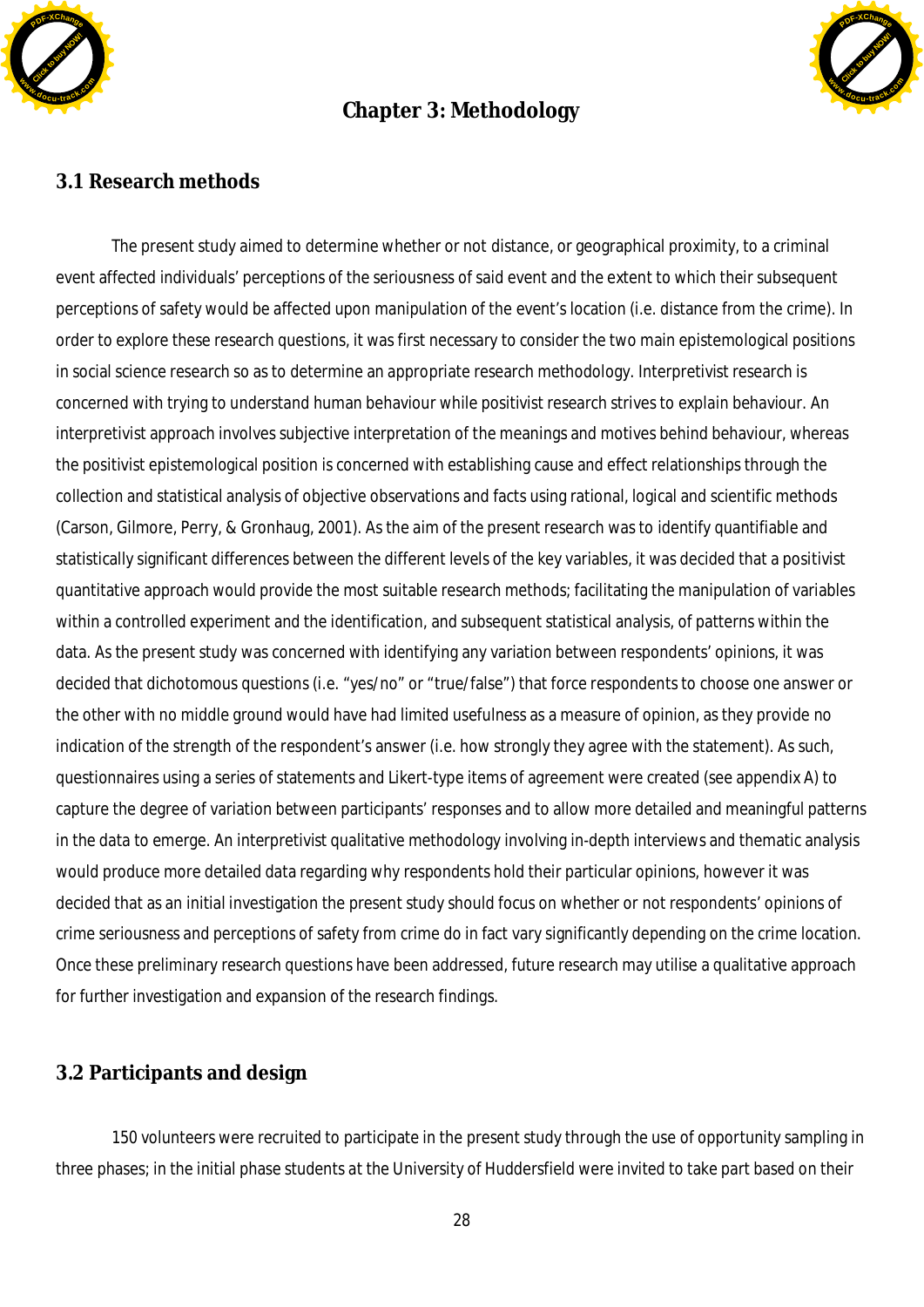ance at a scheduled end of year Criminology lecture in which 100 paper copies of the questionnaire (n= $\frac{2}{5}$ each version) (see appendix A) were randomly distributed among the attending students. The questionnaires were completed before the lecture commenced and were collected at the end of the lecture (77 fully completed questionnaires (77%) were returned). University staff in the school of Human and Health Sciences were provided with a link to the online version of the questionnaire inviting them to participate via a circular email sent by the project supervisor. Permission was obtained from the Dean of the school prior to contacting university staff. Finally an open recruitment message was posted online using social media with a link to the online version of the questionnaire. In an attempt to obtain a comparable sample size for each condition, the questionnaire web link was changed every three days to direct respondents to one of the four versions. There were no specific inclusion or exclusion criteria for participation in the present study. Due to the nature of anonymous online data collection it is not possible to calculate the response rate from the second two phases of participant recruitment. The aim of utilizing multiple recruitment methods was to obtain a more balanced and representative participant sample encompassing a broader range of age groups and participants from a greater variety of locations within the UK, rather than using an entirely Huddersfield-based student sample which would produce results that could not be generalised to the wider population. Regardless of which recruitment method was used, all potential participants were presented with a brief introduction to the topic, the aims of the study and instructions regarding the completion of the questionnaire and their right to refuse or withdraw from the study (see appendix B). All potential participants were given the aforementioned information as well as being made aware that participation was entirely optional and voluntary; that they would remain anonymous throughout their entire involvement in the study; that all data would be treated with strict confidence; and that information regarding support would be available should they experience any form of distress as a result of their participation, in adherence to the *Code of Human Research Ethics* guidelines set out by the British Psychological Society (BPS, 2014). Click to buy Now! **<sup>w</sup>ww.docu-track.co<sup>m</sup>** [Click to buy NOW!](http://www.docu-track.com/buy/) **<sup>w</sup>ww.docu-track.co<sup>m</sup>**

**<sup>P</sup>DF-XChang<sup>e</sup>**

**<sup>P</sup>DF-XChang<sup>e</sup>**

The study made use of a between-subjects independent groups design. In total four versions of the questionnaire were created and randomly distributed during each recruitment phase, thus allocating each respondent to one of four conditions forming the basis of the between-subjects factor. The four questionnaires, or conditions, differed only by the locations within which each crime occurred for four hypothetical scenario questions. In total there were four crime types (burglary, murder, car theft and sexual assault) and four possible locations for each of the crime scenarios to have occurred in (Yorkshire, the North East, the West Midlands or the South of England); reasoning behind the crime type and location choices is discussed later in this section. To investigate and analyse the effect of crime location on public perceptions of crime seriousness four different combinations of crime and location were used to form the conditions. For example participant A may have received a questionnaire in which the burglary scenario occurred within Yorkshire followed by the scenario involving a murder occurring in the North East of England, whereas participant B may have been presented with the burglary scenario occurring in the West Midlands and the murder occurring within Yorkshire. Counterbalancing the questionnaires in this manner served two purposes; to reduce the probability of participant responses being affected by order effects (see Mitchell & Jolley, 2012); and to allow for manipulation of the key independent variable (i.e. crime location). This enabled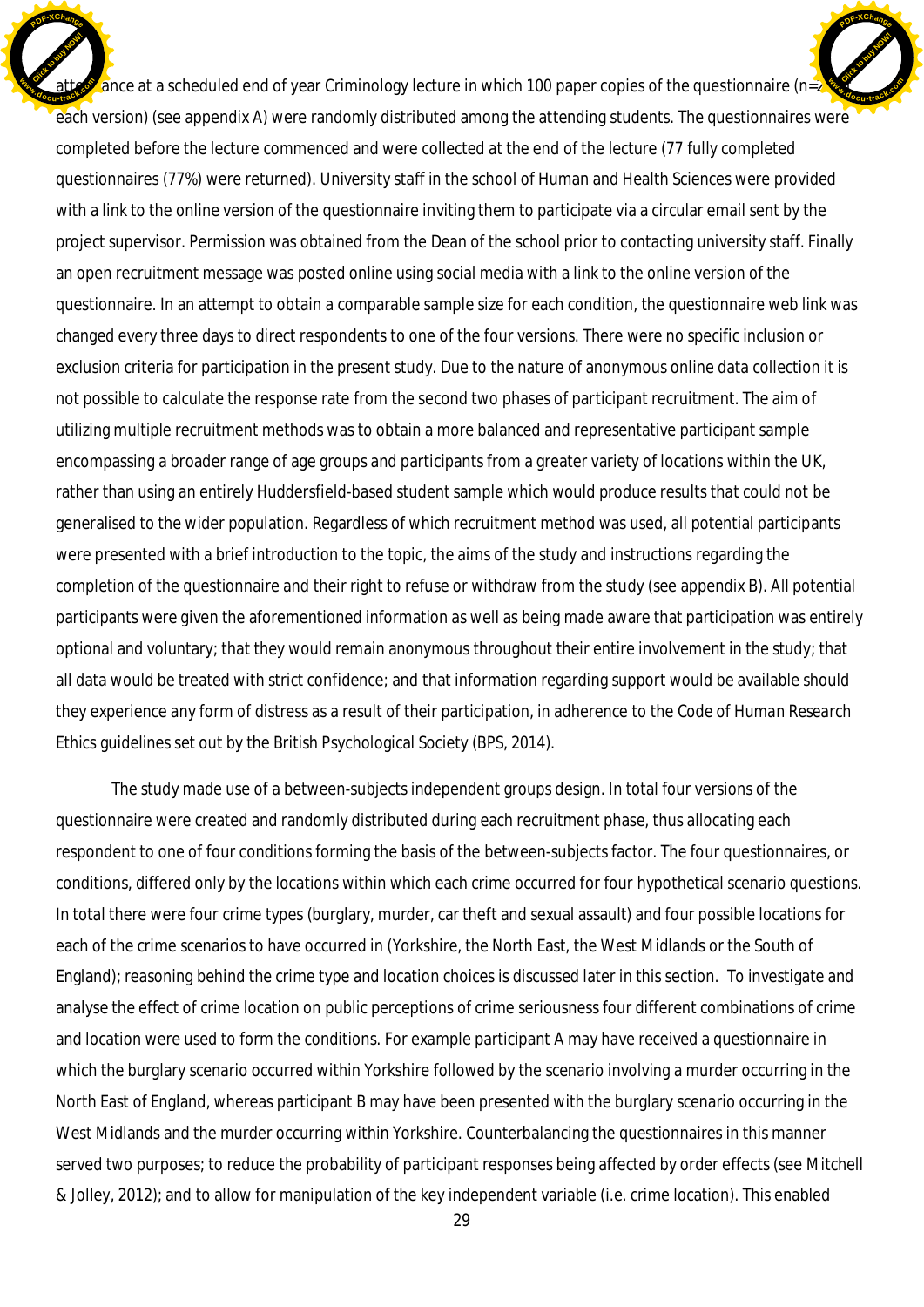is of the effect that 'scenario location' had on participants' perceptions of the seriousness of the crimes and their perceptions of safety and likelihood of taking action following the hypothetical scenarios. By having a number of different scenario location and crime-type combinations it was possible to compare the perceived seriousness of a spate of house burglaries occurring in Yorkshire to if they were to have happened in the West Midlands and determine whether any differences found could be attributed to the geographical proximity of the participants' home location to the location of the crime. Click to buy Now! **<sup>w</sup>ww.docu-track.co<sup>m</sup>** [Click to buy NOW!](http://www.docu-track.com/buy/) **<sup>w</sup>ww.docu-track.co<sup>m</sup>**

**<sup>P</sup>DF-XChang<sup>e</sup>**

### **3.3 Procedure**

**<sup>P</sup>DF-XChang<sup>e</sup>**

Prior to the participant recruitment process ethical approval was sought and obtained from the University of Huddersfield School Research Ethics Panel to ensure that the study adhered to the school's ethical guidelines and would be conducted following appropriate ethical procedures. These procedures include ensuring the safety of all participants, researchers and research data; the participants' rights to informed consent, anonymity, confidentiality and withdrawal; and the correct handling, storage and dissemination of research data, results and findings. Although every participant was given the opportunity to withdraw their questionnaire responses from the dataset at any time up until the cut-off point (four weeks from the date of recruitment) none chose to do so.

Prior to the present study a similar version of the questionnaire was piloted on a separate sample of participants (see Roach et al., in press) and feedback sought on the layout and ease with which questions and instructions were understood. This version of the questionnaire related specifically to feelings of safety from terrorism, although the purpose of the study was the same in that it was to determine whether perceived distance from an event affected respondents' feelings of safety (Roach et al., in press). The feedback obtained following the pilot study related to the structure, wording and order of the questions and instructions and so despite the differences in content between the two questionnaires, the feedback was applicable nonetheless and appropriate adjustments were made to the final questionnaire used in the present study. Specific examples of adjustments made following the pilot study are given in the discussion of the questionnaire layout below. The online version of the questionnaire was created using SurveyGizmo, a free online survey software tool used for designing and distributing web-based surveys. Regardless of which format was being used the questions and question order remained the same and the length of time taken to complete the questionnaire was approximately seven minutes in each case.

The questionnaire comprised of five distinct sections. Once participants had read the information page containing information regarding consent, participation and withdrawal (attached to the front of the questionnaire on the paper versions and presented before participants could view the questionnaire online – see appendix B) they were asked to provide brief details of demographic information and prior victimisation experience (see Appendix A, section A). A small number of open- and closed-questions were used to collect respondent demographic information including age, gender and nationality to allow for comparisons to be made between the current and previous research findings regarding the role of such demographics in perceptions of safety from crime. Multiple-answer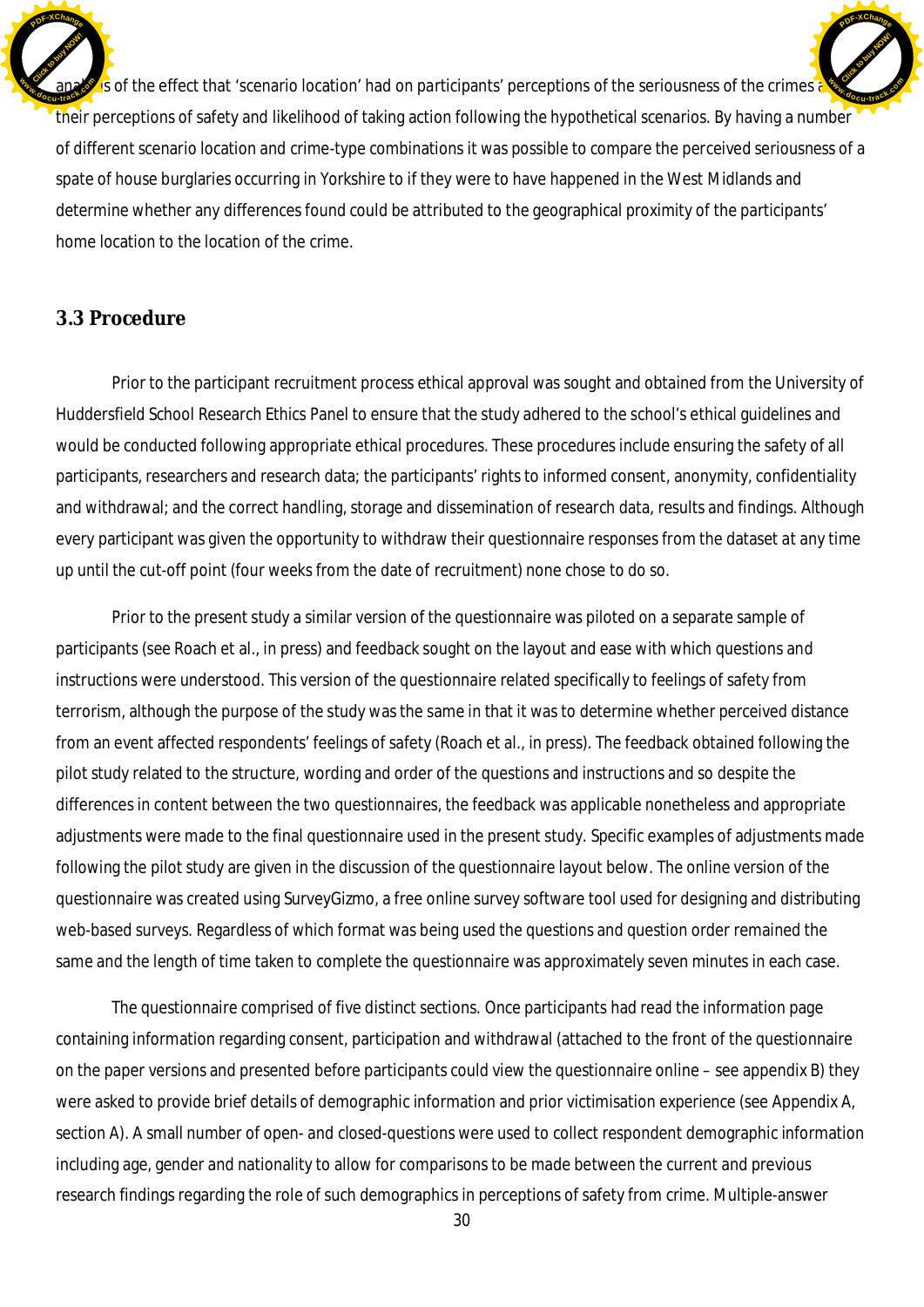$\sqrt{\omega}$  questions were also used in order to collect data regarding prior victimisation (whether the respondent or anybody they knew had been a victim of crime within the 12 months preceding their participation); a variable of interest due to the largely inconsistent research findings to date regarding the effect of prior victimisation on subsequent perceptions of safety (i.e. Brennan, 2011; Truman, 2007). Click to buy Now! **cdc***<b>d*. [Click to buy NOW!](http://www.docu-track.com/buy/) **<sup>w</sup>ww.docu-track.co<sup>m</sup>**

**<sup>P</sup>DF-XChang<sup>e</sup>**

**<sup>P</sup>DF-XChang<sup>e</sup>**

In section B respondents were presented with a list of 12 types of criminal offence and asked to rate each one in terms of seriousness (see appendix A, section B). As previously mentioned, prior to the data collection stage of the present study a pilot questionnaire was conducted with a focus on feelings of safety from terrorism, or the threat thereof (Roach et al., in press). Feedback from the pilot revealed that when presented with the crime seriousness scoring question some respondents did not know the definition of, or the difference between, certain crimes (such as burglary, theft and robbery) which in turn affected their ability to accurately rate the crimes' seriousness. Taking this into consideration in the final questionnaire, examples were provided along with some of the crimes in order to distinguish them from other similar offences in the list (i.e. 'theft' was followed by the example "e.g. shoplifting" to differentiate it from 'robbery' or burglary'). The 12 crime types were taken from Pease's (1988) hierarchy of crime seriousness, representing a mixture of 'low' and 'high' seriousness crimes and including crimes against the person, property offences and victimless crimes so as to reflect a broad range of offence types. In the pilot questionnaire (Roach et al., in press) section B was presented as two separate questions regarding respondents' perceived seriousness of both violent and non-violent crimes; six non-violent crime types were presented beside ten-point Likert scale items ranging from one (not serious) to ten (very serious) and six violent crime types were presented in a box with instructions for respondents to rank them in order of their seriousness from one; most serious, to six; least serious (with each number being allocated to one crime only). The ranking question caused confusion however, with a large portion of the respondents failing to complete the table correctly, in most cases by giving each crime a seriousness score from one to six independently of the other crimes (i.e. *rating* the crimes' seriousness individually rather than *ranking* the crimes in terms of seriousness). Although this caused problems due to respondents misunderstanding the instructions, the ranking question was considered an appropriate measure for the specific aims of the pilot questionnaire (i.e. determining how serious terrorism is perceived to be in comparison with other crime types). However, due to the broader focus of the present study (i.e. not restricted to just one type of crime) it was considered prudent to remove the ranking aspect of the question and to present the violent and non-violent offences together instead, in a list of crimes types to be rated independently on Likert scale items reflecting 'crime seriousness'. *Crime seriousness* was therefore measured using two items; the first item preceded the list of 12 crimes; "*Consider each crime type below and rate the seriousness of each crime by circling a number along the corresponding scale*". The scale ranged from one (not serious) to ten (very serious) and was used to obtain a baseline seriousness score for each of the 12 context-free crimes. Respondents were later asked "*How serious would you consider this/these crime(s) to be?"* following a series of hypothetical scenarios (in section E) involving burglary, murder, sexual assault and car theft (chosen to represent both crimes against the person and property offences) and responses were again measured on a scale of one (not serious) to ten (very serious). As the only difference in the presentation of the crime types between their first and second appearance on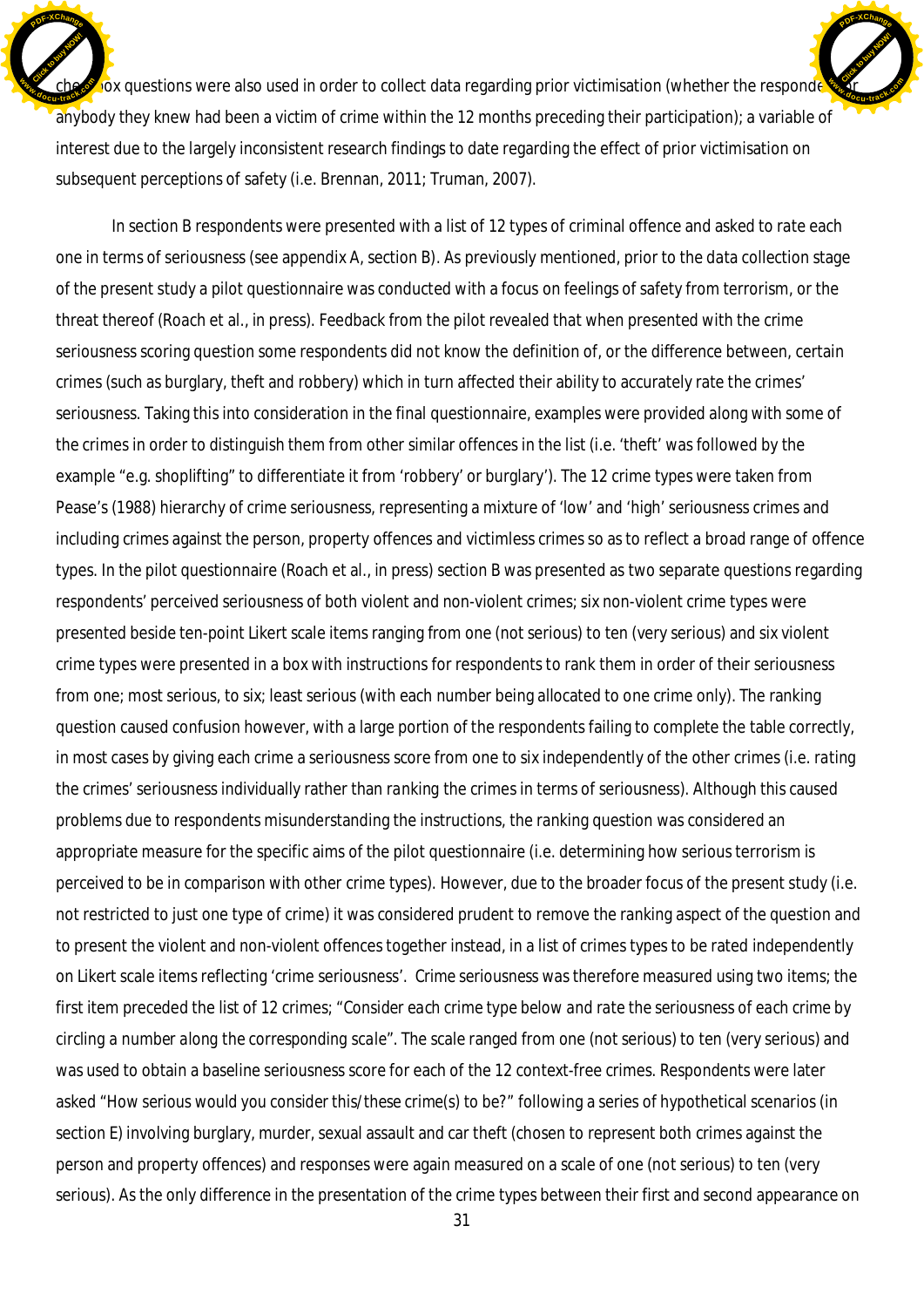estionnaire was the location within which they occurred, the use of the two aforementioned measures allowed for comparisons of perceived crime seriousness to be made based on the location of the crime. Click to buy Now! **dp**<br>**cu-track.co**<sup>t</sup>

In Section C respondents were asked a series of questions in order to gain an understanding of how safe they perceived certain locations to be in comparison to other locations of varying proximity (see appendix A, section C). The purpose of this was to determine whether respondents had an optimistically biased perception regarding the safety of their local area compared with other areas as has been found in some previous research (e.g. Brennan, 2011). *Location safety,* therefore*,* was measured using four items regarding the relative safety of varying geographical locations which asked respondents "*In general, how safe…*":

[Click to buy NOW!](http://www.docu-track.com/buy/)

**<sup>w</sup>ww.docu-track.co<sup>m</sup>**

**<sup>P</sup>DF-XChang<sup>e</sup>**

- *"…do you feel your (home) town is compared to other towns in your region?"*
- *"…do you feel your (home) region is compared to other regions in the UK?"*

**<sup>P</sup>DF-XChang<sup>e</sup>**

*"…do you believe the UK to be in comparison with other countries within Europe?"*

*"…do you believe the UK to be in comparison with countries outside of Europe?*"

Response options for each of the five items ranged from one (very safe) to five (not at all safe). Participants also had the option of selecting the response "I don't know".

The aim of the next section was to determine what methods participants used most, and least, to obtain information about crime (i.e. specific criminal events and crime rates). Previous research suggests that the media has an exceptional influence over the public's knowledge and perceptions regarding local and national crime, and that this influence may vary depending on the methods used (i.e. local vs national news sources) to obtain such information (see Longdill, 2012; Romer et al., 2003). Frequently accessing local news reports is likely to increase knowledge of local crime rates and influence perceptions of safety based on actual local news, whereas those who access national news sources are unlikely to have a reliable knowledge of local crime rates and subsequent victimisation risks due to the biased news reporting of the mass media (see Warr, 2000). Respondents were presented with a number of local, national and social sources of news/crime information and were asked to indicate all of the sources they tended to use; which individual source that they used least; as well as which individual source which they used the most often (see appendix A, section D).

The final section of the questionnaire related directly to perceived safety and proximity to crime. It comprised four hypothetical crime scenarios followed by questions asking respondents (i) to determine how serious they would consider the crimes to be in each case, (ii) how safe they would feel following the news of these crimes, and (iii) to what extent they believed they would evaluate and/or alter their behaviours following the events described in the scenarios (see appendix A, section E). Similar hypothetical scenarios were used in the pilot study (Roach et al., in press); however as the specific focus was on terrorism, all of the scenarios involved either a bomb scare or an actual explosion caused by a bomb that had been planted by terrorists. Also, due to the international implications and nature of terrorism (e.g. the 'victim' or 'target' may be an entire country as opposed to most other types of crime in which there is only one, or a few, victim(s)) the hypothetical scenarios were presented as occurring in a range of locations from England to as far away as Syria. As terrorism was not the focus of the present study but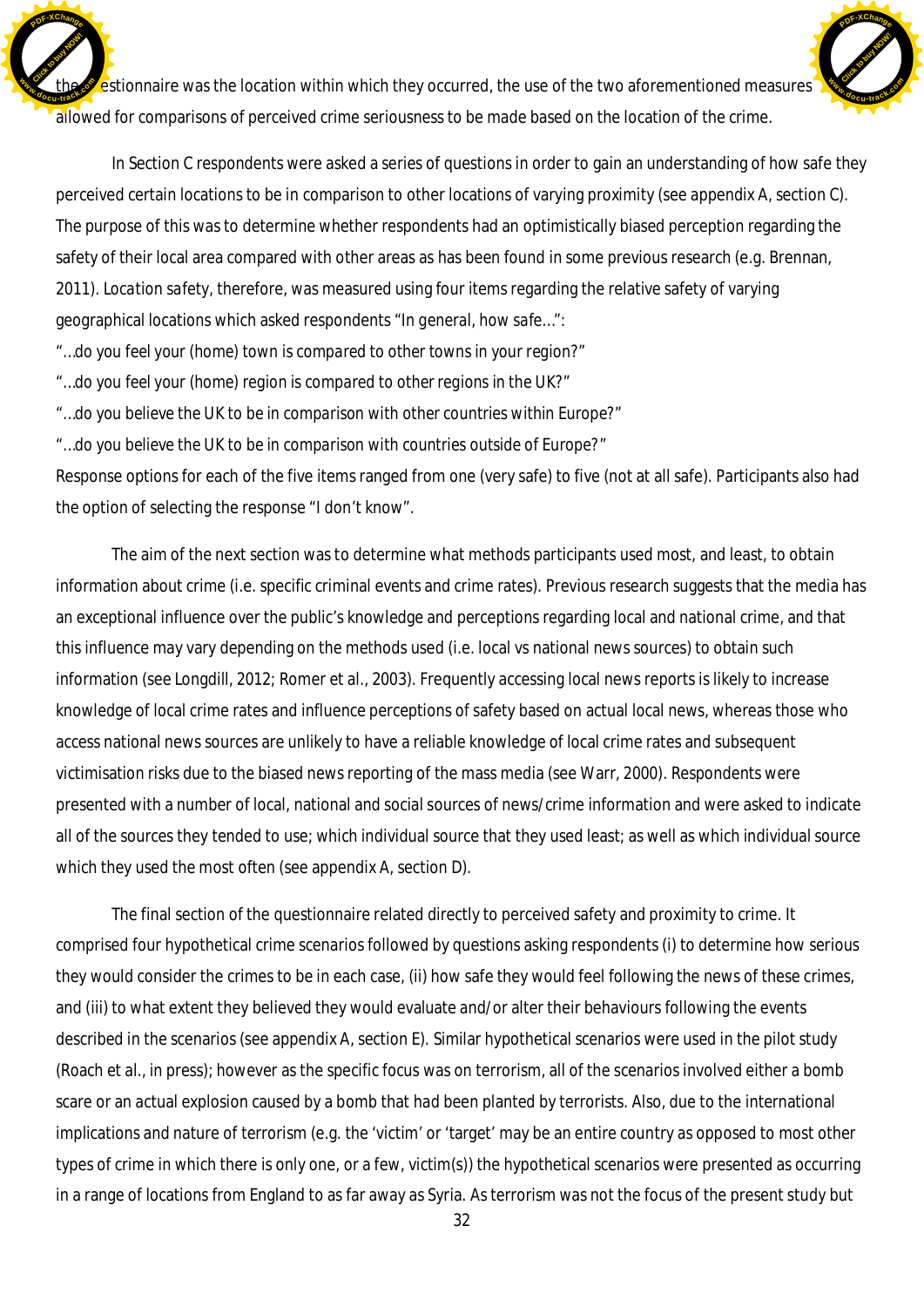$\Gamma$  more 'localised' types of crime, it was not considered necessary to base these scenarios on such a large  $\Gamma$ scale nor was it necessary for all of the scenarios to involve the same type of crime or event. As almost all of the potential respondents would live in the UK, with the majority residing in the north of England, it was decided that all four of the scenarios would be set in locations within England to help ensure that all respondents were familiar with the locations and their relative proximity to these locations. Selecting specific towns or cities as locations for the hypothetical crime scenarios posed two main concerns; first, the possibility that respondents may not be familiar enough with the location of specific towns or cities (and as such may not have an awareness of their proximity to said locations); and second, there existed the possibility that certain towns and cities may already have negative reputations or connotations relating to crime which could influence participants' responses due to pre-existing perceptions. As a result it was decided that each of the scenarios would be presented as occurring "somewhere within" one of four UK regions of varying distance from West Yorkshire where the study took place, these were; Yorkshire (the 'home' region); the North East (within close proximity); the West Midlands (relatively far away); and the South of England (very far away). The crime types used within the scenarios comprised of two involving crimes against property (house burglary and car theft) and two involving crimes against the person (murder and sexual assault) so as to represent both categories of offence. This enabled more meaningful comparisons and wider generalisations to be made rather than limiting the validity of the research findings to one category or the other. Previous research has found that perceptions of the seriousness of burglary, car theft, murder and sexual assault remain relatively stable across sample populations and over time (see Roberts & Stalans, 1998; Victoria Sentencing Advisory Council, 2012). As such, variance in participant responses should not be due to significantly different perceptions of the crime types themselves, rather the specific context (i.e. location) within which they are presented. The crime types used within the scenarios were purposefully repeated from section B so that the seriousness scores given could be compared between both questions. This section of the questionnaire was crucial in terms of investigating the main aims of the study (whether perceived distance from a criminal event affects individuals' perceptions of safety and perception of the crime's severity) as it allowed for the observation and analysis of whether crime seriousness scores altered significantly when respondents were given a specific location. The use of these hypothetical scenarios permitted exploration of whether variations in perceptions of safety could be explained by the relative distance of the crime location to the respondents' home location. The manipulation of the location of the crime (i.e. the independent variable) allowed for direct comparisons of perceived safety following a specific criminal event (i.e. the dependent variable) whereby the only feature of the crime that differed between respondents was the location in which it occurred, and therefore the distance from (or proximity to) the respondents' home location. *Perceived safety from crime* was measured using one item (which was adapted slightly for each crime type) following each hypothetical crime scenario, in which respondents were asked *"How safe…"*: Click to buy Now! **<sup>w</sup>ww.docu-track.co<sup>m</sup>** [Click to buy NOW!](http://www.docu-track.com/buy/) **<sup>w</sup>ww.docu-track.co<sup>m</sup>**

**<sup>P</sup>DF-XChang<sup>e</sup>**

"*…would you personally feel against the threat of [house burglary] following this news?*

*"…would you feel in your hometown after hearing this news [murder]?*

**<sup>P</sup>DF-XChang<sup>e</sup>**

*"…would you feel from having your car stolen following this news [car theft]?*

*"…do you think that you or your female friends/relatives would be in your hometown from this type of [sexual]*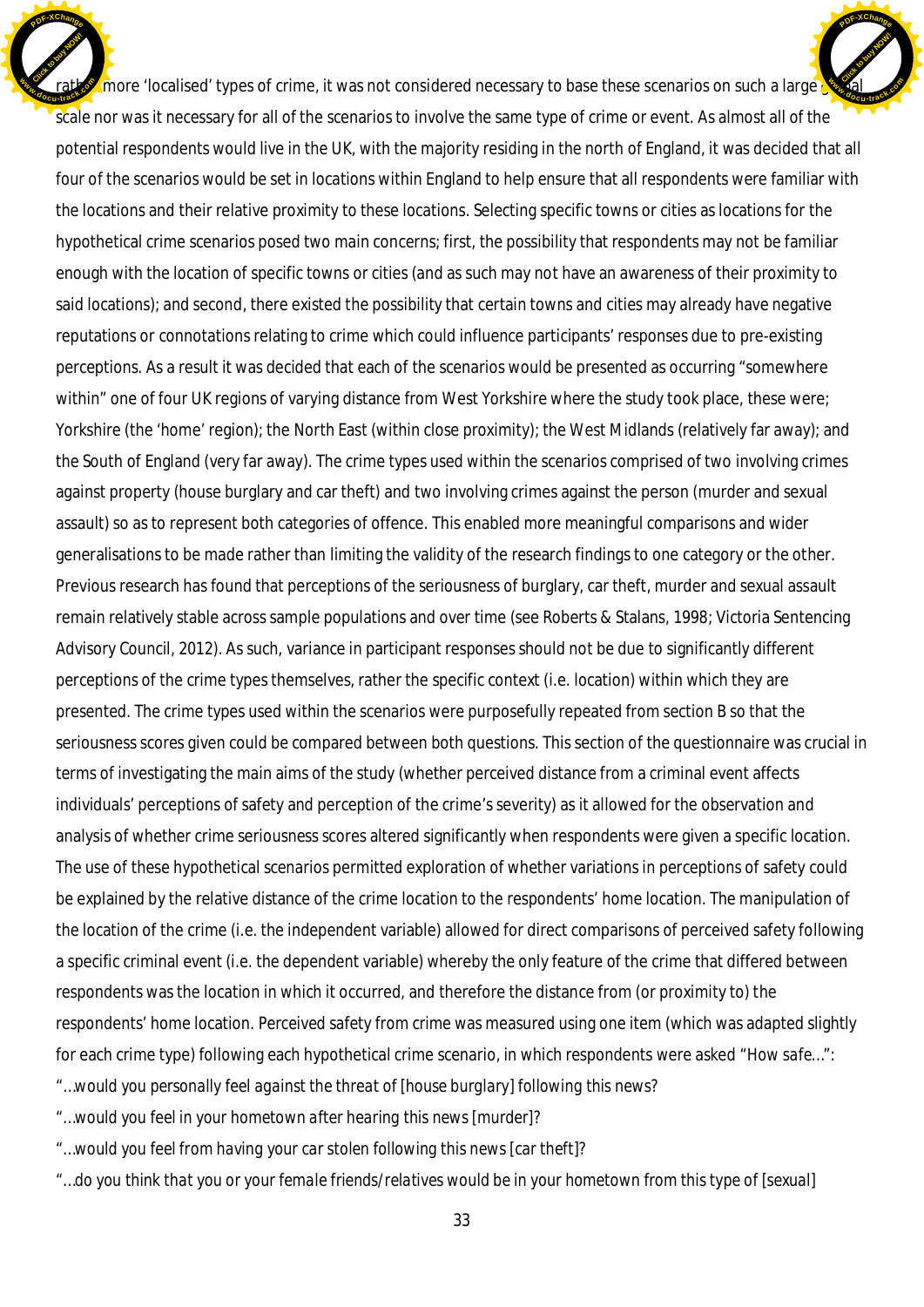



Response options ranged from one (very safe) to five (not at all safe). In addition a sixth response option was available for respondents to select if they believed that their perceived safety would not be affected following the news of the crimes depicted in each scenario and a 'not applicable' option was also included on the car theft question for those who did not own a car.

As previously discussed; the likelihood of individuals taking precautionary safety measures is influenced by how safe they feel in or from a situation following an assessment of the personal danger or risk they perceive that situation to involve. Indeed a large body of literature discusses the main components used to measure 'fear of crime' and 'safety from crime' as being the affective (emotional) component, the cognitive component and the behavioural component (see Gabriel & Greve, 2003). Truman (2007) found perceived lack of safety to be a significant predictor of the use of precautionary safety measures (whereas fear of crime was not found to predict precautionary behaviour). The degree to which an individual will alter their behaviour on hearing news of a crime can therefore be used as an indicator for how safe they feel in the wake (and as a result) of that crime. As several studies have noted the social desirability and gender bias issues raised as a result of asking men about fears and perceived safety (see Mayhew & Reilly, 2006), it is hypothesised that a less direct approach, such as asking about behaviour rather than feelings, should reduce such biases (Hardyns & Pauwels, 2010). As such, in addition to the previously discussed 'safety' measures, *likelihood of altering behaviour* (i.e. engaging in reactive behaviours) was measured using one item (adapted slightly for each crime type) following each hypothetical crime scenario, in which respondents were asked to rate their level of agreement with the following statements; "*Following this news report I would think about…":*

*"…my own efforts to protect against house burglary"*

*"…and/or reconsider how I interact with strangers in my hometown"*

*"…my own efforts to protect against car theft"*

*"…my own (or my female friends'/relatives') behaviours/attitudes towards personal protection"* These items were measured on a scale representing the likelihood of the respondent thinking about or actually altering their behaviour and ranged from one (definitely would) to five (definitely would not).

Upon completion of the questionnaire respondents were thanked for their participation and a debriefing statement was presented along with contact details for anybody wishing to discuss any issues raised during their participation or in order to withdraw from the study (see appendix C). Once all of the questionnaires had been completed and collected the responses were either imported directly from the SurveyGizmo website or manually inputted (depending on the format of the questionnaire) into IBM SPSS Statistics, version 22, statistical analysis software.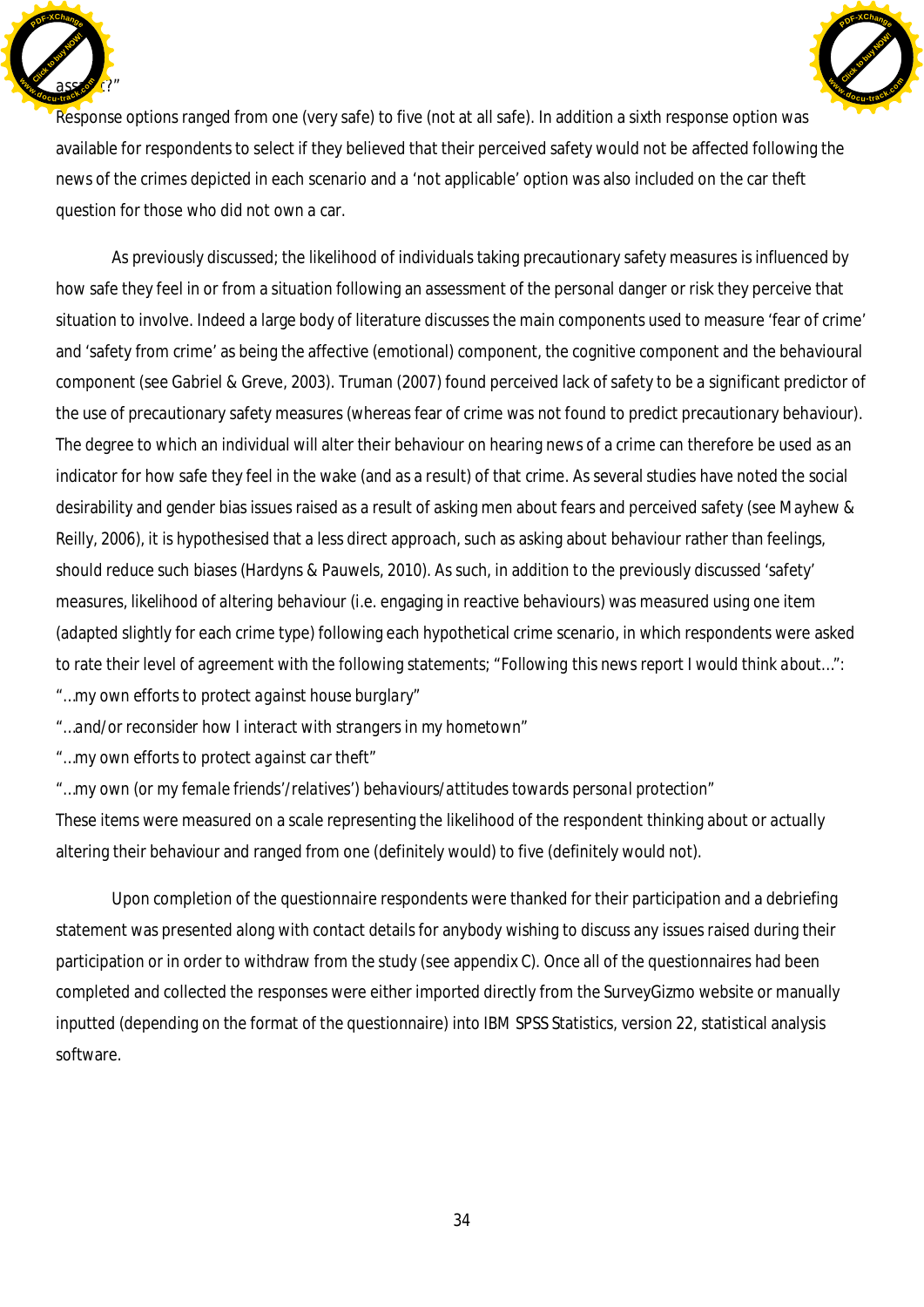

# **Chapter 4: Results**



## **4.1 Respondent demographics**

The respondent sample consisted of 150 participants, of which approximately two-thirds were female (n=98), approximately two-thirds were aged 25 or under (n=97) and almost three-quarters were from, or permanently resided in, the Yorkshire region (determined by the location of their self-reported 'hometown') (n=109). Despite attempts to obtain a comparable sample size for each condition participant numbers were not evenly distributed across the four conditions with 36.7%, 17.3%, 24.7% and 21.3% of the participants being randomly assigned to conditions A, B, C and D respectively.

## **4.2 Data overview**

The majority of the data failed to meet the assumptions of normality and therefore could not be reliably tested using parametric methods of statistical analysis. As such, appropriate non-parametric tests were used in order to assess the statistical significance of observed differences and/or relationships within the data set; these tests included Spearman's Rank Correlation Coefficient (Spearman's  $\rho$ ), Pearson's Chi-squared test for independence (Chisquared test) and Kruskal-Wallis one-way analysis of variance by ranks (Kruskal-Wallis H test) among others<sup>4</sup>. In order to conduct inferential statistics on a dataset it is first necessary to examine the characteristics, or descriptive statistics, of the data to use as a basis for describing the data and selecting the most appropriate inferential tests. The central tendency and variability of the distribution of a dataset are the most useful descriptive statistics as they show the average value of a dataset and also the extent to which the data deviates from the average (Szafran, 2012, pp. 97). The mean and standard deviation are most often used in descriptive statistics involving normally-distributed interval data; however for interval or ordinal data that has come from a non-normal distribution, such as that produced by the Likert-type items in the present study, the median and interquartile range are generally regarded as more reliable measures of central tendency and distribution as they are less sensitive to the influence of outliers found in skewed distributions (Szafran, 2012, pp. 111). As such the median and interquartile ranges, as well as the mode and percentage distributions for nominal data (Szafran, 2012, pp. 100), were used to describe the central tendencies and variability of the distributions of the majority of the data

<sup>&</sup>lt;sup>4</sup> Raw data is available from the author on request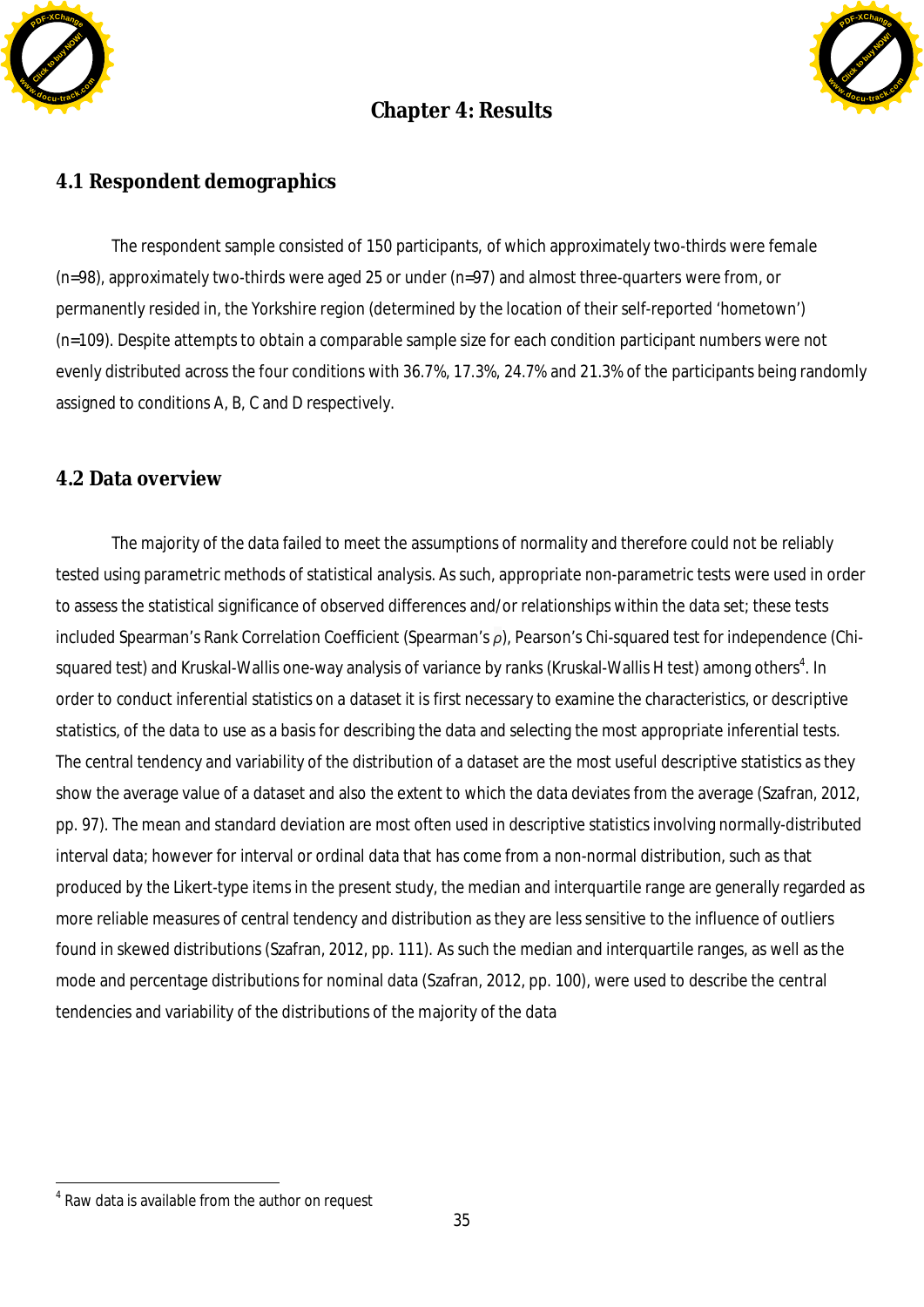**EXALCR** Crime seriousness and perceived safety Click to buy Now! **<sup>P</sup>DF-XChang<sup>e</sup> <sup>w</sup>ww.docu-track.co<sup>m</sup>**



It was hypothesised that as perceived seriousness of a crime increased, perceived safety would also increase due to the observation that the most serious crimes tend to be the least frequent and so risk remains low even if fear is high (see Warr, 2000). No significant relationships were found between seriousness ratings and perceived safety for car theft, murder or sexual assault. A weak relationship was found in the case of house burglary ( $\rho$  = -.22, p = .01), although the relationship was not in the direction hypothesised (i.e. as seriousness increased, perceived safety decreased). As predicted, likelihood of engaging in reactive behaviours increased as perceived safety decreased. Moderate negative relationships were found between respondents' perceived safety and likelihood of engaging in reactive behaviours following all four scenarios: burglary ( $\rho = -42$ ,  $p < .001$ ), murder ( $\rho = -50$ ,  $p < .001$ ), car theft ( $\rho = -0.59$ ,  $p < 0.001$ ) and sexual assault ( $\rho = -0.48$ ,  $p < 0.001$ ).

## **4.4 Age**

Aside from the main research question (investigating the perceived distance effect on perceptions of safety and crime severity), the present study also examined the influence of several variables already established in the literature including age, gender and prior victimisation. This was done for three reasons; to control for confounding variables other than distance; to gain some insight into the effect that distance has relative to the influence of other such variables; and to ensure that the measures used were sensitive and reliable enough to replicate previous findings. As the effect of age on perceptions of crime and safety has received much research attention (e.g. Wittebrood & Nieuwbeerta, 2000), it was included as an independent variable in the present study.

## **4.4.1 Crime seriousness**

Perceived seriousness of each of the 12 crime types was measured using the item "Consider each crime type below and rate the seriousness of each crime by circling a number along the corresponding scale (1 being, in your opinion, not serious and 10 being very serious)" (see appendix A, section B). The median seriousness scores and interquartile ranges of said scores are displayed in table 1 for each of the five age groups. These differences were tested using inferential statistics in order to determine whether any observed differences in seriousness scores between the age groups were statistically significant at the alpha level 0.05.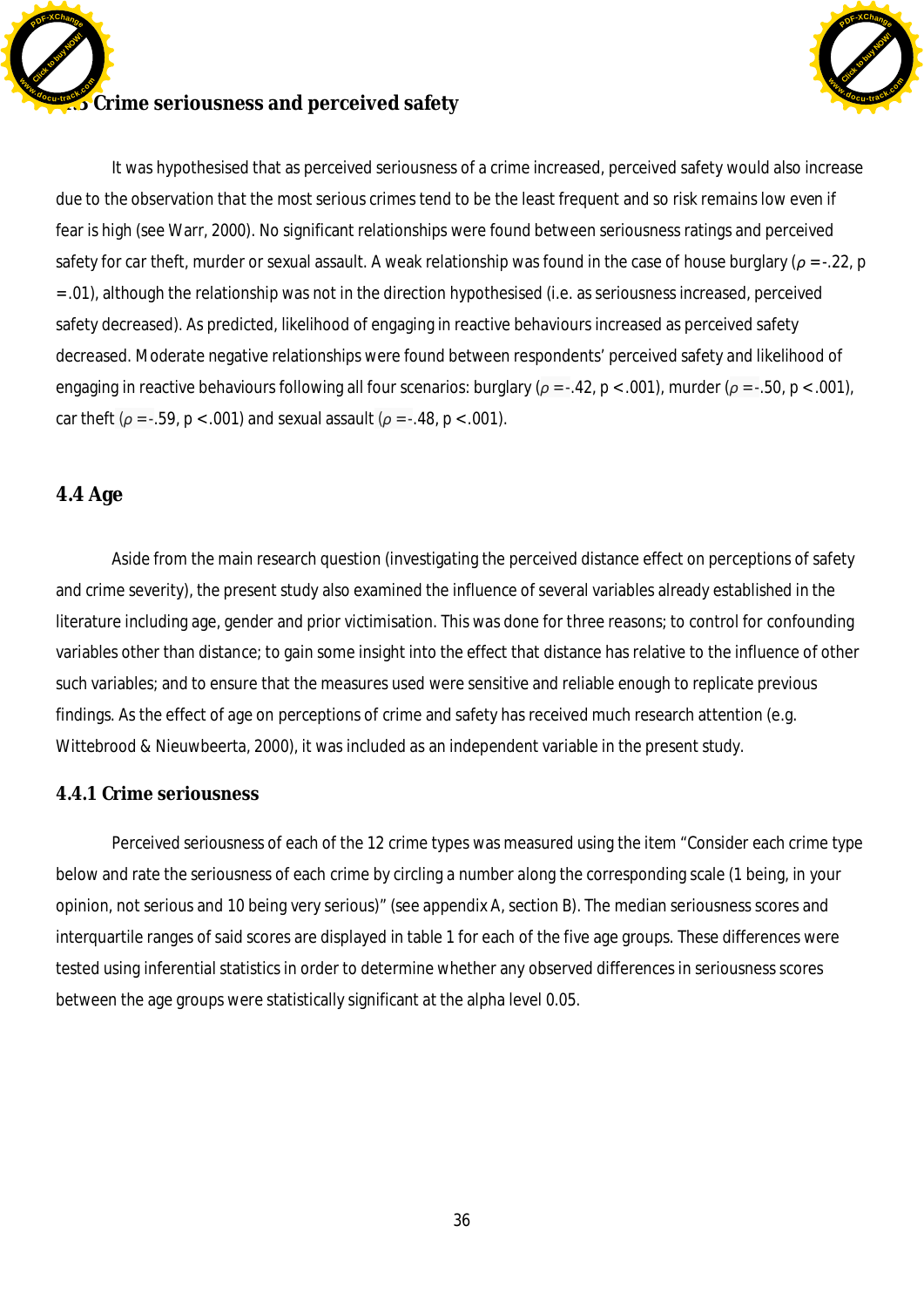

**Table 1 Medians and IQRs of crime seriousness scores by age group**

Click to buy Now!

**<sup>w</sup>ww.docu-track.co<sup>m</sup>**

**<sup>P</sup>DF-XChang<sup>e</sup>**

|                                    |                |            |                 |                          |                 | Age group                |     |                          |                |               |  |
|------------------------------------|----------------|------------|-----------------|--------------------------|-----------------|--------------------------|-----|--------------------------|----------------|---------------|--|
| Crime type                         | $16-25 (N=94)$ |            | $26-35(N=24)$   |                          |                 | $36-45$ (N=14)           |     | $46-55$ (N=11)           |                | $56-65$ (N=4) |  |
|                                    | Mdn            | <b>IQR</b> | Mdn             | <b>IQR</b>               | Mdn             | <b>IQR</b>               | Mdn | <b>IQR</b>               | Mdn            | <b>IQR</b>    |  |
| Causing death by dangerous driving | 10             | $9 - 10$   | 9               | $9 - 10$                 | 9               | $9 - 10$                 | 10  |                          | 10             | $9.5 - 10$    |  |
| Fighting                           | 5              | $4 - 7$    | 4.5             | $3-6$                    | 4               | $3 - 7$                  | 3   | $2.5 - 4$                | 3              | $3 - 3.5$     |  |
| Vagrancy                           | $\overline{2}$ | $1 - 4$    | $\overline{2}$  | $1 - 3$                  | $\mathbf{1}$    | $1 - 4$                  | 3   | $1.5 - 4.5$              | 3              | $2 - 4$       |  |
| Sexual assault                     | 9              | $8 - 10$   | 9               | $8 - 10$                 | 10 <sup>°</sup> | $\overline{\phantom{a}}$ | 10  | $\overline{\phantom{a}}$ | 10             | $9 - 10$      |  |
| Theft                              | 6              | $4 - 7$    | 5               | $4.5 - 7$                | 6               | $5-8$                    | 7   | $4.5 - 8$                | $\overline{7}$ | $3.5 - 8$     |  |
| Being drunk and disorderly         | $\overline{4}$ | $2 - 5$    | 3               | $3 - 5.5$                | 5               | $3-5$                    | 4   | $3 - 4$                  | 3.5            | $2.5 - 4.5$   |  |
| Car theft                          | 7              | $5-8$      | $\overline{7}$  | $6-8$                    | 7               | $6 - 8$                  | 8   | $6.5 - 8.5$              | 6.5            | $3-8$         |  |
| Murder                             | 10             |            | 10              | $\overline{\phantom{a}}$ | 10              | $\blacksquare$           | 10  |                          | 10             |               |  |
| <b>Burglary</b>                    | 8              | $7 - 8$    | 8               | $7 - 8$                  | 8               | $7-8$                    | 9   | 8.5-9.5                  | 7.5            | $6 - 8.5$     |  |
| Manslaughter                       | 9              | $8 - 10$   | 9               | $8.5 - 9$                | 9               | $9 - 10$                 | 10  | $\overline{\phantom{a}}$ | 8.5            | $8 - 9.5$     |  |
| Robbery                            | 8              | $7-9$      | 8               | $7-9$                    | 8               | $8-9$                    | 9   | $8-9$                    | 7.5            | $6 - 8.5$     |  |
| Child abuse                        | 10             | $9 - 10$   | 10 <sup>1</sup> | $8 - 10$                 | 10 <sup>1</sup> | $\overline{\phantom{a}}$ | 10  | $\overline{\phantom{a}}$ | 10             | $9 - 10$      |  |

**"-" indicates no difference between the first and third quartile values**

A Kruskal-Wallis H test showed that there were no statistically significant differences in seriousness scores between the five age groups for the following crime types: dangerous driving  $(H = 6.74, p = .15)$ , vagrancy  $(H = 4.59, p = .33)$ , theft (H = 2.38, p = .67), drunk and disorderly behaviour (H = .93, p = .92), car theft (H = 4.81, p = .31), murder (H = 1.51, p = .83), burglary (H = 9.04, p = .06), robbery (H = 2.93, p = .57), or child abuse (H = 5.81, p = .21). However the Kruskal-Wallis H test showed that there was a statistically significant difference in crime seriousness scores between the different age groups for fighting (H = 22.52, p < .001), sexual assault (H = 15.96, p = .003), and manslaughter (H = 9.82, p = .04). A post-hoc test using pairwise comparisons (Mann-Whitney U) revealed the significant differences between age groups for 'fighting seriousness' to be between the 16-25 and 46-55 age groups (U = 47.52, p = .003) and also between the 16-25 and 56-65 age group ( $U = 61.42$ ,  $p = .018$ ) with those in the youngest age group rating fighting as being more serious than did those in the older age groups. Adjusted p values using a Bonferroni correction (see Wright, 1992) were calculated, and are reported, for all post-hoc statistics. There was also a significant difference between the 26-35 and 46-55 age groups for 'manslaughter seriousness' (U = -43.25, p = .028) with those in the 46-55 age group rating manslaughter as being more serious than those in the younger age group. Although the Kruskal-Wallis showed a significant difference in perceived 'sexual assault seriousness' between the age groups, further post-hoc tests failed to locate where these differences were; it should however be noted that the differences between the 16-25 and 46-55 age groups, and between the 16-25 and 36-45 age groups were almost significant at the alpha level 0.05 (U = -33.48, p = .051 and U = -30.92, p = .056 respectively) with those in the 16-25 age group rating sexual assault the least serious of the three age groups.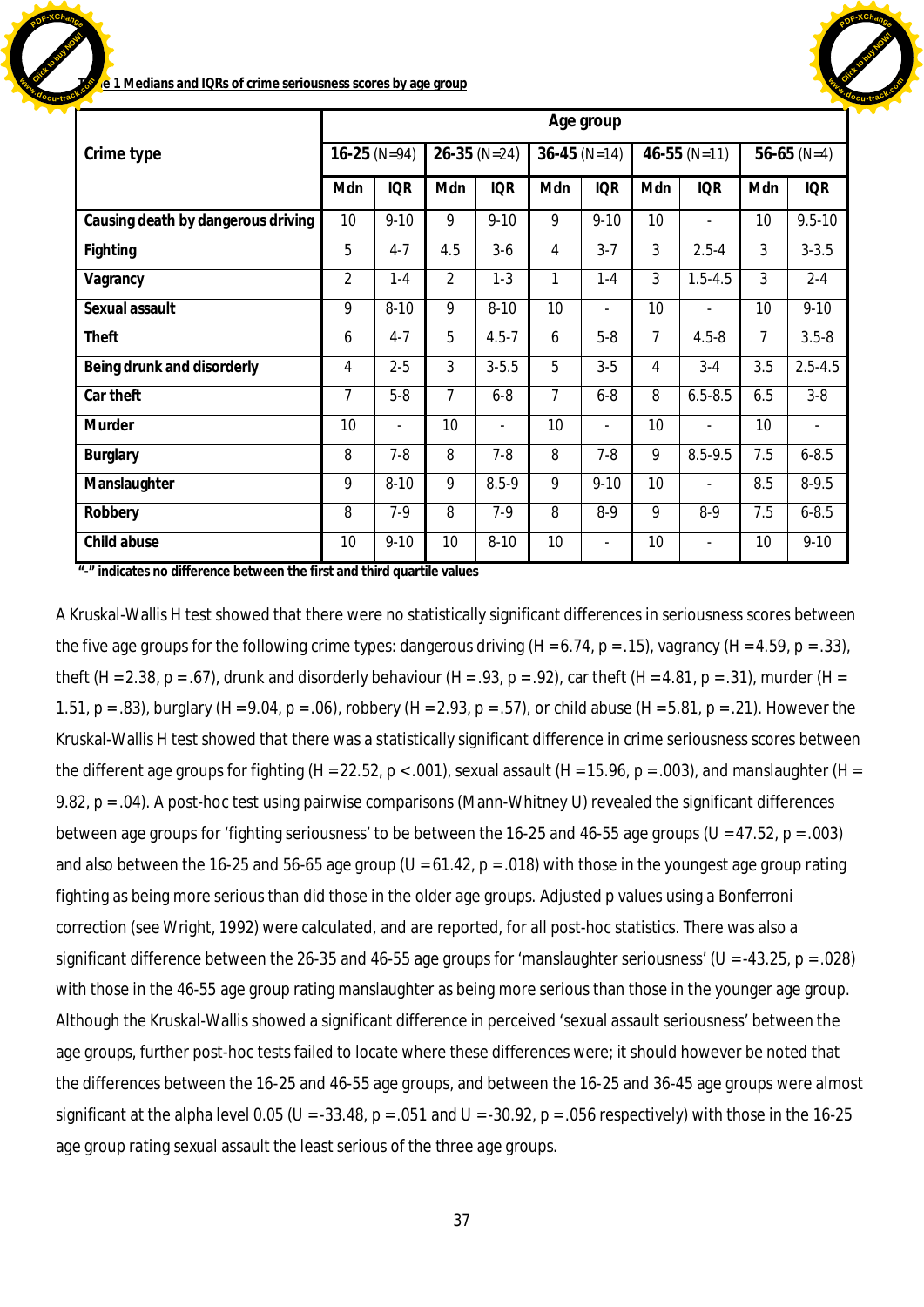



Table 2 shows data from the five age groups regarding perceived safety from crime measured with the questions: *"How safe do you feel your (home) town is compared to other towns in your region?"; "How safe do you feel your (home) region is compared to other regions in the UK?"; "How safe do you believe the UK to be in comparison with other countries within Europe?"; and "How safe do you believe the UK to be in comparison with countries outside of Europe?*" (see appendix A, section C). The table also includes the median and interquartile range scores for participants' perceived safety from burglary within their hometown ("*How safe would you say your hometown is with regard to house burglary*?") as, although specific to house burglary, the question taps into the perceived safety of respondents' hometown from crime and so as a measure it was considered to be appropriate to present alongside the other four measures of location safety. Those in the youngest age group (16-25 years old) tended to report the lowest safety ratings, whereas those in the oldest age group (56-65 years old) gave the highest safety ratings. It should be noted, however, that all of the age group/location combinations' ratings were, on average, "reasonably safe" or better.

|                          |                | Age group  |                |            |                |            |                  |            |                |             |  |  |  |
|--------------------------|----------------|------------|----------------|------------|----------------|------------|------------------|------------|----------------|-------------|--|--|--|
| Location safety          | $16-25$ (N=95) |            | $26-35$ (N=24) |            | $36-45$ (N=14) |            | $46 - 55$ (N=12) |            | $56-65$ (N=3)  |             |  |  |  |
|                          | Mdn            | <b>IQR</b> | Mdn            | <b>IQR</b> | Mdn            | <b>IQR</b> | Mdn              | <b>IQR</b> | Mdn            | <b>IQR</b>  |  |  |  |
| UK within Europe         | 3              | $2 - 3$    | $\mathfrak{D}$ | $2 - 3$    | $\mathfrak{p}$ | $2 - 3$    | 2.5              | $2 - 3$    | $\overline{2}$ | $2 - 3$     |  |  |  |
| Home region in UK        | 3              | $2 - 3$    | 2              | $2 - 3$    | $\mathfrak{D}$ | $2 - 2$    | 3                | $2 - 3$    |                | $1 - 1.5$   |  |  |  |
| Hometown in region       | 2              | $2 - 3$    | 2              | $2 - 3$    | 2              | $1-2$      | 2                | $1.5 - 3$  | $\overline{2}$ | $1.5 - 2$   |  |  |  |
| UK outside Europe        | $\mathfrak{D}$ | $1 - 2.5$  | 2              | $1 - 2.5$  | $\mathfrak{p}$ | $2 - 3$    | $\mathfrak{p}$   | $1-2$      | 2              | $1.5 - 2$   |  |  |  |
| Hometown burglary safety | 3              | $2 - 3$    | 3              | $2 - 3$    | 2              | 2-3        | 2.5              | 2-4        | 2              | $1.5 - 2.5$ |  |  |  |

**Table 2 Medians and IQRs of the location safety scores by age group**

A Kruskal-Wallis H test was conducted to test for significant differences between the five age groups' perceived safety regarding the four location comparison questions, as well as the perceived safety of the respondents' hometown from house burglary. No significant differences were found between the five age groups for the safety scores of; UK compared to other countries in Europe  $(H = 1.10, p = .90)$ ; their home region compared to other UK regions (H = 9.36, p = .053); their hometown compared to other towns within their region (H = 8.57, p = .07); or the UK compared to countries outside of Europe (H = 1.52,  $p = .82$ ). Kruskal-Wallis analysis also found there to be no significant differences between the five age groups with regard to participants' perceived safety from house burglary in their hometown (H = 3.46, p = .48). Age, therefore, did not appear to effect perceptions of safety in this respect.

### **4.4.3 Scenario measures**

Again displayed by age group, table 3 contains median values and interquartile ranges for the three scores obtained following each of the four crime scenarios; the seriousness of the crime mentioned in the scenario; the respondents' perceived safety following the scenario; and the likelihood of respondents altering their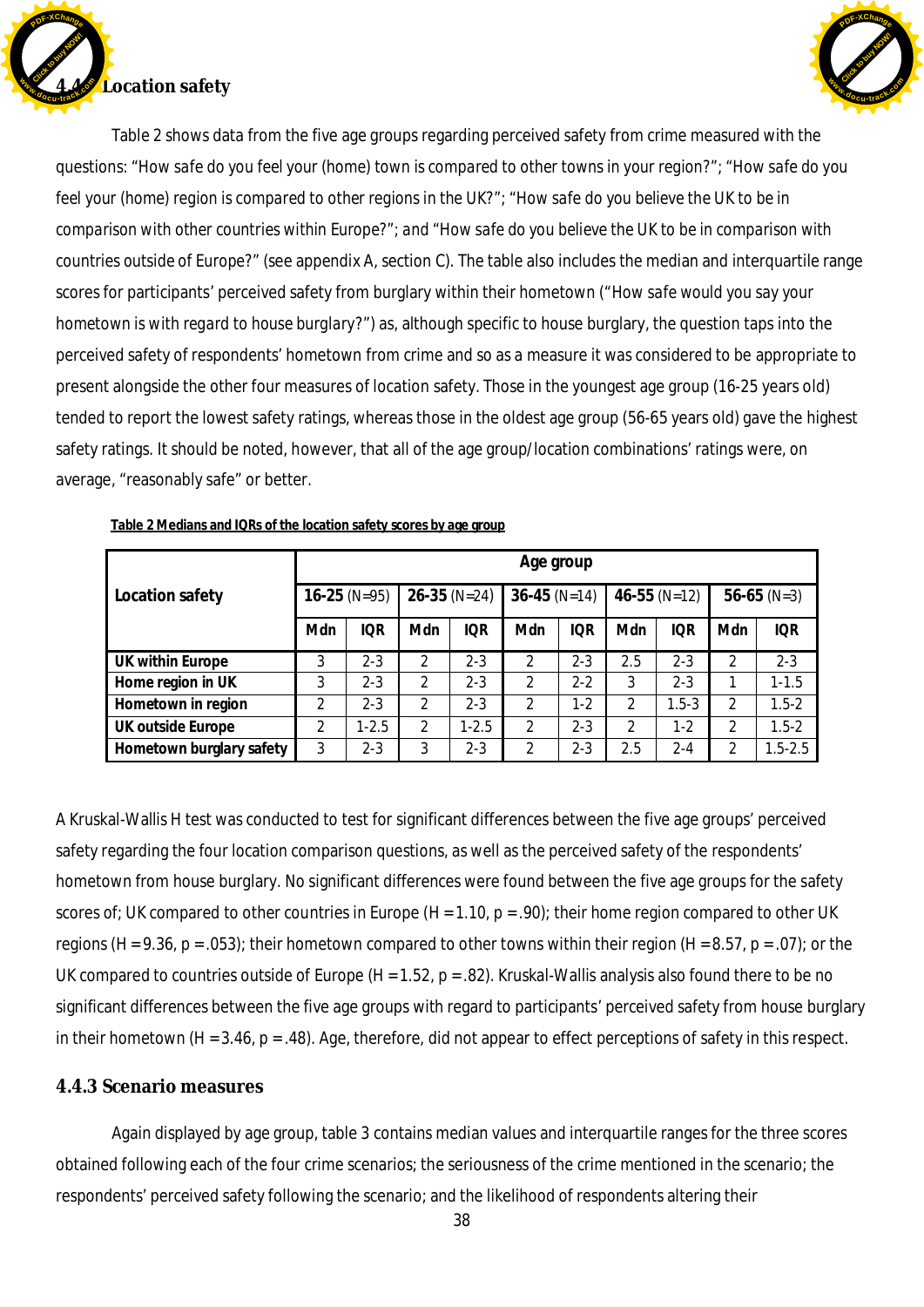$\sqrt{e}$ /behaviour(s) regarding personal safety following the hypothetical crime scenarios (see appendix A, se E). The data shows that the lowest average seriousness scores were awarded by those between the ages of 26-35. A trend in the data also revealed that those in the 36-45 and 56-65 age groups reported the highest average safety scores following each of the four crime scenarios. Click to buy Now! **<sup>w</sup>ww.docu-track.co<sup>m</sup> [Click to buy NOW!](http://www.docu-track.com/buy/) <sup>w</sup>ww.docu-track.co<sup>m</sup>**

**<sup>P</sup>DF-XChang<sup>e</sup>**

|                |                    |                 |            |                |            |                | Age group  |                 |            |                 |            |
|----------------|--------------------|-----------------|------------|----------------|------------|----------------|------------|-----------------|------------|-----------------|------------|
| Scenario crime |                    | $16-25$ (N=95)* |            | $26-35$ (N=24) |            | $36-45$ (N=14) |            | 46-55 (N=12)*   |            | 56-65 (N=5)*    |            |
|                |                    | Mdn             | <b>IQR</b> | Mdn            | <b>IQR</b> | Mdn            | <b>IQR</b> | Mdn             | <b>IQR</b> | Mdn             | <b>IQR</b> |
| Burglary       | Seriousness        | 7               | $5-8$      | 6              | $5.5 - 7$  | 8              | $6 - 8$    | 7               | $6 - 8$    | 6               | $5-8$      |
|                | Safety             | 3               | $2 - 3.5$  | 3              | $2 - 3$    | 2.5            | $2 - 3$    | 3               | $2 - 4$    | 2               | $2 - 3$    |
| Murder         | <b>Seriousness</b> | 10              | $9 - 10$   | 10             |            | 10             |            | 10              |            | 10              |            |
|                | Safety             | 3               | $2 - 3.5$  | 3              | $2.5 - 4$  | 2              | $1-3$      | 3               | $2 - 3$    | 2.5             | $2 - 3$    |
| Car theft      | Seriousness        | 7               | $5-8$      | 5              | $4 - 7.5$  | 7.5            | $6 - 8$    | 7               | $6 - 8$    | 7               | $5-9$      |
|                | Safety             | 3               | $3 - 4$    | 2              | $2 - 3$    | $\overline{2}$ | $1 - 2$    | 3               | $2 - 3$    | 2               | $2 - 3$    |
| Sexual assault | Seriousness        | 10              | $9 - 10$   | 9              | $8 - 10$   | 10             | $9 - 10$   | 10 <sup>1</sup> |            | 10 <sup>1</sup> |            |
|                | Safety             | 3               | $2 - 4$    | 3              | $2 - 3$    | 2              | $1 - 3$    | 3               | $2 - 3.5$  | 2               | $2 - 3$    |

**Table 3 Medians and IQRs of scenario seriousness, safety and behaviour scores by age group**

**<sup>P</sup>DF-XChang<sup>e</sup>**

**\*Murder; 46-55 (N=11), 56-65 (N=4). Car theft; 16-25 (N=94). Sexual assault; 46-55 (N=11)**

**"-" indicates no difference between the first and third quartile values**

A Kruskal-Wallis H test found a significant difference in seriousness scores for the sexual assault scenario between the age groups (*H* = 11.02, p = .03). Post-hoc analyses revealed the significant difference to be between the 26-35 and 46-55 age groups ( $U = 362$ ,  $p = .02$ ) with the younger age group rating sexual assault as being less serious than did those in the older age group. No significant differences in seriousness scores for the burglary, murder or car theft scenarios were found between any of the five age groups.

With regard to respondents' perceptions of safety, no significant differences were found between the five age groups' answers to the burglary (*H* = 5.74, p = .22) or murder scenario (*H* = 6.96, p = .14) questions. However, significant differences were found for both the car theft and sexual assault scenarios (*H* = 9.80, p = .04, and *H* = 11.87, p = .02 respectively). Post-hoc pairwise comparisons revealed a significant difference in perceptions of safety between those in the 16-25 and 26-35 age groups and also between the 16-25 and 36-45 groups for safety following the car theft scenario ( $U = 250$ ,  $p = .01$  and  $U = 106$ ,  $p < .001$  respectively); and between the 16-25 and 36-45 age groups for the sexual assault scenario ( $U = 34.32$ ,  $p = .03$ ). In each case it was found that those in the youngest age group (16-25) reported the lowest perceptions of safety.

No significant differences were found between the five age groups with regard to the likelihood of altering their attitude and/or behaviour following news of the burglary scenario (*H* = 4.61, p = .33) or murder scenario (*H* = 4.89, p = .30). The Kruskal-Wallis test did find a significant difference between the age groups with regard to the likelihood of altering their behaviour following the car theft scenario (*H* = 11.52, p = .02) and also the sexual assault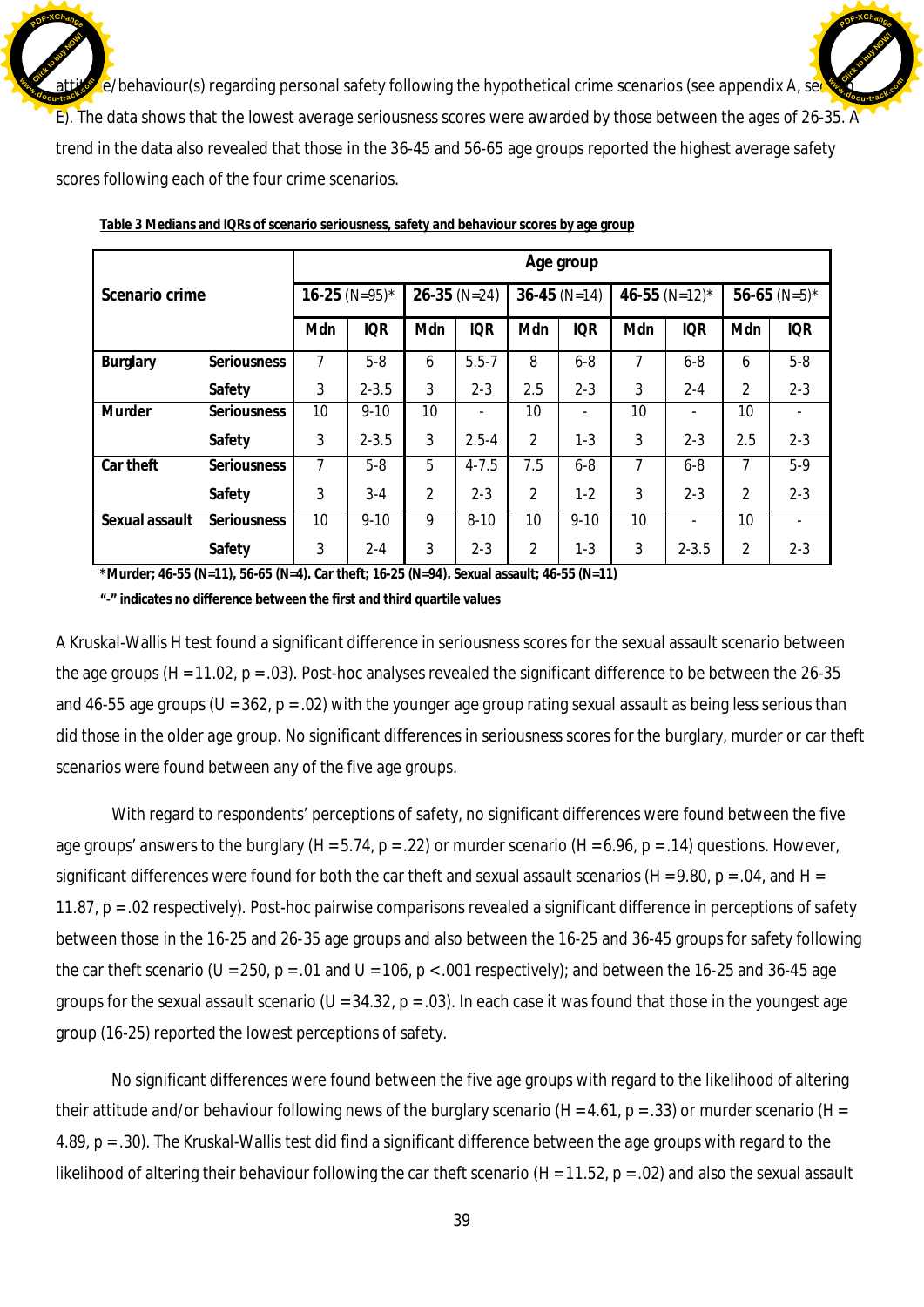$\sigma$  (*H* = 13.33, p = .010). Post-hoc pairwise comparisons indicated that the difference following the car the scenario was again between the 16-25 and 36-45 age groups (*U* = -30.94, p = .02) with those in the younger age group reporting a higher likelihood of altering their behaviour following the scenario. However a post-hoc test failed to show for which age groups differences in answers following the sexual assault scenario were. Click to buy Now! **<sup>P</sup>DF-XChang<sup>e</sup> <sup>w</sup>ww.docu-track.co<sup>m</sup>** [Click to buy NOW!](http://www.docu-track.com/buy/) **<sup>P</sup>DF-XChang<sup>e</sup> <sup>w</sup>ww.docu-track.co<sup>m</sup>**

## **4.5 Gender**

Similar to the age of respondents, gender has also been well-researched within the crime and safety literature (e.g. Hardyns & Pauwels, 2010; Shafer et al., 2006; Sutton & Farrall, 2005) and so it was considered an important variable to investigate for comparison with prior research.

## **4.5.1 Crime seriousness**

The median scores and interquartile ranges of crime seriousness found for each of the 12 crime types are displayed in table 4 for both males and females. As can be seen, females were found to rate the crime types as being slightly more serious than males did.

|                                    |                | Gender                   |                |                          |
|------------------------------------|----------------|--------------------------|----------------|--------------------------|
|                                    | Male $(n=52)$  |                          | Female (n=95)  |                          |
| Crime type                         | Mdn            | <b>IQR</b>               | Mdn            | <b>IQR</b>               |
| Causing death by dangerous driving | 9              | $8 - 10$                 | 10             | $9 - 10$                 |
| Fighting                           | 5              | $4-6$                    | 5              | $3.5 - 7$                |
| Vagrancy                           | $\overline{2}$ | $1 - 3$                  | $\overline{2}$ | $1 - 4$                  |
| Sexual assault                     | 9              | $8 - 10$                 | 10             | $9 - 10$                 |
| Theft                              | 6              | $5 - 7$                  | 6              | $4.5 - 7$                |
| Being drunk and disorderly         | 4              | $3-5$                    | 4              | $2.5 - 5$                |
| Car theft                          | $\overline{7}$ | $5-8$                    | $\overline{7}$ | $6-8$                    |
| Murder                             | 10             | $\overline{\phantom{0}}$ | 10             | $\overline{\phantom{0}}$ |
| Burglary                           | 8              | $7 - 8$                  | 8              | $7-9$                    |
| Manslaughter                       | 9              | $9 - 10$                 | 9              | $9 - 10$                 |
| Robbery                            | 8              | $7-9$                    | 8              | $7-9$                    |
| Child abuse                        | 9              | $8 - 10$                 | 10             | $9 - 10$                 |

**Table 4 Medians and IQRs of crime seriousness scores by gender**

**"-" indicates no difference between the first and third quartile values**

Mann-Whitney U tests showed statistically significant differences between males and females for perceived seriousness of the following crime types; causing death by dangerous driving ( $U = 1799$ ,  $p = .001$ ); sexual assault ( $U =$ 1872, p = .003); murder (U = 2306, p = .037); and child abuse (U = 1783.5, p = .001). For each crime type the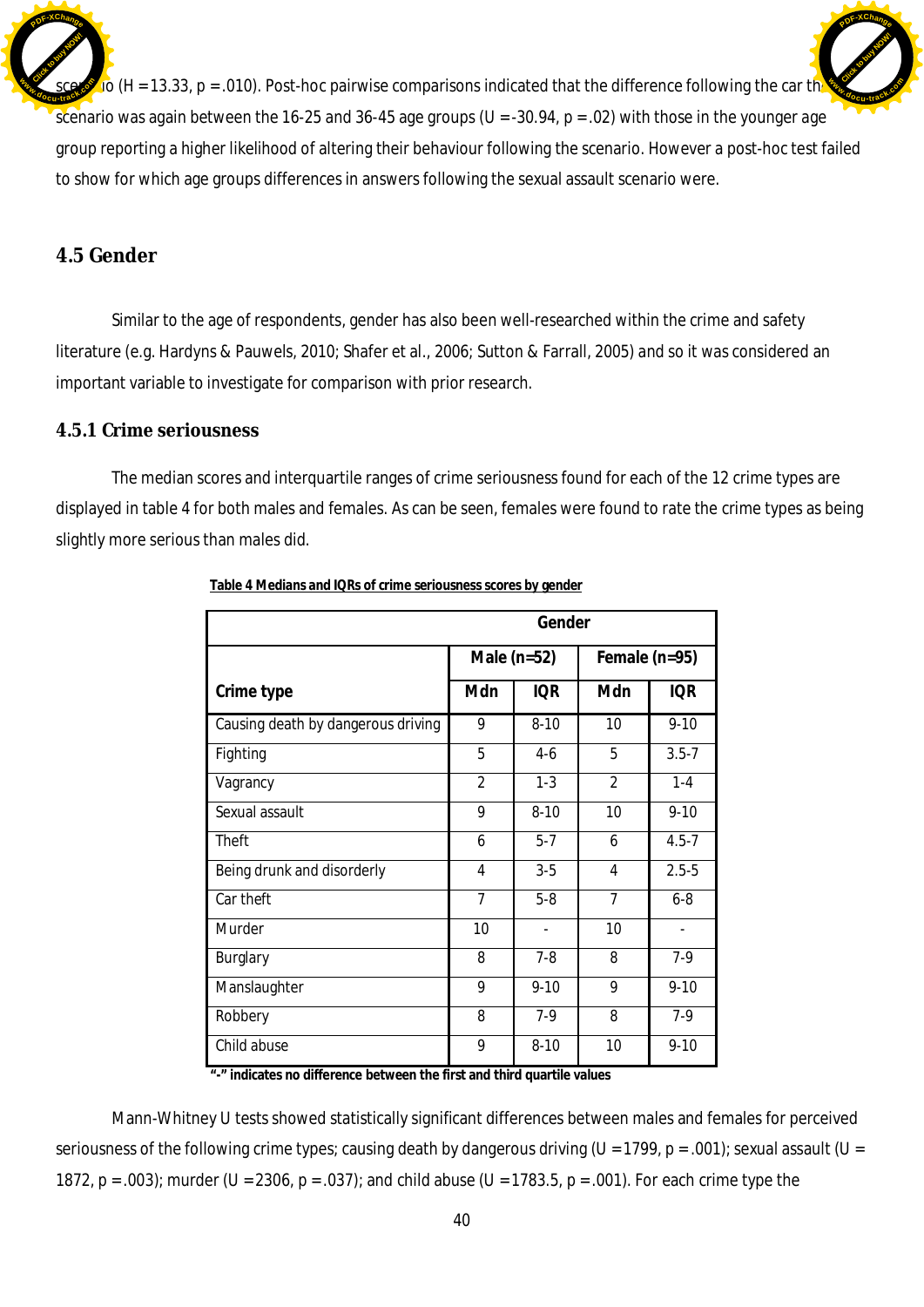shess scores for female respondents were higher than the equivalent scores for males. Gender differences the perceived seriousness of the remaining crime types were not found to be statistically significant. Vagrancy and being drunk and disorderly (the two so-called "victimless crimes") received the lowest seriousness scores for both males and females, whereas crimes involving physical harm (causing death by dangerous driving, sexual assault, murder, manslaughter and child abuse) were found to be highest in terms of seriousness, ahead of crimes involving loss of possessions (theft, car theft, burglary and robbery) with the exception of 'fighting' (i.e. common assault) as this was generally rated as being less serious. Click to buy Now! **<sup>w</sup>ww.docu-track.co<sup>m</sup> [Click to buy NOW!](http://www.docu-track.com/buy/) <sup>w</sup>ww.docu-track.co<sup>m</sup>**

**<sup>P</sup>DF-XChang<sup>e</sup>**

#### **4.5.2 Location safety**

**<sup>P</sup>DF-XChang<sup>e</sup>**

The median and interquartile range results for perceived safety from crime in the comparative crime location questions (see appendix A, section C) were found to be identical for males and females in the following locations; UK within Europe (Mdn = 2, IQR = 2-3), hometown within the region (Mdn = 2, IQR = 2-3) and hometown safety from burglary (Mdn = 3, IQR = 2-3). "Hometown safety from burglary" scores were included in the analyses as the question related to the perceived safety of the respondents' hometown in comparison with others, and as such it represented a measure of comparative location safety, despite it only focusing on one type of crime. The safety scores for 'home region within the UK' reported by the females were found to be slightly lower on average than those of the males (Mdn = 3, IQR = 2-3 and Mdn = 2, IQR = 2-3 respectively.) Females were also more likely to report lower scores regarding the safety of the UK compared to countries outside of Europe (Mdn = 2, IQR = 1-3 and Mdn = 2, IQR = 1-2 for females and males respectively). No significant differences were found between the males and females regarding perceptions of safety of; the UK in comparison with countries within and outside of Europe ( $U =$ 2391.5, p = .65 and U = 2282, p = .26 respectively); participants' home region (U = 2187, p = .13); or hometown (U = 2415.5, p = .66). No significant difference was found in perceived safety of participants' hometown from the threat of house burglary between males and females. That is, regardless of gender, respondents generally perceived the UK to be "quite safe" when compared to other countries both within and outside of Europe and also felt that their hometown and region were "quite safe" compared with other towns and regions in the UK. Both male and female respondent answered less positively when asked about their hometowns' safety from the crime of burglary, with the average response (regardless of gender) being only 'reasonably safe'. This suggests that respondents were generally likely to rate the safety of their hometown quite highly; however when questioned further about a specific type of crime the respondents' reported safety of their hometowns decreased.

#### **4.5.3 Scenario measures**

The measures following the four hypothetical crime scenarios (see appendix A, section E) showed that the females tended to consider some crime types to be more serious than males, as well as reporting lower perceptions of safety and a higher probability that they would alter their behaviour following news about the crimes. Medians and interquartile ranges for male and female respondents' perceived seriousness ratings, perceptions of safety and likelihood of altering safety behaviour following the four scenarios are displayed in table 5.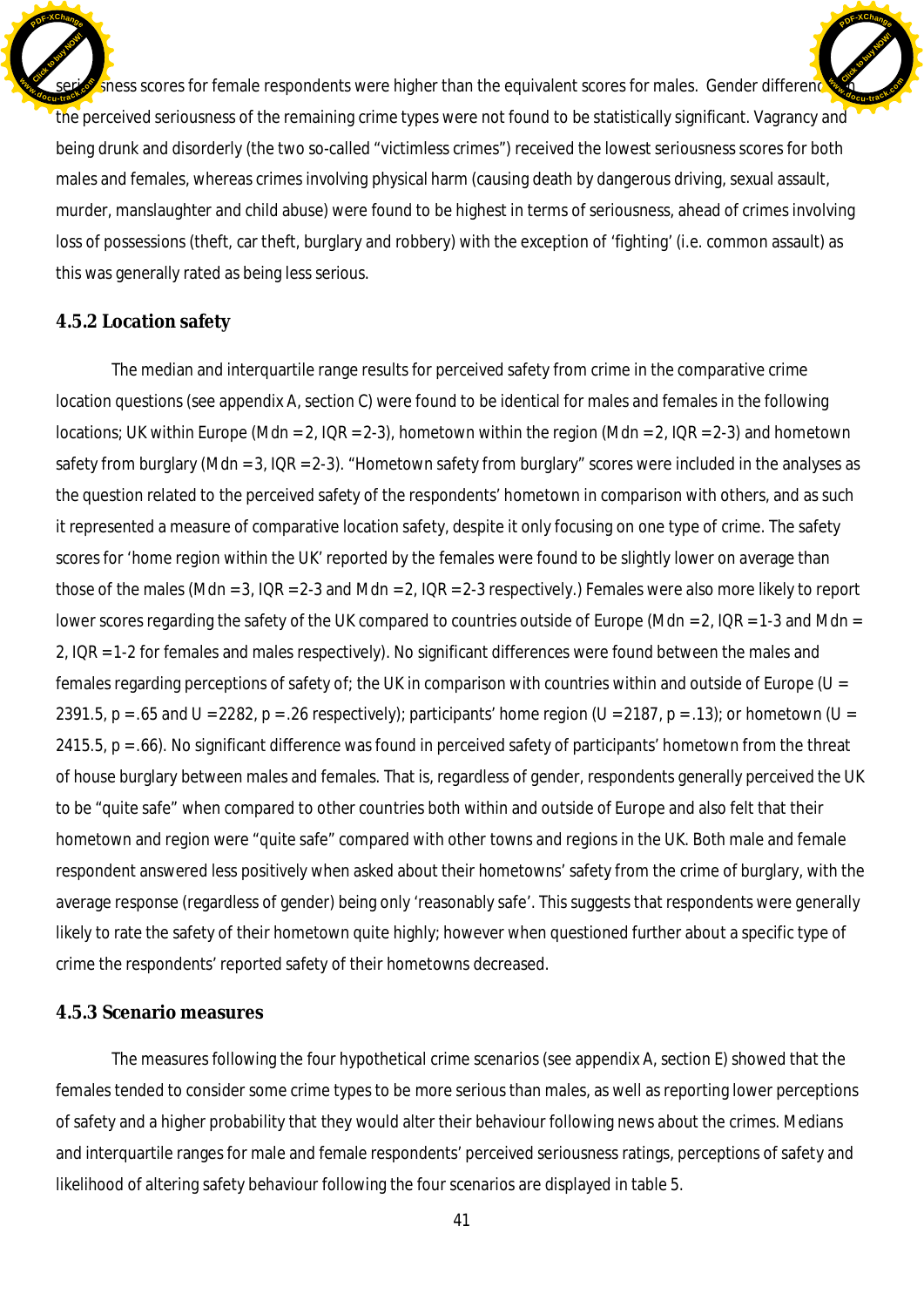



**Table 5 Medians and IQRs of scenario seriousness, safety and behaviour scores by gender**

|                 |             |                |               | Gender         |               |
|-----------------|-------------|----------------|---------------|----------------|---------------|
| Scenario crime  |             |                | Male $(N=51)$ |                | Female (N=95) |
|                 |             | Mdn            | <b>IQR</b>    | Mdn            | <b>IQR</b>    |
| <b>Burglary</b> | Seriousness | 6              | $5 - 7$       | 7              | $5-8$         |
|                 | Safety      | 3              | $2 - 3$       | 3              | $2 - 4$       |
|                 | Behaviour   | 3              | $2 - 3.5$     | $\mathfrak{D}$ | $2 - 3$       |
| Murder          | Seriousness | 10             | $9 - 10$      | 10             |               |
|                 | Safety      | 2              | $2 - 3$       | 3              | $2 - 4$       |
|                 | Behaviour   | 4              | $3 - 4$       | 3              | $2 - 4$       |
| Car theft       | Seriousness | $\overline{7}$ | $5-8$         | 7              | $5-8$         |
|                 | Safety      | 3              | $2 - 3$       | 3              | $2 - 4$       |
|                 | Behaviour   | 2              | $2 - 3$       | 3              | $2 - 5$       |
| Sexual assault  | Seriousness | 9              | $8 - 10$      | 10             | $9 - 10$      |
|                 | Safety      | 3              | $2 - 3$       | 3              | $2 - 3.5$     |
|                 | Behaviour   | 2              | $2 - 3$       | 2              | $1 - 3$       |

**"-" indicates no difference between the first and third quartile values**

A Mann-Whitney U test showed significant gender differences for the perceived seriousness of the crimes committed in the scenarios concerning burglary (U = 2032, p = .04), murder (U = 2062.5, p = .024) and sexual assault ( $U = 1968$ ,  $p = .012$ ). No significant difference was found between males and females in the perceived seriousness of the scenario involving car theft. Similarly, no significant difference was found between males and females with regard to perceptions of safety following any of the four scenarios. A significant difference in the extent to which participants would think about their own safety behaviours following the hypothetical scenarios, however, was found between males and females following the burglary and murder scenarios (U = 2050.5, p = .041 and U = 1738.5, p = .001 respectively) with females being more likely to alter their attitude/behaviour(s) than males; no significant gender differences were found for the car theft or sexual assault scenarios. Although not all of the results here were found to be significantly different, the trends in the data match those found in previous research whereby females had been found to have a tendency to rate crimes as being more serious than their male counterparts and were more likely to feel unsafe than males (e.g. Shafer et al., 2006; Truman, 2007), with females being more likely to take subsequent action upon hearing the news (e.g. Keown, 2010).

### **4.6 Victimisation**

Previous research suggests that prior victimisation is an important variable as the notion of 'fear of crime' and 'safety from crime' can be attributed to the fear and risk of victimisation. Somebody who has been (or known) a victim of crime is likely to recall and be influenced by their past experiences when asked any questions relating to crime and victimisation (see Brennan, 2011; Truman, 2007). For example, if an individual's house was broken into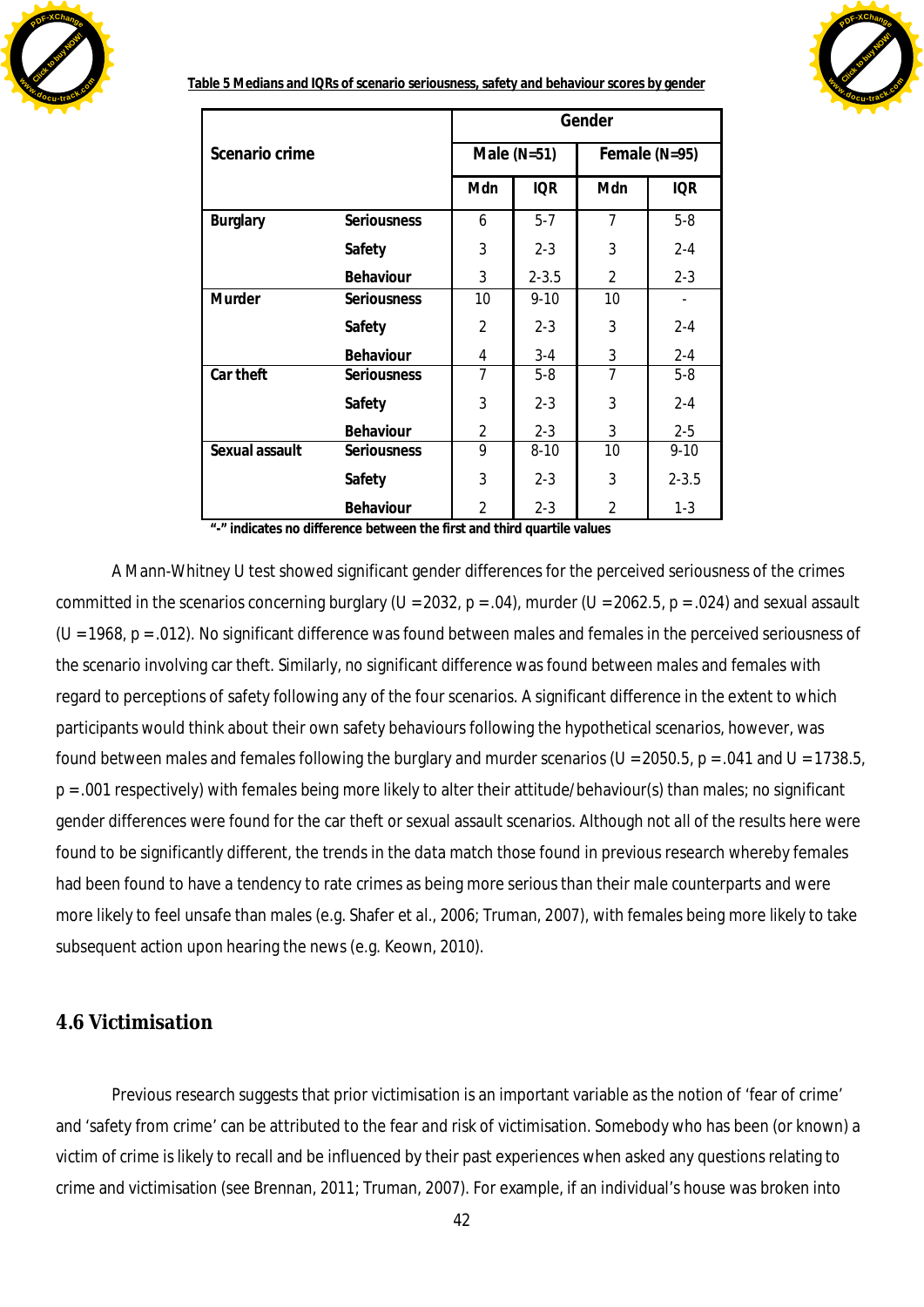$\epsilon$  ek before completing a survey that includes questions about the seriousness of house burglary and how they feel from said crime, their answers are likely to differ to any answers that they may have given in the weeks prior to being burgled. Click to buy Now! **dp**<br>**cu-track.co**<sup>t</sup> **[Click to buy NOW!](http://www.docu-track.com/buy/) <sup>w</sup>ww.docu-track.co<sup>m</sup>**

**<sup>P</sup>DF-XChang<sup>e</sup>**

### **4.6.1 Crime seriousness**

**<sup>P</sup>DF-XChang<sup>e</sup>**

Perhaps unsurprisingly, prior personal victimisation appeared to accompany higher seriousness ratings of several crime types (see table 6). However, prior experience of victimisation through a person known to the respondent appeared instead to be associated with lower rather than higher seriousness scores.

|                                    |                | Been a victim  |                |                          |                | Knew a victim  |                |                |
|------------------------------------|----------------|----------------|----------------|--------------------------|----------------|----------------|----------------|----------------|
| Crime type                         |                | Yes $(n=23)$   |                | No $(n=124)$             |                | Yes $(n=89)$   | No $(n=58)$    |                |
|                                    | Mdn            | <b>IQR</b>     | Mdn            | <b>IQR</b>               | Mdn            | <b>IQR</b>     | Mdn            | <b>IQR</b>     |
| Causing death by dangerous driving | 10             | $8.5 - 10$     | 10             | $9 - 10$                 | 10             | $9 - 10$       | 10             | $9 - 10$       |
| Fighting                           | 6              | $4 - 7.5$      | 5              | $4 - 7$                  | 4              | $3-6$          | 5              | $4 - 7$        |
| Vagrancy                           | 3              | $2 - 4$        | $\overline{2}$ | $1 - 3$                  | $\overline{2}$ | $1 - 3$        | $\overline{2}$ | $1 - 4$        |
| Sexual assault                     | 10             | $8.5 - 10$     | 10             | $9 - 10$                 | 10             | $9 - 10$       | 10             | $9 - 10$       |
| Theft                              | 6              | $5 - 7$        | 6              | $4 - 7$                  | 6              | $4 - 7$        | 6.5            | $5-8$          |
| Being drunk and disorderly         | 4              | $3-5$          | 4              | $2 - 5$                  | 4              | $2 - 5$        | 4              | $3-6$          |
| Car theft                          | $\overline{7}$ | $6 - 8$        | $\overline{7}$ | $6-8$                    | $\overline{7}$ | $6-8$          | $\overline{7}$ | $5-8$          |
| Murder                             | 10             | $\blacksquare$ | 10             | $\overline{\phantom{a}}$ | 10             | $\blacksquare$ | 10             | $\blacksquare$ |
| Burglary                           | 8              | $6.5 - 8.5$    | 8              | $7-9$                    | 8              | $7 - 8$        | 8              | $7-9$          |
| Manslaughter                       | 9              | $8.5 - 10$     | 9              | $9 - 10$                 | 9              | $8 - 10$       | 9              | $9 - 10$       |
| Robbery                            | 8              | $7-9$          | 8              | $7-9$                    | 8              | $7-9$          | 8              | $7-9$          |
| Child abuse                        | 10             | $9.5 - 10$     | 10             | $9 - 10$                 | 10             | $9 - 10$       | 10             | $9 - 10$       |
| Sum of seriousness scores          | 88             | 84-92.5        | 87             | 78.5-93                  | 86             | 79-92          | 89             | 82-95          |

**Table 6 Medians and IQRs of crime seriousness scores by victimisation experience**

**"-" indicates no difference between the first and third quartile values**

Mann-Whitney U tests showed a significant difference in the seriousness scores for vagrancy and murder for those who had been a victim of crime and those who had not ( $U = 1038$ ,  $p = .03$  and  $U = 1258.5$ ,  $p = .02$  for vagrancy and murder respectively) with prior victims reporting higher scores of seriousness. Significant differences were also found in the seriousness scores of fighting and manslaughter between those who knew a victim of crime and those who did not (U = 2047.5, p = .02 and U = 2109, p = .02 for fighting and manslaughter respectively). Although in each case the crimes were rated as being less serious by those who knew a victim of crime than by those who did not. Mann-Whitney U tests also found no significant differences in the total crime seriousness score (that is the sum of all 12 values) between those who had personally been victimised and those who had not, or between those who knew a victim of crime and those who did not (*U* = 1366, p = .62 for personal victimisation and *U* = 2269.5, p = .124 for victimisation of somebody else).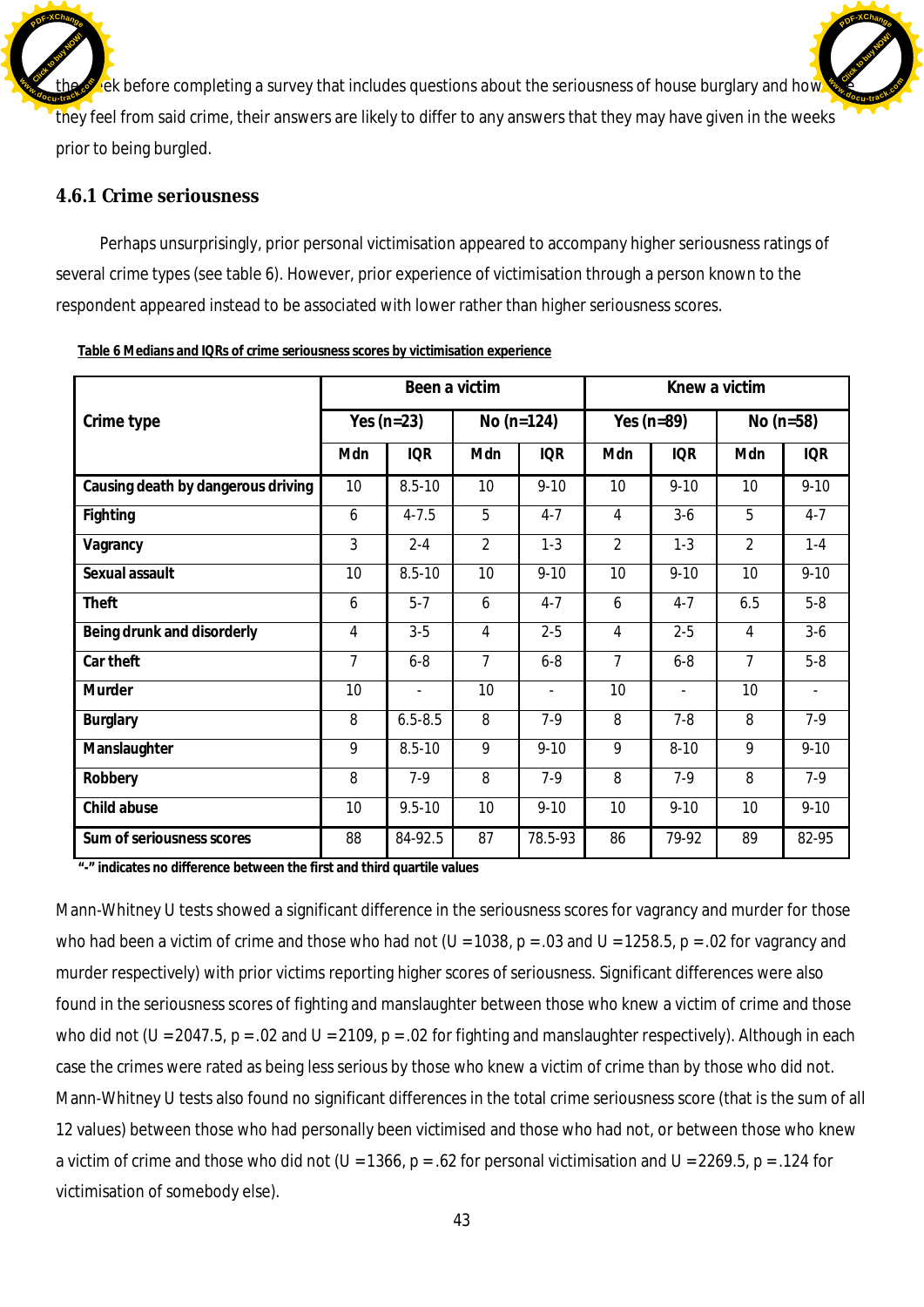

**L**ocation safety Click to buy Now! **<sup>w</sup>ww.docu-track.co<sup>m</sup>**

**<sup>P</sup>DF-XChang<sup>e</sup>**

Those respondents who had personally been a victim of crime in the last 12 months rated their home region and hometown as being less safe than those who had not been victimised. The interquartile range for scores of hometown safety both within the region in general, and more specifically from burglary, was also greater for those who had been a victim of crime than for those who had not, with more respondents reporting their hometown as being "not very safe" (see table 7).

|                          |               |            | Been a victim  | Knew a victim |                    |            |               |         |
|--------------------------|---------------|------------|----------------|---------------|--------------------|------------|---------------|---------|
| Location safety          | Yes $(n=23)$  |            | No $(n=125)$   |               | Yes (n=91) $\vert$ |            | $No (n=57)$   |         |
|                          | Mdn           | <b>IOR</b> | Mdn            | IOR           | Mdn                | <b>IOR</b> | Mdn           | IOR.    |
| UK within Europe         | $\mathcal{P}$ | $2 - 3$    | $\mathfrak{D}$ | $2 - 3$       | $\mathcal{P}$      | $2 - 3$    | 3             | $2 - 3$ |
| Home region in UK        | 3             | $2 - 3$    | $\mathfrak{D}$ | $2 - 3$       | $\mathcal{P}$      | $2 - 3$    | 2             | $2 - 3$ |
| Hometown in region       | 3             | $2 - 4$    | $\mathfrak{D}$ | $2 - 3$       | $\mathcal{P}$      | $2 - 3$    | $\mathcal{P}$ | $2 - 3$ |
| UK outside Europe        | 2             | $1-2$      | $\overline{2}$ | $1-2$         | 2                  | $1-2$      | 2             | $1-3$   |
| Hometown burglary safety | 3             | $2 - 4$    | 3              | $2 - 3$       | 3                  | $2 - 3$    | 3             | $2 - 3$ |

#### **Table 7 Medians and IQRs of location safety scores by victimisation experience**

A series of Mann-Whitney U tests determined that there were no significant differences in perceived location safety (of the UK within Europe/outside of Europe, participants' hometown and home region or hometown safety from burglary) between victims and non-victims, or between those who knew and those who did not know any victims of crime. However, upon closer inspection the difference in 'safety of hometown' scores between those who had personally been a victim of crime *within their hometown* and those who had not was significant (U = 824, p = .03) with prior victims self-reporting lower perceived safety. There were no significant differences between those who did and did not know somebody who had been a victim of crime within their hometown (U = 2742, p = .90) nor between those who had been and those who had known a victim within their hometown (U = 254.5, p = .06). Additionally, the relationship between the respondents and the people they knew to have been victimised within their hometown did not have much effect on perceived hometown safety. Those who knew multiple victims (i.e. a family member and a friend, a friend and a neighbour, a family member and a neighbour, or all three) reported the lowest perceived hometown safety, followed by those whose known victims were "family member(s)", "neighbour/colleague(s)" and finally "friend(s)". The difference in perceived hometown safety was only significant, however, between those who knew multiple victims and those whose friend(s) had been victimised (U = -16.77, p = .04). It was also predicted that experience of criminal victimisation (personal or indirect) outside of respondents' hometowns would increase the perceived safety of their hometown, due to the reinforcement of the notion that bad things happen "elsewhere" (e.g. Heath, 1984). However, no significant differences in the perceived hometown safety were found between those who had and had not been/known a victim of crime "elsewhere".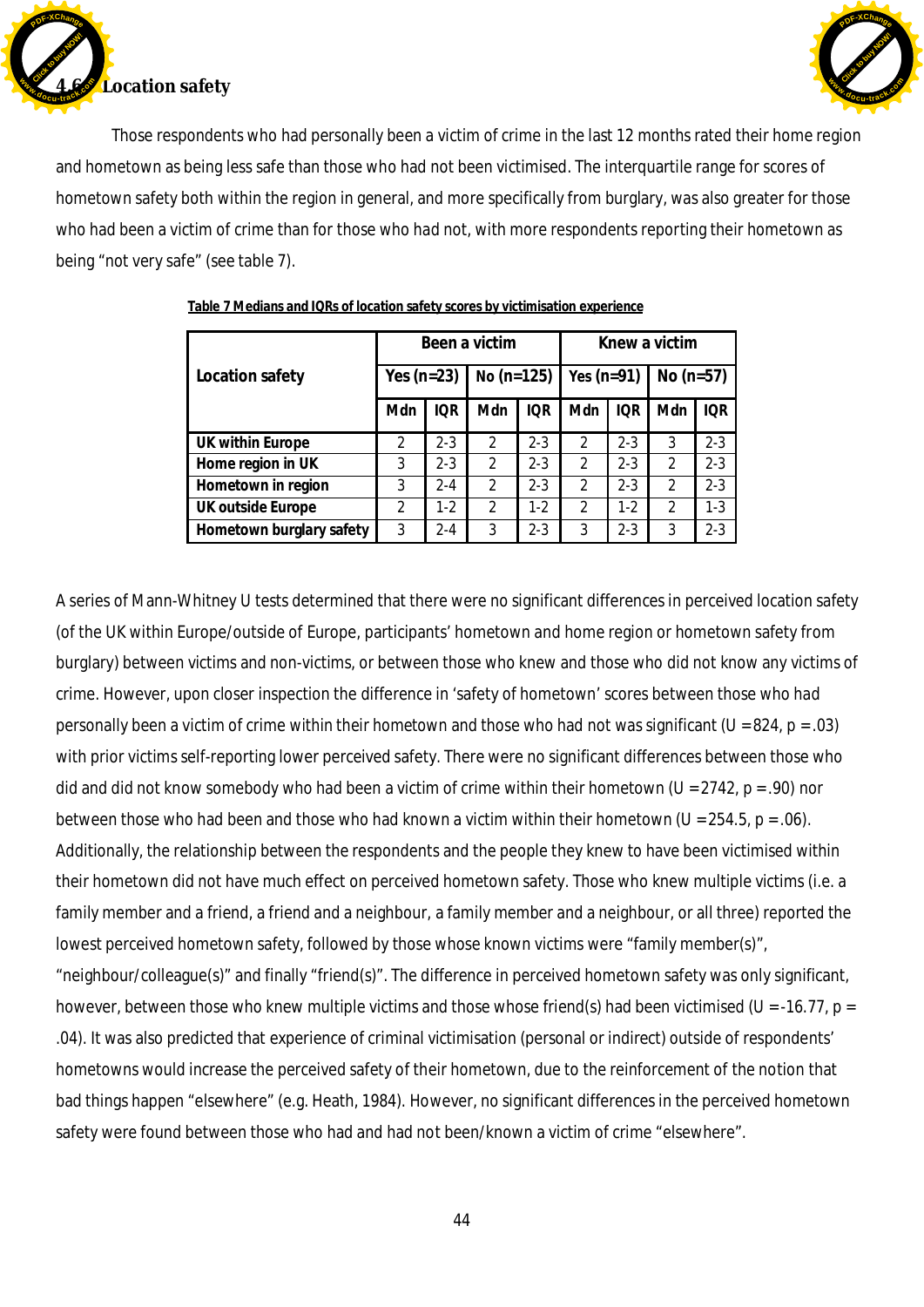



Prior victimisation experience did not appear to affect responses relating to perceived seriousness, safety or behaviour change following any of the four crime scenarios (see table 8).

|                   |                    |                | Been a victim |                |              |                | Knew a victim  |                |             |
|-------------------|--------------------|----------------|---------------|----------------|--------------|----------------|----------------|----------------|-------------|
|                   |                    |                |               |                |              |                |                |                |             |
| Crime and measure |                    |                | Yes $(n=23)$  |                | $No (n=123)$ |                | Yes ( $n=89$ ) |                | No $(n=57)$ |
|                   |                    |                |               |                |              |                |                |                |             |
|                   |                    | Mdn            | <b>IQR</b>    | Mdn            | <b>IQR</b>   | Mdn            | <b>IQR</b>     | Mdn            | <b>IQR</b>  |
| Burglary          | <b>Seriousness</b> | 6              | $5 - 8$       | $\overline{7}$ | $5-8$        | $\overline{7}$ | $5-8$          | 6              | $5-8$       |
|                   | Safety             | 3              | $2 - 3$       | 3              | $2 - 3.5$    | 3              | $2 - 4$        | 3              | $2 - 3$     |
|                   | Behaviour          | 3              | $2 - 3.5$     | $\overline{2}$ | $2 - 3$      | $\overline{2}$ | $2 - 3$        | 3              | $2 - 3$     |
| Murder            | <b>Seriousness</b> | 10             | $8 - 10$      | 10             | $9 - 10$     | 10             | $9 - 10$       | 10             | $9 - 10$    |
|                   | Safety             | 3              | $2 - 3.5$     | 3              | $2 - 3$      | 3              | $2 - 3$        | 3              | $2 - 3$     |
|                   | Behaviour          | 3              | $2 - 4$       | 3              | $2 - 4$      | 3              | $2 - 4$        | 3              | $2 - 4$     |
| Car theft         | <b>Seriousness</b> | 6              | $4.5 - 7.5$   | $\overline{7}$ | $5-8$        | 7              | $5 - 8$        | 7              | $5-8$       |
|                   | Safety             | 3              | $2 - 4$       | 3              | $2 - 3$      | 3              | $2 - 3.5$      | 3              | $2 - 3.5$   |
|                   | Behaviour          | $\overline{2}$ | $1 - 3$       | 3              | $2 - 4$      | 3              | $2 - 4$        | 3              | $2 - 3$     |
| Sexual assault    | <b>Seriousness</b> | 10             | $9 - 10$      | 10             | $9 - 10$     | 10             | $9 - 10$       | 10             | $8 - 10$    |
|                   | Safety             | 3              | $2.5 - 3.5$   | 3              | $2 - 3$      | 3              | $2 - 4$        | 3              | $2 - 3$     |
|                   | Behaviour          | 3              | $2 - 3$       | $\overline{2}$ | $1.5 - 3$    | $\overline{2}$ | $2 - 3$        | $\overline{2}$ | $1 - 3$     |

**Table 8 Medians and IQRs of scenario seriousness, safety and behaviour scores by victimisation**

Mann-Whitney U tests did not find any significant differences in crime seriousness ratings, perceived safety or likelihood of behaviour change between (personal or indirect) victims and non-victims (see table 9).

| Scenario crime |                    | Been a victim (yes or no) |         | Knew a victim (yes or no) |         |
|----------------|--------------------|---------------------------|---------|---------------------------|---------|
|                |                    | U statistic               | p value | U statistic               | p value |
| Burglary       | Seriousness        | 1273                      | .32     | 2379.5                    | .26     |
|                | Safety             | 1250.5                    | .25     | 2480.5                    | .45     |
|                | Behaviour          | 1300.5                    | .39     | 2597.5                    | .78     |
| Murder         | <b>Seriousness</b> | 1298                      | .33     | 2550                      | .67     |
|                | Safety             | 1434.5                    | .89     | 2544                      | .62     |
|                | Behaviour          | 1407                      | .82     | 2531.5                    | .67     |
| Car theft      | <b>Seriousness</b> | 1209.5                    | .19     | 2639                      | .91     |
|                | Safety             | 523                       | .32     | 1225                      | .65     |
|                | Behaviour          | 574                       | .13     | 1519                      | .69     |
| Sexual assault | <b>Seriousness</b> | 1434                      | .88     | 2639                      | .90     |
|                | Safety             | 1287.5                    | .37     | 2436                      | .41     |
|                | Behaviour          | 1290.5                    | .36     | 2336                      | .18     |

**Table 9 Mann-Whitney U test results for differences in scenario scores by victimisation**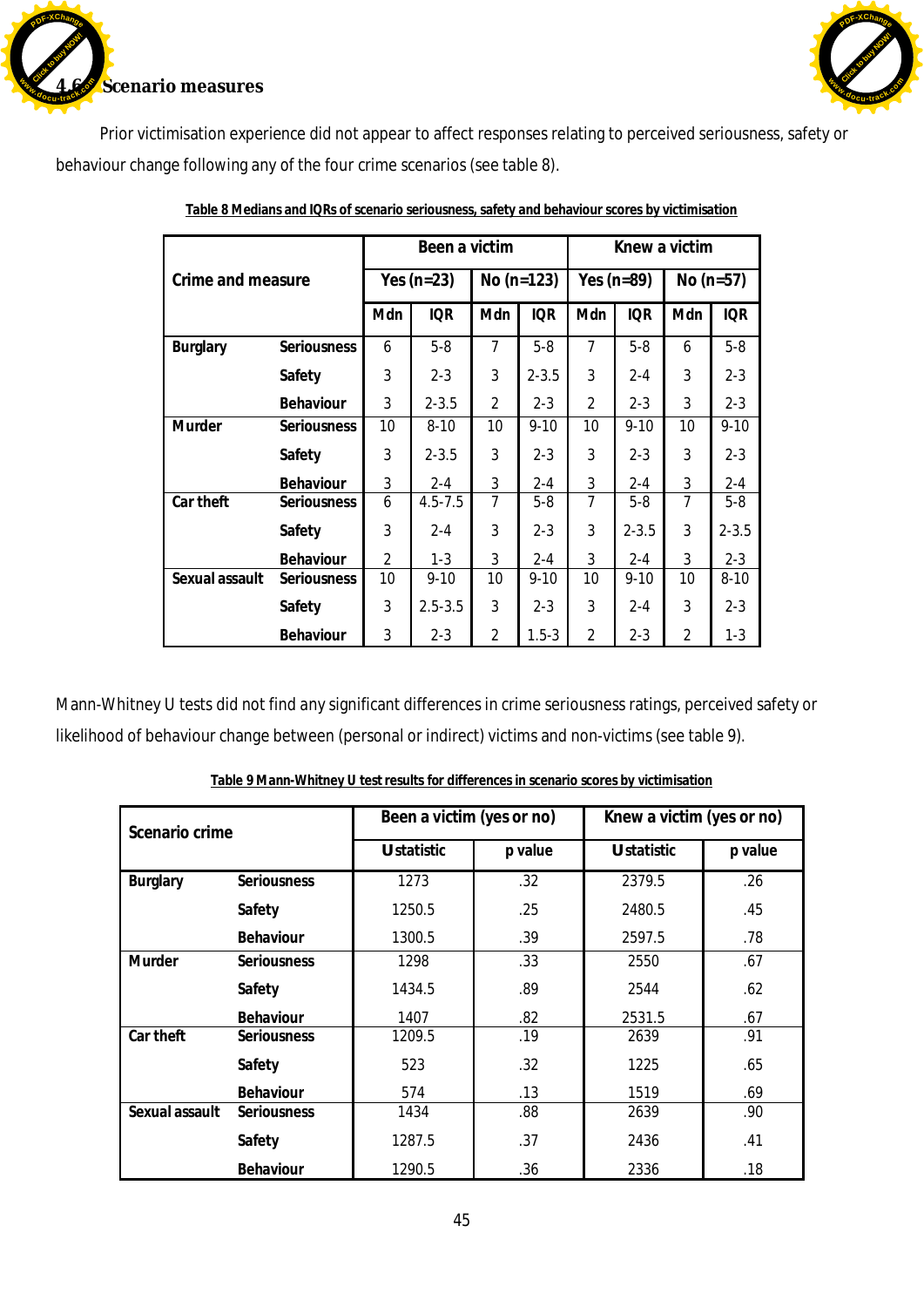



## **4.7.1 Crime information source and location safety**

An aim of the present study was to investigate whether perceptions of location safety were influenced by the means in which respondents gather their information about crime (see Appendix A, section D), for example whether frequent exposure to national coverage of the negative events unfolding across the rest of the country increases individuals' perceptions of the safety of their own hometown or region (due to the view that it is a safer place to live compared to other areas of the UK). Conversely, an individual who frequently accesses local news sources may be more aware of the negative events and criminal activities that are occurring in their local area, therefore decreasing the perceived safety of their hometown or region.

|                               | Location safety     |            |                          |            |                           |            |                         |            |                             |             |  |
|-------------------------------|---------------------|------------|--------------------------|------------|---------------------------|------------|-------------------------|------------|-----------------------------|-------------|--|
|                               | UK within<br>Europe |            | Home region<br>within UK |            | Hometown<br>within region |            | UK outside of<br>Europe |            | Hometown<br>burglary safety |             |  |
| Most used information source  | Mdn                 | <b>IQR</b> | Mdn                      | <b>IQR</b> | Mdn                       | <b>IQR</b> | Mdn                     | <b>IQR</b> | Mdn                         | <b>IQR</b>  |  |
| Local TV/Radio                | 2.5                 | $2 - 3$    | 2                        | $2 - 3$    | 2                         | $2 - 3$    | 2                       | $1 - 2$    | 3                           | $2 - 3.5$   |  |
| Local Newspaper/Website(s)    | 2                   | $1.5 - 2$  | $\mathcal{P}$            | $2 - 3$    | 3                         | $2.5 - 3$  | $\mathfrak{D}$          | $2 - 2$    | 3                           | $2.5 - 4.5$ |  |
| National TV/Radio             | 2                   | $2 - 3$    | $\mathfrak{D}$           | $2 - 3$    | $\mathcal{P}$             | $2 - 3$    | $\mathfrak{D}$          | $1 - 3$    | $\mathfrak{D}$              | $2 - 3$     |  |
| National Newspaper/Website(s) | 3                   | $2 - 3$    | 2                        | $2 - 3$    | $\mathfrak{D}$            | $2 - 3$    | $\mathfrak{D}$          | $1 - 2$    | $\mathfrak{D}$              | $2 - 3$     |  |
| Word of Mouth/Social Network  | 3                   | $2 - 3$    | 3                        | $2 - 3$    | $\mathfrak{D}$            | $2 - 3$    | $\mathfrak{D}$          | $1 - 3$    | 3                           | $2 - 3$     |  |
| Other                         | 2                   | $2 - 2$    | $\mathfrak{D}$           | $2 - 4$    | $\mathfrak{D}$            | 1-4        | $\mathfrak{D}$          | $2 - 2$    | $\mathcal{P}$               | $2 - 3$     |  |

**Table 10 Medians and IQRs of location safety scores by most used news source**

A Kruskal-Wallis H test found no significant differences in respondents' perceptions of location safety based on their preferred method of obtaining information regarding crime (medians and interquartile ranges of safety scores are displayed in table 10 above). However, a significant difference with regard to respondents' perceptions of safety from house burglary in their hometown was found to be based on their most frequent method of obtaining information regarding crime (*H* = 12.14, p = .016). Post-hoc tests showed that significant differences in 'hometown safety from burglary' perceptions existed between those respondents whose most used information source were National TV/Radio and Social network/Word of mouth (*U* = 308.5, p = .016); National TV/Radio and Local TV/Radio (*U* = 380, p = .033); National TV/Radio and Local Newspaper/Website (*U* = 87, p = .044); National Newspaper/Website and Social network/Word of mouth (*U* = 307.5, p = .028). The differences found in perceptions of safety were almost significant between National Newspaper/Website and Local Newspaper/Website (*U* = 86, p = .073) and also between National Newspaper/Website and Local TV/Radio (*U* = 375.5, p = .052). In each case perceptions of safety were lower when the most frequently used method of obtaining information was on a local level as opposed to national. This could be due to those individuals who access news locally having a greater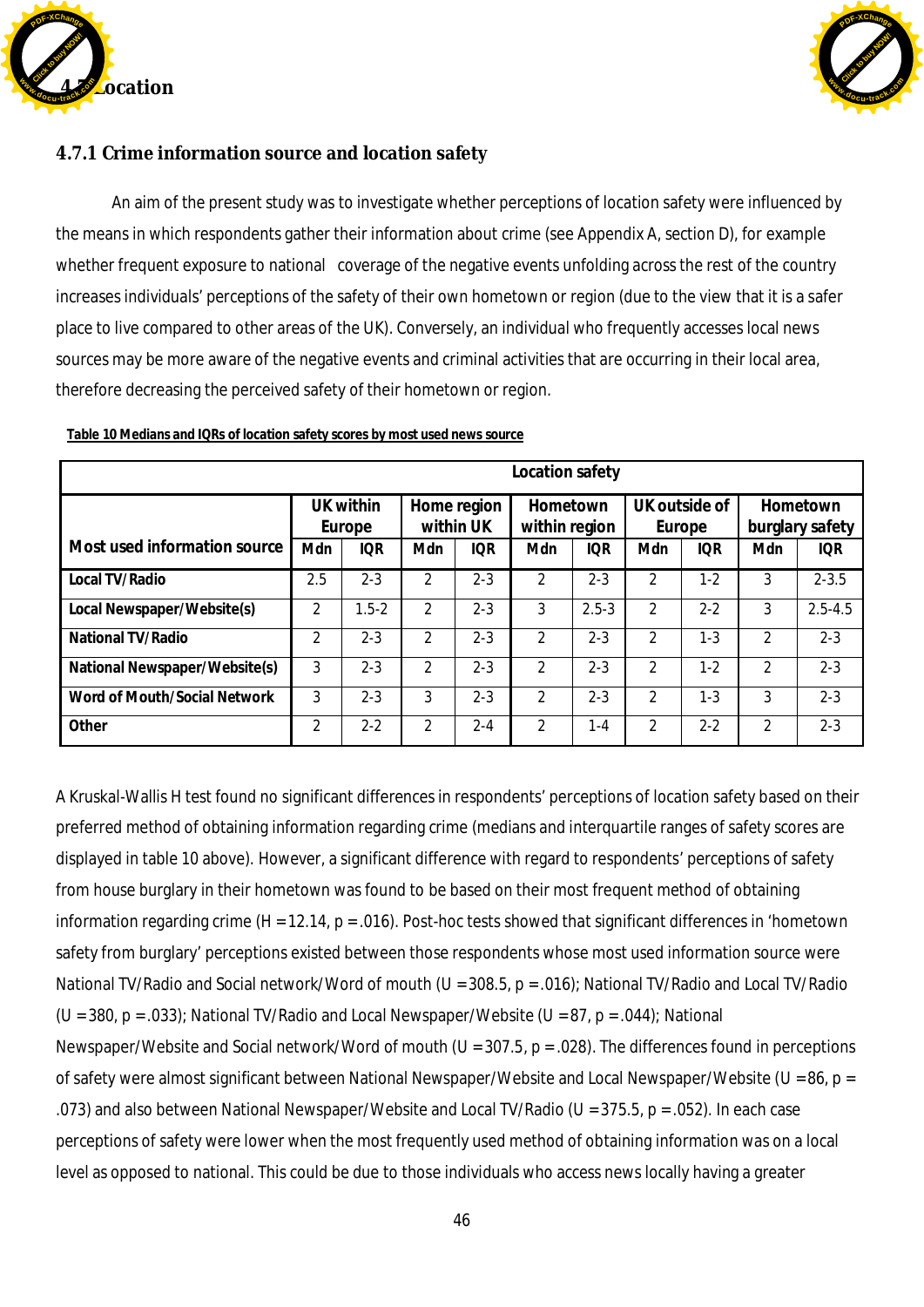$\Omega$  aess of actual crime rates in their local area than those who tend to follow national news coverage (which inevitably unlikely to provide very much information about specific areas). Click to buy Now! **<sup>w</sup>ww.docu-track.co<sup>m</sup>**

[Click to buy NOW!](http://www.docu-track.com/buy/)

**<sup>w</sup>ww.docu-track.co<sup>m</sup>**

**<sup>P</sup>DF-XChang<sup>e</sup>**

## **4.7.2 Home region and location safety**

**<sup>P</sup>DF-XChang<sup>e</sup>**

Perceptions of location safety were also compared between respondents from different home regions (Yorkshire; the North East; the South of England; the west Midlands; other UK region(s); and also from outside of the UK). The analysis showed little variation in perceived safety of any of the locations based on respondents' home region, with the majority of respondents describing their hometown, region and the UK as either 'quite' or 'reasonably safe' (see table 11).

|                      | Location safety |            |                |             |                |             |               |               |                 |            |  |  |
|----------------------|-----------------|------------|----------------|-------------|----------------|-------------|---------------|---------------|-----------------|------------|--|--|
|                      |                 | UK within  |                | Home region |                | Hometown    |               | UK outside of | Hometown safety |            |  |  |
|                      |                 | Europe     | within UK      |             | within region  |             | Europe        |               | from burglary   |            |  |  |
| Home region          | Mdn             | <b>IQR</b> | Mdn            | <b>IQR</b>  | Mdn            | <b>IQR</b>  | Mdn           | <b>IQR</b>    | Mdn             | <b>IQR</b> |  |  |
| Yorkshire            | 2               | $2 - 3$    | $\mathcal{P}$  | $2 - 3$     | $\mathfrak{D}$ | $2 - 3$     | $\mathcal{P}$ | $1 - 2$       | 3               | $2 - 3$    |  |  |
| North East           | 2               | $1.5 - 3$  | 3              | $3 - 3$     | $\overline{2}$ | $1.5 - 2.5$ | 2             | $1.5 - 2$     | 2               | $1.5 - 3$  |  |  |
| South                | 3               | $2 - 3$    | $\mathfrak{D}$ | $2 - 3$     | 3              | $2 - 4$     | 2             | $2 - 3$       | $\overline{2}$  | $2 - 3$    |  |  |
| <b>West Midlands</b> | 3               | $1 - 3$    | 2.5            | $2 - 5$     | 3              | $2 - 4$     | 2             | $1 - 3$       | $\overline{2}$  | $1 - 3$    |  |  |
| Other UK region      | 3               | $2 - 3.5$  | 3              | $2 - 3$     | 3              | $2 - 3.5$   | $\mathcal{P}$ | $2 - 3$       | 3               | $2 - 3.5$  |  |  |
| Not in the UK        | 2.5             | $2 - 3$    | 2              | $1 - 3$     | 2              | $1 - 3$     | 2             | $1 - 3$       | 3               | $3 - 4$    |  |  |

**Table 11 Medians and IQRs of location safety scores by respondents' home region**

A Kruskal-Wallis H test found no significant differences between the six home region groups (non-UK, Yorkshire, North East, West Midlands, South and Other UK) for the perception of safety scores obtained from the four location comparison questions; *H* = 4.57, p = .471 for UK within Europe; *H* = 4.68, p = .46 for home region compared with other UK regions; *H* = 6.48, p = .26 for hometown compared with other towns in the region; and *H* = 4.62, p = .46 for safety of the UK compared with countries outside of Europe). No significant differences were found between the home region groups for perceived safety of respondents' hometown from house burglary (*H* = 6.08, p = .30). Region of respondents' hometown therefore appeared to have little effect of their perceptions of location safety.

## **4.8 Distance from crime (Yorkshire respondents only)**

Of the 150 respondents 72.7% (n=109) resided in Yorkshire; 2% (n=3) in the North East; 6.7% (n=10) in the South of England; 4% (n=6) in the West Midlands; 10.7% (n=16) lived elsewhere in the UK; and 4% (n=6) reported their hometown as being somewhere outside of the UK. In order to examine whether perceptions of crime seriousness, perceptions of safety and likelihood of altering behaviour (i.e. the dependent variables) were influenced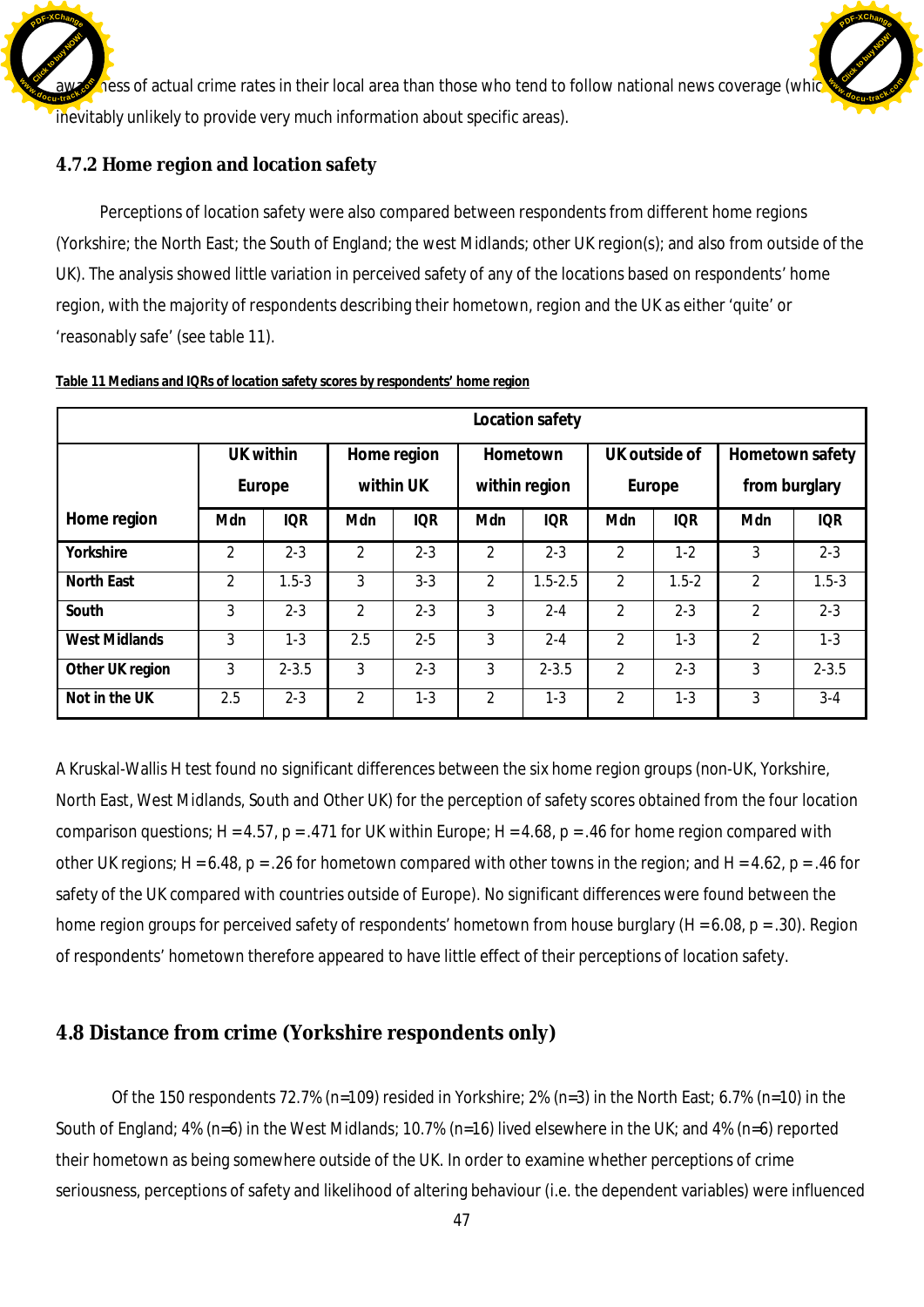$g$  graphical proximity to crime, the locations of the crime scenarios (i.e. the independent variable) were manipulated so that they differed depending on which version of the questionnaire (i.e. experimental condition) the respondents had been randomly assigned to. This enabled comparison and analysis of the seriousness, safety and behaviour scores dependent on whether the scenario had occurred in the respondents' home region or not. As the vast majority of the respondents were from Yorkshire, for the purpose of the following analyses only the scores given by these participants were compared and analysed based on whether the scenarios had occurred within Yorkshire or not. As can be seen from the table below, with the exception of sexual assault, median scores and interquartile range data for 'crime seriousness' were highest for the crimes that occurred in Yorkshire; lower perceived safety scores were found more frequently following the scenarios set in Yorkshire; and respondents reported being more likely to alter their behaviour following the Yorkshire based scenarios than did those who were presented with the same scenario in a different location. Additionally the seriousness scores for burglary, murder, car theft and sexual assault following the hypothetical crime scenarios were compared with the seriousness scores given during an earlier section of the questionnaire in which the same crime types appeared in a list, free of context (see appendix A, section B). The purpose of this was to determine whether the scenario crimes which occurred closer to home were rated higher in terms of perceived seriousness than the average baseline score taken from the same participant sample. Click to buy Now! **<sup>w</sup>ww.docu-track.co<sup>m</sup>** [Click to buy NOW!](http://www.docu-track.com/buy/) **<sup>w</sup>ww.docu-track.co<sup>m</sup>**

**<sup>P</sup>DF-XChang<sup>e</sup>**

|                          |               | Crime scenario     |            |           |                |                   |            |                |            |  |  |  |  |
|--------------------------|---------------|--------------------|------------|-----------|----------------|-------------------|------------|----------------|------------|--|--|--|--|
| Measure and crime region |               | Murder<br>Burglary |            | Car theft |                | Sexual<br>assault |            |                |            |  |  |  |  |
|                          |               | Mdn                | <b>IQR</b> | Mdn       | <b>IQR</b>     | Mdn               | <b>IQR</b> | Mdn            | <b>IQR</b> |  |  |  |  |
| Seriousness              | Yorkshire     | 7                  | $6 - 8$    | 10        | $\blacksquare$ |                   | $5-9$      | 9              | $9 - 10$   |  |  |  |  |
| of crime                 | Not Yorkshire | 6                  | $5-8$      | 10        | $9 - 10$       | 7                 | $5-8$      | 10             | $9 - 10$   |  |  |  |  |
| Safety                   | Yorkshire     | 3                  | $2 - 4$    | 3         | $3 - 4$        | 4                 | $3 - 4$    | 3              | $2.5 - 4$  |  |  |  |  |
| following crime          | Not Yorkshire | 3                  | $2 - 3$    | 3         | $2 - 3$        | 3                 | $2 - 3$    | 3              | $2 - 3$    |  |  |  |  |
| Behaviour                | Yorkshire     | $\mathfrak{p}$     | $2 - 3$    | 3         | $2 - 4$        | 1.5               | $1 - 2$    | $\mathfrak{D}$ | $1-2.5$    |  |  |  |  |
| following crime          | Not Yorkshire | 2                  | $2 - 4$    | 3         | $2 - 4$        | 3                 | $2 - 4$    | $\overline{2}$ | $2 - 3$    |  |  |  |  |

**Table 12 Medians and IQRs of Yorkshire respondents' scores for Yorkshire/non-Yorkshire scenarios**

**"-" indicates no difference between the first and third quartile values**

**<sup>P</sup>DF-XChang<sup>e</sup>**

#### **4.8.1 Scenario seriousness (Yorkshire/Not-Yorkshire)**

A series of Mann-Whitney tests were used in order to determine whether any of the aforementioned observed differences were statistically significant between the Yorkshire and non-Yorkshire based scenarios. Scores of perceived crime seriousness were significantly higher following the Yorkshire-based scenarios involving house burglary ( $U = 1044$ ,  $p = .008$ ) and murder ( $U = 607$ ,  $p = .04$ ). Although the Yorkshire-based car theft scenarios were rated higher in terms of seriousness the difference in scores between the scenario locations was not statistically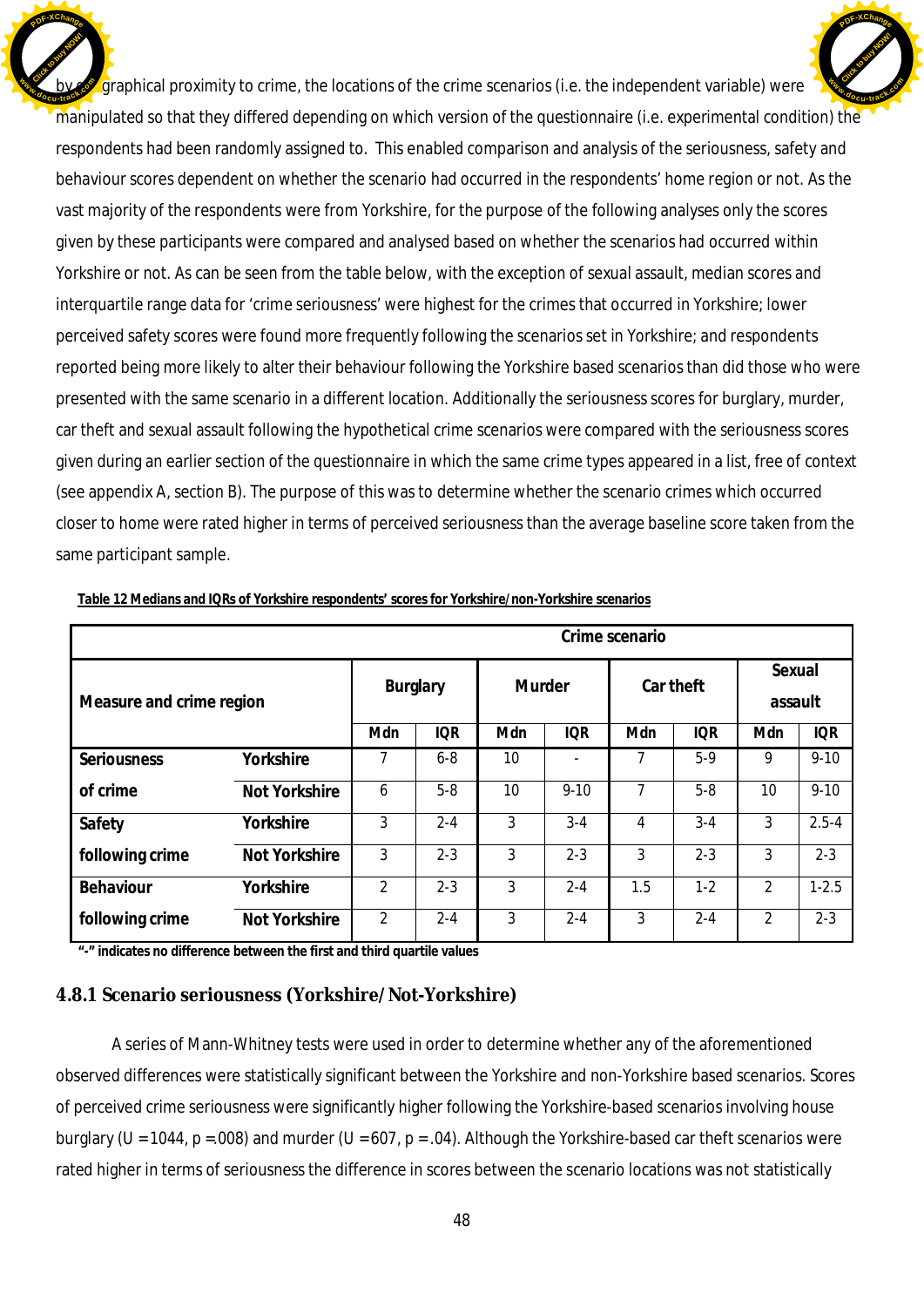$\sin$  (*U* = 694.5, p = .20) nor were they for the sexual assault scenarios (*U* = 887.5, p = .40). Although seriousness scores do appear to be slightly higher for the Yorkshire-based scenarios than the non-Yorkshire scenarios when compared to the baseline scores, the seriousness scores for the Yorkshire-based murder, car theft and sexual assault scenarios did not differ significantly from their respective baseline scores, as determined by a Wilcoxon signed-rank test of related samples (*Z* = -1.41, p = .16; *Z* = -.88, p = .38; and *Z* = -.07, p = .94 for murder, car theft and sexual assault respectively). It was found that the seriousness scores given for the Yorkshire burglary scenario were actually significantly lower than the baseline seriousness score (*Z* = 3.87, p < .001), as were the scores given for the non-Yorkshire burglary and murder scenarios (*Z* = -5.76, p < .001 and *Z* = 5.27, p < .001 for the non-Yorkshire burglary and murder scenarios respectively). The seriousness scores given for the 'non-Yorkshire' car thefts and sexual assault scenarios did not differ significantly from their respective baseline scores (*Z* = -1.37, p = .17 and *Z* = -.31, p = .76). Click to buy Now! **<sup>w</sup>ww.docu-track.co<sup>m</sup>** [Click to buy NOW!](http://www.docu-track.com/buy/) **<sup>w</sup>ww.docu-track.co<sup>m</sup>**

**<sup>P</sup>DF-XChang<sup>e</sup>**

## **4.8.2 Scenario safety (Yorkshire/Not-Yorkshire)**

**<sup>P</sup>DF-XChang<sup>e</sup>**

Perceived safety following all four crime types was lower following the Yorkshire-based scenarios, with respondents selecting the option "not very safe" more frequently than they did following the non-Yorkshire scenarios. Although this was only found to be statistically significant in the case of car theft (*U* = 194.5, p < .001), it should also be noted that the differences in safety scores following the murder scenario were almost significant between the Yorkshire and non-Yorkshire scenarios in the direction hypothesised (*U* = 578, p = .057).

## **4.8.3 Scenario behaviour (Yorkshire/Not-Yorkshire)**

The likelihood of respondents altering their behaviour following a crime scenario was significantly higher following the Yorkshire-based scenarios compared to the non-Yorkshire scenarios involving car theft (*U* = 259, p = .001) and sexual assault ( $U = 670$ ,  $p = .01$ ). The differences in likelihood of behaviour change between the Yorkshire and non-Yorkshire based murder scenarios were not found to be statistically significant, although 44.4% of respondents answered that they would "definitely" or "probably" alter their behaviour following the Yorkshire-based murder scenario compared to 32.2% following the non-Yorkshire scenarios (see table 13).

| Likelihood of altering behaviour following scenario crime |               |                     |                   |       |                 |                   |  |  |
|-----------------------------------------------------------|---------------|---------------------|-------------------|-------|-----------------|-------------------|--|--|
| Scenario crime and location                               |               | Definitely<br>would | Probably<br>would | Maybe | Probably<br>not | Definitely<br>not |  |  |
| Burglary                                                  | Yorkshire     | 22.4%               | 38.8%             | 28.6% | 8.2%            | 2%                |  |  |
|                                                           | Not Yorkshire | 15%                 | 36.7%             | 20%   | 23.3%           | 5%                |  |  |
| Murder                                                    | Yorkshire     | 16.7%               | 27.8%             | 22.2% | 22.2%           | 11.1%             |  |  |
|                                                           | Not Yorkshire | 10%                 | 22.2%             | 21.1% | 36.7%           | 10%               |  |  |
| Car theft                                                 | Yorkshire     | 46.7%               | 33.3%             | 13.3% | $0\%$           | 6.7%              |  |  |
|                                                           | Not Yorkshire | 10.8%               | 25.7%             | 25.7% | 28.4%           | 9.5%              |  |  |
| Sexual                                                    | Yorkshire     | 47.8%               | 26.1%             | 17.4% | 4.3%            | 4.3%              |  |  |
| assault                                                   | Not Yorkshire | 19.8%               | 33.7%             | 24.4% | 20.9%           | 1.2%              |  |  |

**Table 13 Yorkshire respondents' likelihood of behaviour change by Yorkshire/non-Yorkshire scenario**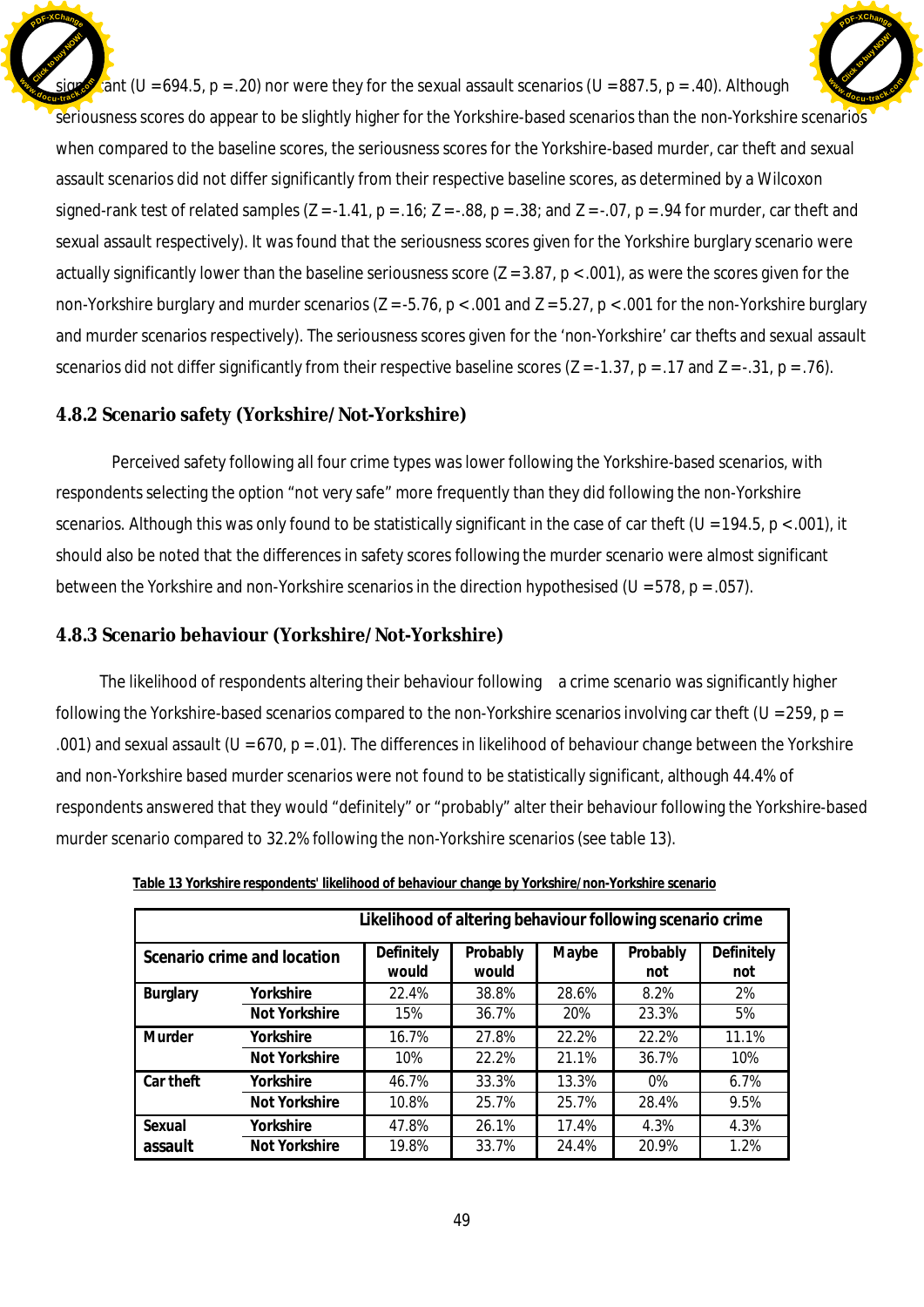The differences in likelihood of behaviour change between the Yorkshire and non-Yorkshire based burglary sce were also found not to be statistically significant, however respondents were almost three times as likely to answer that they would "probably not" or "definitely not" alter their behaviour following the non-Yorkshire scenarios (28.3%) than those presented with the Yorkshire-based scenario (10.2%). Although not all resulting in statistically significant differences, patterns were observable between the Yorkshire and non-Yorkshire based scenarios which supported the main hypotheses that; individuals tend to perceive crimes as being more serious as they occur closer to home; will report higher perceptions of safety as crimes occur further away from their home; and will be more likely to alter their attitudes/behaviours following the news of a crime having been committed in their home region than if the same crime was to have occurred elsewhere. Click to buy Now! **<sup>w</sup>ww.docu-track.co<sup>m</sup> [Click to buy NOW!](http://www.docu-track.com/buy/) <sup>w</sup>ww.docu-track.co<sup>m</sup>**

**<sup>P</sup>DF-XChang<sup>e</sup>**

### **4.8.4 Scenario seriousness (By region)**

**<sup>P</sup>DF-XChang<sup>e</sup>**

To further investigate any perceived distance effect, the scores of the three measures (perceived crime seriousness, perceived safety and likelihood of behaviour change) were compared with the four separate scenario locations; Yorkshire, the North East, the West Midlands and the South (rather than combining the latter three to form the 'non-Yorkshire' category used previously). The purpose here was to test the hypothesis that as distance from the crime location increases, perceptions of safety increase and perceptions of crime seriousness decrease. It was expected, therefore, that seriousness scores would be highest for the Yorkshire-based scenarios followed by those set in the North East (as this was the closest region to Yorkshire), then the West Midlands and finally the lowest seriousness scores were expected to be given to those scenarios based in the South (as this was the furthest region from Yorkshire).

As can be seen from the table below seriousness scores tended to be highest following the scenarios based in Yorkshire compared to the other three regions, as was predicted. However, the rest of the data does not appear to follow the expected pattern, as the seriousness scores for the scenarios based in the South of England were actually higher on average than those which had occurred in the North East and West Midlands (see table 14).

| Perceived crime seriousness score |                 |            |        |            |           |            |                |            |  |  |
|-----------------------------------|-----------------|------------|--------|------------|-----------|------------|----------------|------------|--|--|
| Scenario crime                    |                 |            |        |            |           |            |                |            |  |  |
| Scenario location                 | <b>Burglary</b> |            | Murder |            | Car theft |            | Sexual assault |            |  |  |
|                                   | Mdn             | <b>IQR</b> | Mdn    | <b>IOR</b> | Mdn       | <b>IOR</b> | Mdn            | <b>IQR</b> |  |  |
| Yorkshire                         |                 | $6 - 8$    | 10     |            | 8         | $6-9$      | 9              | $9 - 10$   |  |  |
| North East                        | 6               | $4 - 7$    | 10     | $9 - 10$   | 6         | $4 - 7$    | 9              | $9 - 10$   |  |  |
| <b>West Midlands</b>              | 6               | $5 - 7$    | 10     | $9 - 10$   | 5.5       | $5-8$      | 10             | $9 - 10$   |  |  |
| South                             | 7               | $6 - 8$    | 10     | $9 - 10$   | 7         | $6 - 8$    | 9              | $9 - 10$   |  |  |

**Table 14 Medians and IQRs of Yorkshire respondents' scenario seriousness scores by location**

**"-" indicates no difference between the first and third quartile values**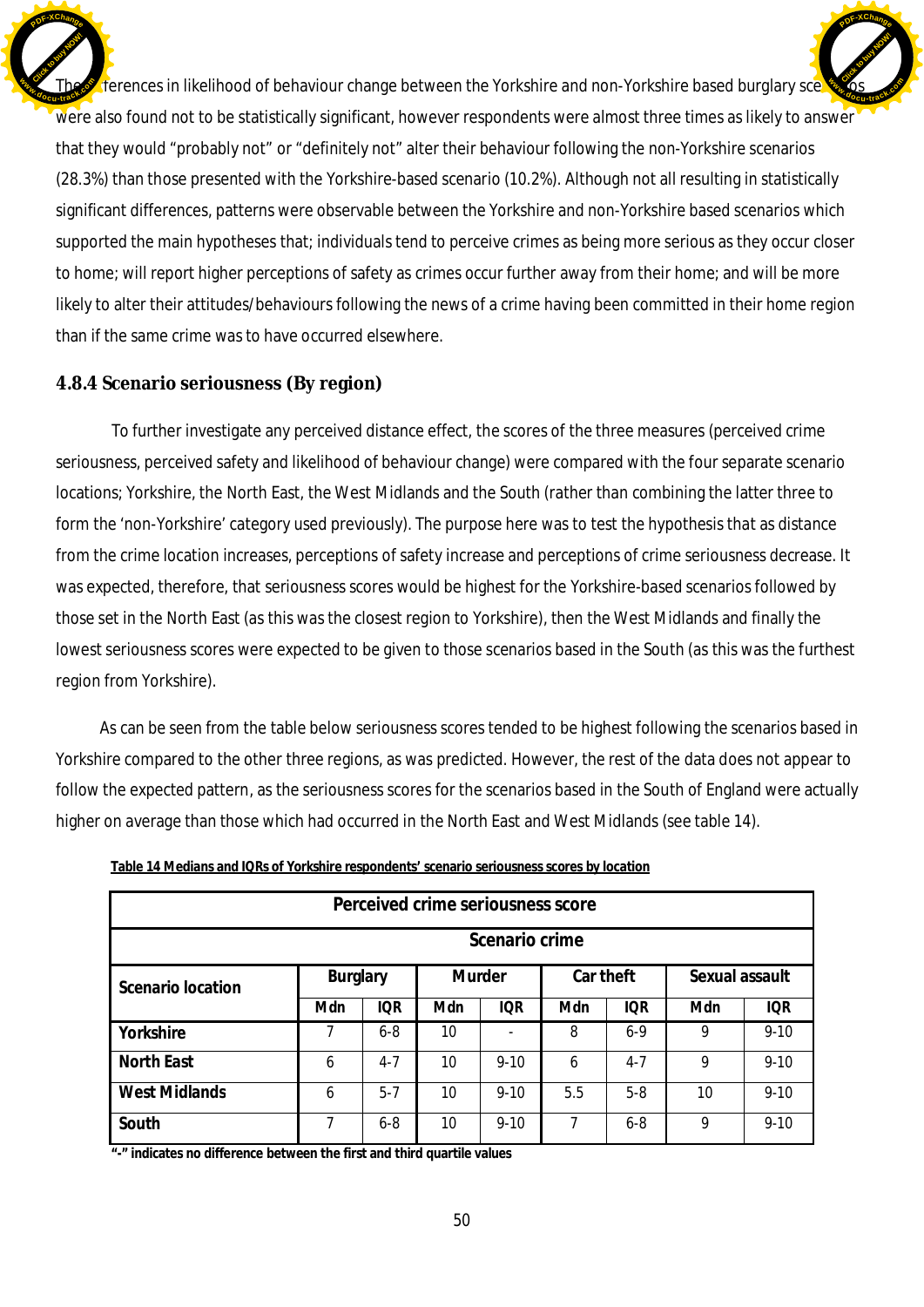$\cdot$  burglary scenario the Kruskal-Wallis test revealed a significant difference between the seriousness score based on the scenario location;  $H = 10.09$ ,  $p = 0.02$ . Post-hoc analyses revealed that the significant differences were between seriousness scores for the Yorkshire-based burglary scenario and the West Midlands scenario, and also between Yorkshire and the North East (*U* = 476.5, p = .003 and *U* = 256.5, p = .008 respectively). However, the difference in seriousness scores between Yorkshire and the South was not found to be significant (*U* = 822, p = .45). In each case the crimes that had occurred within Yorkshire elicited the highest seriousness scores. The Kruskal-Wallis test found no significant differences in seriousness scores between the four scenario locations for murder (*H* = 6.80,  $p = .08$ ), the car theft scenario ( $H = 6.59$ ,  $p = 0.86$ ) or sexual assault ( $H = 3.22$ ,  $p = .36$ ). As expected, seriousness scores were generally highest when the crime scenario was based within the Yorkshire region. Rather than the North East scenarios producing the next highest scores (as hypothesised due to the proximity of the two regions), however, it was found that respondents tended to give higher seriousness ratings to crimes that had occurred in the South than in the North East or West Midlands. A possible explanation for this could be that because specific locations were not named respondents may have associated "the South of England" with London, due to it being the capital city and by far the largest, most populated and most visited city in the country. Owing to these attributes London features prominently across all forms of the media and so even individuals from the North of England may feel somewhat familiar with London (despite it being 200 miles "down South"), perhaps more so than with the North East, or the West Midlands, which in comparison receive little attention and thus are not as familiar to Yorkshire respondents. Click to buy Now! **E** [Click to buy NOW!](http://www.docu-track.com/buy/) **<sup>w</sup>ww.docu-track.co<sup>m</sup>**

**<sup>P</sup>DF-XChang<sup>e</sup>**

## **4.8.5 Scenario safety (By region)**

**<sup>P</sup>DF-XChang<sup>e</sup>**

The results of respondents' self-reported safety following the hypothetical crime scenarios appeared to follow the pattern hypothesised as perceptions of safety (represented by median and interquartile range values in table 15) were lowest following the Yorkshire-based scenarios for all four crime types, and highest following the scenarios based in the South, with safety scores increasing as distance from the scenario location increased.

| Perceptions of safety score |          |            |                |            |               |            |                |            |  |  |
|-----------------------------|----------|------------|----------------|------------|---------------|------------|----------------|------------|--|--|
| Scenario crime              |          |            |                |            |               |            |                |            |  |  |
| Scenario location           | Burglary |            | Murder         |            | Car theft     |            | Sexual assault |            |  |  |
|                             | Mdn      | <b>IQR</b> | Mdn            | <b>IOR</b> | Mdn           | <b>IQR</b> | Mdn            | <b>IOR</b> |  |  |
| Yorkshire                   | 3        | $2 - 3.5$  | 3              | $3-4$      | 4             | $3 - 4$    | 3              | $2.5 - 4$  |  |  |
| North East                  | 3        | $2.5 - 3$  | 3              | $2 - 3$    | 3             | $2 - 3$    | 3              | $3 - 4$    |  |  |
| <b>West Midlands</b>        | 3        | $2 - 3$    | 3              | $2 - 3$    | 3             | $2 - 3$    | 3              | $2 - 3$    |  |  |
| South                       | 3        | $2 - 3$    | $\mathfrak{D}$ | $2 - 3$    | $\mathcal{P}$ | $2 - 3$    | $\mathcal{P}$  | $2 - 3$    |  |  |

**Table 15 Medians and IQRs of Yorkshire respondents' scenario safety scores by location**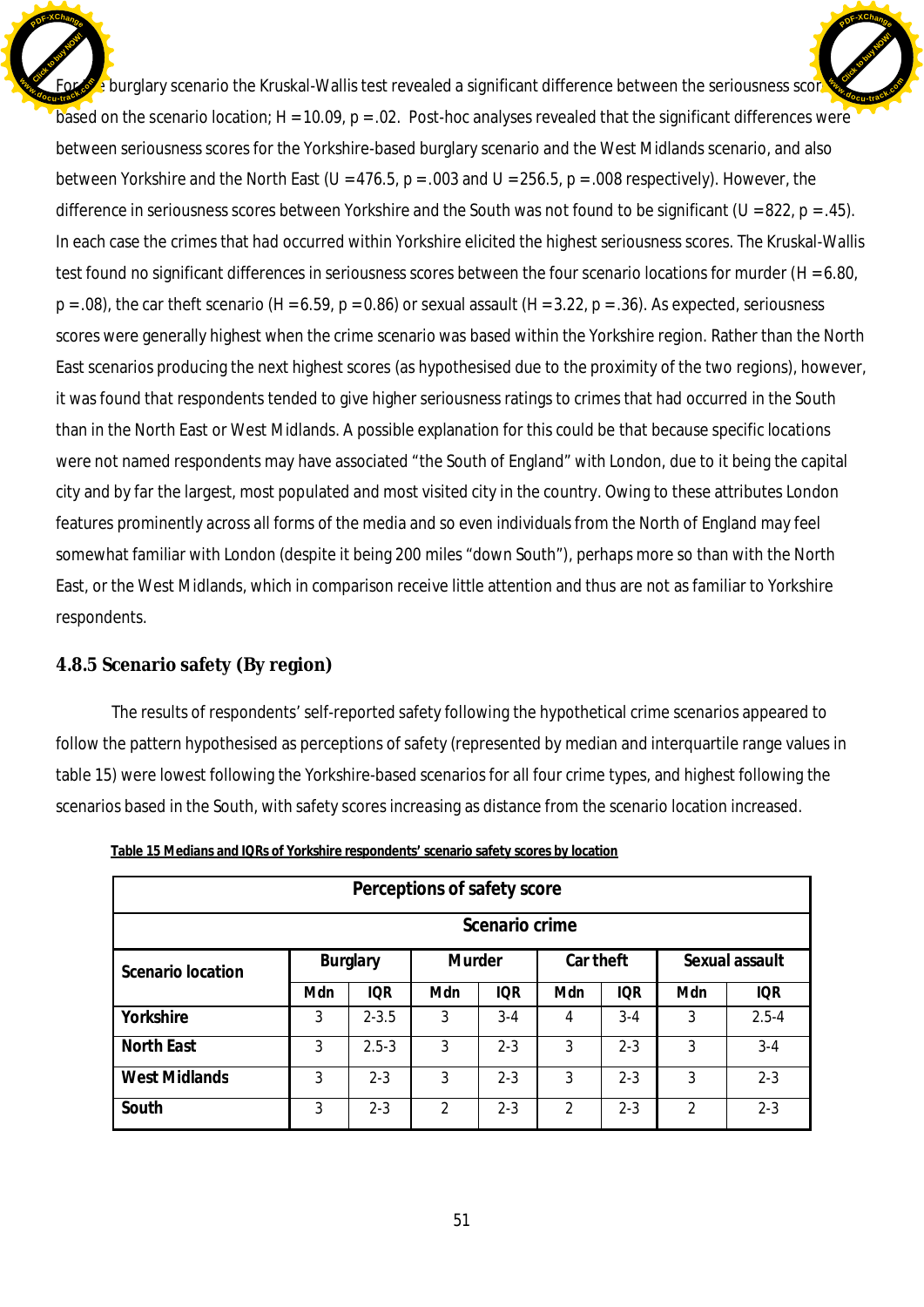$\mu$ -Wallis H tests were used to examine whether any significant differences existed between the 'perception safety' scores reported by the respondents following the hypothetical crime scenarios depending on whether the crime had been committed in the respondents' home region or not. No significant differences were found in reported perceptions of safety regardless of the location for the burglary or murder scenarios (*H* = 1.44, p = .70 and *H* = 2.65, p = .45 respectively). Although not found to be significantly so, safety scores following the murder scenarios were lowest when the scenario occurred within Yorkshire. The safety scores reported following the car theft and sexual assault scenarios were found to differ significantly depending on the region the scenario occurred in (*H* = 14.08, p = .003 and *H* = 8.03, p = .045 for car theft and sexual assault respectively). Post-hoc pairwise comparisons found the differences in safety scores following the car theft scenario were significant between Yorkshire and the North East (*U* = 56.5, p = .005), between Yorkshire and the West Midlands (*U* = 72.5, p =.02) and also between Yorkshire and the South (*U* = 109.5, p = .001). With each case, perceptions of safety were significantly lower following the Yorkshire-based scenario. Post-hoc analyses for the sexual assault scenario revealed that the differences in safety scores were significant between the North East and West Midlands (*U* = 343.5, p = .02) with lower perceptions of safety found when the scenario took place in the North East. The difference in safety scores between Yorkshire and the West Midlands was almost significant at the alpha level 0.05 (*U* = 453.5, p = .051) with lower perceptions of safety reported when the scenario occurred within Yorkshire. Click to buy Now! **E [Click to buy NOW!](http://www.docu-track.com/buy/) <sup>w</sup>ww.docu-track.co<sup>m</sup>**

**<sup>P</sup>DF-XChang<sup>e</sup>**

## **4.8.6 Scenario behaviour (By region)**

**<sup>P</sup>DF-XChang<sup>e</sup>**

The descriptive statistics relating to the likelihood of respondents altering their behaviour following the crime scenarios showed a pattern which supported the hypothesis that individuals will be more likely to take action (i.e. evaluating their attitudes towards personal safety, altering their behaviour, taking precautionary measures) when a crime occurred within close proximity to them. This appeared to be the case particularly for car theft and sexual assault, as table 16 shows, likelihood of behaviour change is greatest following the Yorkshire-based scenario and decreases consistently as the distance to the scenario location increases.

| Likelihood of behaviour change |                |            |        |            |                |            |                |            |  |
|--------------------------------|----------------|------------|--------|------------|----------------|------------|----------------|------------|--|
|                                | Scenario crime |            |        |            |                |            |                |            |  |
| Scenario location              | Burglary       |            | Murder |            | Car theft      |            | Sexual assault |            |  |
|                                | Mdn            | <b>IQR</b> | Mdn    | <b>IQR</b> | Mdn            | <b>IQR</b> | Mdn            | <b>IQR</b> |  |
| Yorkshire                      | $\mathcal{P}$  | $2 - 3$    | 3      | $2 - 4$    | 1.5            | $1 - 2$    | $\mathcal{P}$  | $1 - 2.5$  |  |
| <b>North East</b>              | 3              | $2 - 3$    | 3      | $2 - 4$    | $\mathfrak{D}$ | $2 - 3$    | $\overline{2}$ | $1-2$      |  |
| <b>West Midlands</b>           | $\mathcal{P}$  | $2 - 4$    | 3      | $2 - 4$    | 3              | $2 - 4$    | 3              | $2 - 4$    |  |
| South                          | 2              | $2 - 3$    | 3.5    | $2 - 4$    | 3              | $2 - 4$    | 3              | $2 - 3$    |  |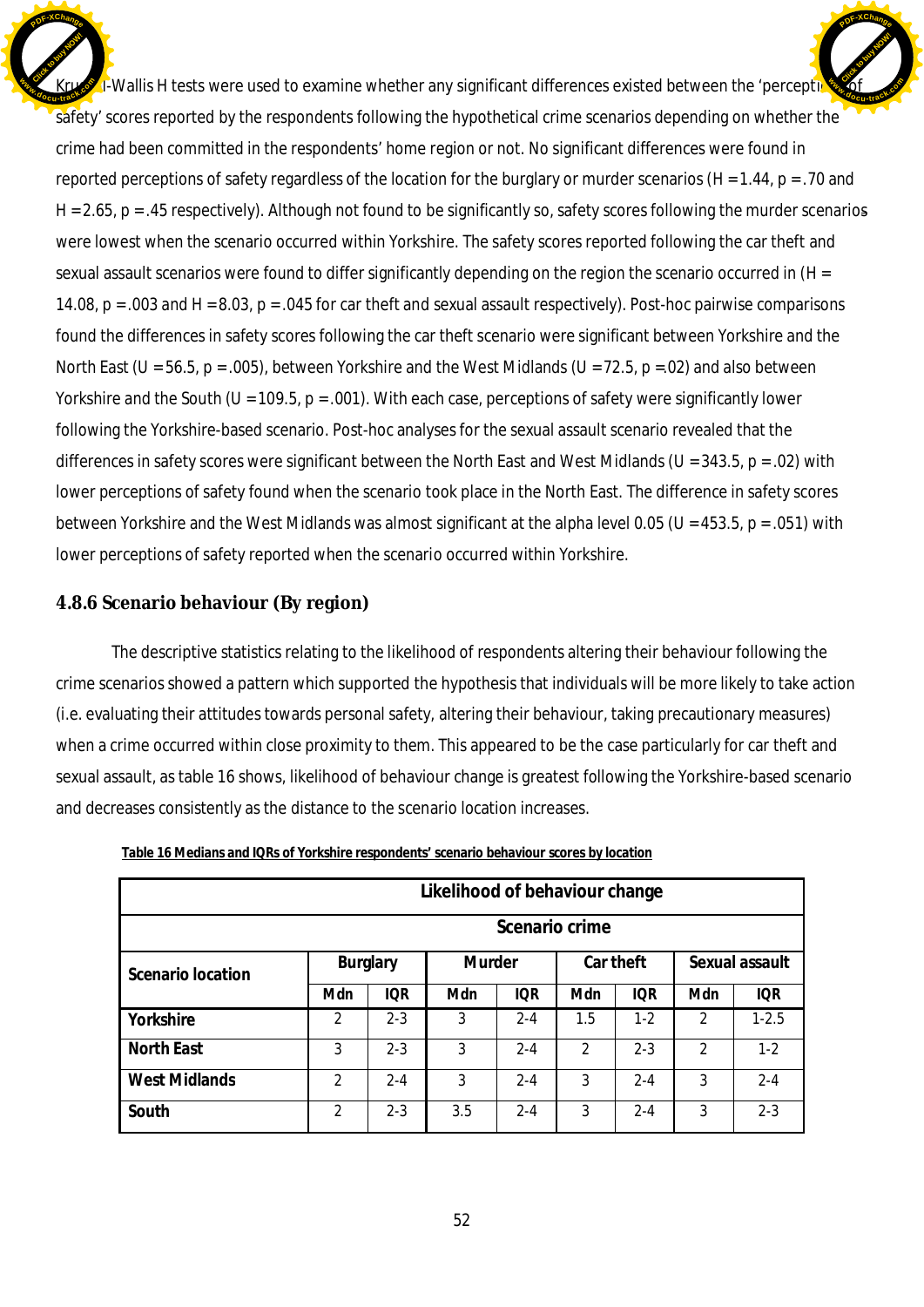Differences in the likelihood of respondents altering their safety behaviour/attitudes depending on wh each of the four crimes was reported to have occurred were also tested for significance using a Kruskal-Wallis H test. For all four crime types the likelihood of respondents altering their safety behaviour/attitudes following the news of said crime was greatest when the crime was reported as having occurred within Yorkshire as opposed to the other three regions. This difference was found to be significant for the car theft and sexual assault scenarios (*H* = 15.56, p  $=$  .001 and  $H = 12.57$ ,  $p = .006$  respectively). For the car theft scenario the differences in likelihood of altering safety behaviour/attitudes were significant between Yorkshire and the South (*U* = -28.68, p = .001) and between Yorkshire and the West Midlands ( $U = -24.47$ ,  $p = .04$ ); in each case respondents were significantly more likely to alter their behaviour following the Yorkshire-based scenarios. For the sexual assault scenario significant differences were found between Yorkshire and the West Midlands (*U* = 393, p = .007) and between the North East and the West Midlands (*U* = 336.5, p = .02). The likelihood, therefore, of respondents altering their behaviour was significantly greater if the crimes had been committed in the North East compared to the West Midlands and, as hypothesised, greater still following the Yorkshire-based scenario. Click to buy Now! **<sup>w</sup>ww.docu-track.co<sup>m</sup>** [Click to buy NOW!](http://www.docu-track.com/buy/) **<sup>w</sup>ww.docu-track.co<sup>m</sup>**

**<sup>P</sup>DF-XChang<sup>e</sup>**

**<sup>P</sup>DF-XChang<sup>e</sup>**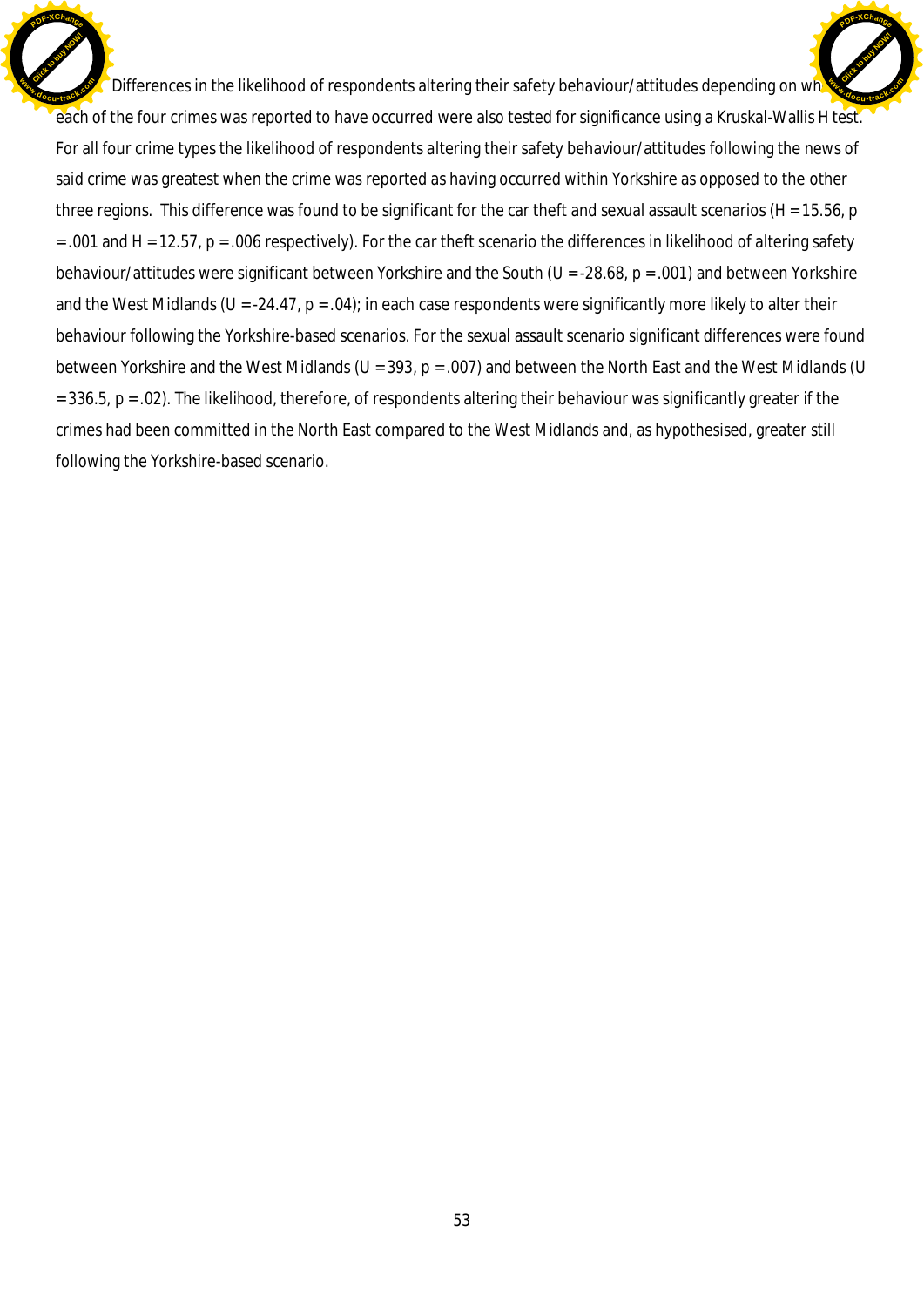

## **Chapter 5: Discussion**



## **5.1 Findings**

The primary aim of the present study was to investigate what effect proximity to a crime location has on individuals' perceptions of safety. The hypothesis that proximate crimes would elicit lower perceptions of safety than distant crimes was largely supported. Additionally crime seriousness ratings and likelihood of engaging in reactive behaviour were highest following proximate crimes, as hypothesised. For a number of measures younger respondents reported lower perceptions of safety and higher likelihood of engaging in reactive behaviour than older respondents; females reported lower perceptions of safety, were more likely to engage in reactive behaviours and rated crimes as being more serious than males; and those who gain most of their crime information from local news sources felt less safe than those who use national sources. The seriousness ratings given to the various crime types in the present study closely match those reported in prior hierarchies of crime seriousness research (e.g. Pease, 1988) as crimes involving harm against the person were rated as being most serious (murder, death by dangerous driving, child abuse, sexual assault and manslaughter) followed by property offences (robbery, house burglary, car theft, theft) and "victimless" crimes were rated as being the least serious (being drunk and disorderly and vagrancy). The only crime type that did not follow this pattern was fighting (i.e. common assault) which was perceived as being less serious than property offences but more serious than the victimless offences, as was the case in Pease's (1988) hierarchy of crime seriousness.

The principal hypothesis regarding perceptions of safety and proximity to, or distance from, the location of a crime was supported. It was found that self-reported perceptions of safety were lowest when the hypothetical crime scenarios were reported as having occurred within the respondents' home region as opposed to other regions of the UK. Furthermore the data revealed a pattern supportive of the perceived distance effect (Roach et al., in press) whereby perceptions of safety appeared to increase as distance from the crime location increased. Although the differences were not always found to be statistically significant, ratings of crime seriousness were consistently higher for crimes that had occurred within the respondents' home region compared to elsewhere in the UK. The likelihood of respondents engaging in reactive behaviour was also highest following the news of a locally-occurring crime and, as predicted, a pattern emerged as increasing distance from the crime location reduced the likelihood of attitude/behaviour change. Regardless of gender, age group, prior victimisation experience, home region and duration spent living at current home address; respondents generally perceived the UK, their home region and their hometown to be "quite safe" in comparison to other towns, regions and countries. No significant differences in safety perceptions were found between the different groups within any of the aforementioned dependent variables and so it is unlikely that individual differences would have influenced the findings regarding safety and crime proximity, as the 'baseline' level of perceived location safety was approximately the same for all respondents.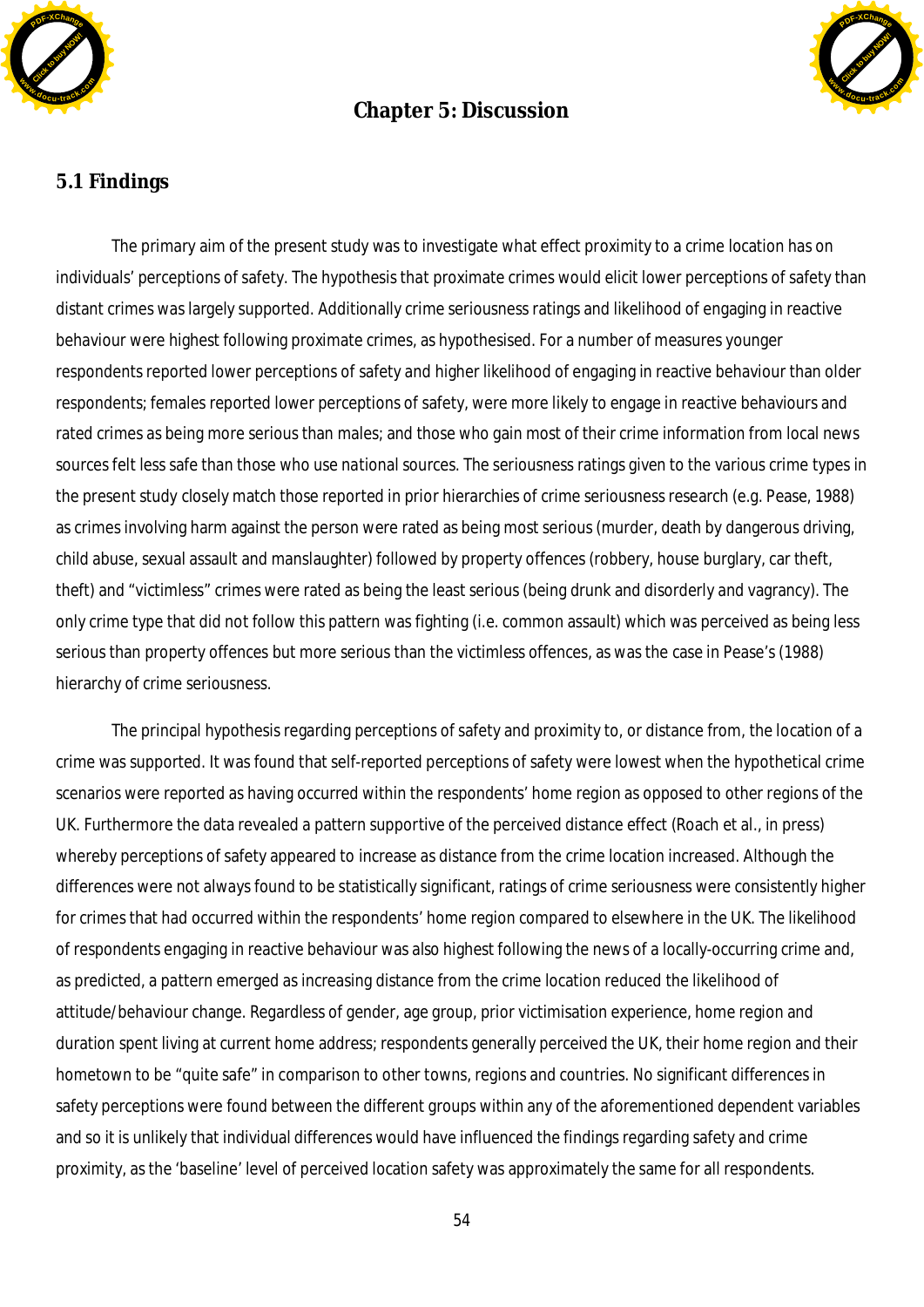$\sum$  tions of the safety of respondents' hometowns from the threat of house burglary were found to be significantly lower when the most often used method of obtaining information was on a local level as opposed to national (including local newspapers, television, word of mouth and social network). This finding suggests that perceptions of safety are related to knowledge of local crime, as those who access local news more frequently have a greater understanding of actual crime rates *in their area* (and thus a greater awareness of their proximity to crime) than those who follow national news coverage. Click to buy Now! **E** [Click to buy NOW!](http://www.docu-track.com/buy/) **<sup>w</sup>ww.docu-track.co<sup>m</sup>**

**<sup>P</sup>DF-XChang<sup>e</sup>**

**<sup>P</sup>DF-XChang<sup>e</sup>**

It is acknowledged that factors such as the type of crime and perceived seriousness of the offence in question may take priority over the crime's location; for example a neighbour becoming the victim of online identity theft is unlikely to have as much of an impact on an individual's perception of safety as a neighbour having their house burgled (due to the spatial relevance and patterns of house burglary compared to the spatially-random patterns of online identity theft targets). Therefore even though an offence may occur within close proximity to an individual if it is not perceived as being 'relevant' (perhaps the individual does not use the internet and so has very little risk of becoming the victim of internet-related crimes), or particularly serious (e.g. no threat to survival), then it is presumably no more likely to affect perceptions of safety than if it were to have happened hundreds of miles away. Future research may wish to investigate whether or not such spatially ambiguous offences follow the perceived distance effect.

In line with previous research findings, females tended to rate crimes as being more serious than males, reported lower perceptions of safety and a higher likelihood of engaging in reactive behaviour (i.e. Longdill, 2012) following news of crime. However, the majority of these differences were not statistically significant; gender appeared to have had little influence over individuals' perceptions of seriousness and safety from crime. Prior research has found that men and women report similar levels of fear and unsafety regarding property crimes and victimisation, and that gender differences become more apparent when crimes involve physical harm to the victim, or the threat thereof (i.e. Shafer et al., 2006; Truman, 2007). Within the present study there were no gender differences in perceptions or likelihood of behaviour change following news of car theft, a finding similar to that presented by Truman (2007) whereby no differences emerged in feelings of fear relating to car theft or property damage. However, unlike the car theft scenario, it was found that females were significantly more likely to engage in reactive behaviours following news of house burglaries, contradicting the assumption that property crimes elicit similar reactions between the genders. This result mirrors that of several studies which have found women to report higher levels of fear of burglary than men (e.g. Cook & Fox, 2012; Hirtenlehner & Farrall, 2014; Lane & Meeker, 2003). This may be due to the characteristic differences between the two types of property offence insofar as the likelihood of being at home at the time of a house burglary is far greater than the likelihood of being in a car at the time of its theft. Thus the overshadowing fear of sexual assault associated with offender-victim contact among women may provide an explanation for this seemingly contradictory finding (see Cook & Fox, 2012; Hirtenlehner & Farrall, 2014).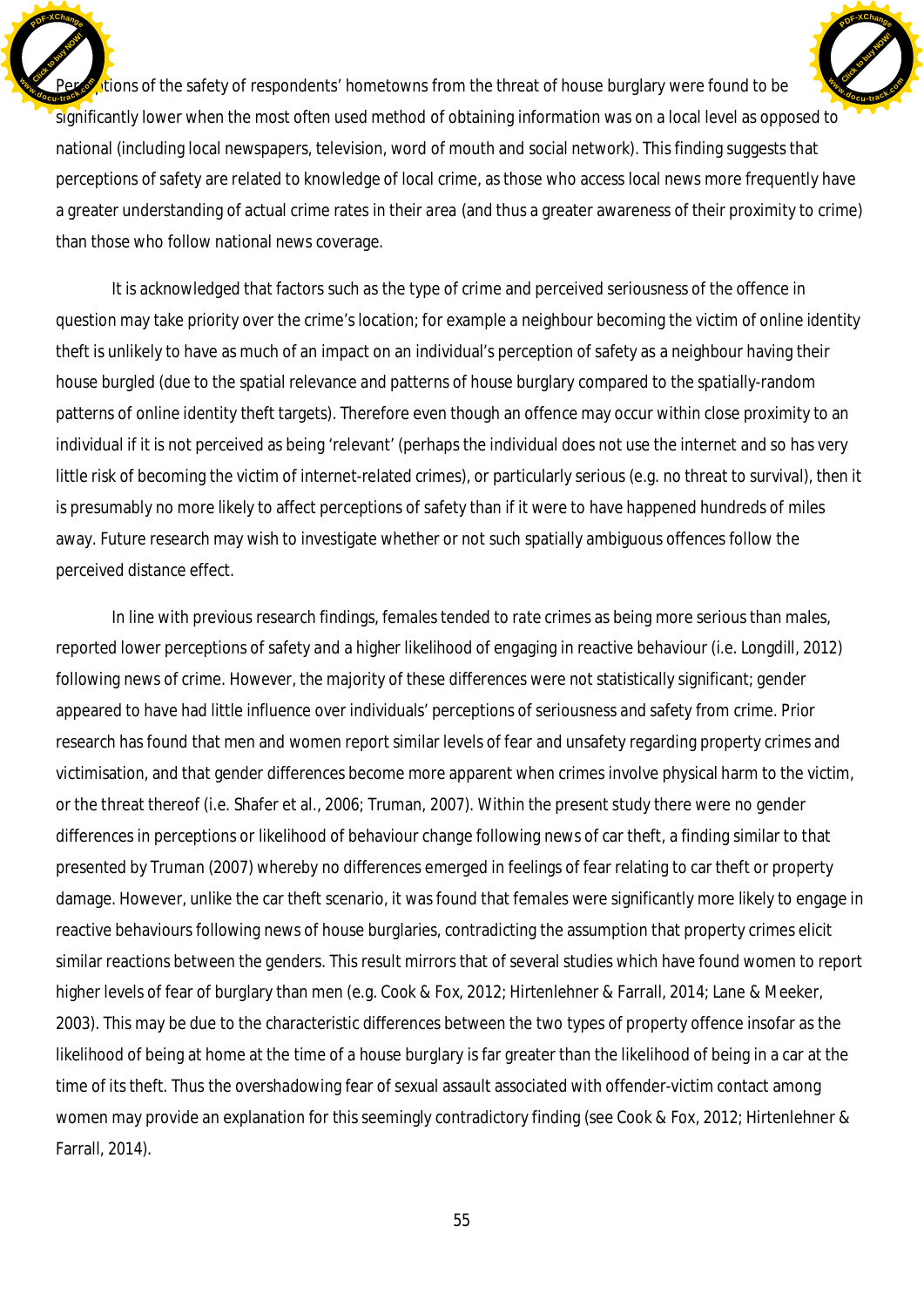It was hypothesised that gender differences would be less pronounced if respondents were asked indir questions about their perceived safety from crime (i.e. their likelihood of engaging in reactive behaviour) as opposed to direct questions (i.e. how safe they would feel). This hypothesis rested on the assumption, however, that there would be significant gender differences in self-reported perceived safety following direct questions; an assumption based on the existing literature that has consistently found females to report lower perceptions of safety than males. As no significant gender differences emerged following the direct questions, this hypothesis could not be adequately tested. Furthermore females were significantly more likely than males to engage in reactive behaviours, a finding that mirrors previous research such as that conducted by Keown (2010). Keown found that, despite perceiving similar volumes of local crime, women were seven times more likely than men to engage in avoidance behaviours specific to reducing victimisation risk (i.e. avoiding going out alone at night) and almost six times more likely to engage in precautionary behaviours such as planning travel routes with safety in mind and locking car doors when travelling alone. Even after controlling for sociodemographic variables such as age, prior victimisation, education and income, women were still significantly more likely to engage in precautionary safety measures than men (Keown, 2010). Given the absence of significant gender differences following the direct questions used in the present study, if anything the indirect questions increased the gender gap rather than reduced it as had been predicted. As gender differences in the use of reactive (i.e. avoidance and precautionary) behaviours appear to be consistently pronounced, its utility as an outcome measure in the present study was perhaps inappropriate in assessing perceived safety, as the decision to engage in such behaviours appears to occur independently, at least from a gender perspective. Future research should seek to employ a broader range of valid questions, both direct and indirect, in order to attain the most accurate reflections of perceived safety among both genders. Click to buy Now! **<sup>w</sup>ww.docu-track.co<sup>m</sup>** [Click to buy NOW!](http://www.docu-track.com/buy/) **<sup>w</sup>ww.docu-track.co<sup>m</sup>**

**<sup>P</sup>DF-XChang<sup>e</sup>**

**<sup>P</sup>DF-XChang<sup>e</sup>**

The seriousness of sexual assault was one of only three crime types for which significant age differences were observed (alongside fighting and manslaughter). Younger respondents rated the seriousness of sexual assault significantly lower than older respondents, perhaps due to the modern "rape culture" within which young people are exposed to "societal norms and attitudes that condone, normalise or minimise sexual violence against women" (Powell, 2014). Although research findings have been inconsistent with regard to age differences in perceptions of sexual assault seriousness, some studies have found younger people to endorse rape myths (i.e. "husbands cannot rape their wives", "women enjoy rape" and "women ask to be raped"; Edwards et al., 2011) more so than those of older generations (e.g. Ferro, Cermele, & Saltzman, 2008) indicating greater tolerance and lower perceived seriousness among younger age groups. Despite rating the seriousness of sexual assault lower than older respondents, younger respondents reported significantly lower perceptions of safety and higher likelihood of engaging in reactive behaviour following the sexual assault scenario. Young people, particularly those of typical student age (i.e. 16-24), are more likely to engage in risky behaviours and have lifestyles that put them in greater danger of victimisation (Gover, 2004; Johnson & Kercher, 2009). Young women, in particular, may put themselves at greater risk of sexual victimisation due to lifestyle habits which increase their exposure to potential offenders, such as nights out spent drinking and visiting bars and clubs (Fisher, Cullen, & Turner, 2000; Mustaine & Tewksbury, 2007). Indeed research has consistently cited alcohol consumption as a prevalent factor among victims of sexual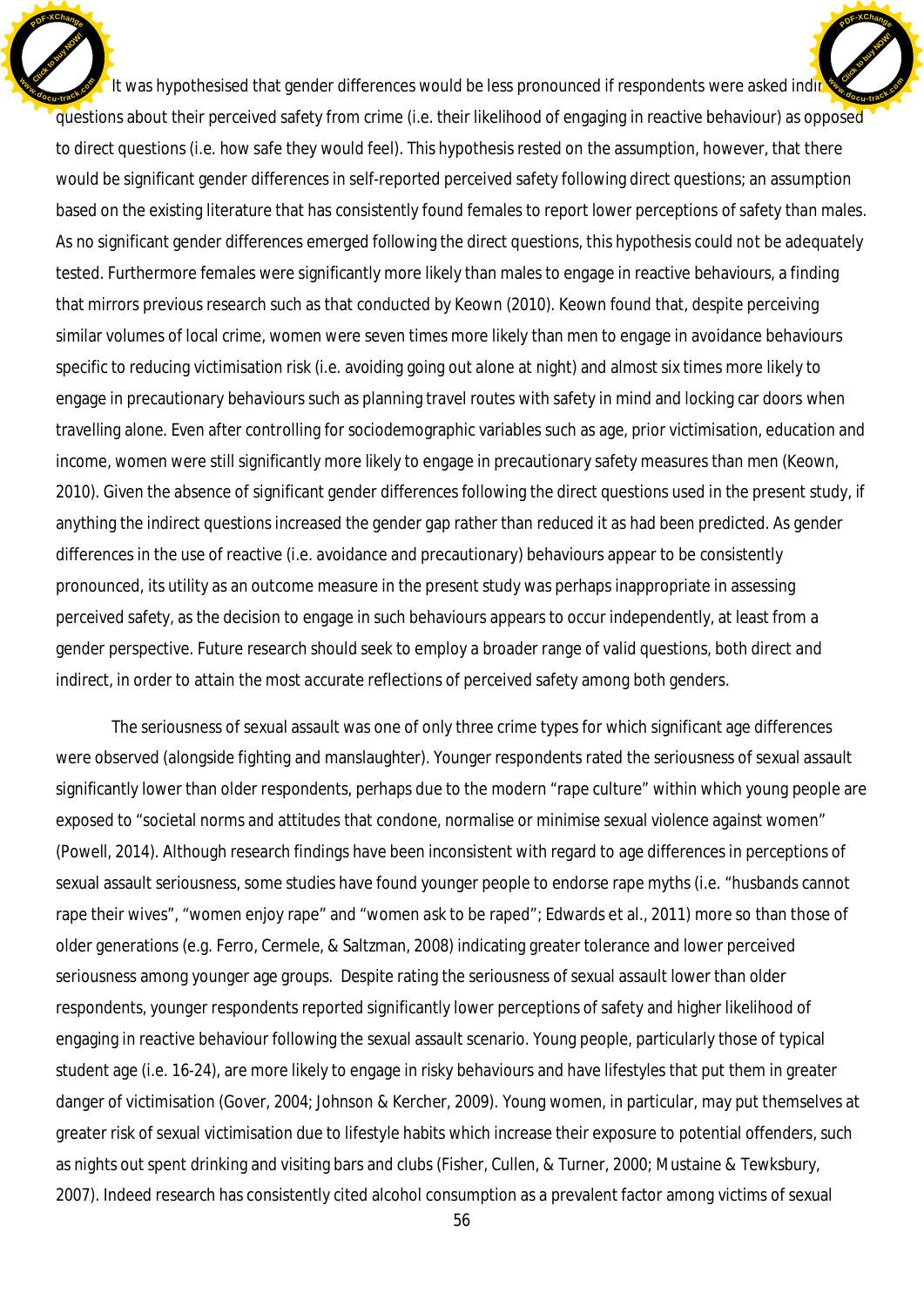$\zeta$  with around 50% of victims reporting at least some degree of intoxication at the time of the assault (for review see Abbey, Zawacki, Buck, Clinton, & McAuslan, 2004). As alcohol consumption clouds judgement, increases the likelihood of engaging in risky behaviours and puts young women in vulnerable states, such lifestyles increase exposure to potentially dangerous situations (Gover, 2004; Mustaine & Tewksbury, 2002). The findings of the present research would suggest that those in the younger age groups are quite aware of the risks they face as a consequence of their age and subsequent lifestyles. This is reflected in the younger respondents' lower perceived safety and higher likelihood of engaging in reactive behaviour following the news of recent sexual assaults compared to those in the older age groups (whose lifestyles are less likely to involve the same risks due, perhaps, to work or family commitments). Click to buy Now! **<sup>w</sup>ww.docu-track.co<sup>m</sup>** [Click to buy NOW!](http://www.docu-track.com/buy/) **<sup>w</sup>ww.docu-track.co<sup>m</sup>**

**<sup>P</sup>DF-XChang<sup>e</sup>**

**<sup>P</sup>DF-XChang<sup>e</sup>**

Prior personal or indirect victimisation was predicted to result in lower safety perceptions, higher likelihood of engaging in reactive behaviours and higher ratings of offence seriousness within the present study. The perceived safety of respondents' hometowns (in comparison with other towns within the region) was markedly lower among those who had been a victim of crime than those who had not. More specifically those who had been personally victimised within their hometown reported significantly lower perceived hometown safety than those who had not, lending some support towards the hypothesis that prior victimisation has a negative effect on perceived safety. Furthermore, those who knew multiple victims or had family members who had been victimised reported lower perceived safety than those whose neighbours, colleagues or friends had been victimised. Future research could explore this link further to investigate the extent to which perceptions of safety are influenced by relationship to crime victims. The remainder of the results were less in keeping with prior research. Individuals who had been personally victimised within the previous twelve months rated several crime types as being more serious than those who had not been victimised, although this difference was only found to be significant in the case of murder and vagrancy. Considering that it would be impossible for the respondents to have been a personal victim of murder, or of vagrancy (a "victimless" crime), it is most likely that these significant differences were due to factors other than prior victimisation. Furthermore, those who had known a victim of crime in the previous twelve months tended to rate crimes as being *less* serious than did those who did not know a victim, significantly so in the case of fighting and manslaughter. These indeterminate results are, at least, consistent with prior research which to date has generated mixed results with regard to prior victimisation, perceived safety and fear of crime (e.g. Cook & Fox, 2012; Rountree & Land, 1996; Wilcox, Jordan, & Pritchard, 2006). As details regarding the *types* of crime that victims had experienced were not obtained it is not possible to infer whether offence-specific prior victimisation directly influenced perceptions among these respondents. For instance would an individual who had recently been mugged be more likely to report reduced perceptions of safety from house burglary (due to the recent experience of theft) or assault (due to the recent experience of being approached/attacked)? Further research is needed in order to address this research question.

 Other characteristics that future research should consider include the frequency, recency and outcome of prior experience with crime. It has been suggested, for example, that the frequency with which crime is experienced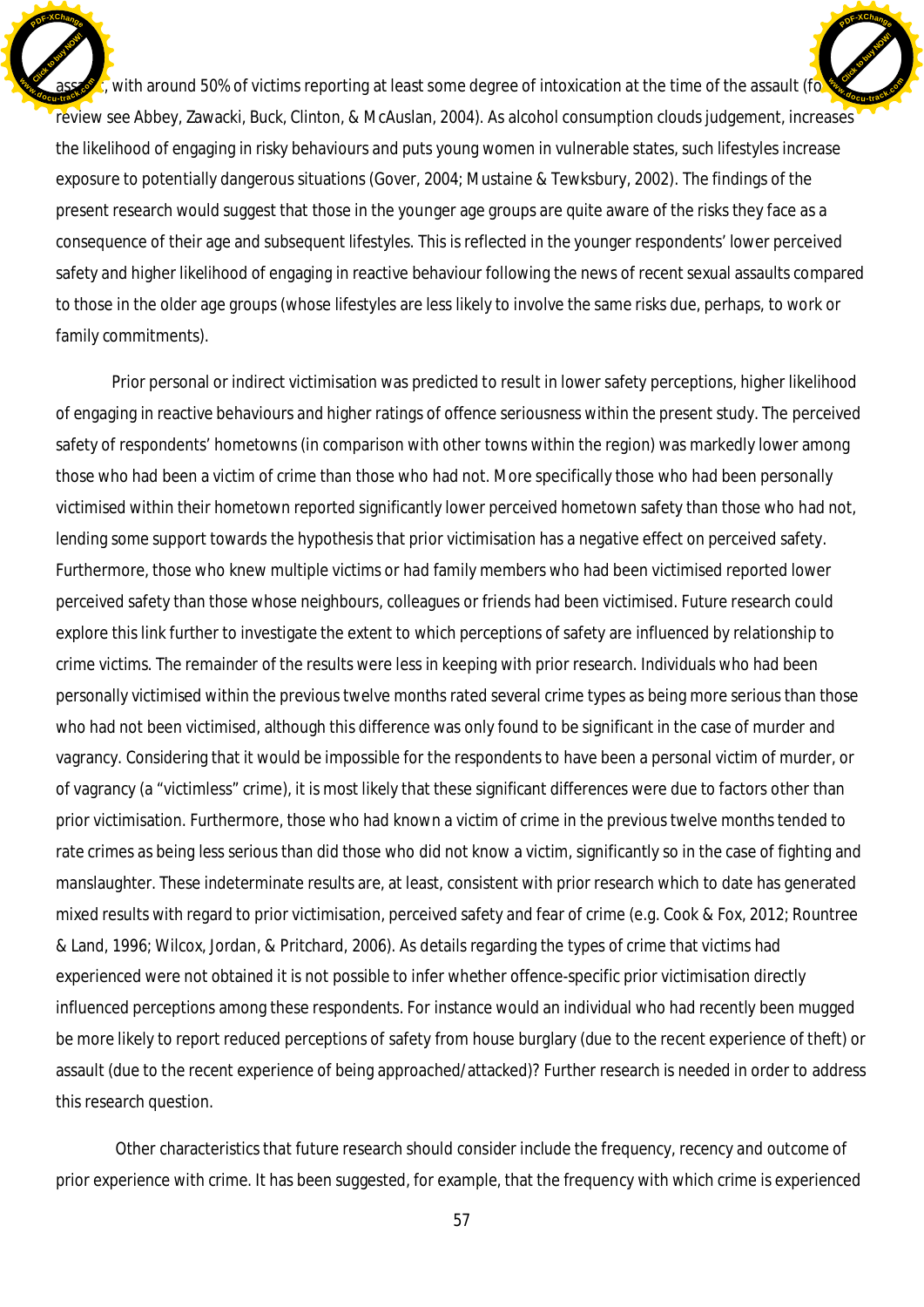$\delta$  influence over perceptions of safety than the type of crime victims are subjected to. In 2009 a Canadian survey of perceptions of safety from crime found that although crime victims reported lower perceptions of safety than non-victims, there were no differences between victims of violent and non-violent crime (see Brennan, 2011). This suggests that the experience of having been a victim of crime was sufficient enough to have reduced respondents' general perceptions of safety regardless of the nature of their victimisation. Additionally the findings revealed that those respondents who had experienced victimisation on more than one occasion in the twelve months prior to the survey reported significantly lower perceptions of safety than those who had been victimised on just one occasion. Click to buy Now! **dcu***-***<b>tra**<br> **dcu** [Click to buy NOW!](http://www.docu-track.com/buy/) **<sup>w</sup>ww.docu-track.co<sup>m</sup>**

**<sup>P</sup>DF-XChang<sup>e</sup>**

As well as discussing how prior victimisation *reduces* perceptions of safety, Brennan's (2011) report also suggests how, through engagement with reactive behaviours, victims are able to *increase* their perceived safety. Those who had been victims of crime were almost twice as likely as those who had no victimisation experience to have used crime prevention methods in the twelve months prior to the survey (Brennan, 2011). Similarly, Johnson and Kercher (2009) found victims of crime to be significantly more likely than non-victims to take safety precautions such as carrying mace, asking somebody to escort them to their destination and avoiding certain areas due to fear of victimisation. Therefore, crime victims may initially experience a reduction in perceptions of safety but are then more likely to take preventative and precautionary measures in the future (Jennings et al., 2007) thus increasing their preparedness and perceived safety. This could explain the lack of significant differences between victims' and non-victims' perceptions of safety within the present findings. An investigation into the effect of victimisation frequency, offence type and subsequent safety measures taken should be incorporated into future research concerned with the relationship between prior victimisation and perceptions of safety in order to explore the relevance of these factors.

### **5.2 Implications**

**<sup>P</sup>DF-XChang<sup>e</sup>**

Contradictory to the optimistic bias that negative events are more likely to happen to others (Weinstein, 1980), research continues to find that fear of crime is disproportionately high compared with the actual risk of victimisation. From an evolutionary perspective unduly high levels of fear are more of a help than a hindrance to society, as over-estimations of risk would have corresponded with better survival outcomes than statistically accurate estimates. This is because natural selection would have favoured those adaptations which allowed for greater identification and avoidance of dangers that posed a threat to one's survival, however when confronted with such dangers the ability to accurately calculate the legitimacy of the threat would be a complex and time-consuming process (Sidebottom & Tilley, 2008). As such natural selection would have favoured speed and economy over staunch accuracy in the process of gauging potential threat, as false positives would ultimately be less costly than false negatives. Within the context of crime, Jackson and Gray (2010) suggest that the experience of feeling fearful or unsafe (whether these feelings are justified or not) may reduce the likelihood of crime victimisation due to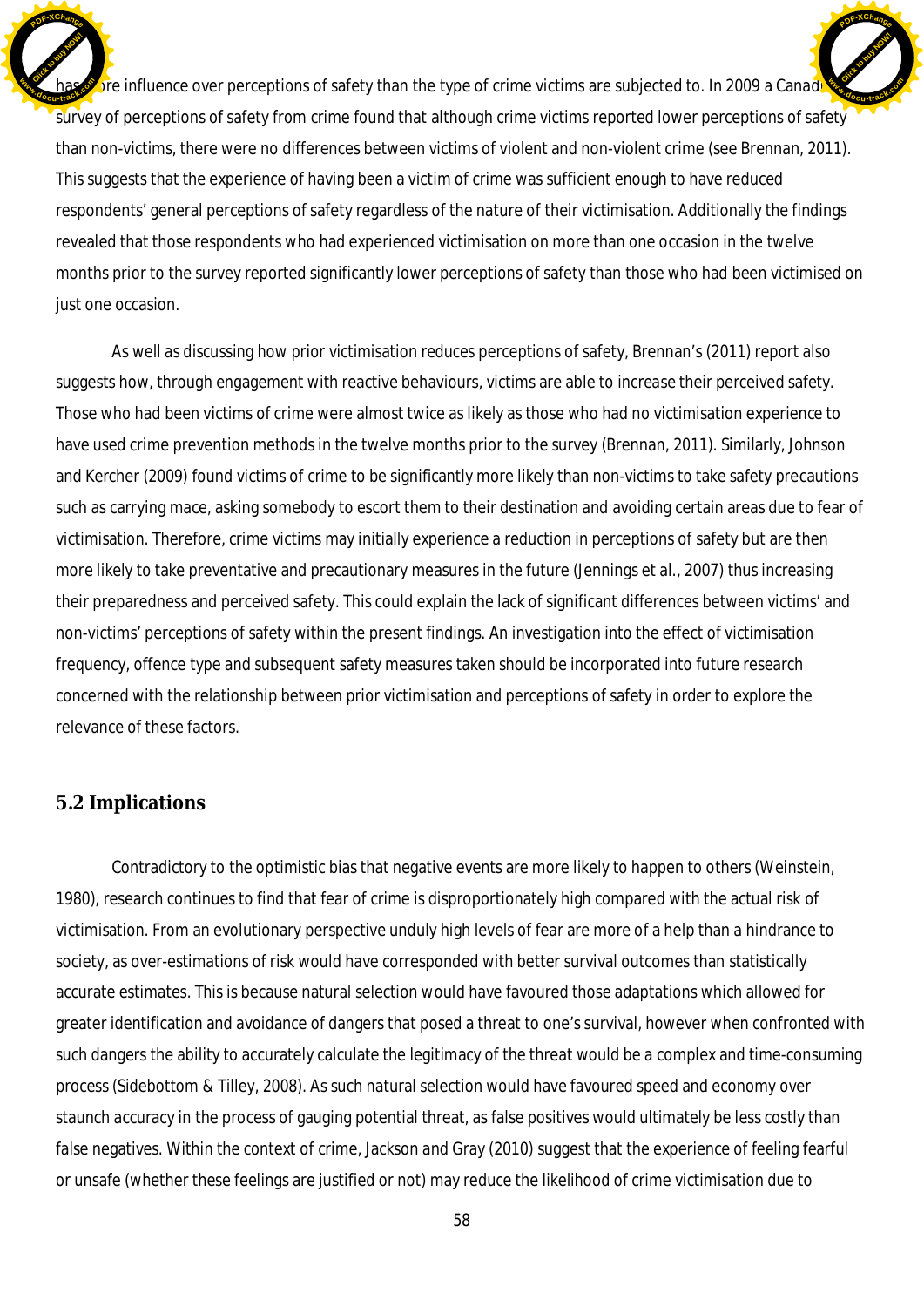$\bar{z}$ uals exercising greater caution in light of their fears. The authors describe this as a helpful, *functional wo* which "motivates vigilance and routine precaution" (p.1) thus reducing the risk of becoming a victim of crime. Similarly Sidebottom and Tilley (2008) claim that seemingly 'irrational' fear is desirable, as in the authors' words; it is "better to regularly cry wolf than occasionally be eaten by one" (p.170). Ropeik (2004) highlights a number of modern-day situations in which risk over-estimation is (or would be) beneficial to survival. For example he discusses the use of car seatbelts, reporting that (at the time of publication) approximately 20% of Americans chose not to use them, possibly due to the perceived situational control that one has when driving which can reduce the estimation of risk or danger. Quoting from official traffic safety figures, Ropeik points out that if the number of non-users was to have reduced by just five percent, almost 3000 deaths could have been prevented during the previous year alone. In cases such as the aforementioned, under-estimation of risk can have serious consequences; indeed, such statistics and situations support the notion that it is "better to be safe than to be sorry". To put this in to a crime context, how many house burglaries occur each year as a result of homeowners' failure to lock their doors or windows? Perhaps being present in the house elicits the same perception of control as being behind the wheel of a vehicle. If the decision by those five percent of Americans to wear a seatbelt could potentially save the lives of nearly 3000 people a year, how many opportunistic burglaries could be prevented by simply turning a key in a lock? The potential benefits of over-estimating a risk surely prevail over the potential consequences of under-estimation. Click to buy Now! **E** [Click to buy NOW!](http://www.docu-track.com/buy/) **<sup>w</sup>ww.docu-track.co<sup>m</sup>**

**<sup>P</sup>DF-XChang<sup>e</sup>**

**<sup>P</sup>DF-XChang<sup>e</sup>**

Wittebrood and Nieuwbeerta (2000) found that making changes to lifestyles and daily activities can significantly reduce the likelihood of repeat victimisation across victims' lifetimes. However, as Avni-Babad (2011) posits, individuals feel safest when carrying out familiar (i.e. routine) activities and less safe in unfamiliar situations. This may consequently prevent individuals from changing their routines, thus putting them in greater danger of becoming a victim of crime. Lifestyle and routine activities theories have been criticised for their apparent "victimblaming" as the theories suggests that, through their daily choices and activities, victims allow themselves to become attractive targets for motivated offenders. This suggests that individuals who are targeted by offenders play an active role in their victimisation by choosing to engage in certain routine behaviours. It would be absurd, however, to suggest that individuals deliberately put themselves in such situations with the intention of becoming a victim of crime; it is more logical to assume that this occurs through sheer lack of awareness of the potential dangers posed by routinely engaging in certain behaviours and activities. As the present study found, those who feel that they are safe from crime due to their perceived distance from it are generally not inclined to alter their routines (i.e. behaviours, attitudes, activities). These individuals may therefore be increasing their likelihood of victimisation although not through deliberate intent, rather due to a lack of awareness or knowledge of safety measures and/or a false sense of security (e.g. crime happens "elsewhere"). This supports the main argument proposed by the present research, that those individuals whom believe themselves to be safe from crime due to their perceived distance from it may in fact be increasing their risk of victimisation through failure to acknowledge the importance of engaging in precautionary safety measures.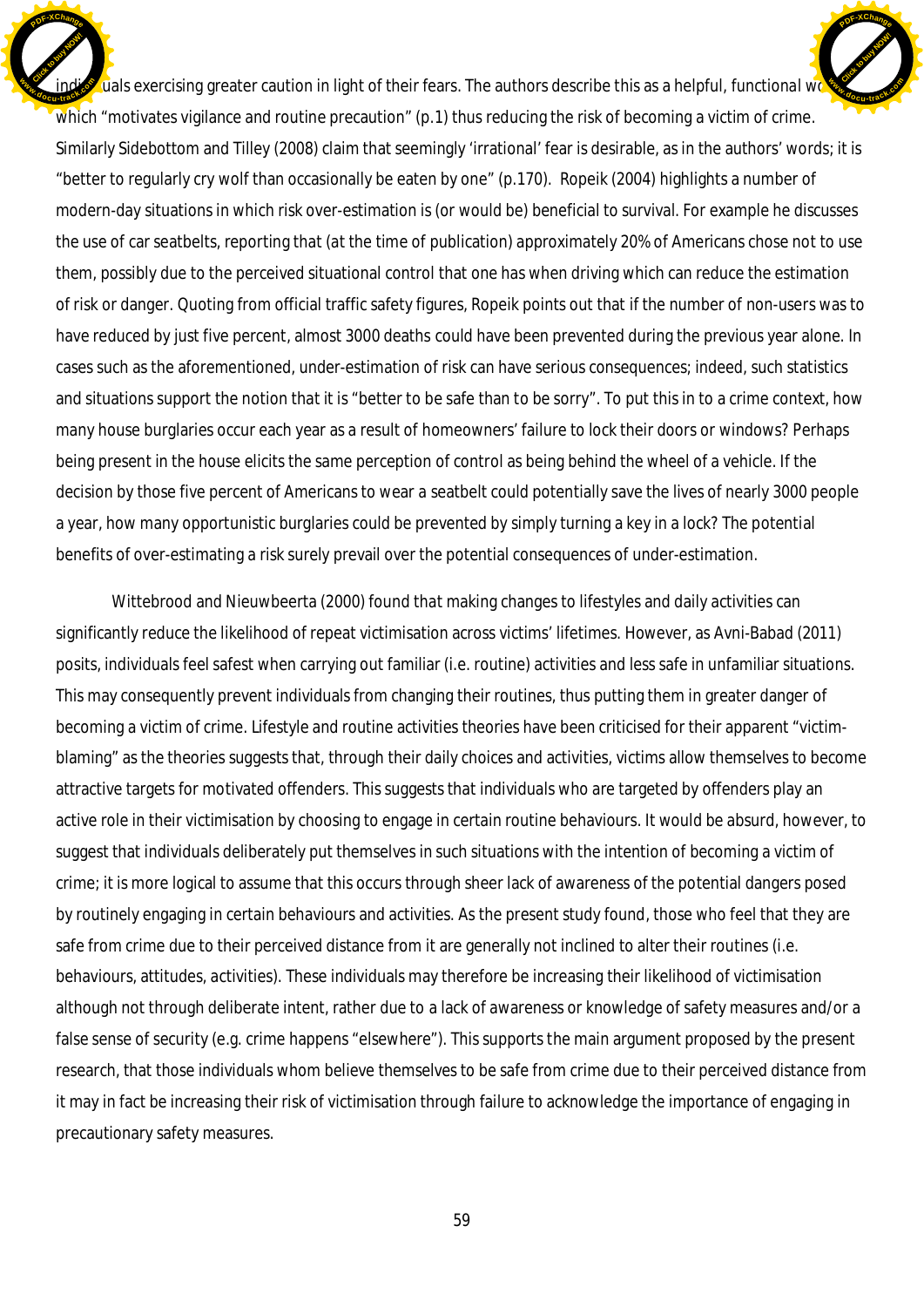Through risk communication the public receive information regarding crime and victimisation with the primary aim of reducing fear of crime and improving perceptions of safety in order to bring perceptions in line with actual crime rates and victimisation-risks (Warr, 2000). However, as the extant literature has tended to emphasise the *negative* impacts that fear of crime can have, the focus of risk communication has been on *reducing* fear. As has been argued within this report, feelings of fear and unsafety regarding crime can have *positive* consequences in terms of engagement with precautionary or reactive safety measures, increased vigilance and subsequently reduced likelihood of crime victimisation. As previously discussed it is far more advantageous to over-estimate risk than to under-estimate it, and to worry "too much" than not enough. Rather than attempting to reduce 'unnecessary' fear and increase perceived safety, perhaps more needs to be done to bring the perceptions of those who do not worry *enough* in line with actual crime rates and victimisation-risks. Jennings et al. (2007) posit that through appropriately focussed educational and informational programmes important messages can be delivered to raise the awareness and perceived risk of those whose optimistic, positive perceptions of safety are furthest from reality (i.e. young males who are seemingly unaware of their elevated risk of victimisation). The authors suggest that these are the most important groups to focus risk communication towards and that more should be done to ensure that their fear and safety perceptions reflect actual risk (Jennings et al., 2007). Chapin and Coleman (2006) found adolescents displayed distorted perceptions of safety and optimistic bias about the likelihood of violence occurring to them personally or within their school. Through specifically-designed programmes the children were educated about actual crime rates and their realistic risks; this was found to increase knowledge and awareness of risk as well as significantly reducing optimistic bias which in turn was expected to reduce school violence due to greater numbers adopting self-protective attitudes and behaviours. There exists a strong argument here for the possibility of crimereduction through increasing knowledge of local crime rates and victimisation-risks, and reducing the commonlyheld optimistic bias that "bad things happen elsewhere". Click to buy Now! **<sup>w</sup>ww.docu-track.co<sup>m</sup>** [Click to buy NOW!](http://www.docu-track.com/buy/) **<sup>w</sup>ww.docu-track.co<sup>m</sup>**

**<sup>P</sup>DF-XChang<sup>e</sup>**

### **5.3 Limitations**

**<sup>P</sup>DF-XChang<sup>e</sup>**

The present study is not without limitations, many of which are the result of methodological issues common within the literature. The use of fictitious crime scenarios and the subsequent hypothetical questions regarding perceived safety, such as those used in the present study, have received criticism due to their utility only in gauging possible reactions to threats, rather than reflecting actual perceptions. Ferraro (1995) criticises the use of hypothetical questions within crime surveys as they force the respondent to try and imagine themselves in a situation that they may never have experienced, or may have taken steps to actively avoid experiencing, and so responses are only useful in assessing how fearful or unsafe one imagines they may feel. However, methodological problems notwithstanding, Warr defends the continued use of "*How safe would you feel..?*" measures as "*the routine use of the item permits longitudinal comparisons of fear, if only in relative terms*" (2000, p. 458). Thus, although not a perfect measurement tool, its broad application within the relevant research literature does allow for reliable comparisons to be made between present and existing findings. Although beyond the scope of the present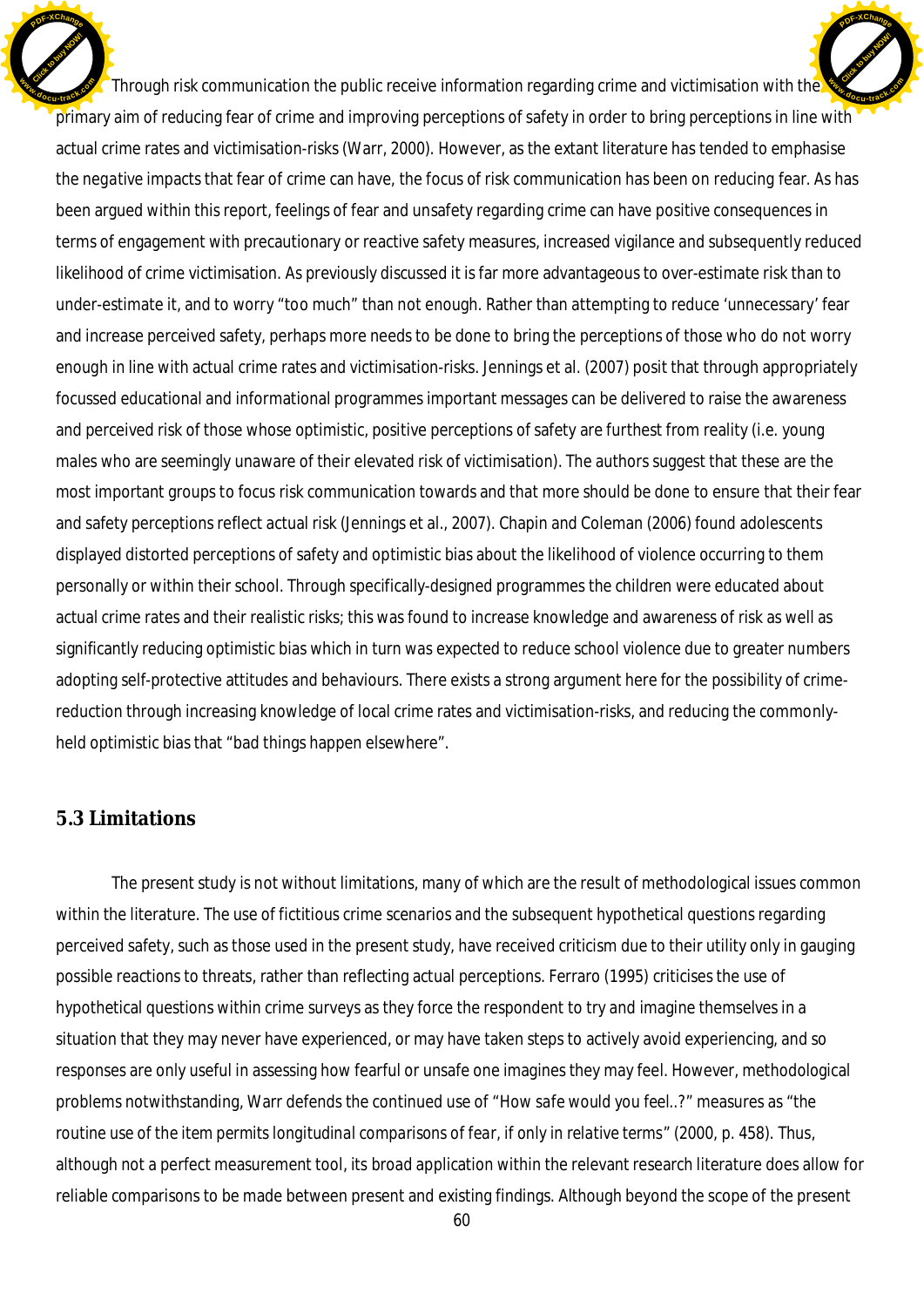ch, Geographical Information Systems (GIS) and spatial statistics techniques have been used to map changing levels, shifting patterns and composition of criminal offences over time (e.g. Ceccato, 2011). This type of research could be accompanied by assessments of perceptions of safety among residents in the areas of interest to see if shifts in patterns of offence locations are also reflected in perceptions of safety from crime, thus negating the need for hypothetical scenarios and questions. Future studies could explore this avenue of research using a longitudinal design. Click to buy Now! **<sup>w</sup>ww.docu-track.co<sup>m</sup> [Click to buy NOW!](http://www.docu-track.com/buy/) <sup>w</sup>ww.docu-track.co<sup>m</sup>**

**<sup>P</sup>DF-XChang<sup>e</sup>**

**<sup>P</sup>DF-XChang<sup>e</sup>**

Previous research has been criticised for its generalisation of "crime" within fear of crime surveys, in that many fail to make reference to specific offence types, thus implying to an extent that all crime is comparable. Also, generalised "crime" questions require a great deal of cognitive effort to answer as the respondent is essentially being asked to draw upon all of their relevant knowledge without being certain what is actually being asked of them. Clearly focussed questions relating to specific crimes require less cognitive effort and as such the relevant information is easier to retrieve, thus improving the likelihood that the respondent will interpret the question accurately and answer accordingly. For example within the present study the majority of the respondents rated the safety of their hometown as being high, however when further questioned about a specific type of crime (house burglary) the self-reported safety of the respondents' hometowns decreased. Brennan (2011) found a similar trend as when respondents were asked about their perceptions of safety from crime around 94% answered that they felt either 'very safe' or 'somewhat safe'. However, when the respondents were asked about their perceptions of safety from crime in specific situations the percentage who felt 'very' or 'somewhat' safe in their neighbourhood fell markedly. For example; 90% felt safe walking alone after dark; 83% felt safe while home alone in the evening and only 58% felt safe using public transport after dark. Furthermore, almost 60% of respondents reported that they did not use public transport as often in the evenings because of safety concerns and almost 40% admitted that they would be more likely to walk alone in their neighbourhood after dark if they were to feel safer from crime. Despite reporting high perceptions of safety from crime generally within their neighbourhood, almost 40% of respondents had taken precautionary safety measures within the twelve months prior to the survey. This example highlights the differences between framing crime questions within general and specific contexts. The present research questions were drafted with this in mind, and as such attempts were made to frame questions within the context of specific crimes, although it is acknowledged that the present study included only a fraction of the possible number of criminal offences that could, and indeed have been, investigated (Shafer et al., 2006).

A limitation which could be argued of most questionnaire-based research is that of measurement tool reliability. Farrall et al. (1997), for instance, found a staggering number of inconsistencies between (the same) respondents' answers to identical crime fear and safety survey questions, only one month apart, depending upon which format (quantitative questionnaire or qualitative interview) the questions were presented in. The authors found that less than a quarter of respondents' answers remained consistent between the two survey phases, despite no difference in the questions being asked. More alarmingly still, Ditton and Farrall (2000) found that during the course of one survey in which respondents were asked twice how worried they were about burglary, 13% apparently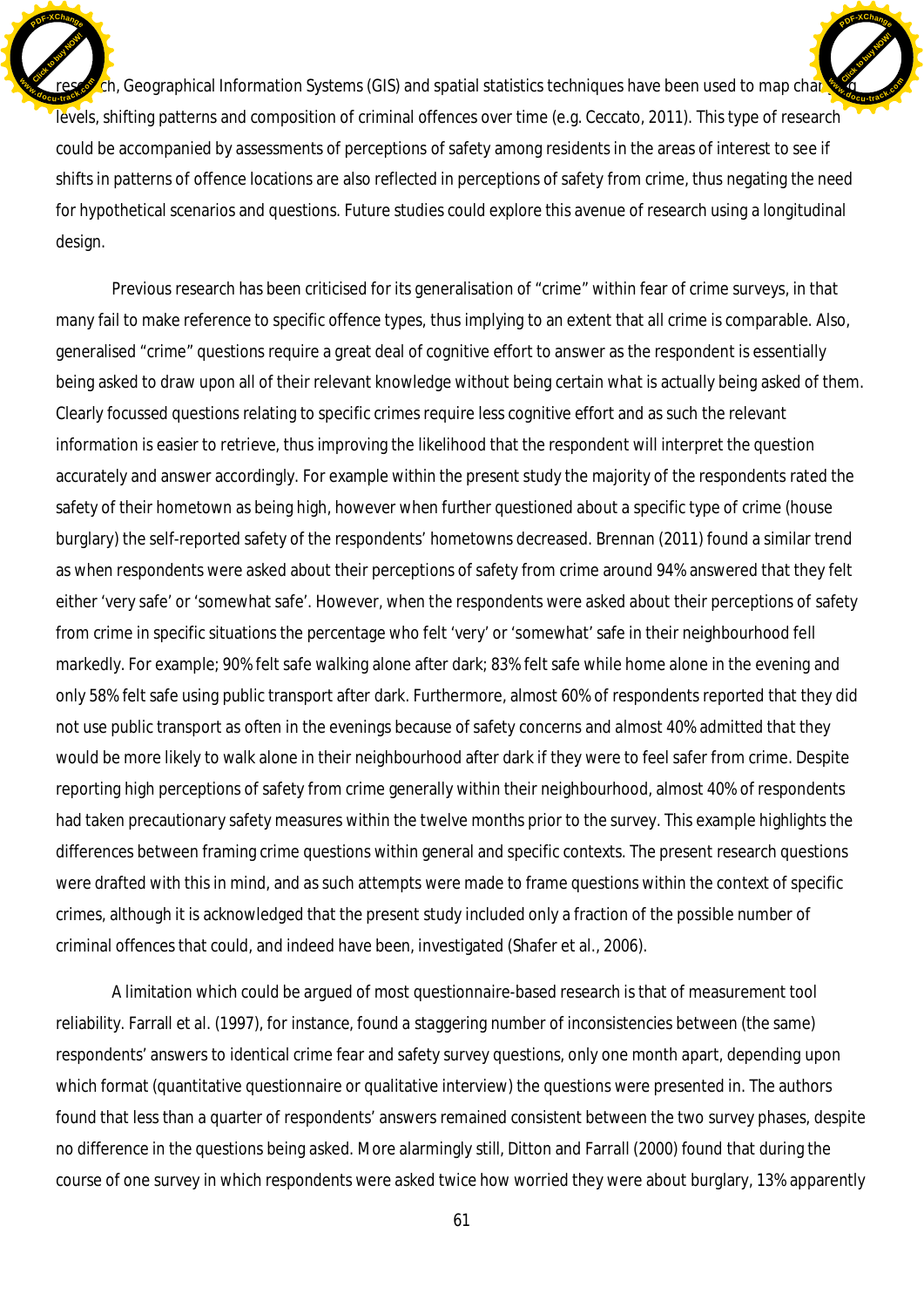

 $\epsilon$  more worried and 18% became less worried between being asked the first and second time. The fact that the respondents gave different answers to the same question within one survey is of concern and raises doubts about the stability of the measures used and also the stability of individuals' responses. Although not a limitation specific to the present research, it should be kept in mind that questionnaire-based research is inherently problematic and as such findings should be interpreted with caution and frequent attempts to replicate results should be made. [Click to buy NOW!](http://www.docu-track.com/buy/) **<sup>w</sup>ww.docu-track.co<sup>m</sup>**

**<sup>P</sup>DF-XChang<sup>e</sup>**

## **5.4 Conclusion**

The present study offers some support to the general findings that age, gender and prior victimisation influence perceptions of safety from crime. However, although some significant differences and relationships were found they were not necessarily in the directions hypothesised. This highlights the need for further investigation into the relative influence of such variables on perceptions of safety, as opposed to feelings of fear. As the majority of the extant literature has been concerned with the construct of fear, there is little relevant research with which direct comparisons can be made regarding the results of the present study. As the hypotheses tested within this research were largely inspired by previous findings within the fear literature, it could be argued that the failure to find significant results in the directions hypothesised reflects the differences between the constructs of fear and safety and further emphasises the need for construct-specific measurement tools and research.

The primary aim of the current study was to assess the influence that geographical proximity to the location of a crime has on individuals' perceptions of personal safety, crime seriousness and their likelihood of engaging in reactive behaviours. To date few studies have examined the link between proximity to crime and perceptions of safety. It was hypothesised that respondents' perceptions of personal safety would decrease, and perceived crime seriousness and likelihood of engaging in reactive behaviours would increase as distance from the crime location decreased. The present findings support these hypotheses and indicate that crimes which are perceived as occurring 'far enough away' are not perceived to pose a threat to one's own safety and as such the likelihood of engaging in reactive behaviours (i.e. re-evaluating attitudes towards personal safety or taking precautionary safety measures) is greatly reduced. These findings, although in need of further empirical investigation and replication, have important implications and provide useful insights into attitudes surrounding personal risk of victimisation and the use of precautionary safety measures.

Geographical proximity to crime was found to affects individuals' perceptions of safety from subsequent similar threats. It would appear that as distance from a criminal event increases, so too do perceptions of safety and, consequently, the likelihood that one will fail to assess or alter their own safety behaviours. Thus the present research supports the 'perceived distance effect' as proposed by Roach et al. (in press) whereby the reactions elicited by news of criminal events decrease as a function of distance, or relative location, to the perceived danger. Holman and Silver (2005) liken the effect to the decreasing impact of earthquakes as distance from the epicentre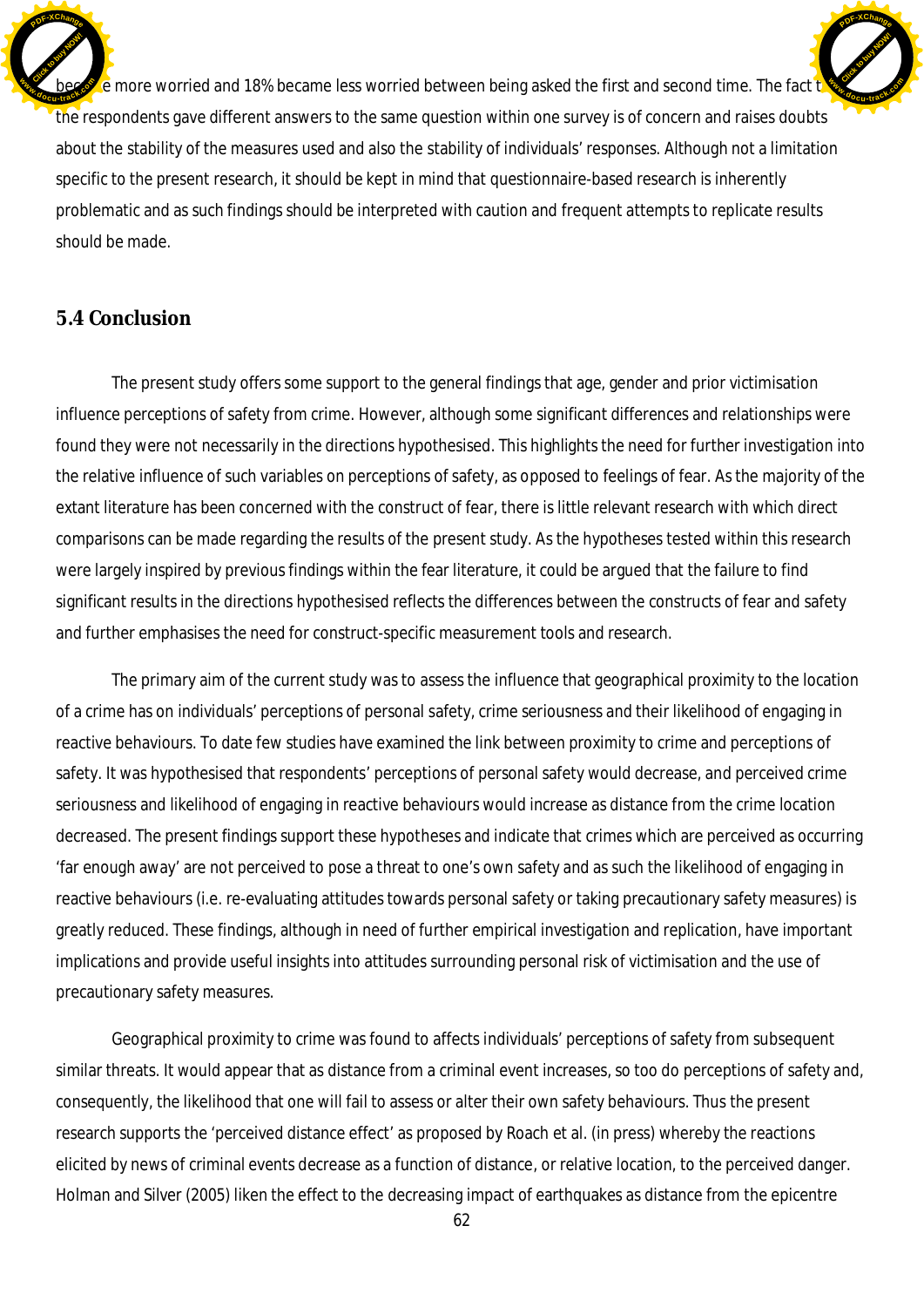ses. Failure to realise one's own risk of victimisation can affect the probability of engaging in precautiona behaviours; thus inadvertently increasing the likelihood of falling victim to what could have been a preventable crime. Through appropriate methods of risk communication and education: knowledge of crime rates, awareness of actual victimisation risk and engagement in self-protective attitudes and behaviours can be improved; and engagement in risky behaviours, optimistic biases regarding personal safety and, subsequently, likelihood of victimisation can be reduced. The decline in number of road traffic accidents following road safety education campaigns (see Plant & Scott, 2009) demonstrate that rates of preventable incidents can successfully be reduced by increasing public awareness through the use of educational strategies. Click to buy Now! **<sup>w</sup>ww.docu-track.co<sup>m</sup>** [Click to buy NOW!](http://www.docu-track.com/buy/) **<sup>w</sup>ww.docu-track.co<sup>m</sup>**

**<sup>P</sup>DF-XChang<sup>e</sup>**

**<sup>P</sup>DF-XChang<sup>e</sup>**

That people are optimistically biased about the unlikelihood of negative events happening to them is a fact of life; bad things happen to "other people" and horrific events and tragedies happen "elsewhere". If this were true, however, and bad things really did only happen elsewhere or to others then surely *everybody* would be safe? Unfortunately, however, it is more realistic to assume that *nobody* is safe: as everybody is included in somebody else's "other people" and everybody's hometown is somebody else's "elsewhere".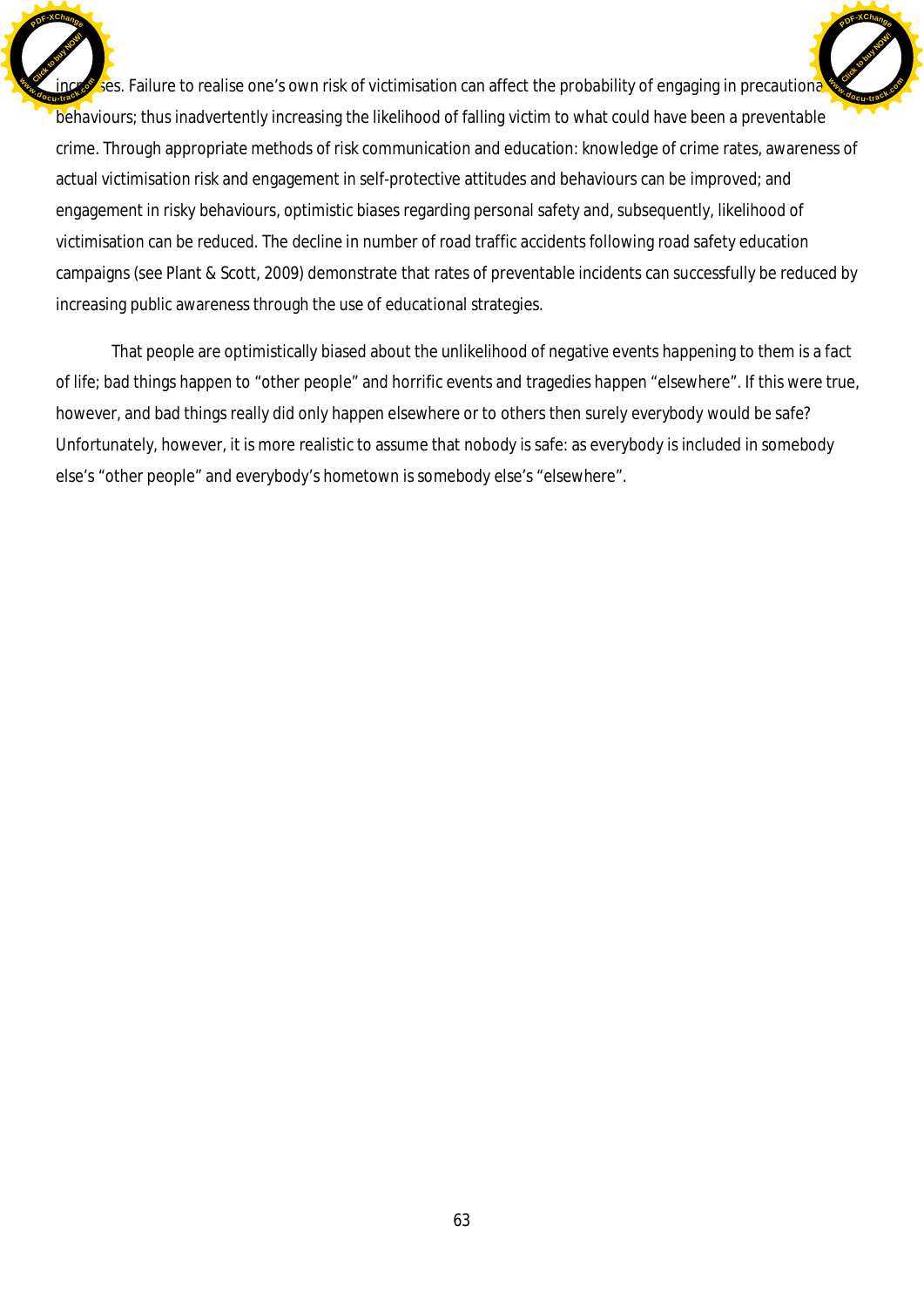



## **References**

- Abbey, A., Zawacki, T., Buck, P., Clinton, A. M., & McAuslan, P. (2004). Sexual assault and alcohol consumption: What do we know about their relationship and what types of research are still needed? *Aggression and Violent Behavior, 9*(3), 271-303. [http://dx.doi.org/10.1016/s1359-1789\(03\)00011-9](http://dx.doi.org/10.1016/s1359-1789(03)00011-9)
- Andrews, M. & Gatersleben, B. (2010). Variations in perceptions of danger, fear and preferences in a simulated natural environment. *Journal of Environmental Psychology, 30,* 473-481. <http://dx.doi.org/10.1016/j.jenvp.2010.04.001>
- Aronowitz, A., Theuermann, G., & Tyurykanova, E. (2010). *Analysing the business model of trafficking in human beings to better prevent the crime*. Vienna: OSCE. Retrieved from <http://www.osce.org/cthb/69028?download=true>
- Avni-Babad, D. (2011). Routine and feelings of safety, confidence, and well-being. *British Journal of Psychology, 102*(2), 223-244. <http://dx.doi.org/10.1348/000712610x513617>
- Biddle, N. (2011). Crime and feelings of safety. *Measures of indigenous wellbeing and their determinants across the lifecourse (lecture 6), 2011 CAEPR online lecture series*. Canberra: CAEPR, ANU. Retrieved from <http://caepr.anu.edu.au/population/lectures2011.php>
- Boarer, J., Lee, J., Shakeshaft, A., Small, C., & Champion, H. (2011). *West Mercia Crime and Safety Partnership Survey 2010-2011*. Swansea: Opinion Research Services. Retrieved from [http://www.westmercia.police.uk/assets/\\_files/documents/oct\\_11/wmp\\_\\_1318933461\\_2010-](http://www.westmercia.police.uk/assets/_files/documents/oct_11/wmp__1318933461_2010-) 11<sup>'</sup> West Mercia Crime<sup>'</sup> and .pdf
- Brantingham, P. L. & Brantingham, P. J. (1993). Nodes, paths and edges: Considerations on the complexity of crime and the physical environment. *Journal of Environmental Psychology, 13*(1), 3-28. [http://dx.doi.org/10.1016/s0272-4944\(05\)80212-9](http://dx.doi.org/10.1016/s0272-4944(05)80212-9)
- Brantingham, P. L. & Brantingham, P. J. (1995). Criminality of place: Crime generators and crime attractors. *European Journal on Criminal Policy and Research*, *3*(3), 5-26. <http://dx.doi.org/10.1007/BF02242925>
- Brantingham, P. J. & Brantingham, P. L. (2003). Anticipating the displacement of crime using the principles of environmental criminology. In M. J. Smith & D. B. Cornish (Eds.), *Crime prevention studies*, *Vol 16*. *Theory for practice in situational crime prevention* (pp. 119-148). Monsey, New York: Criminal Justice Press. Retrieved from [http://www.ibrarian.net/navon/paper/anticipating\\_the\\_displacement\\_of\\_crime\\_using\\_the\\_.pdf?paperid=100](http://www.ibrarian.net/navon/paper/anticipating_the_displacement_of_crime_using_the_.pdf?paperid=100)

- Brantingham, P. J. & Brantingham, P. L. (2008). Crime pattern theory. In R. K. Wortley & L. G. Mazerolle (Eds.), *Environmental criminology and crime analysis* (pp. 78-93). Portland, Oregon: Willan Publishing. Retrieved from <https://www-dawsonera-com.libaccess.hud.ac.uk/readonline/9781843925682/startPage/101>
- Brennan, S. (2011). Canadians' perceptions of personal safety and crime, 2009. *Juristat*. Statistics Canada Catalogue no. 85-002-XIE. Retrieved from <http://www.statcan.gc.ca/pub/85-002-x/>
- British Psychological Society. (2014). *Code of Human Research Ethics*. Leicester: British Psychological Society. Retrieved from <http://www.bps.org.uk/publications>
- Brown, S. E., Esbensen, F-A., & Geis, G. (2010). *Criminology: Explaining crime and its context*. Cincinnati: Anderson Publishing. Retrieved from [https://www.academia.edu/3207694/Criminology\\_Explaining\\_crime\\_and\\_its\\_context](https://www.academia.edu/3207694/Criminology_Explaining_crime_and_its_context)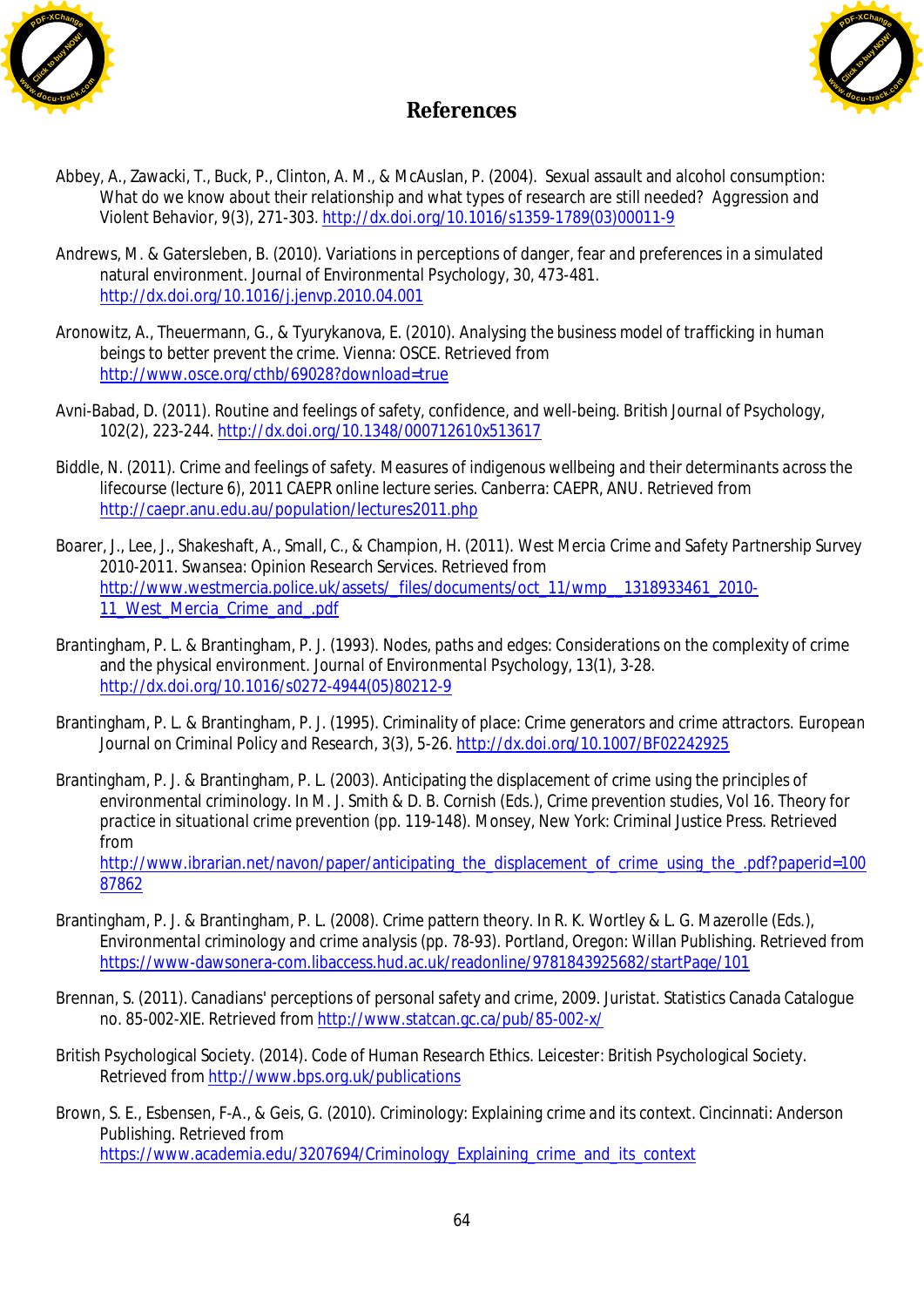



Carson, D., Gilmore, A., Perry, C., & Gronhaug, K. (2001). *Qualitative marketing research*. London: Sage.

- Ceccato, V. & Dolmen, L. (2011). Crime in rural Sweden. *Applied geography, 31*(1), 119-135. <http://dx.doi.org/10.1016/j.apgeog.2010.03.002>
- Chadee, D. (1999). *Fear of crime, safety and community integration: Another fear-safety paradox?* Unpublished manuscript. Retrieved from <https://www.jiscmail.ac.uk/>
- Chadee, D. & Ditton, J. (2005). Fear of crime and the media: Assessing the lack of relationship. *Crime, Media, Culture, 1*(3), 322-332. <http://dx.doi.org/10.1177/1741659005057644>
- Chapin, J. & Coleman, G. (2006). Knowledge is power: A theory-based approach to reducing school violence. *Journal of Family Violence, 21,* 381-386. <http://dx.doi.org/10.1007/s10896-006-9034-2>
- Cheit, R. E. (2003). What hysteria? A systematic study of newspaper coverage of accused child molesters. *Child Abuse and Neglect, 27*(6), 607-623. [http://dx.doi.org/10.1016/s0145-2134\(03\)00108-x](http://dx.doi.org/10.1016/s0145-2134(03)00108-x)
- Clarke, R. V. (1997). Introduction. In R. V. Clarke (Ed.), *Situational crime prevention: Successful case studies (2nd Ed.)* (pp. 1-42). Guilderland, New York: Harrow and Heston. Retrieved from [http://www.popcenter.org/library/reading/pdfs/scp2\\_intro.pdf](http://www.popcenter.org/library/reading/pdfs/scp2_intro.pdf)
- Clarke, R. V. (1999). *Hot products: Understanding, anticipating, and reducing demand for stolen goods*. Police Research Series Paper 112. London: Home Office. Retrieved from [http://www.popcenter.org/problems/burglary\\_retail/PDFs/fprs112.pdf](http://www.popcenter.org/problems/burglary_retail/PDFs/fprs112.pdf)
- Clarke, R. V. (2009). Situational crime prevention: Theoretical background and current practice. In M. Krohn, A. Lizotte, & G. Hall (Eds.), *Handbook on crime and deviance* (pp. 259-276). New York: Springer. [http://dx.doi.org/10.1007/978-1-4419-0245-0\\_14](http://dx.doi.org/10.1007/978-1-4419-0245-0_14)
- Clarke, R. V. & Cornish, D. B. (1985). Modelling offenders' decisions: A framework for research and policy. *Crime and Justice, 6,* 147-185. Retrieved from [https://www.ncjrs.gov](https://www.ncjrs.gov/)
- Cohen, L. E. & Felson, M. (1979). Social change and crime rate trends: A routine activity approach. *American Sociological Review, 44,* 588-608. <http://dx.doi.org/10.2307/2094589>
- Cook, C. L. & Fox, K. A. (2011). Fear of Property Crime: Examining the effects of victimization, vicarious victimization, and perceived risk. *Violence and Victims, 26*(5), 684-700. <http://dx.doi.org/10.1891/0886-6708.26.5.684>
- Cook, C. L. & Fox, K. A. (2012). Testing the relative importance of contemporaneous offenses: The impacts of fear of sexual assault versus fear of physical harm among men and women. *Journal of Criminal Justice, 40*(2), 142-51. <http://dx.doi.org/10.1016/j.jcrimjus.2012.02.006>
- Cooper, A. & Smith, E. L. (2011). *Homicide trends in the U.S, 1980-2008*. Washington, DC: U.S Department of Justice, Bureau of Justice Statistics. Retrieved from <http://www.bjs.gov/content/pub/pdf/htus8008.pdf>
- Cornish, D. B. & Clarke, R. V. (1986). Introduction. In D.B. Cornish and R. V. Clarke (Eds.), *The reasoning criminal: Rational choice perspectives on offending* (pp. 1-16). New York: Springer-Verlag. Retrieved from [http://www.popcenter.org/library/reading/pdfs/reasoningcriminal/01\\_introduction.pdf](http://www.popcenter.org/library/reading/pdfs/reasoningcriminal/01_introduction.pdf)
- Cornish, D. B. & Clarke, R. V. (2003). Opportunities, precipitators and criminal decisions: A reply to Wortley's critique of situational crime prevention. In M. J. Smith & D. B. Cornish (Eds.), *Crime prevention studies*, *Vol 16*. *Theory for practice in situational crime prevention* (pp. 41-96). Monsey, New York: Criminal Justice Press. Retrieved from [http://www.popcenter.org/Responses/crime\\_prevention/PDFs/Cornish%26Clarke.pdf](http://www.popcenter.org/Responses/crime_prevention/PDFs/Cornish%26Clarke.pdf)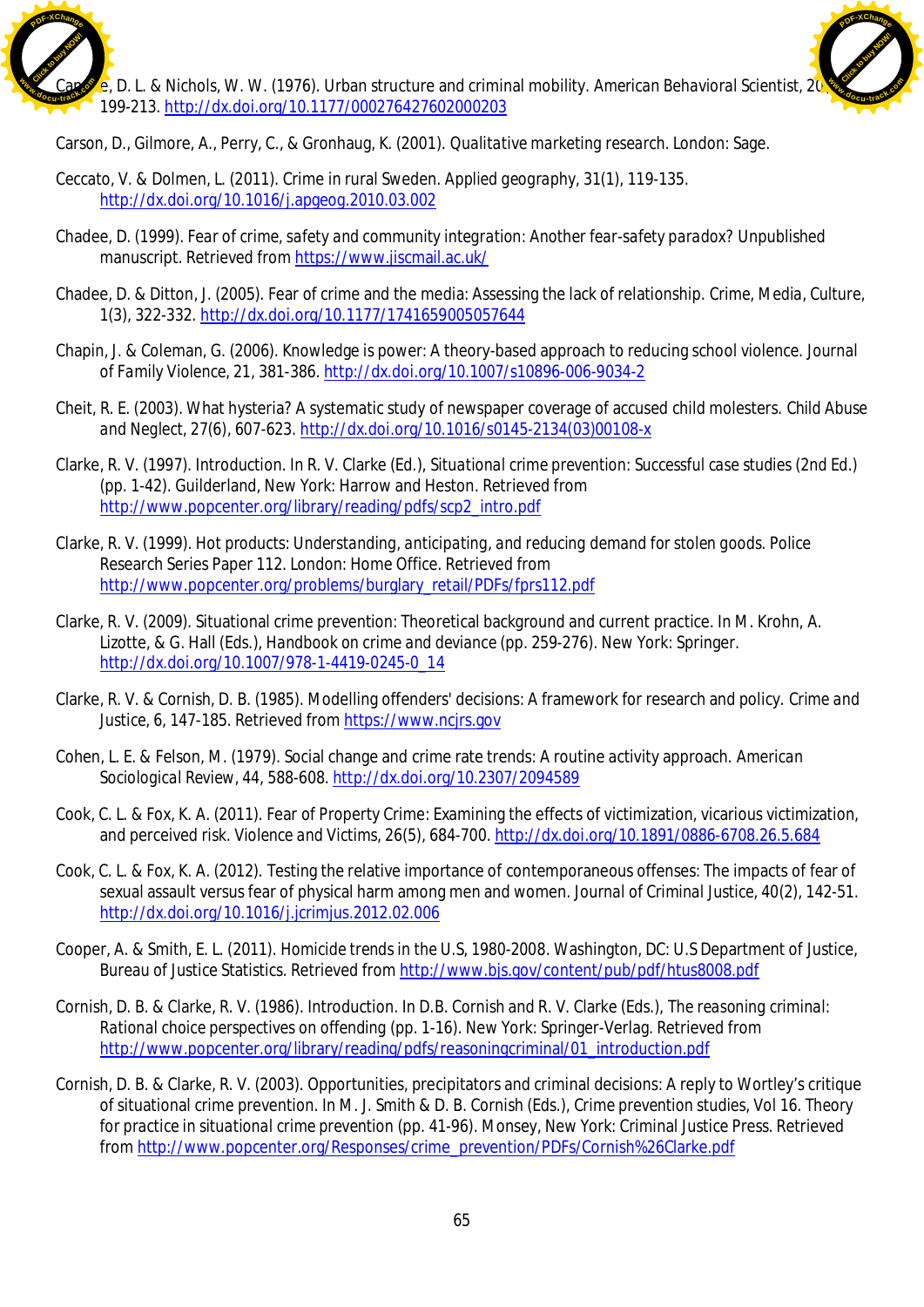

1. & Wilson, M. (1997). Crime and conflict: Homicide in evolutionary psychological perspective. *Crime and Justice, 22*, 51-100. <http://dx.doi.org/10.1086/449260>



- Ditton, J. & Farrall, S. (2000). Fear of burglary: Refining national survey questions for use at the local level. *International Journal of Police Science and Management, 3*(1), 9-18. Retrieved from <http://heinonline.org/>
- Dorfman, L., Thorson, E., & Stevens, J. E. (2001). Reporting on violence: Bringing a public health perspective into the newsroom. *Health Education and Behavior, 28*(4), 402-419. <http://dx.doi.org/10.1177/109019810102800402>
- Edwards, K. M., Turchik, J. A., Dardis, C. M., Reynolds, N., & Gidycz, C. A. (2011). Rape myths: History, individual and institutional-level presence, and implications for change. *Sex Roles, 65*(11-12), 761-773. <http://dx.doi.org/10.1007/s11199-011-9943-2>
- Farrall, S., Bannister, J., Ditton, J., & Gilchrist, E. (1997) Questioning the measurement of the fear of crime: Findings from a major methodological study. *British Journal of Criminology, 37*(4), 657-78. Retrieved from [http://bjc.oxfordjournals.org](http://bjc.oxfordjournals.org/)
- Farrell, G., Phillips, C., & Pease, K. (1995). Like taking candy: why does repeat victimization occur? *British Journal of Criminology, 35*(3), 384-399. Retrieved from <https://dspace.lboro.ac.uk/dspace-jspui/handle/2134/648>
- Felson, M. & Boba, R. L. (2010). *Crime and everyday life*. Thousand Oaks, California: Sage.
- Ferraro, K. F. (1995). *Fear of Crime: Interpreting victimization risk*. Albany: State University of New York Press.
- Ferraro, K. F. (1996). Women's fear of victimization: Shadow of sexual assault? *Social Forces ,75*(2), 667-690. Retrieved from <http://www.jstor.org/stable/2580418>
- Ferro, C., Cermele, J., & Saltzman, A. (2008). Current perceptions of marital rape: Some good and not-so-good news. *Journal of Interpersonal Violence, 23*(6), 764-779. <http://dx.doi.org/10.1177/0886260507313947>
- Fisher, B. S., Cullen, F. T., & Turner, M. G. (2000). *The sexual victimization of college women*. Washington, DC: U.S Department of Justice, Bureau of Justice Statistics. Retrieved from <https://www.ncjrs.gov/pdffiles1/nij/182369.pdf>
- Fisher, B. S., Cullen, F. T., & Turner, M. G. (2002). Being pursued: Stalking victimization in a national study of college women. *Criminology and Public Policy, 1,* 257–308. <http://dx.doi.org/10.1111/j.1745-9133.2002.tb00091.x>
- Fitzgerald, R. (2008). Fear of crime and the neighbourhood context in Canadian cities. *Crime and Justice Research Paper Series*. Statistics Canada Catalogue no. 85-561-M. Retrieved from <http://www.statcan.gc.ca/pub/85-> 561-m/85-561-m2008013-eng.htm
- Gabriel, U. & Greve, W. (2003). The psychology of fear of crime: Conceptual and methodological perspectives. *The British Journal of Criminology, 43,* 600-614. <http://dx.doi.org/10.1093/bjc/43.3.600>
- Gibson, C. L., Zhao, J., Lovrich, N. P., & Gaffney, M. J. (2002). Social integration, individual perceptions of collective efficacy, and fear of crime in three cities. *Justice Quarterly, 19*(3), 537-564. <http://dx.doi.org/10.1080/07418820200095341>
- Gigerenzer, G. (2006). Out of the frying pan into the fire: Behavioral reactions to terrorist attacks. *Risk Analysis, 26*(2), 347-351. <http://dx.doi.org/10.1111/j.1539-6924.2006.00753.x>
- Goodey, J. (1997). Boys don't cry: Masculinities, fear of crime and fearlessness. *British Journal of Criminology, 37*(3), 401-418. Retrieved from <http://search.proquest.com/docview/619098526?accountid=11526>
- Gover, A. R. (2004). Risky lifestyles and dating violence: A theoretical test of violent victimization. *Journal of Criminal Justice, 32,* 171-180. <http://dx.doi.org/10.1016/j.jcrimjus.2003.12.007>
- Gray, G. M. & Ropeik, D. P. (2002). Dealing with the dangers of fear: The role of risk communication. *Health Affairs, 21*(6), 106-116. <http://dx.doi.org/10.1377/hlthaff.21.6.106>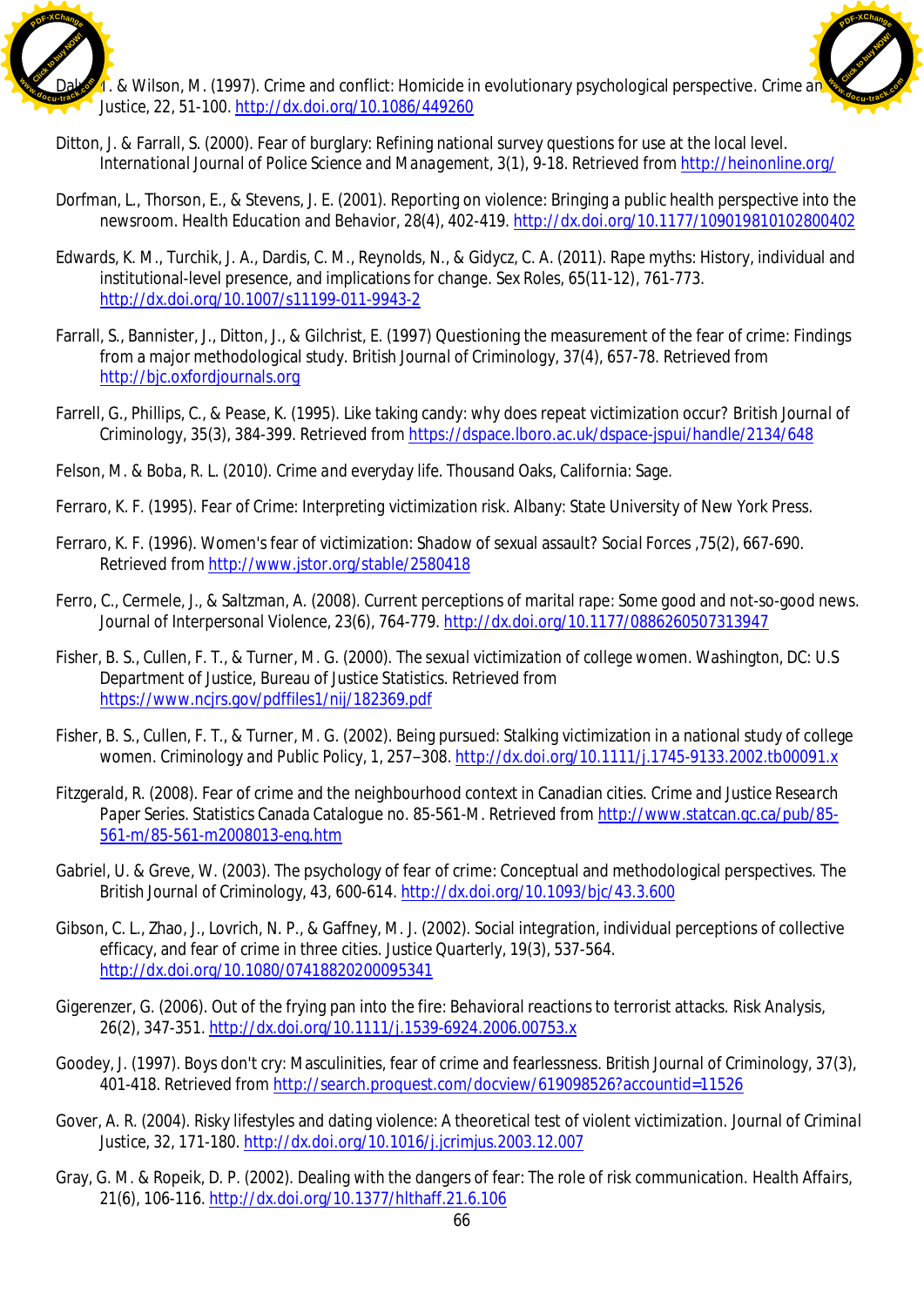

feld, L. A. (1997). *Sex offenses and offenders: An analysis of data on rape and sexual assault*. Washington, U.S Department of Justice, Bureau of Justice Statistics. Retrieved from <http://www.mincava.umn.edu/documents/sexoff/sexoff.pdf> [Click to buy NOW!](http://www.docu-track.com/buy/) **<sup>w</sup>ww.docu-track.co<sup>m</sup>**

**<sup>P</sup>DF-XChang<sup>e</sup>**

- Hall, P. & Innes, J. (2010). Violent and sexual crime. In J. Flatley, C. Kershaw, K. Smith, R. Chaplin, & D. Moon (Eds.), *Crime in England and Wales 2009/10: Findings from the British Crime Survey and police recorded crime*. London: Home office. Retrieved from <http://webarchive.nationalarchives.gov.uk/>
- Hardyns, W. & Pauwels, L. (2010). Different measures of fear of crime and survey measurement error. In M. Cools et al. (Eds.), *Governance of security research papers series III: New empirical data, theories and analyses on safety, societal problems and citizens' perceptions* (pp. 19-39). Antwerpen: Maklu. Retrieved from <https://biblio.ugent.be/input/download?func=downloadFile&recordOId=852269&fileOId=852270>
- Heath, L. (1984). Impact of newspaper crime reports on fear of crime: Multi-methodological investigation. *Journal of Personality and Social Psychology, 47*(2), 263-276. <http://dx.doi.org/10.1037/0022-3514.47.2.263>
- Hickman, S. E. & Meuhlenhard, C. L. (1997). College women's fears and precautionary behaviors relating to acquaintance rape and stranger rape. *Psychology of Women Quarterly, 21*(4), 527-47. <http://dx.doi.org/10.1111/j.1471-6402.1997.tb00129.x>
- Hilinski, C. M. (2009). Fear of crime among college students: A test of the shadow of sexual assault hypothesis. *American Journal of Criminal Justice, 34(1-2),* 84-102. <http://dx.doi.org/10.1007/s12103-008-9047-x>
- Hindelang, M. J., Gottfredson, M. R., & Garofalo, J. (1978). *Victims of personal crime: An empirical foundation for a theory of personal victimization*. Cambridge, Massachusetts: Ballinger.
- Hirtenlehner, H. & Farrall, S. (2014). Is the 'shadow of sexual assault' responsible for women's higher fear of burglary? *British Journal of Criminology, 54*(6), 1167-1185. <http://dx.doi.org/10.1093/bjc/azu054>
- Hodgkinson, S. & Tilley, N. (2007). Travel-to-crime: homing in on the victim. *International Review of Victimology, 14*(3), 281-298. <http://dx.doi.org/10.1177/026975800701400301>
- Hollander, J. A. (2001). Vulnerability and dangerousness: The construction of gender through conversation about violence. *Gender and Society, 15*(1), 83-109. <http://dx.doi.org/10.1177/089124301015001005>
- Holman, E. A. & Silver R. C. (2005). Future-oriented thinking and adjustment in a nationwide longitudinal study following the September 11th terrorist attacks. *Motivation and Emotion, 29,* 389-410. <http://dx.doi.org/10.1007/s11031-006-9018-9>
- Huddy, L., Feldman, S., Taber, C., & Lahav, G. (2005). Threat, anxiety, and support of antiterrorism policies. *American Journal of Political Science, 49*(3), 593-608. <http://dx.doi.org/10.1111/j.1540-5907.2005.00144.x>
- Indermaur, D. (1990). *Perceptions of crime seriousness and sentencing: a comparison of court practice and the perceptions of the public and judges*. Report to the Criminology Research Council. Canberra: Australian Institute of Criminology. <http://dx.doi.org/345.077209941fIND>
- Jackson, J. & Gray, E. (2009). Functional fear and public insecurities about crime. *British Journal of Criminology, 50*(1), 1-22. <http://dx.doi.org/10.1093/bjc/azp059>
- Jansson, K. (2007). *British Crime Survey: Measuring crime for 25 years*. London: Home Office. Retrieved from <http://webarchive.nationalarchives.gov.uk/20110218135832/rds.homeoffice.gov.uk/rds/pdfs07/bcs25.pdf>
- Jennings, W. G., Gover, A. R., & Pudrzynska, D. (2007). Are institutions of higher learning safe? A descriptive study of campus safety issues and self-reported campus victimization among male and female college students. *Journal of Criminal Justice Education, 18*(2),191-208. <http://dx.doi.org/10.1080/10511250701383327>
- Jewkes, Y. (2011). *Media and crime* (2nd Ed.). London: Sage. <http://dx.doi.org/02-Jewkes-4114-Ch-01.indd>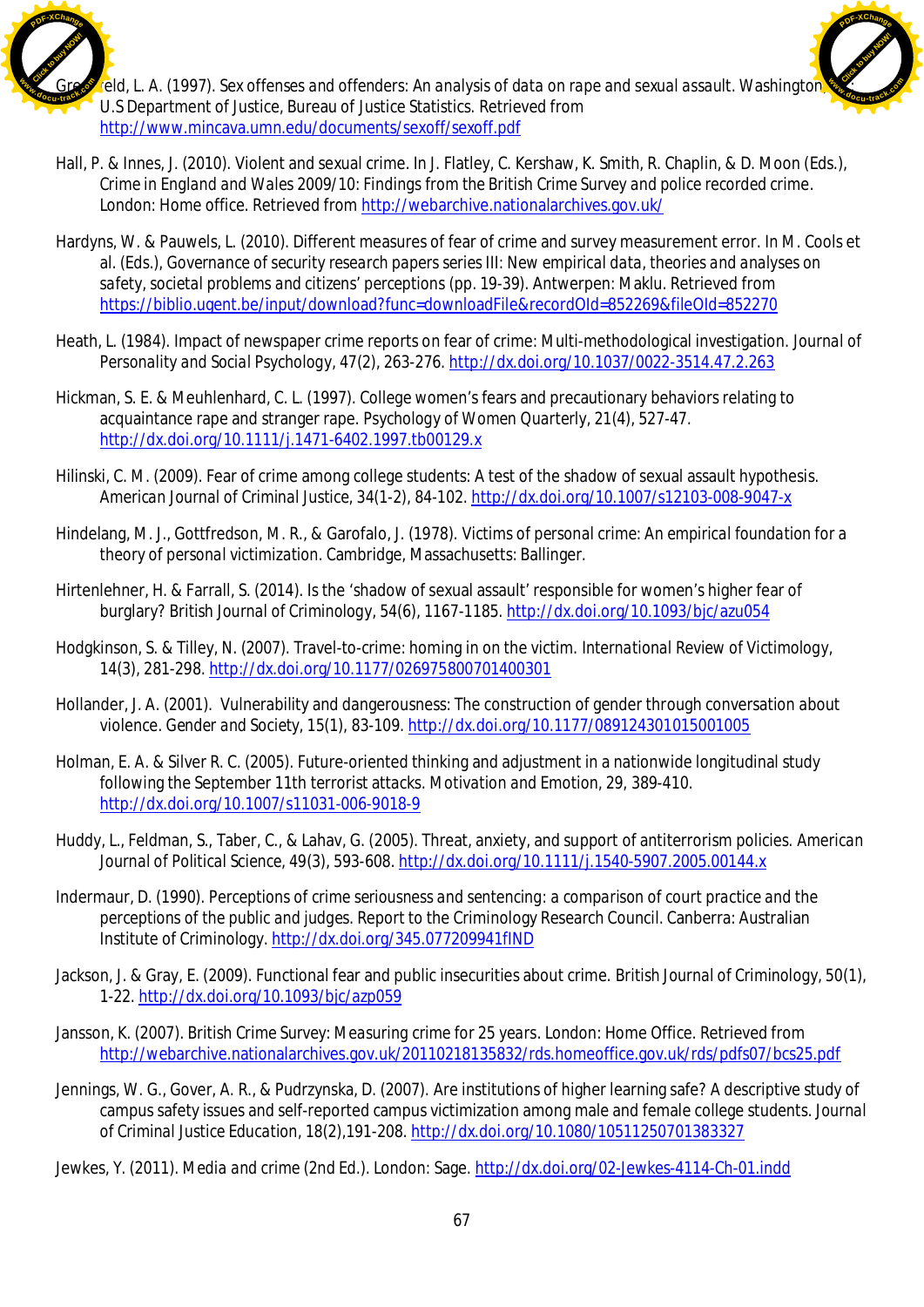



 $\gamma$ n, M. & Kercher, G. (2009). *Personal victimization of college students*. Texas: Crime Victims' Institute, Sa Houston State University. Retrieved from <http://www.crimevictimsinstitute.org/documents/CSVictimizationFinal.pdf>

- Katz, E. (1957). The two-step flow of communication: An up-to-date report on an hypothesis. *Public Opinion Quarterly, 21*(1), 61-78. Retrieved from <http://www.jstor.org/stable/2746790>
- Keown, L. A. (2010). Precautions taken to avoid victimization: A gender perspective. *Canadian Social Trends*, *89,* 33- 39. Statistics Canada Catalogue no. 11-008-X. <http://dx.doi.org/708252380>
- Kinney, B. (2010). Journey to crime. In B. Fisher & S. Lab (Eds.), *Encyclopaedia of victimology and crime prevention* (pp. 503-507). Thousand Oaks, California: Sage. <http://dx.doi.org/10.4135/9781412979993.n163>
- Kitzinger, J. (2004). *Framing abuse: Media influence and public understanding of sexual violence against children*. London: Pluto Press.
- Kolivas, E. D. & Gross, A. M. (2007). Assessing sexual aggression: Addressing the gap between rape victimization and perpetration prevalence rates. *Aggression and Violent Behavior, 12*(3), 315-328. <http://dx.doi.org/10.1016/j.avb.2006.10.002>
- Lane, J. & Fox, K. A. (2013). Fear of property, violent, and gang crime: Examining the shadow of sexual assault thesis among male and female offenders. *Criminal Justice and Behavior, 40*(5), 472-496. <http://dx.doi.org/10.1177/0093854812463564>
- Lane, J., Gover, A. R., & Dahod, S. (2009). Fear of violent crime among men and women on campus: The impact of perceived risk and fear of sexual assault. *Violence and Victims, 24*(2), 172-192. <http://dx.doi.org/10.1891/0886-6708.24.2.172>
- Lane, J. & Meeker, J. W. (2003). Women's and men's fear of gang crimes: Sexual and nonsexual assault as perceptually contemporaneous offenses. *Justice Quarterly, 20*(2), 337-371. <http://dx.doi.org/10.1080/07418820300095551>
- Leishman, F. & Mason, P. (2003) *Policing and the media: Facts, fictions and factions*. Cullompton: Willan Publishing.
- Longdill, J. (2012). Public perceptions of safety from crime in the Auckland region. *Community safety report to the Auckland council*. Auckland, NZ: Longdill and Associates. Retrieved from <http://www.aucklandcouncil.govt.nz/EN/planspoliciesprojects/>
- Lorenc, T., Petticrew, M., Whitehead, M., Neary, D., Clayton, S., Wright, K., et al. (2013). Environmental interventions to reduce fear of crime: Systematic review of effectiveness. *Systematic Reviews, 2*(30). <http://dx.doi.org/10.1186/2046-4053-2-30>
- Loukaitou-Sideris, A. (2005). Is it safe to walk here? Design and policy responses to women's fear of victimization in public places. In *Research on women's issues in transportation*, *Vol 2: Conference Proceedings 35*, 102-112. Washington, DC: Transportation Research Board. <http://dx.doi.org/98709mvpTxt>89\_154
- Martin, E. K., Taft, C. T., & Resick, P. A. (2007). A review of marital rape. *Aggression and Violent Behavior, 12*(3), 329- 347. <http://dx.doi.org/10.1016/j.avb.2006.10.003>
- Maxfield, M. G. (1984). *Fear of crime in England and Wales*. Home Office Research Study no. 78. London: HMSO. <http://dx.doi.org/10.1037/e449772008-001>
- Mayhew, P. & Reilly, J. (2007). *The New Zealand Crime and Safety Survey 2006: Key findings*. Wellington: Ministry of Justice. Retrieved from <https://www.ncjrs.gov/>
- McCluskey, A. & Lalkhen, A. G. (2007). Statistics II: Central tendency and spread of data. *British Journal of Anaesthesia: Continuing Education in Anaesthesia, Critical Care and Pain, 7*(4), 127-30. <http://dx.doi.org/10.1093/bjaceaccp/mkm020>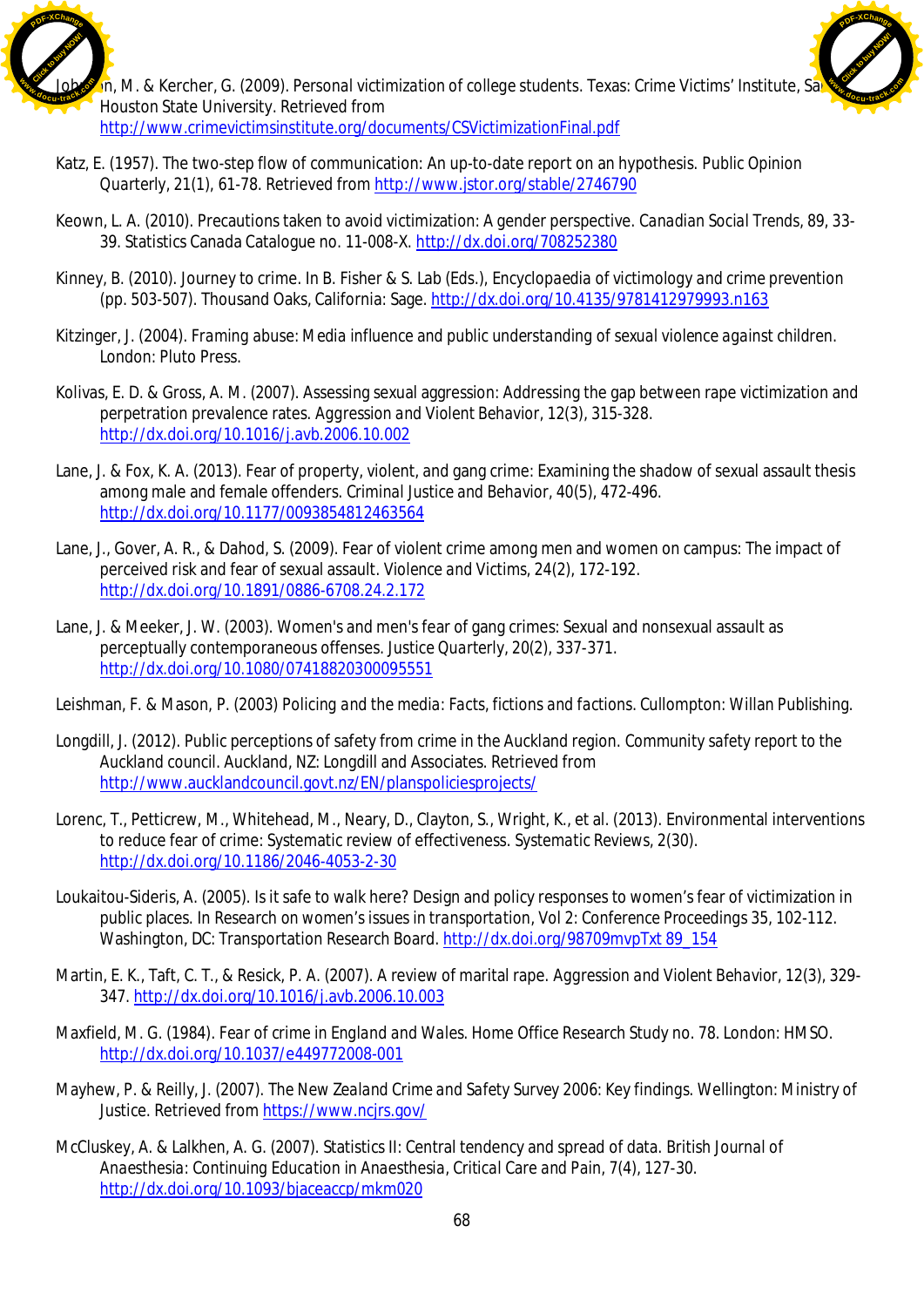



- Merton, R. K. (1968). Continuities in the theory of social structure and anomie. In R. K. Merton (Ed.) *Social theory and social structure* (pp. 215-248). New York: The Free Press. (Original work published 1957).
- Mitchell, M. & Jolley, J. (2012). *Research design explained (8th Ed.).*Belmont, California: Wadsworth Cengage Learning.
- Mustaine, E. E. & Tewksbury, R. (2002). Sexual assault of college women: A feminist interpretation of a routine activities analysis. *Criminal Justice Review, 27*(1), 89-123. <http://dx.doi.org/10.1177/073401680202700106>
- Mustaine, E. E. & Tewksbury, R. (2007). The routine activities and criminal victimization of students: Lifestyle and related factors. In B. Fisher & J. Sloan (Eds.), *Campus crime: Legal, social, and policy perspectives (2nd Ed.).* Springfield, Illinois: Charles C. Tomas.
- National Safety Council. (2014). *Lifetime odds of death for selected causes, United States, 2010*. Retrieved from [http://www.nsc.org/NSCDocuments\\_Corporate/2014-Injury-Facts-Odds-Dying-43.pdf](http://www.nsc.org/NSCDocuments_Corporate/2014-Injury-Facts-Odds-Dying-43.pdf)
- Park, A., Clare, J., Spicer, V., Brantingham, P. L., Calvert, T., & Jenion, G. (2011). Examining context-specific perceptions of risk: exploring the utility of "human-in-the-loop" simulation models for criminology. *Journal of Experimental Criminology, 8*(1), 29-47. <http://dx.doi.org/10.1007/s11292-011-9132-x>
- Pease, K. (1988). *Judgements of crime seriousness: findings from the 1984 British Crime Survey*. Research and Planning Unit Paper 44. London: Home Office. Retrieved from <https://www.ncjrs.gov/>
- Plant, J. B. & Scott, M. S. (2009). *Effective policing and crime prevention: A problem oriented guide for mayors, city managers, and county executives*. Washington, DC: Office of Community Oriented Policing Services. Retrieved from <http://www.popcenter.org/library/reading/pdfs/mayorsguide.pdf>
- Potchak, M. C., McGloin, J. M., & Zgoba, K. M. (2002). A spatial analysis of criminal effort: Auto theft in Newark, New Jersey. *Criminal Justice Policy Review, 13*(3), 257-285. <http://dx.doi.org/10.1177/0887403402013003004>
- Powell, A. (2014). Rape culture: why our community attitudes to sexual violence matter. *The Conversation*. Retrieved from <http://apo.org.au/node/41333>
- Rand, M., Klaus, P., & Taylor, B. (1983). The criminal event. In *Report to the nation on crime and justice* (pp. 1-16). Washington, DC: U.S Department of Justice, Bureau of Justice Statistics. Retrieved from <https://www.ncjrs.gov/pdffiles1/Digitization/87068NCJRS.pdf>
- Roach, J. & Pease, K. (2013). *Evolution and crime*. London: Routledge.
- Roach, J., Pease, K., & Sanson, C. (in press). Terrorism's footprint of fear. In M. Taylor, J. Roach, & K. Pease (Eds.), *Evolutionary perspectives on terrorism and political violence*. London: Routledge.
- Roberts, J. V. & Stalans, L. J. (1998). Crime, criminal justice, and public opinion. In M. H. Tonry (Ed.), *The handbook of crime and punishment* (pp. 31-57). New York: Oxford University Press.
- Rogers, A. R. (1994). Evolution of time preference by natural selection. *The American Economic Review, 84*(3), 460- 481. Retrieved from <http://www.jstor.org/stable/2118062>
- Romer, D., Jamieson, K. H., & Aday, S. (2003). Television news and the cultivation of fear of crime. *Journal of Communication, 53*(1), 88-104. <http://dx.doi.org/10.1111/j.1460-2466.2003.tb03007.x>
- Ropeik, D. (2004). The consequences of fear. *EMBO Reports, 5*(S1), S56-S60. <http://dx.doi.org/10.1038/sj.embor.7400228>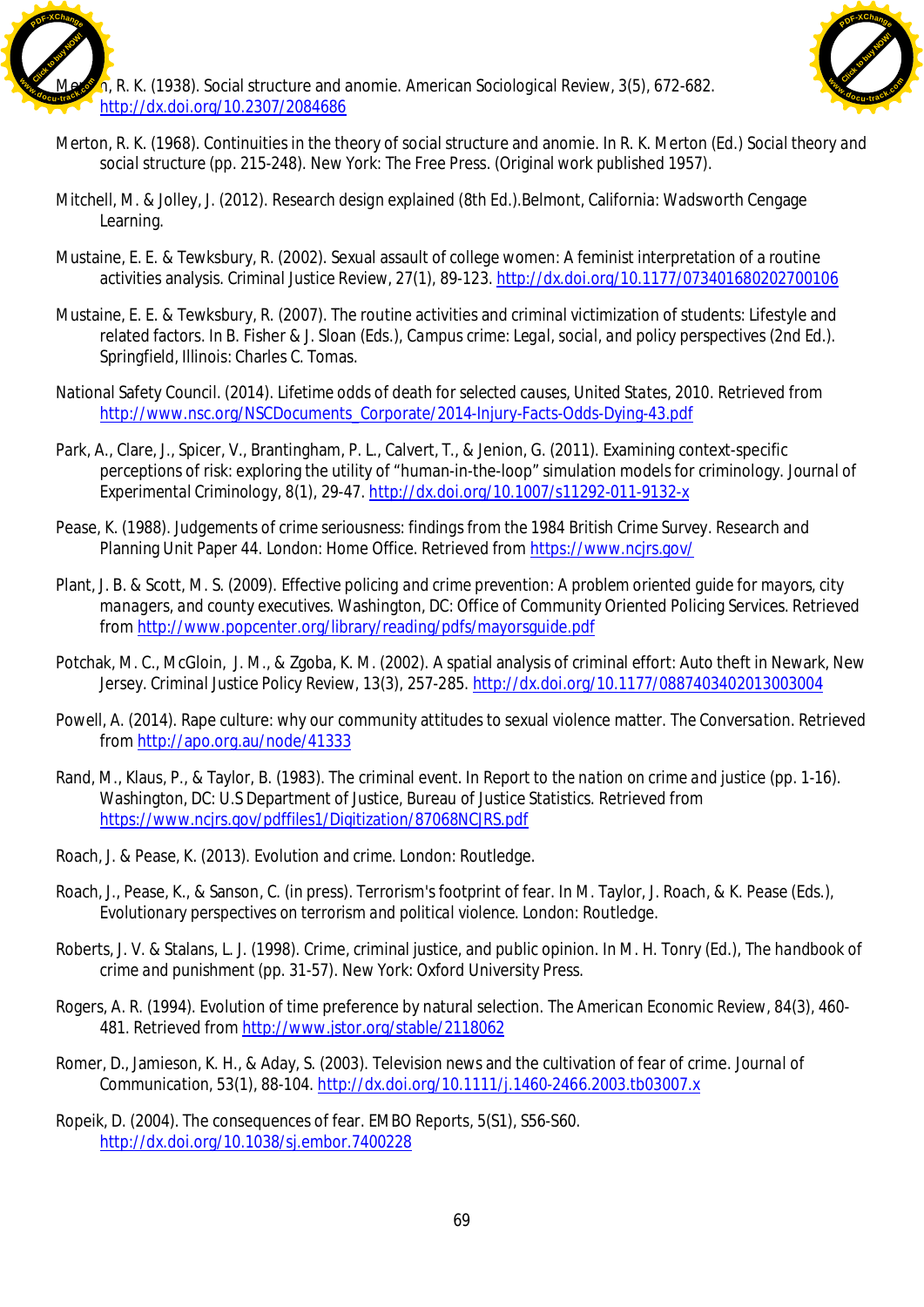

 $\overline{6}$ , D. K. (1995). Place, space, and police investigations: Hunting serial violent criminals. In D. Weisburd  $\overline{\overline{6}}$ Eck (Eds.), *Crime prevention studies*, *Vol 4. Crime and place* (pp. 217-235). Monsey, New York: Criminal Justice Press. Retrieved from [http://www.popcenter.org/library/crimeprevention/volume\\_04/10-Rossmo.pdf](http://www.popcenter.org/library/crimeprevention/volume_04/10-Rossmo.pdf) [Click to buy NOW!](http://www.docu-track.com/buy/) **<sup>w</sup>ww.docu-track.co<sup>m</sup>**

**<sup>P</sup>DF-XChang<sup>e</sup>**

Rossmo, D. K. (2000). *Geographic profiling*. Boca Raton, Florida: CRC Press.

- Rountree, P. W. (1998) A re-examination of the crime-fear linkage. *Journal of Research in Crime and Delinquency, 35*(3), 341-372. <http://dx.doi.org/10.1177/0022427898035003005>
- Rountree, P. W. & Land, K. C. (1996). Perceived risk versus fear of crime: Empirical evidence of conceptually distinct reactions in survey data. *Social Forces, 74*(4), 1353-1376. Retrieved from <http://sf.oxfordjournals.org/>
- Schwartz, M. D. & Pitts, V. L. (1995). Exploring a feminist routine activities approach to explaining sexual assault . *Justice Quarterly, 12,* 9-31. <http://dx.doi.org/10.1080/07418829500092551>
- Schafer, J. A., Huebner, B. M., & Bynum, T. S. (2006). Fear of crime and criminal victimization: Gender-based contrasts. *Journal of Criminal Justice, 34*(3), 285-301. <http://dx.doi.org/10.1016/j.jcrimjus.2006.03.003>
- Sellin, T. & Wolfgang, M. (1964). *The measurement of delinquency*. New York: Wiley.
- Sherman, L. W. (1995). Hot spots of crime and criminal careers of places. In D. Weisburd & J. E. Eck (Eds.), *Crime prevention studies*, *Vol 4. Crime and place* (pp. 35-52). Monsey, New York: Criminal Justice Press. Retrieved from [http://www.popcenter.org/library/crimeprevention/volume\\_04/02-Sherman.pdf](http://www.popcenter.org/library/crimeprevention/volume_04/02-Sherman.pdf)
- Sidebottom, A. & Tilley, N. (2008). Evolutionary psychology and fear of crime. *Policing: A Journal of Policy and Practice, 2*(2), 167-174. <http://dx.doi.org/10.1093/police/pan022>
- Siegel, L. (2013). *Criminology: Theories, patterns, and typologies.* Belmont, California: Wadsworth.
- Simon, H. A. (1979). Rational decision making in business organizations. *American Economic Review, 69*(4), 493-513. Retrieved from <http://www.jstor.org/stable/1808698>
- Sjoberg L., Moen B. E., & Rundmo, T. (2004). Explaining risk perception: an evaluation of the psychometric paradigm in risk perception research. *Rotunde, 84*. Retrieved from [http://www.svt.ntnu.no/psy/torbjorn.rundmo/psychometric\\_paradigm.pdf](http://www.svt.ntnu.no/psy/torbjorn.rundmo/psychometric_paradigm.pdf)
- Skogan, W. G. & Maxfield, M. G. (1981). *Coping with crime: Individual and neighborhood differences*. Beverly Hills, California: Sage. Retrieved from [http://skogan.org/files/Coping\\_With\\_Crime\\_-](http://skogan.org/files/Coping_With_Crime_-) \_Individual\_and\_Neighborhood\_Reactions.pdf
- Smith, W. R. & Torstensson, M. (1997). Gender differences in risk perception and neutralising fear of crime: Toward resolving the paradoxes. *British Journal of Criminology, 37(*4), 608-634. Retrieved from [http://socant.chass.ncsu.edu/documents/Smith\\_3.pdf](http://socant.chass.ncsu.edu/documents/Smith_3.pdf)
- Sozou, P. D. & Seymour, R. M. (2003). Augmented discounting: interaction between ageing and time-preference behaviour. *Proceedings of the Royal Society B: Biological Sciences, 270*(1519), 1047-1053. <http://dx.doi.org/10.1098/rspb.2003.2344>
- Spano, R. & Freilich, J. D. (2009). An assessment of the empirical validity and conceptualization of individual level multivariate studies of lifestyle/routine activities theory published from 1995 to 2005. *Journal of Criminal Justice, 37,* 305-314. <http://dx.doi.org/10.1016/j.jcrimjus.2009.04.011>
- Sutton, R. M. & Farrall, S. (2005). Gender, socially desirable responding and the fear of crime : Are women really more anxious about crime? *British Journal of Criminology, 45*(2), 212-224. <http://dx.doi.org/10.1093/bjc/azh084>
- Szafran, R. (2012). *Answering questions with statistics*. Los Angeles, California: Sage.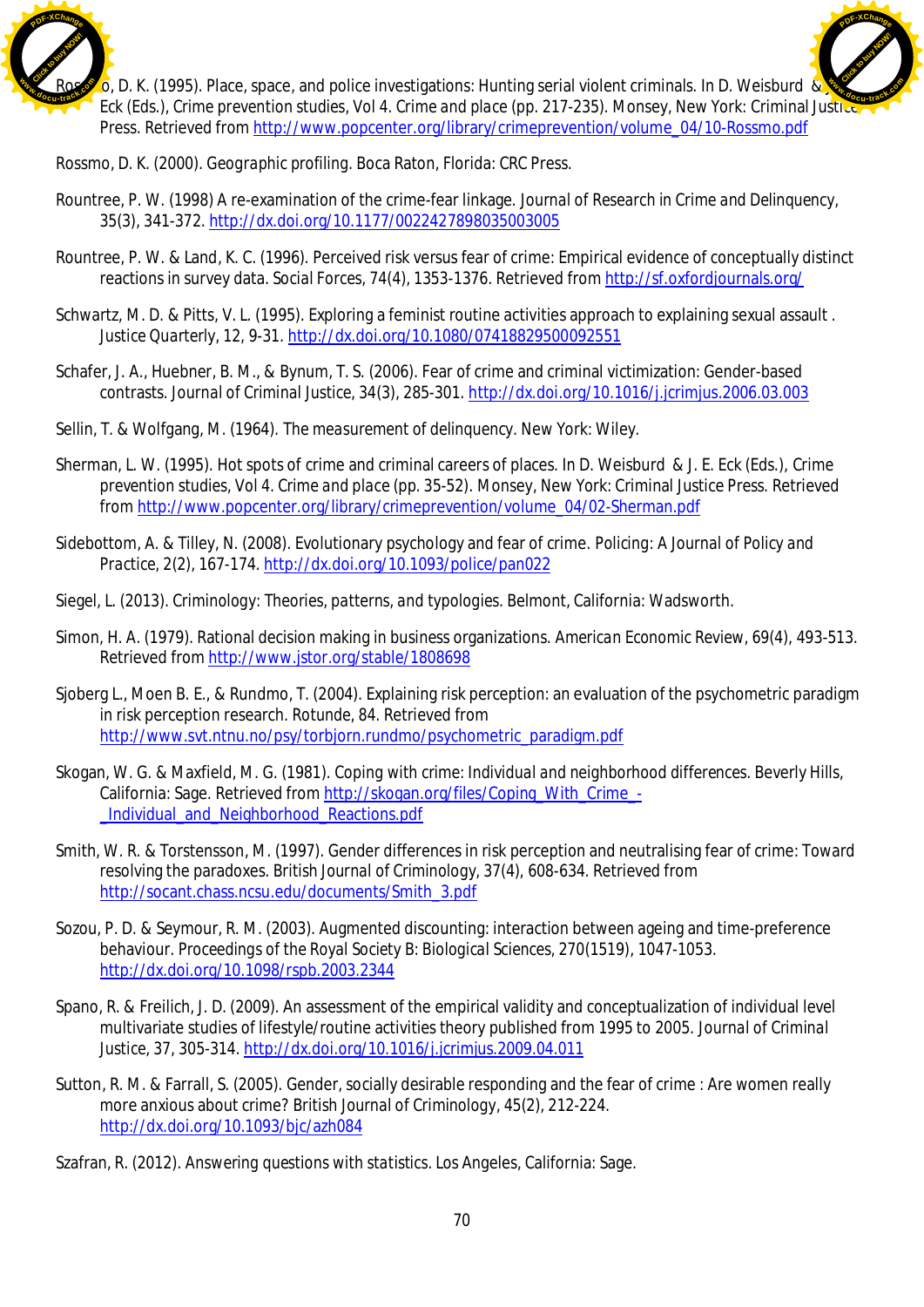



- fill, R. & Palmer, C. (2000). *A natural history of rape: Biological bases of sexual coercion*. Cambridge, Massachusetts: MIT Press.
- Thornhill, R. & Thornhill, N. W. (1983). Human rape: An evolutionary analysis. *Ethology and Sociobiology, 4*(3)*,* 137- 173. [http://dx.doi.org/10.1016/0162-3095\(83\)90027-4](http://dx.doi.org/10.1016/0162-3095(83)90027-4)
- Truman, J. L. (2007). *Fear of crime and perceived risk of victimization among college students*. Master's thesis. University of Central Florida, Orlando, Florida. Retrieved from [http://etd.fcla.edu/CF/CFE0001622/Truman\\_Jennifer\\_L\\_200705\\_MAST.pdf](http://etd.fcla.edu/CF/CFE0001622/Truman_Jennifer_L_200705_MAST.pdf)
- Truman, J. L. & Langton, L. (2014). *Criminal victimization, 2013*. Washington, DC: U.S Department of Justice, Bureau of Justice Statistics. Retrieved from <http://www.bjs.gov/content/pub/pdf/cv13.pdf>
- Tyler, T. R. & Boeckmann, R. J. (1997). Three strikes and you are out, but why? The psychology of public support for punishing rule breakers. *Law and Society Review, 31*(2), 237. <http://dx.doi.org/10.2307/3053926>
- Valentine, G. (1990). Women's fear and the design of public space. *Built Environment, 16*(4), 288-303. Retrieved from <http://www.jstor.org/stable/23286230>
- Vaughan, A. E. (2001). The association between offender socioeconomic status and victim-offender relationship in rape offences. *Psychology, Evolution and Gender, 3*(2), 121-136. <http://dx.doi.org/10.1080/14616660110067357>
- Victoria Sentencing Advisory Council. (2012). *Community attitudes to offence seriousness*. Melbourne: Victoria sentencing Advisory Council. Retrieved from <http://www.sentencingcouncil.vic.gov.au/>
- Warr, M. (2000). Fear of crime in the United States: Avenues for research and policy. In: D, Duffee (Ed.), *Measurement and analysis of crime and justice, 4*, (pp. 251-489). Washington DC: U.S Department of Justice, Bureau of Justice Statistics. Retrieved from [http://www.crime-reg.com/police/warr\\_fear\\_of\\_crime.pdf](http://www.crime-reg.com/police/warr_fear_of_crime.pdf)
- Weinrath, M. & Gartrell, J. (1996). Victimization and fear of crime. *Violence and Victims, 11*(3), 187-197. Retrieved from <http://www.ncbi.nlm.nih.gov/pubmed/9125788>
- Weinstein, N. (1980). Unrealistic optimism about future life events. *Journal of Personality and Social Psychology, 39*(5), 806-820. Retrieved from <http://heatherlench.com/wp-content/uploads/2008/07/weinstein.pdf>
- Weisel, D. L. (2005). *Analyzing repeat victimization*. Washington, DC: U.S. Department of Justice, Office of Community Oriented Policing Services. Retrieved from [http://www.popcenter.org/tools/risky\\_facilities/references](http://www.popcenter.org/tools/risky_facilities/references)
- Wiles, P. & Costello, A. (2000). *The 'road to nowhere': the evidence for traveling criminals*. Home Office Research Study 207. London: Home Office. <http://dx.doi.org/10.1037/e454302008-001>
- Wilcox, P., Jordan, C. E., & Pritchard, A. J. (2006). Fear of acquaintance versus stranger rape as a "master status": Towards refinement of the "shadow of sexual assault." *Violence and Victims, 21*(3), 355-370. <http://dx.doi.org/10.1891/088667006780644631>
- Wilke, A. (2006). *Evolved responses to an uncertain world*. Doctoral dissertation. Free University of Berlin, Germany. Retrieved from <http://www.diss.fu-berlin.de/2006/14/indexe.html>
- Wittebrood, K. & Nieuwbeerta, P. (2000). Criminal victimization during one's life course: The effects of previous victimization and patterns of routine activities. *Journal of Research in Crime and Delinquency, 37*(1), 91-122. <http://dx.doi.org/10.1177/0022427800037001004>
- Wolfgang, M. E., Figlio, R. M., Tracy, P. E., & Singer, S. I. (1985). *The National Survey of Crime Severity*. Washington, DC: U.S Department of Justice, Bureau of Justice Statistics. Retrieved from <http://www.bjs.gov/content/pub/pdf/nscs.pdf>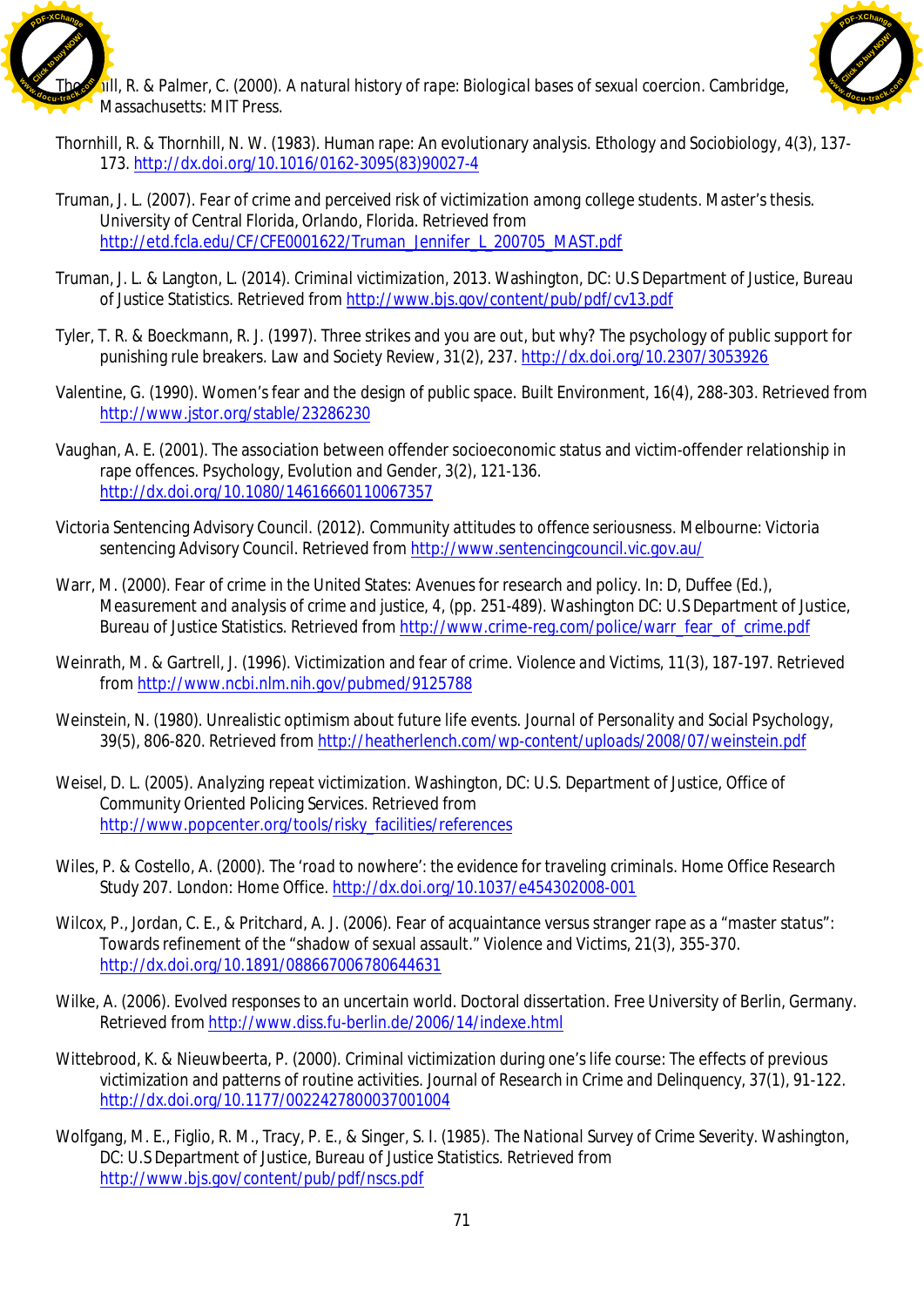



Yates, D., Moore, D., McCabe, G. (1999). *The practice of statistics*. New York: W.H. Freeman.

Ziegler, R. & Mitchell, D. B. (2003). Aging and fear of crime: An experimental approach to an apparent paradox. *Experimental Aging Research, 29*(2), 173-187. <http://dx.doi.org/10.1080/03610730303716>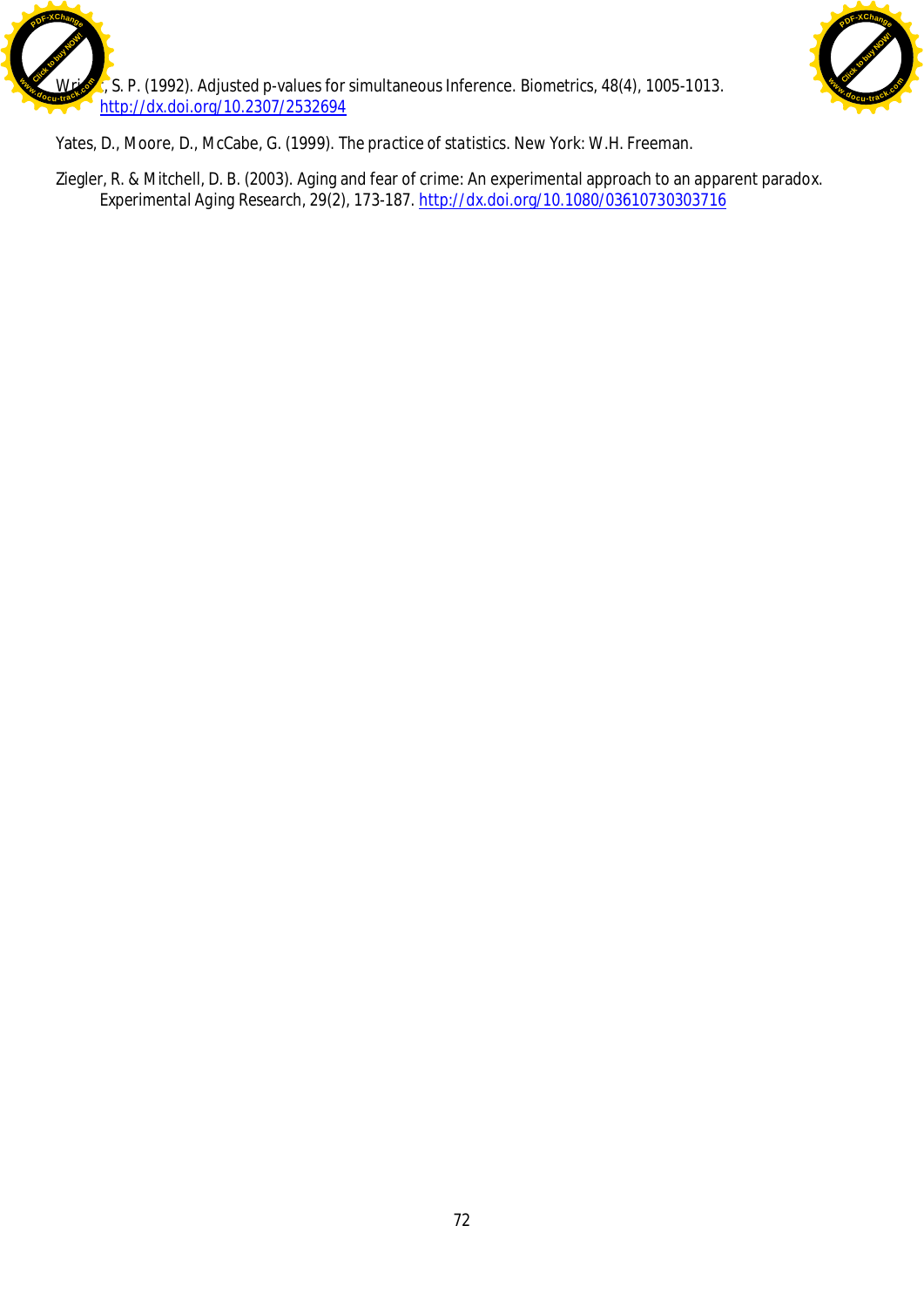



# **Appendices**

# Appendix A. - Questionnaire

**Section A.**

## **Please fill in the following information about yourself in the spaces provided:**

| 1a. Gender (please circle): Male Female                                                                                                                            |
|--------------------------------------------------------------------------------------------------------------------------------------------------------------------|
| 1b. Age: $\_\_\_\$ .                                                                                                                                               |
|                                                                                                                                                                    |
| 1d. Hometown/city:______________________.                                                                                                                          |
| 1e. Term time town/city (if different to home): 1. The manuscription of the Termine of Termine and Termine and                                                     |
| 1f. How long have you lived at your current home address:                                                                                                          |
| Have you or anybody that you know been the victim of a crime in the last 12 months (whether it was reported to<br><u>the police or not):</u> (Tick all that apply) |
| 2a. While in your hometown/city:                                                                                                                                   |
| Family member(s) $\Box$ Friend(s) $\Box$ Neighbour/colleague/classmate(s) $\Box$ No $\Box$<br>Me □                                                                 |
| 2b. In your term-time town/city (ONLY APPLICABLE IF DIFFERENT TO HOME):                                                                                            |
| Family member(s) $\Box$ Friend(s) $\Box$ Neighbour/colleague/classmate(s) $\Box$ No $\Box$ N/A $\Box$<br>Me <sub>□</sub>                                           |

- **2c. While outside of your home/term-time town or city:**
- Me  $\square$  Family member(s)  $\square$  Friend(s)  $\square$  Neighbour/colleague/classmate(s)  $\square$  No  $\square$

**Section B.**

**3. Consider each crime type below and rate the seriousness of each crime by circling a number along the corresponding scale (1 being, in your opinion, not serious and 10 being very serious).** *There are no right or wrong answers, you are being asked for your opinion.*

|                                                | Not serious |                |   |   |   |   |   |   | Very serious |
|------------------------------------------------|-------------|----------------|---|---|---|---|---|---|--------------|
| Causing death by dangerous driving             |             | $\mathcal{P}$  | 3 | 4 | 5 | 6 | 8 | 9 | 10           |
| Fighting (common assault)                      |             | 2              | 3 | 4 | 5 | 6 | 8 | 9 | 10           |
| Vagrancy (homelessness/sleeping rough/begging) |             | $\mathfrak{D}$ | 3 | 4 | 5 | 6 | 8 | 9 | 10           |
| Sexual assault against a woman                 |             | 2              | 3 | 4 | 5 | 6 | 8 | 9 | 10           |
| (e.g. Shoplifting)<br>Theft                    |             | $\mathcal{P}$  | 3 | 4 | 5 | 6 | 8 | 9 | 10           |
| Being drunk and disorderly                     |             | $\mathcal{P}$  | 3 | 4 | 5 | 6 | 8 | 9 | 10           |
| Car theft                                      |             | 2              | 3 | 4 | 5 | 6 | 8 | 9 | 10           |
| Murder                                         |             | $\mathcal{P}$  | 3 | 4 | 5 | 6 | 8 | 9 | 10           |
| Burglary (e.g. House burglary)                 |             | $\mathcal{P}$  | 3 | 4 | 5 | 6 | 8 | 9 | 10           |
| Manslaughter                                   |             | $\mathfrak{D}$ | 3 | 4 | 5 | 6 | 8 | 9 | 10           |
| Robbery (e.g. Bank robbery)                    |             | $\mathcal{P}$  | 3 | 4 | 5 | 6 | 8 | 9 | 10           |
| Child abuse (not involving sexual assault)     |             | 2              | 3 | 4 | 5 | 6 | 8 | 9 | 10           |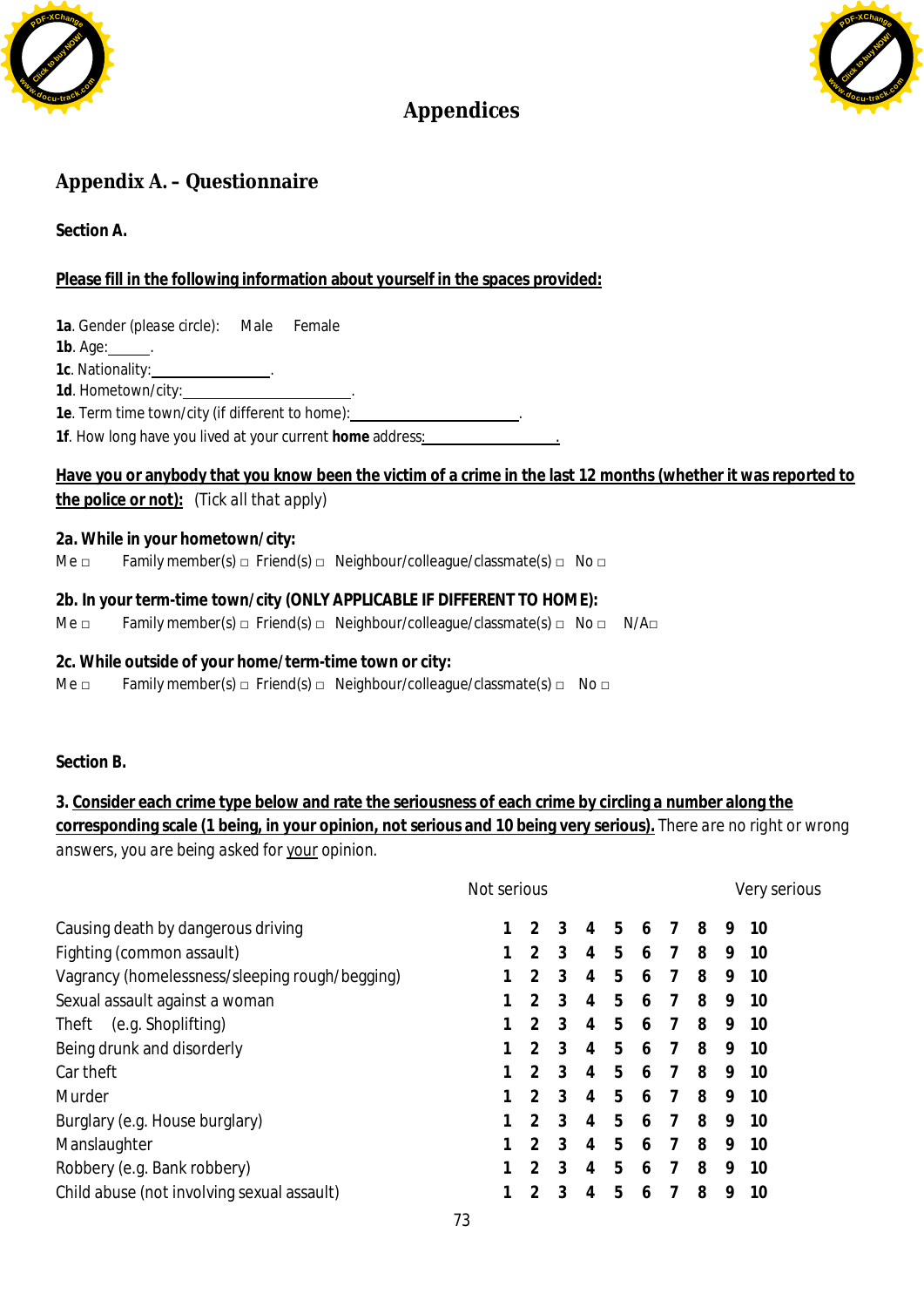



### **Consider the following questions with regards to crime rates and your personal feelings of safety from crime (at home, in the town centre, in public places, in the evenings etc.). Please circle the response that you feel is most appropriate for each question below.**

**In general how safe…**

| 4a. |  | do you believe the UK to be in comparison with other countries within Europe? |  |
|-----|--|-------------------------------------------------------------------------------|--|
|-----|--|-------------------------------------------------------------------------------|--|

|     | Very safe                   | Quite safe | Reasonably safe                                                                                       | Not very safe | Not at all safe | I don't know |
|-----|-----------------------------|------------|-------------------------------------------------------------------------------------------------------|---------------|-----------------|--------------|
|     |                             |            |                                                                                                       |               |                 |              |
| 4b. |                             |            | do you feel your (home) region (e.g. Yorkshire and the Humber; North East; West Midlands) is compared |               |                 |              |
|     | to other regions in the UK? |            |                                                                                                       |               |                 |              |
|     | Very safe                   | Ouite safe | Reasonably safe                                                                                       | Not very safe | Not at all safe | I don't know |
|     |                             |            |                                                                                                       |               |                 |              |
| 4c. |                             |            | do you feel your (home) town is compared to other towns in your region?                               |               |                 |              |
|     | Very safe                   | Quite safe | Reasonably safe                                                                                       | Not very safe | Not at all safe | I don't know |
|     |                             |            |                                                                                                       |               |                 |              |
| 4d. |                             |            | do you believe the UK to be in comparison with countries outside of Europe?                           |               |                 |              |
|     | Very safe                   | Quite safe | Reasonably safe                                                                                       | Not very safe | Not at all safe | I don't know |
|     |                             |            |                                                                                                       |               |                 |              |

**Section D.**

**5a. Which of the following sources do you get your information about crime from (specific crimes, criminal events, crime rates and figures etc.)?** *(Tick all that apply)*

| Local news TV programme(s) | $\Box$ | National news TV programme(s) |   |   |
|----------------------------|--------|-------------------------------|---|---|
| Local newspaper(s)         | $\Box$ | National newspaper(s)         |   |   |
| Local news website/app(s)  | $\Box$ | National news website/app(s)  | П |   |
| Local radio station(s)     | П.     | National radio station(s)     |   | П |
| Social network platform(s) | П      | Word of mouth                 |   |   |
| Other (please state):      |        |                               |   |   |

**5b. Which one of the above sources do you get most of your information about crime from***?*

**5c. Which one of the above sources do you use the least to inform you about crime?**

.

.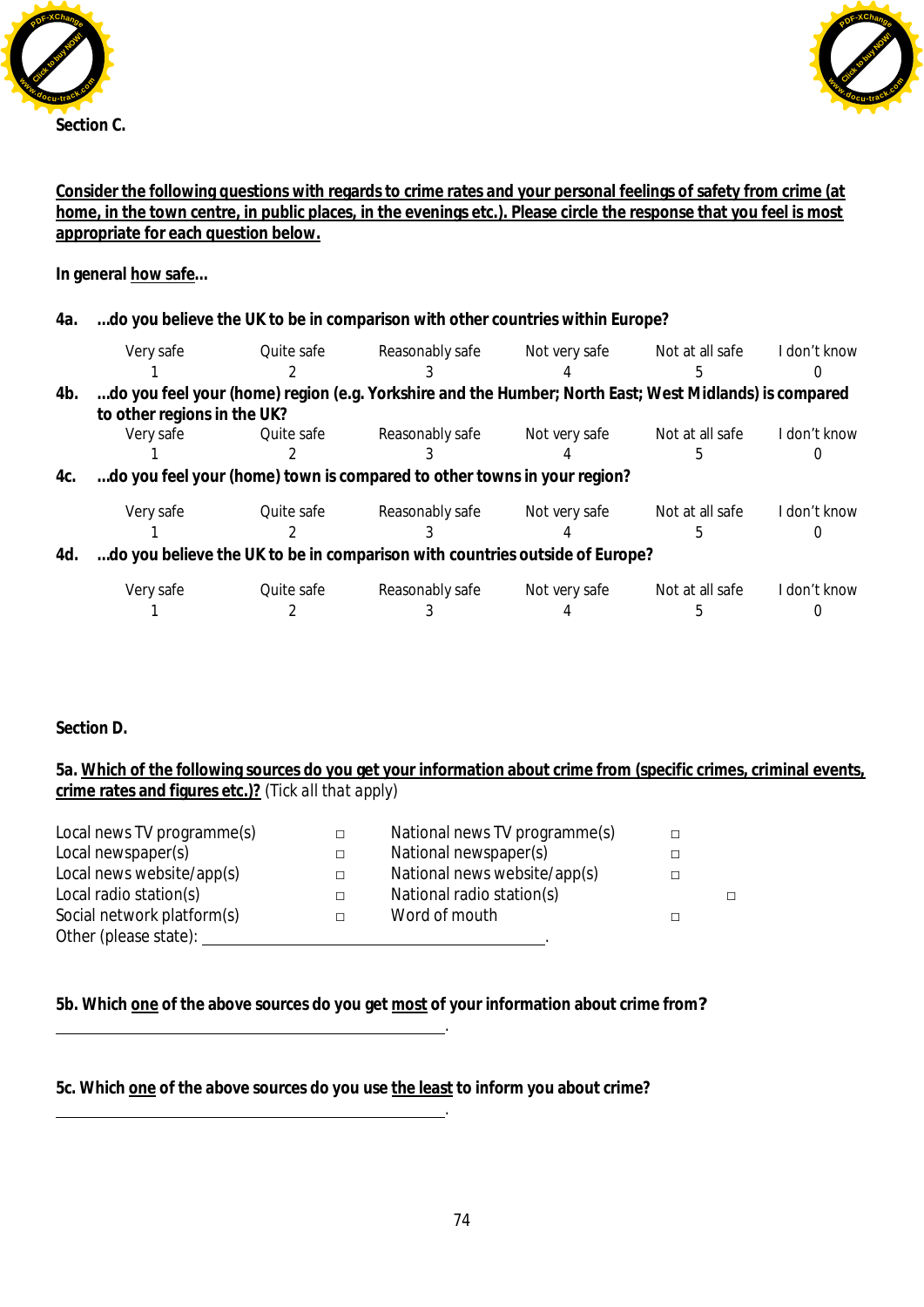



**You will now be presented with brief descriptions of four fictitious events. All of the scenarios follow the same question and answer format; circle the response that would be most appropriate for** *you personally* **if the following scenarios were to happen.**

#### **Scenario 1**

|                  |                                                                             |                 | over the past week | You hear on the news that there have been a number of house burglaries in a town in the south of England  |               |
|------------------|-----------------------------------------------------------------------------|-----------------|--------------------|-----------------------------------------------------------------------------------------------------------|---------------|
|                  |                                                                             |                 |                    | 6a. How serious would you consider these crimes to be? Circle the number that best matches your response: |               |
| Very             |                                                                             | Fairly serious  |                    | Not                                                                                                       |               |
| serious          | 3<br>2                                                                      | 5<br>4<br>6     | 8<br>7             | 9<br>10<br>serious                                                                                        |               |
|                  | 6b. How safe would you say your hometown is with regards to house burglary? |                 |                    |                                                                                                           |               |
| Very safe        | Quite safe                                                                  | Reasonably safe | Not very safe      | Not at all safe                                                                                           | Unaffected by |
|                  |                                                                             |                 |                    |                                                                                                           | event         |
|                  |                                                                             |                 |                    | 5                                                                                                         |               |
|                  |                                                                             |                 |                    | 6c. How safe would you personally feel against the threat of house burglary following this news?          |               |
| Very safe        | Quite safe                                                                  | Reasonably safe | Not very safe      | Not at all safe                                                                                           | Unaffected by |
|                  |                                                                             |                 |                    |                                                                                                           | event         |
|                  |                                                                             |                 |                    | 5                                                                                                         |               |
|                  |                                                                             |                 |                    | 6d. Following this news report I would think about my own efforts to protect against house burglary       |               |
| Definitely would | Probably                                                                    | Maybe           | Definitely would   |                                                                                                           |               |
|                  |                                                                             |                 |                    | not                                                                                                       |               |
|                  |                                                                             |                 |                    | 5                                                                                                         |               |

## **Scenario 2**

|                                                                                                                      |   |                |   |   |                      |    |                                                                  |   |   |                         | You hear on the news that the West Midlands police are investigating a recent murder in which the |
|----------------------------------------------------------------------------------------------------------------------|---|----------------|---|---|----------------------|----|------------------------------------------------------------------|---|---|-------------------------|---------------------------------------------------------------------------------------------------|
|                                                                                                                      |   |                |   |   |                      |    | perpetrator and victim are not thought to have known one another |   |   |                         |                                                                                                   |
| 7a. How serious would you consider this crime to be? Circle the number that best matches your response:              |   |                |   |   |                      |    |                                                                  |   |   |                         |                                                                                                   |
| Very                                                                                                                 |   |                |   |   | Fairly serious       |    |                                                                  |   |   |                         | Not                                                                                               |
| serious                                                                                                              | 1 | $\overline{2}$ | 3 | 4 | 5                    | 6  | $\overline{7}$                                                   | 8 | 9 | 10                      | serious                                                                                           |
| 7b. How safe would you feel in your hometown after hearing this news?                                                |   |                |   |   |                      |    |                                                                  |   |   |                         |                                                                                                   |
| Very safe                                                                                                            |   | Quite safe     |   |   | Reasonably safe<br>3 |    | Not very safe                                                    |   |   | Not at all safe         | Unaffected by<br>event                                                                            |
|                                                                                                                      |   | 2              |   |   |                      |    | 4                                                                |   |   | 5                       | 0                                                                                                 |
| 7c. Following this news report I would think about and/or reconsider how I interact<br>with strangers in my hometown |   |                |   |   |                      |    |                                                                  |   |   |                         | North<br>East<br>North<br>West                                                                    |
| Definitely would                                                                                                     |   | Probably       |   |   | Maybe                |    | Probably not                                                     |   |   | Definitely would<br>not | Yorkshire<br>Humbe                                                                                |
|                                                                                                                      |   | 2              |   |   | 3                    |    | 4                                                                |   |   | b.                      | East<br>Midlands<br>West<br>Midlands                                                              |
|                                                                                                                      |   |                |   |   |                      |    |                                                                  |   |   |                         | East of<br>South East<br>South West                                                               |
|                                                                                                                      |   |                |   |   |                      | 75 |                                                                  |   |   |                         |                                                                                                   |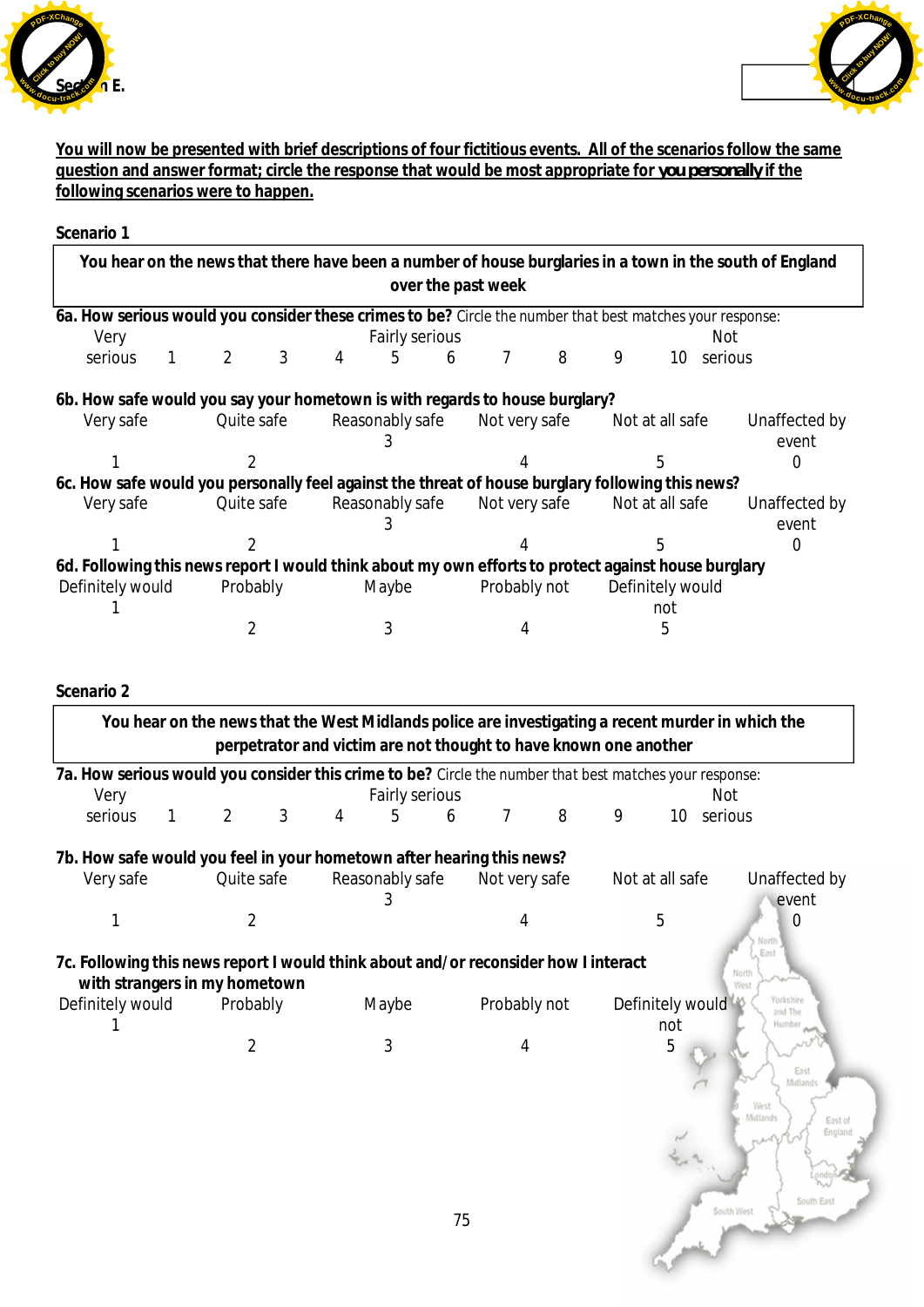





| Scenario 3                      |                     | You hear on the news that the number of car thefts in Yorkshire has more than tripled in the past month due to<br>vehicle theft gangs operating in the region |                                     |                |                      |                       |                                                             |
|---------------------------------|---------------------|---------------------------------------------------------------------------------------------------------------------------------------------------------------|-------------------------------------|----------------|----------------------|-----------------------|-------------------------------------------------------------|
|                                 |                     |                                                                                                                                                               |                                     |                |                      |                       |                                                             |
| Very                            |                     | 8a. How serious would you consider these crimes to be? Circle the number that best matches your response:<br>Fairly serious                                   |                                     |                |                      | <b>Not</b>            |                                                             |
| serious<br>$\mathbf{1}$         | 3<br>$\overline{2}$ | 5<br>$\overline{4}$                                                                                                                                           | $\overline{7}$<br>6                 | 8              | 9                    | 10 serious            |                                                             |
|                                 |                     |                                                                                                                                                               |                                     |                |                      |                       |                                                             |
| Very safe                       | Quite safe          | 8b. How safe would you feel from having your car stolen following this news? (Tick N/A if not a car owner)<br>Reasonably                                      | Not very safe                       |                | Not at all safe      | Unaffected by         | N/A                                                         |
|                                 |                     | safe                                                                                                                                                          |                                     |                |                      | event                 |                                                             |
| 1                               | $\overline{2}$      | 3                                                                                                                                                             | 4                                   |                | 5                    | 0                     |                                                             |
| Definitely would                | Probably            | 8c. Following this news report I would think about my own efforts to protect against car theft<br>Maybe                                                       |                                     | Probably not   |                      | Definitely would      | N/A                                                         |
|                                 |                     |                                                                                                                                                               |                                     |                |                      | not                   |                                                             |
| 1                               | $\overline{2}$      | 3                                                                                                                                                             |                                     | $\overline{4}$ |                      | 5                     |                                                             |
| Scenario 4                      |                     | You hear on the news that a number of women across the North East have been targeted in a seemingly                                                           | connected series of sexual assaults |                |                      |                       |                                                             |
| Very<br>serious<br>$\mathbf{1}$ | 3<br>$\overline{2}$ | 9a. How serious would you consider these crimes to be? Circle the number that best matches your response:<br>Fairly serious<br>4<br>5                         | $7\overline{ }$<br>6                | 8              | 9<br>10 <sup>°</sup> | Not<br>serious        |                                                             |
| assault?<br>Very safe           | Quite safe          | 9b. How safe do you think that you or your female friends/relatives would be in your hometown from this type of<br>Reasonably                                 | Not very safe                       |                | Not at all safe      | Unaffected by         |                                                             |
|                                 |                     | safe                                                                                                                                                          |                                     |                |                      | event                 |                                                             |
| 1                               | $\overline{2}$      | 3                                                                                                                                                             | 4                                   |                | 5                    | 0                     |                                                             |
| towards personal protection     |                     | 9c. Following this news report I would think about my own (or my female friends'/relatives') behaviours/attitudes                                             |                                     |                |                      |                       |                                                             |
| Definitely would                | Probably            | Maybe                                                                                                                                                         | Probably not                        |                | Definitely would     | North                 |                                                             |
|                                 | $\overline{2}$      | 3                                                                                                                                                             | 4                                   |                | not<br>5             | East<br>North<br>West |                                                             |
|                                 |                     | End of questionnaire                                                                                                                                          |                                     |                |                      | West<br>Midlands      | Yorkshire<br>and The<br>Humbe<br>East<br>Midlands<br>East o |
|                                 |                     |                                                                                                                                                               | 76                                  |                |                      | South West            | Engl:<br>South East                                         |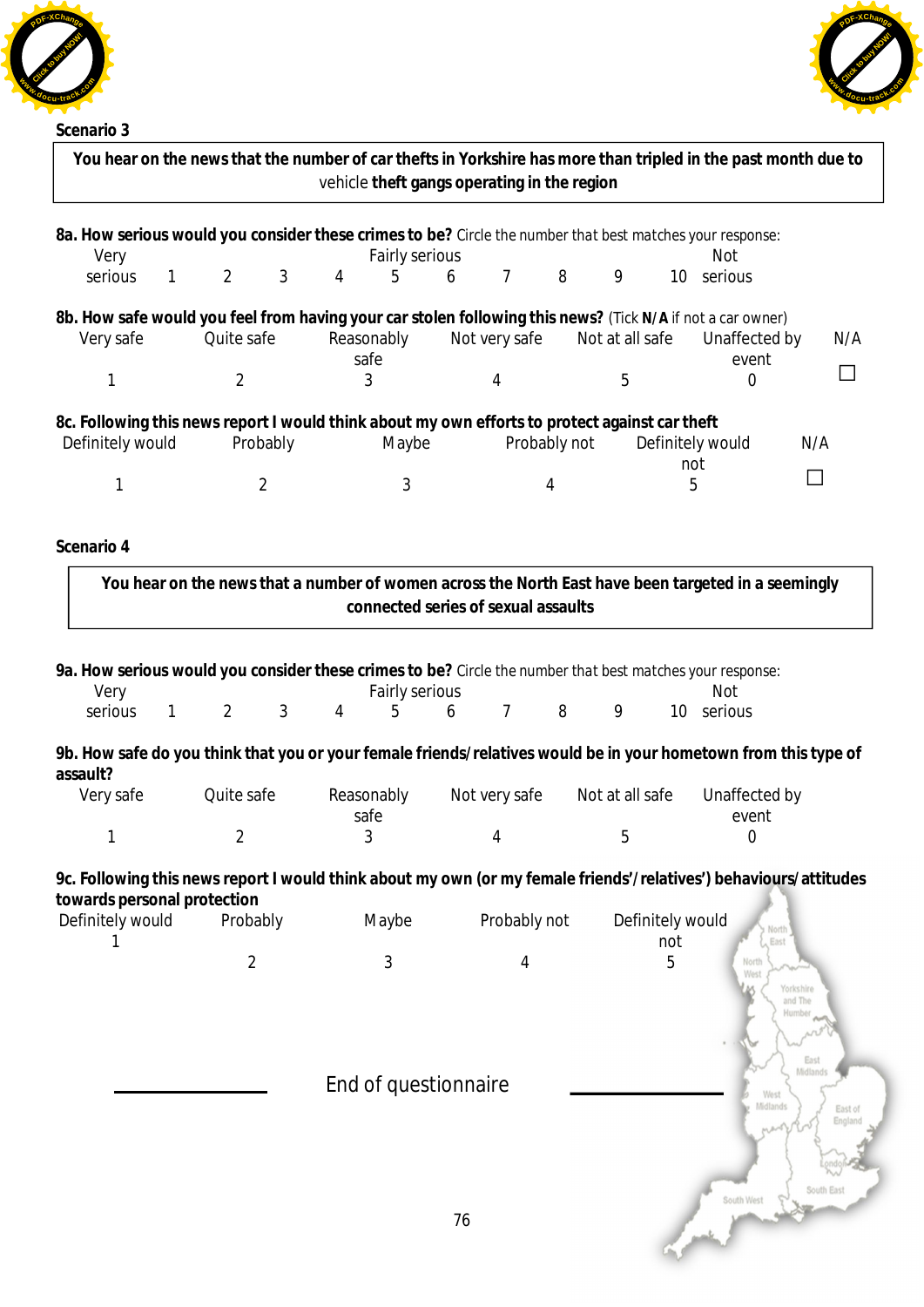



Thank you for taking the time to consider participating in this study. The following questionnaire is part of a piece of research which aims to investigate non-victims' feelings of safety with regards to criminal activities. There are no foreseeable risks or dangers associated with participation in this study, however contact details are provided at the end of the questionnaire should any issues arise that you feel are as a result of your participation.

Participation in this study is entirely optional and voluntary. Should you wish to take part your responses will be treated in strict confidence; to ensure the confidentiality of all research data the information that you provide will be coded and added to the group data before being stored in a secure database (accessible only by the researchers) and will remain anonymous; raw data (i.e. your individual responses) will be properly disposed of once data analysis has been completed. The data obtained from this research is expected to be included within an MSc thesis and so a discussion of the group data will likely be published in a thesis/journal article (a copy of the thesis will also be submitted to the University repository), all data will remain anonymous and published materials will only refer to group data.

By completing and returning the following questionnaire you are consenting to participate and giving permission for your responses to be used as data for this study and for the data to be reproduced, should the need arise, for the purposes of relevant future research or publication. You do not have to provide an answer for any question that you do not feel comfortable answering. You have the right to withdraw from this study at any time prior to the data analysis stage of the research (this will be **Monday 5th May**); details of how and when to do so can be found at the end of the questionnaire.